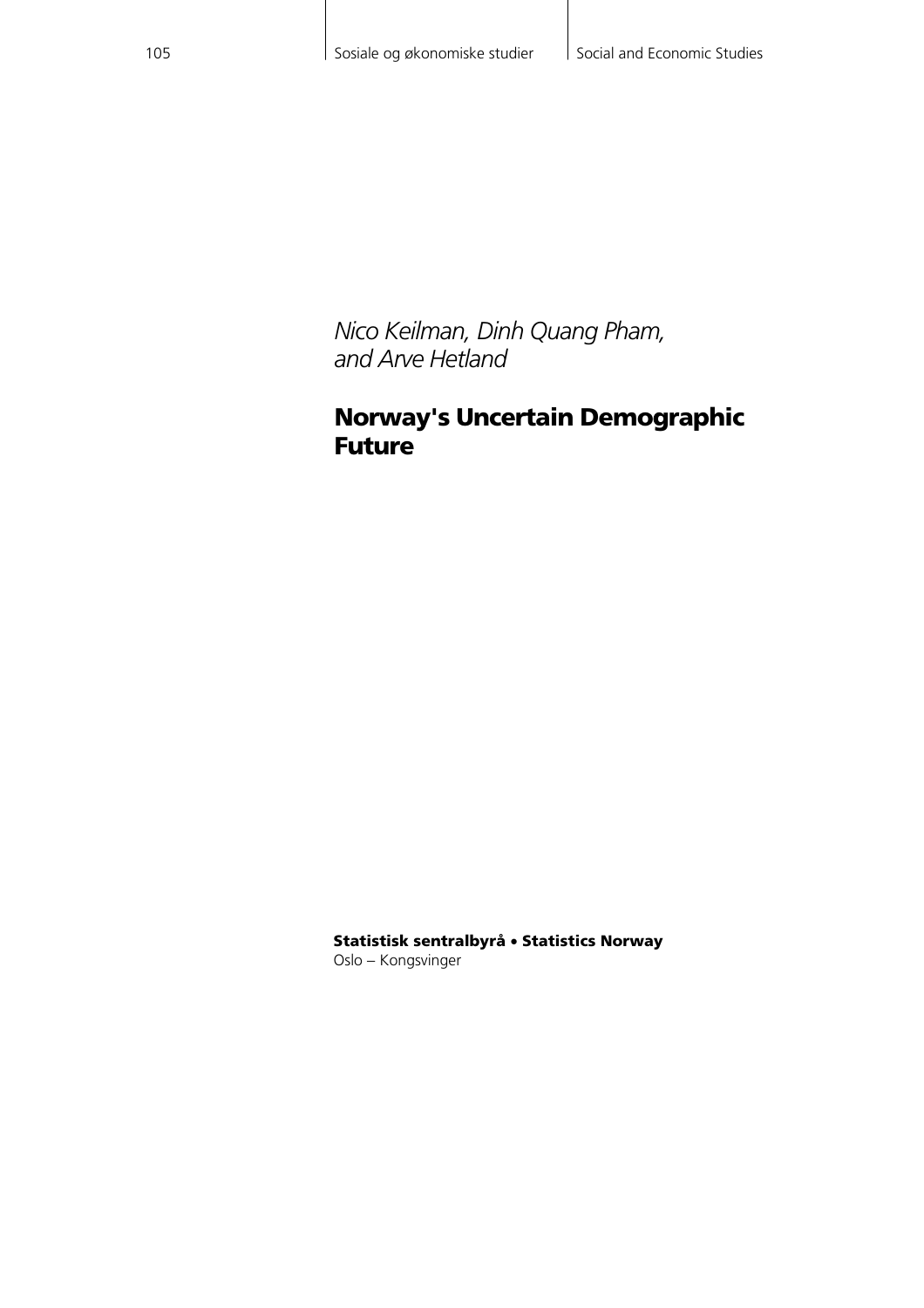| Sosiale og<br>økonomiske studier      | Serien Sosiale og økonomiske studier omfatter nye forsknings-<br>bidrag – monografier og redigerte arbeider – på de områder<br>Statistisk sentralbyrå har forskningsvirksomhet.<br>Analysemetoder og temavalg vil variere, men hovedsakelig vil<br>arbeidene være av anvendt og kvantitativ natur med vekt på<br>utnytting av SSBs data i analyser for<br>samfunnsplanleggingsformål og til allmenn forståelse av sosial<br>og økonomisk utvikling.                                                            |
|---------------------------------------|----------------------------------------------------------------------------------------------------------------------------------------------------------------------------------------------------------------------------------------------------------------------------------------------------------------------------------------------------------------------------------------------------------------------------------------------------------------------------------------------------------------|
| Social and<br><b>Economic Studies</b> | The series Social and Economic Studies consists of hitherto<br>unpublished studies in economics, demography and other<br>areas of research in Statistics Norway. Although the studies will<br>vary in analytical methods and in subject matter, they tend to<br>be applied studies based on quantitative analysis of the data<br>sources of Statistics Norway. The research programmes from<br>which the studies originate typically emphasize the develop-<br>ment of tools for social and economic planning. |

© Statistics Norway, November 2001 When using material from this publication, please give Statistics Norway as your source.

ISBN 82-537-5002-1 ISSN 0801-3845

#### **Emnegruppe**

02.03 Framskrivninger

Trykk: Lobo Media/500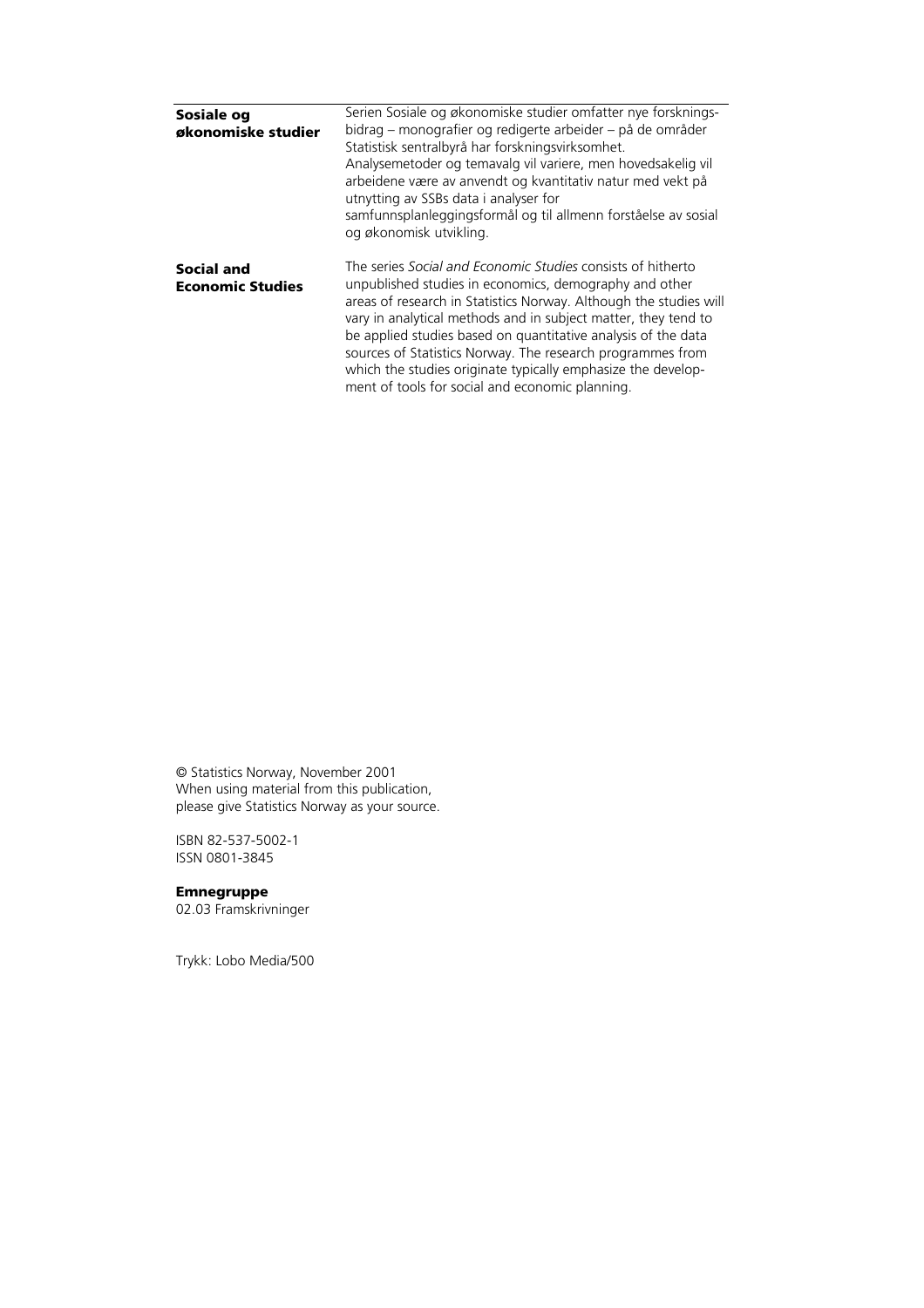## **Preface**

This project was made possible by grant nr. 114055/730 from the Norwegian Research Council. We have benefited from useful discussions with Juha Alho, Joop de Beer, Helge Brunborg, Joel Cohen, Bill Bell, Wolfgang Lutz, Sergei Scherbov, Leiv Solheim, Ewa Tabeau, Evert van Imhoff and Lars Østby. Kluwer Academic Publishers kindly granted us the right to include in this report parts of our paper "Predictive intervals for age-specific fertility" that appeared in the European Journal of Population Volume 16 no 1 of 2000.

Oslo, August 2001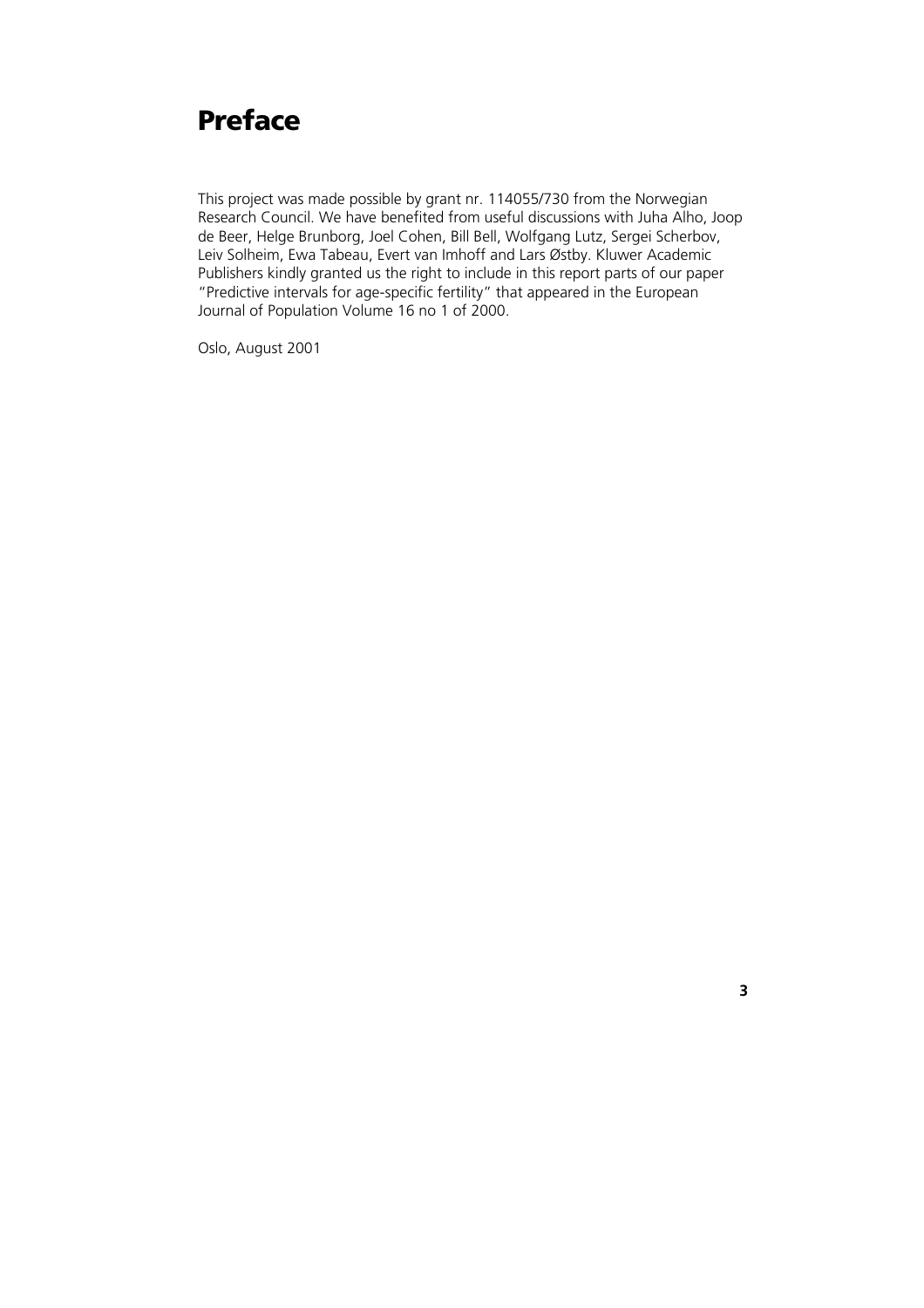## **Abstract**

*Nico Keilman, Dinh Quang Pham, Arve Hetland* 

### **Norway's Uncertain Demographic Future**

**Social and Economic Studies 105 • Statistics Norway 2001** 

The demographic future of any population is uncertain, but some of the many possible trajectories are more probable than others. Therefore, an exploration of the demographic future should include two elements: a *range* of possible outcomes, and a *probability* attached to that range. Together, these two constitute a prediction interval for the population variable concerned. This report presents the findings of a research project, the aim of which was to compute prediction intervals for the future population of Norway broken down by age and sex to the horizon 2050.

We estimate that the odds are four against one (80 per cent chance) that Norway's population, now 4.5 million, will number between 4.3 and 5.4 million in the year 2025, and 3.7-6.4 million in 2050. This illustrates that uncertainty increases with time. There is a clear trade-off between greater accuracy (higher odds) and higher precision (narrower intervals). Odds of 19 against one (95 per cent chance) result in a wider interval: 4.1-5.7 million in 2025, and 3.2-7.3 million in 2050. The probabilistic population forecasts of the youngest and the oldest age groups show largest uncertainty, because fertility and mortality are hard to predict. As a result, prediction intervals in 2030 for the population younger than 20 years are so wide, that the forecast is not very informative. International migration shows large prediction intervals around expected levels, but its impact on the age structure is modest. In 2050, uncertainty has cumulated so strongly, that intervals are very large for virtually all age groups, in particular when the intervals are judged in a relative sense (compared to the median forecast). According to our statistical model, the expected accuracy of the total population size forecast published by Statistics Norway is somewhat below two-thirds on the long run, and a little above that level on the short run.

The results have been obtained on the basis of stochastic simulation of each of the three components of population change; fertility, mortality, and international migration. Simulation of the components relied heavily on three complementary methods: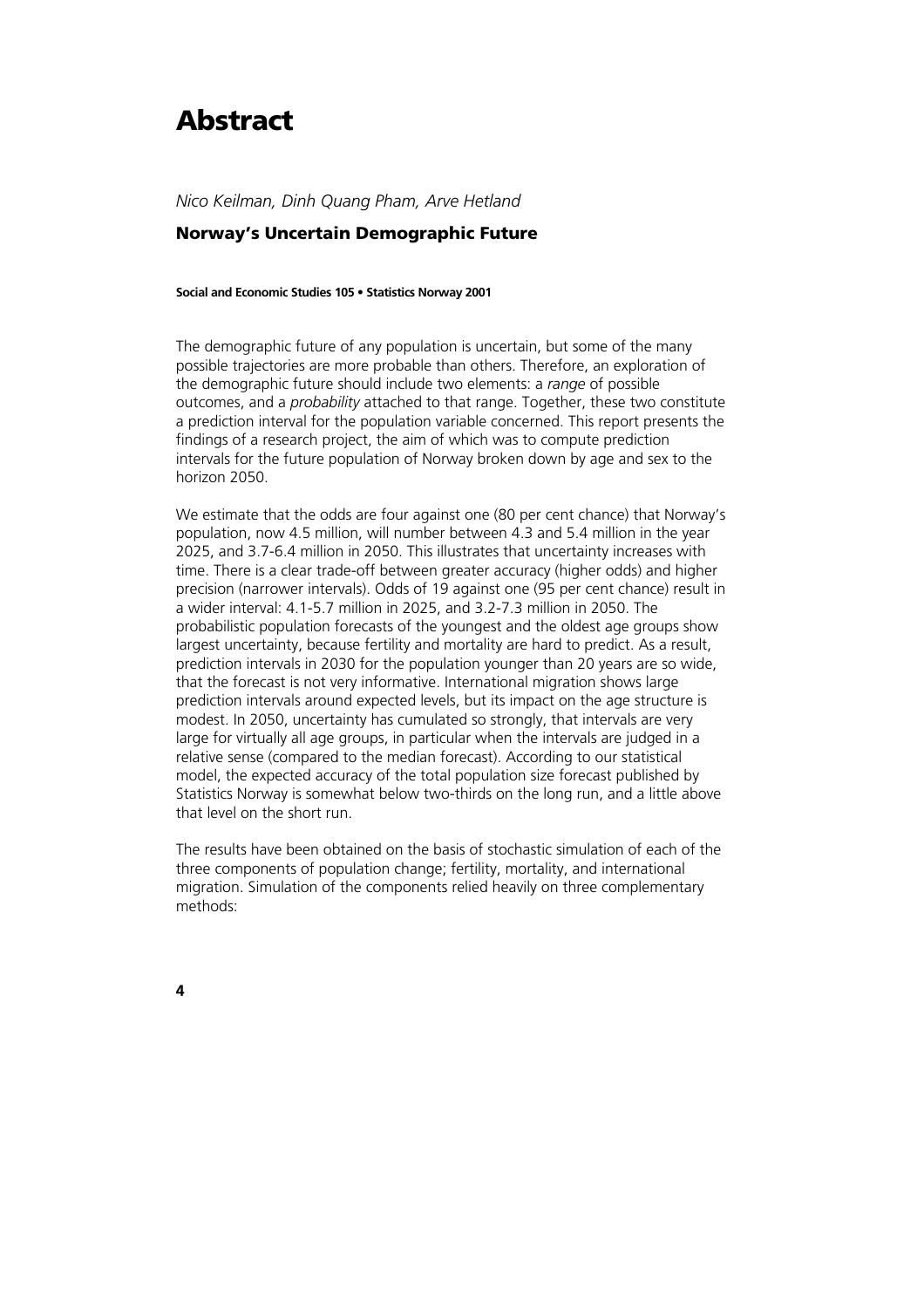- time series analysis for the historical development of key demographic indicators, such as the TFR, the life expectancy, and numbers of immigrants and emigrants;
- an analysis of historical forecast errors, assembled on the basis of forecasts produced by Statistics Norway since 1969;
- and finally expert judgement, which was used, for instance, to restrict the prediction interval for the TFR or that for the numbers of immigrants and emigrants to a reasonable range.

The predictions for each component were calibrated in such a way that the median coincided with the Medium Variant value of the 1999-based official population forecast of Statistics Norway.

The time series predictions indicated that assumptions on future TFR as employed by Statistics Norway in its official population forecasts have estimated coverage probabilities of only 46, 31, and 24 per cent in the years 2010, 2030, and 2050. The official mortality (i.e. life expectancy) assumptions have higher expected accuracy in 2050 (just over 60 per cent), but lower accuracy in the beginning of this century (just over a third in the period 2000-2010).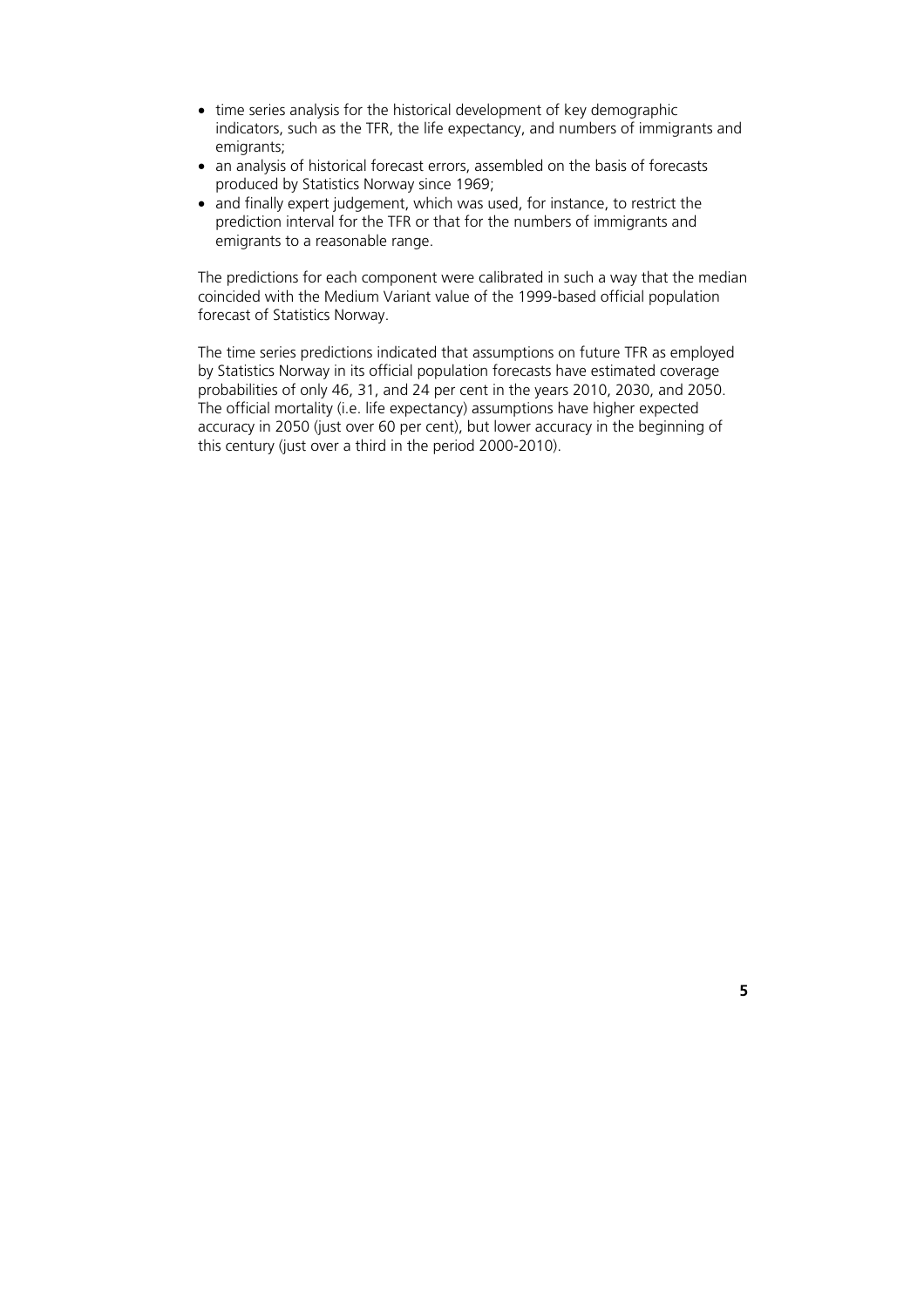## **Sammendrag**

*Nico Keilman, Dinh Quang Pham, Arve Hetland* 

### **Norges usikre demografiske framtid**

**Sosiale og økonomiske studier 105 • Statistisk sentralbyrå 2001** 

Framtiden til enhver befolkning er usikker, men noen av de mange mulige utviklingene er mer sannsynlige enn andre. En befolkningsprognose bør derfor inneholde to elementer for hver variabel, for eksempel folkemengden på et framtidig tidspunkt: en spennvidde (intervall) med mulige resultater, og en sannsynlighet knyttet til dette intervallet. Til sammen utgjør disse elementene et prediksjonsintervall for denne variabelen. Denne rapporten dokumenterer resultatene til et forskningsprosjekt hvor formålet har vært å beregne prediksjonsintervaller for Norges framtidige befolkning etter kjønn og alder fram til 2050.

Ifølge våre beregninger er oddsen fire mot en (en sannsynlighet på 80 prosent) for at folkemengden i Norge, som nå er 4,5 millioner, vil ligge et sted mellom 4,3 og 5,4 millioner i 2025, og mellom 3,7 og 6,4 millioner i 2050. Dette illustrerer at usikkerheten øker med tiden. Større treffsikkerhet (høyere odds) går på bekostning av lavere presisjon (større intervaller). Oddsen er 19 mot en (95 prosent sjanse) for en folkemengde mellom 4,1 og 5,7 millioner i 2025, og mellom 3,2 og 7,3 millioner i 2050. Prognosen for barn og eldre viser størst usikkerhet, fordi fruktbarhet og dødelighet er vanskelig å predikere. Følgelig er prediksjonsintervallet i 2030 for befolkningen yngre enn 20 år så bredt at denne prognosen ikke særlig er informativ. Framtidig inn- og utvandring er også svært usikre, men de har en beskjeden effekt på aldersstrukturen. I 2050 har usikkerheten kumulert så sterkt, at intervallene er store for tilsynelatende alle aldre, særlig når man betrakter dem relativt sett, det vil si i forhold til gjennomsnittsprognosen. I 1999 publiserte Statistisk sentralbyrå (SSB) en prognose for blant annet landets befolkning fram til 2050. Ifølge vår modell er den forventede treffsikkerheten for den samlede folkemengden i SSBs prognose i underkant av 67 prosent på lang sikt, og litt høyere enn dette nivået på kort sikt.

Vi har beregnet våre resultater ved å ta utgangspunkt i stokastiske simuleringer for hver av de tre komponentene for befolkningsendring: fruktbarhet, dødelighet og inn- og utvandring. Simuleringene var basert på tre ulike komplementære metoder: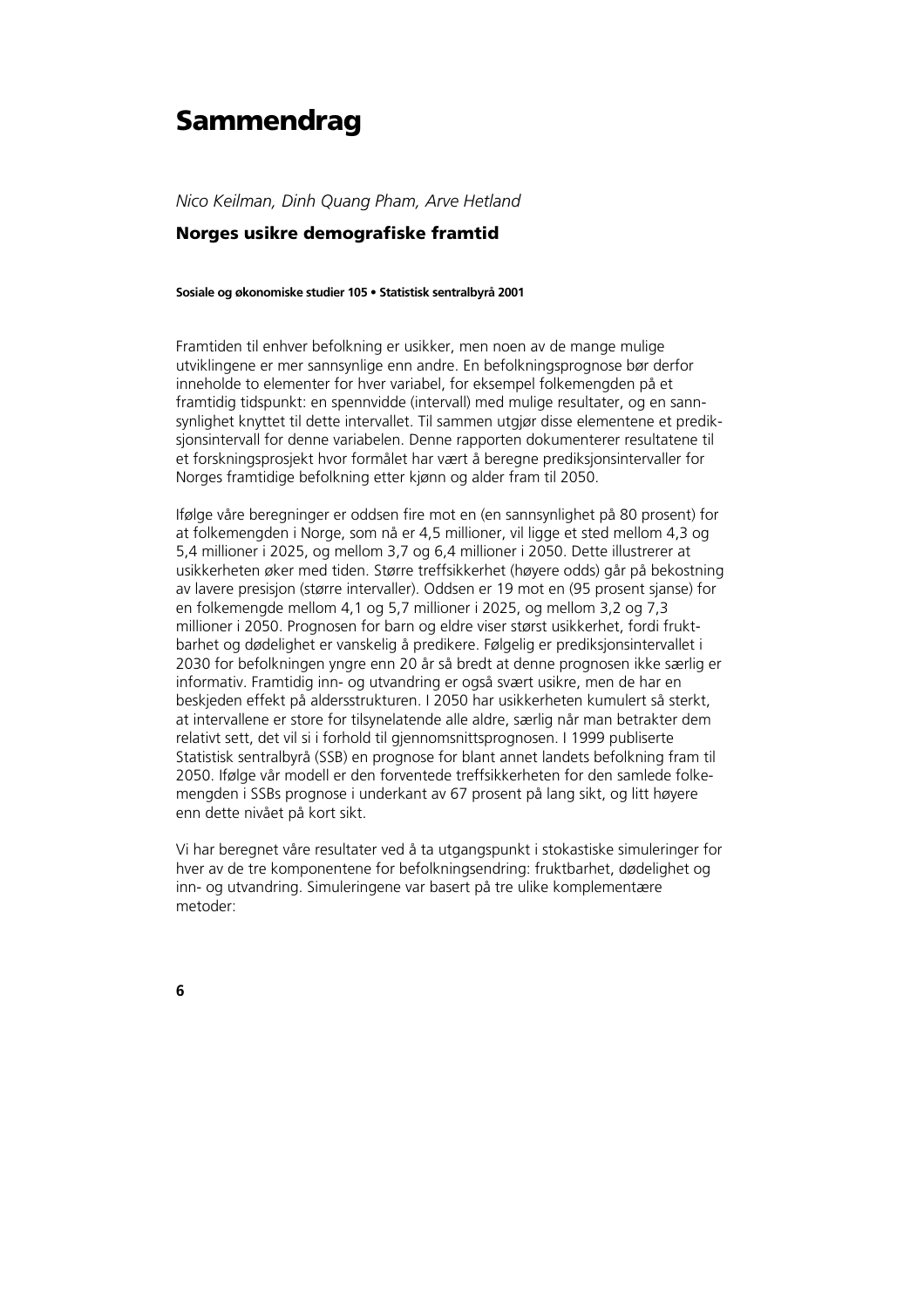- tidsserieanalyser for den historiske utviklingen til visse demografiske nøkkelvariabler, for eksempel Samlet fruktbarhetstall (SFT), forventet levealder, og det årlige antall inn- eller utvandrere;
- en analyse av feil i SSBs gamle befolkningsprognoser siden 1969;
- subjektive oppfatninger av demografiske eksperter, for eksempel for å begrense prediksjonsintervallet til SFT eller inn- og utvandringsstrømmene til en realistisk verdi.

Prognosen for hver komponent har blitt kalibrert på en slik måte at medianverdien var sammenfallende med SSBs prognosealternativ for middels befolkningsvekst fra 1999-prognosen.

Vår tidsserieprognose antyder at SSBs anslag for den framtidige utvikling i SFT har en forventet treffsikkerhet på bare 46, 31 og 24 prosent henholdsvis i årene 2010, 2030 og 2050. Den offisielle dødelighetsforutsetningen (forventet levealder) har høyere forventet treffsikkerhet i 2050 (litt over 60 prosent), men lavere treffsikkerhet i årene 2000-2010 (litt over en tredel).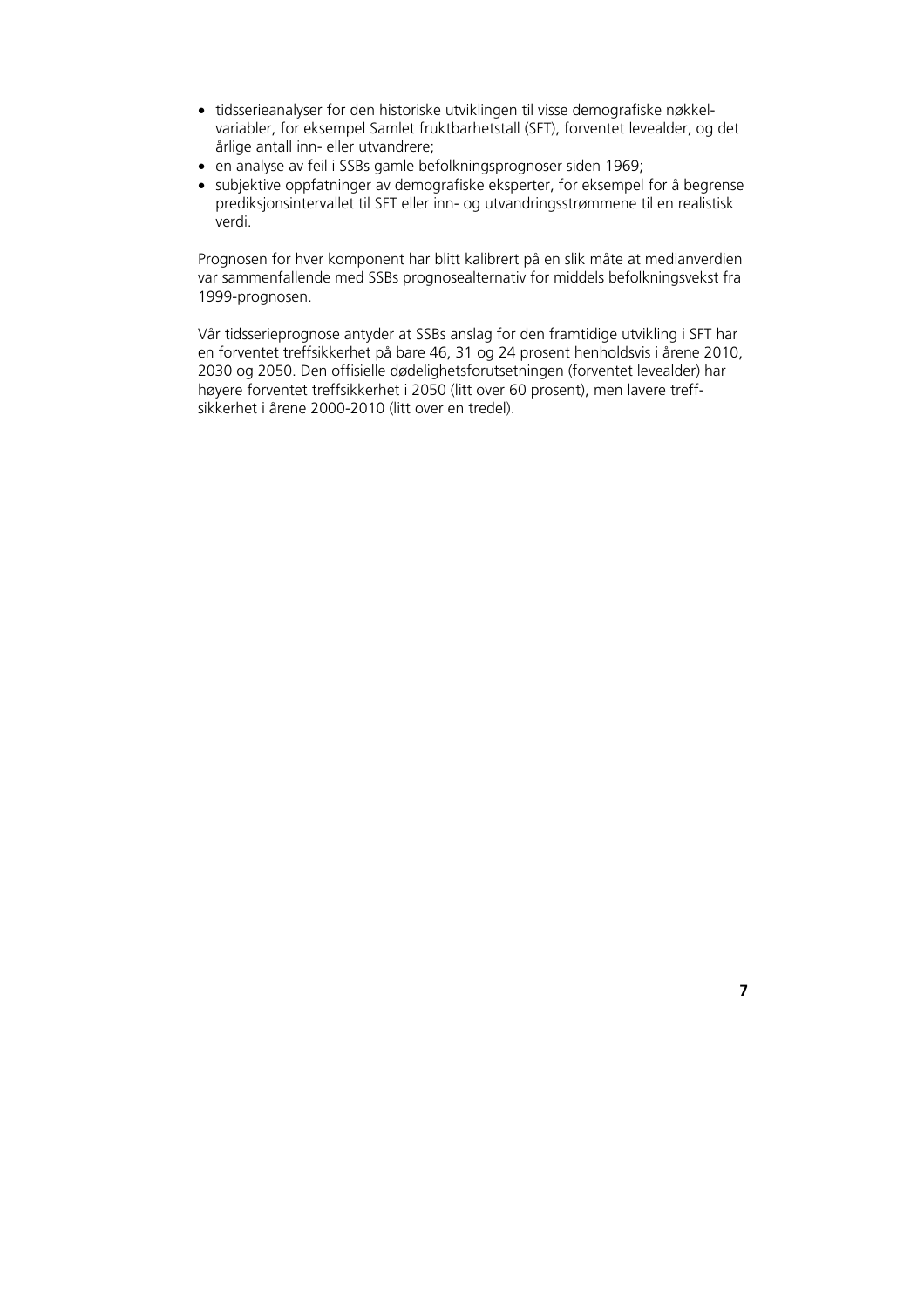## **Contents**

| $\mathbf{1}$ |                                                                                 |  |
|--------------|---------------------------------------------------------------------------------|--|
| 2.           |                                                                                 |  |
| 2.1.         |                                                                                 |  |
| 2.2.         |                                                                                 |  |
| 3.           |                                                                                 |  |
| 3.1.         |                                                                                 |  |
| 3.2.         |                                                                                 |  |
| 4.           |                                                                                 |  |
| 4.1.         |                                                                                 |  |
| 4.2.         |                                                                                 |  |
| 4.3.         |                                                                                 |  |
| 4.4.         | A multivariate ARIMA model for the parameters of the Heligman-Pollard curve  53 |  |
| 4.5.         |                                                                                 |  |
| 4.6.         |                                                                                 |  |
|              | Appendix 4.1. An adjustment method for the intercept of the multivariate        |  |
|              |                                                                                 |  |
| 5.           |                                                                                 |  |
| 5.1.         |                                                                                 |  |
| 5.2.         |                                                                                 |  |
| 5.3.         |                                                                                 |  |
| 6.           |                                                                                 |  |
| 6.1.         |                                                                                 |  |
| 6.2.         |                                                                                 |  |
| 6.3.         |                                                                                 |  |
| 6.4.         |                                                                                 |  |
| 7.           |                                                                                 |  |
| 8.           |                                                                                 |  |
|              |                                                                                 |  |
|              | Recent publications in the series Social and Economic Studies 89                |  |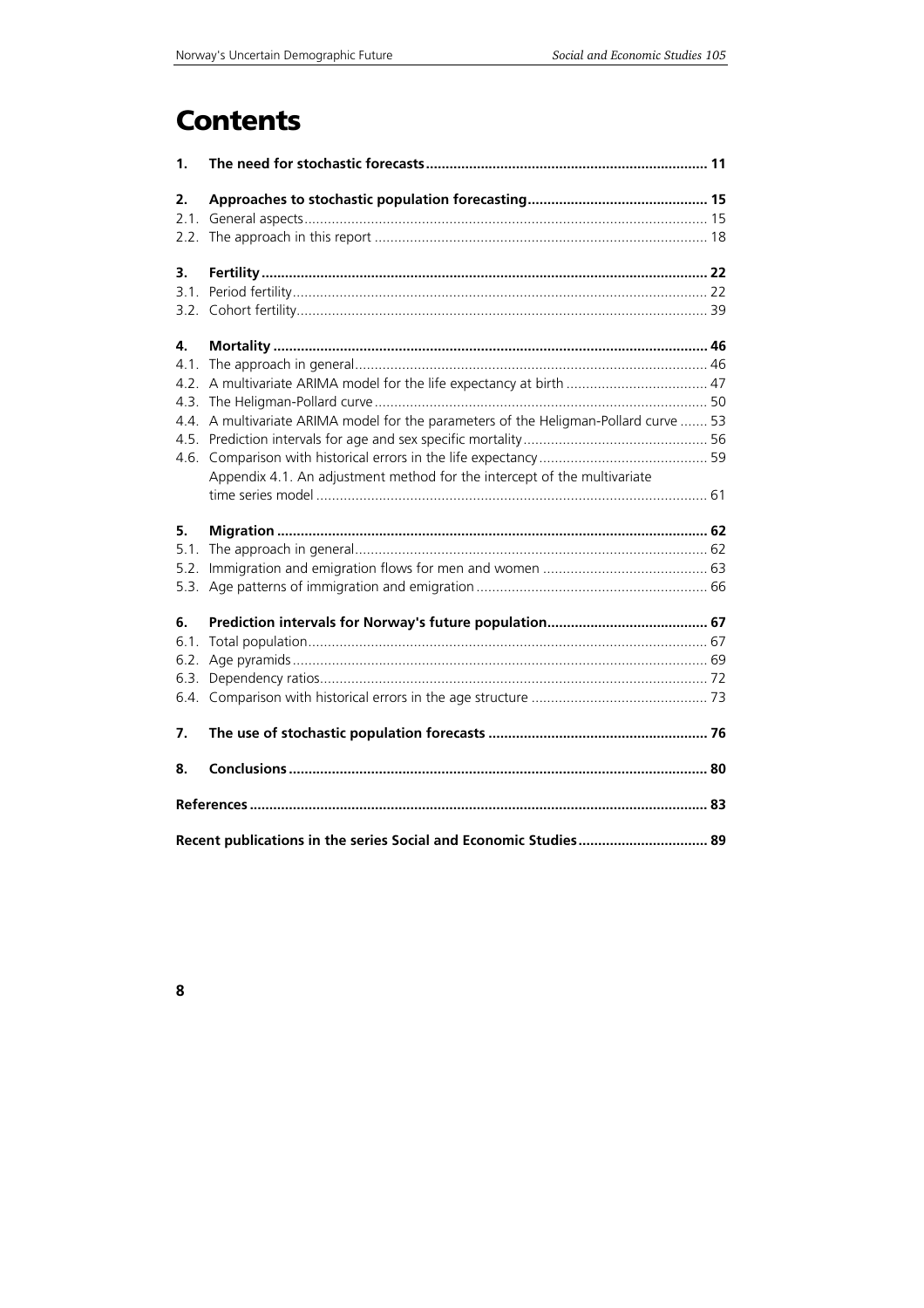# **List of Figures**

### **3. Fertility**

|      | 3.1. Total Fertility Rate estimates and 95 per cent confidence interval  24              |  |
|------|------------------------------------------------------------------------------------------|--|
|      | 3.2. Estimates for mean age at childbearing and 95 per cent confidence interval 25       |  |
|      | 3.3. Estimates for variance in childbearing age and 95 per cent confidence interval 25   |  |
|      | 3.4. Age-specific birth rates, empirical values and Gamma curve fit 27                   |  |
| 3.5. |                                                                                          |  |
|      |                                                                                          |  |
|      |                                                                                          |  |
|      |                                                                                          |  |
|      |                                                                                          |  |
|      |                                                                                          |  |
|      | 3.11. Empirical errors in historical TFR-forecasts, forecasts 1969-1996, period          |  |
|      |                                                                                          |  |
|      |                                                                                          |  |
|      |                                                                                          |  |
|      |                                                                                          |  |
|      | 3.15. Completed cohort fertility, assumed in Statistics Norway's 1996 forecast (CCFL and |  |
|      |                                                                                          |  |
|      |                                                                                          |  |
| 4.   | <b>Mortality</b>                                                                         |  |
|      |                                                                                          |  |
|      |                                                                                          |  |
|      | 4.3. Death probabilities for selected years and corresponding prediction intervals.      |  |
|      |                                                                                          |  |
| 4.4. | Death probabilities for selected years and corresponding prediction intervals.           |  |
|      |                                                                                          |  |
| 4.5. |                                                                                          |  |
| 4.6. |                                                                                          |  |
|      |                                                                                          |  |
| 5.   | <b>Migration</b>                                                                         |  |
| 5.1. |                                                                                          |  |
| 5.2. |                                                                                          |  |
| 6.   | Prediction intervals for Norway's future population                                      |  |
| 6.1. |                                                                                          |  |
| 6.2. |                                                                                          |  |
| 6.3. |                                                                                          |  |
| 64   |                                                                                          |  |
| 6.5. |                                                                                          |  |
| 6.6. |                                                                                          |  |
| 6.7. |                                                                                          |  |
|      | 6.8. Relative width of 67 per cent interval. Forecast duration = 15 years 74             |  |
|      |                                                                                          |  |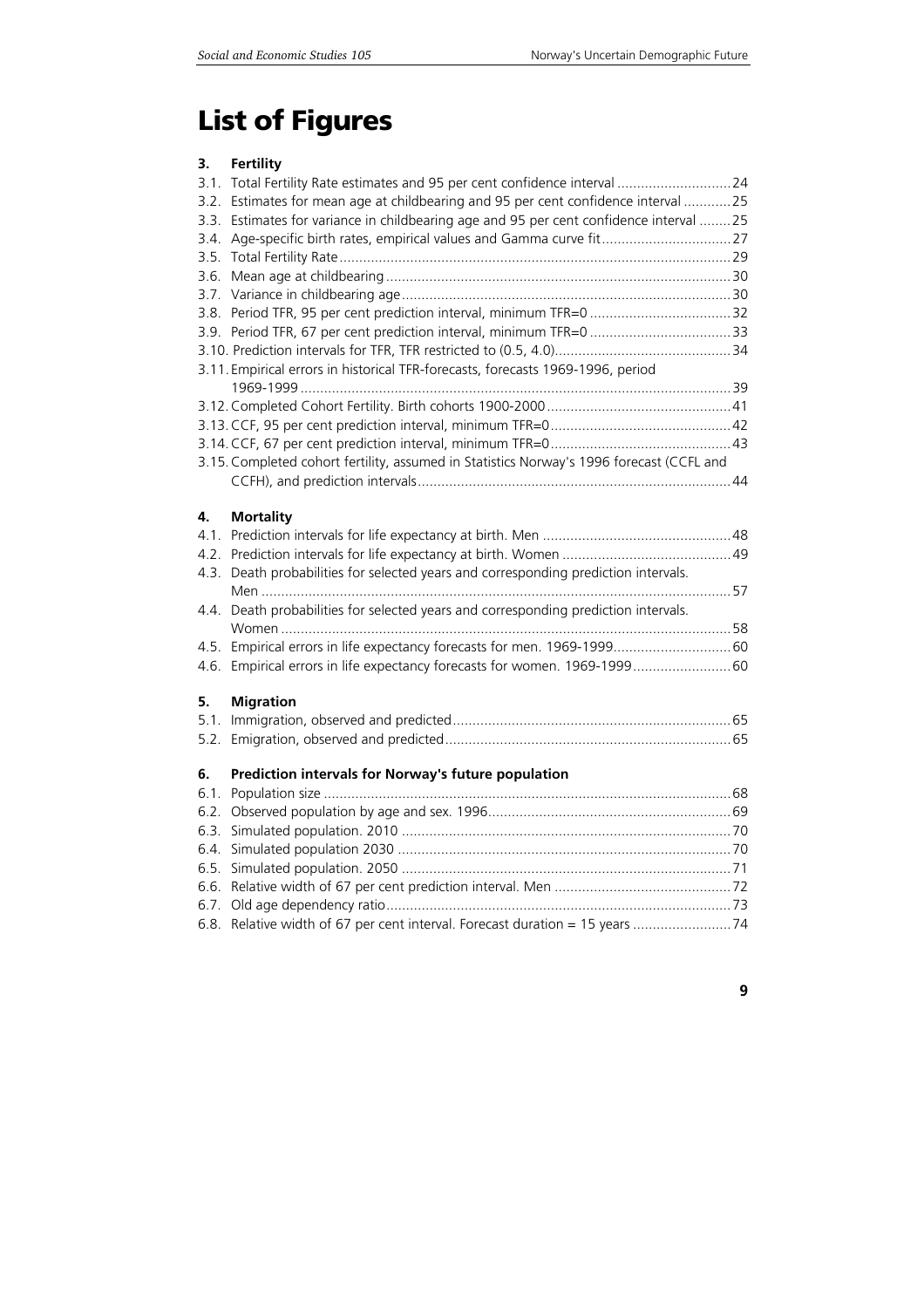# **List of Tables**

### **3. Fertility**

|    | 3.4. Fertility assumptions in Statistics Norway's 1996-based population forecast  35                                                                                                                                                                |  |
|----|-----------------------------------------------------------------------------------------------------------------------------------------------------------------------------------------------------------------------------------------------------|--|
| 4. | <b>Mortality</b>                                                                                                                                                                                                                                    |  |
|    | 4.1. Parameter estimates for model (4.1). Estimated standard errors in parentheses 47<br>4.2. Estimates of non-zero elements of the Y-matrices for men and women, and<br>corresponding standard errors. K-estimates in parentheses are adjusted for |  |
|    |                                                                                                                                                                                                                                                     |  |
|    | 4.3. Autocorrelation in death probabilities for selected age/sex combinations 55                                                                                                                                                                    |  |
| 5. | <b>Migration</b><br>5.1. Estimates of migration model parameters. Estimated standard errors in                                                                                                                                                      |  |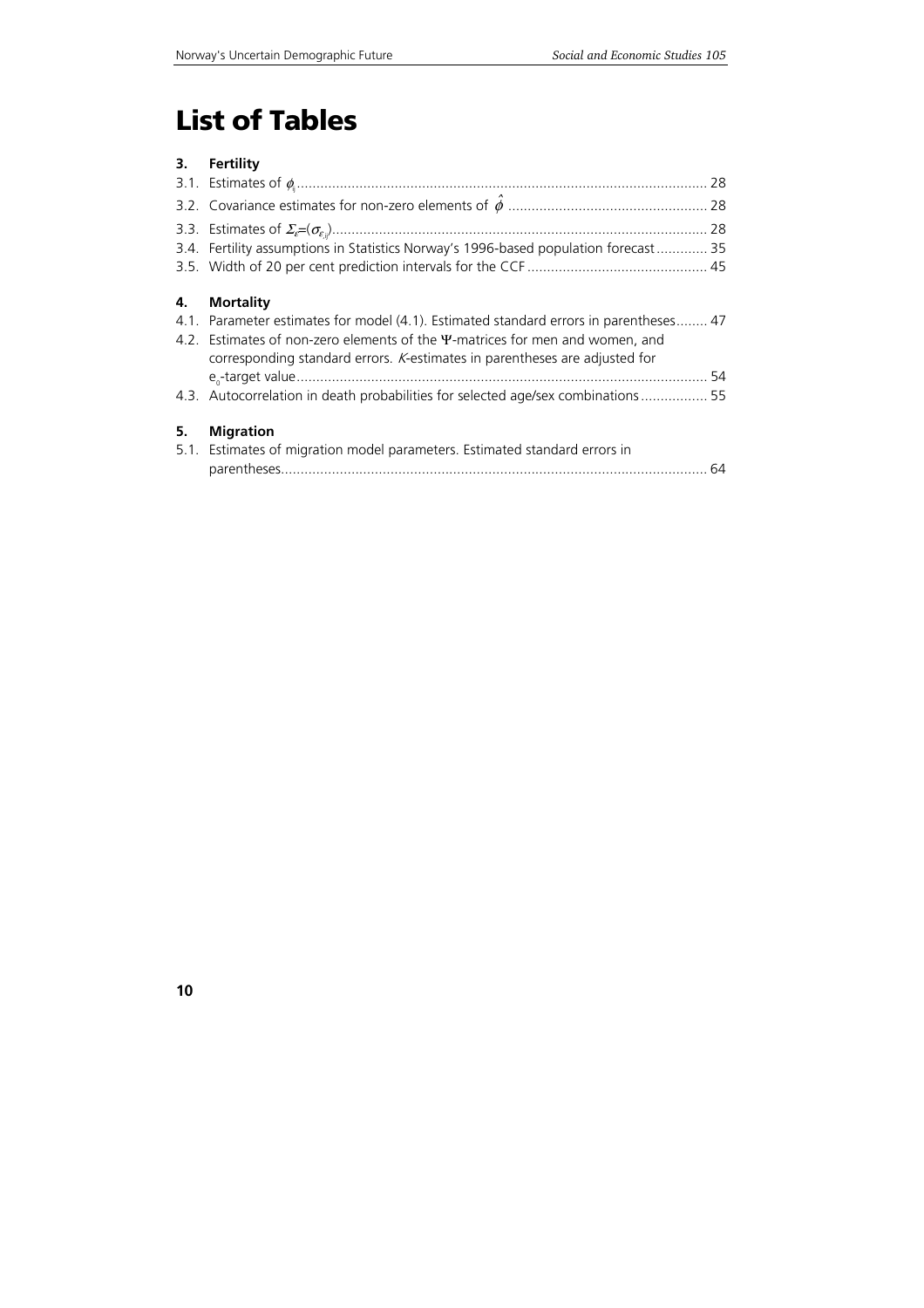## **1. The need for stochastic forecasts**

It is easier to predict the main results of the next population forecast for a certain country, than to predict the population itself. This is one of the main conclusions from analyses into the accuracy of national population forecasts published by statistical offices of Western countries after the Second World War. In other words: real developments for fertility, mortality and migration are much more volatile than usually assumed in forecasts. When studying the population forecasts of Western countries, one notes how strikingly similar the predicted values in a new forecast are compared to those in the previous forecast. The *actual* variables, however, often show a very different development. While forecasts are surprise-free, reality is not. The rapid fall in fertility in many Western countries in the 1970s came as a surprise for most population forecasters and other demographers. The result was too high birth rates, and an overestimation of the number of young children. Other forecast variables with large errors are the predicted numbers of elderly persons (in particular the oldest old), which were far too low in recent decades because of too pessimistic mortality assumptions, and the size of immigration, which is determined by largely unforeseeable political, economic and legal factors.

The reason that forecasts err is our limited understanding of demographic behaviour. Valid behavioural theories that explain birth, death, or migration to a sufficient degree have not yet been found. Existing theories have limited validity in time or space, or they are strongly conditional or partial, or both (Keyfitz 1982). When it is difficult to explain demographic processes, then it is even more problematic to predict them. The current practice among forecasters is to study regularities and irregularities in the historical developments of major demographic variables such as the Total Fertility Rate and the life expectancy, to understand observed trends, and to extrapolate them into the future.

Extrapolation, as next best to prediction on the basis of causal explanation, implies that population forecasts are inherently uncertain. Any serious forecaster will attempt to include that uncertainty in the forecast in such a way, that it will become clear to the user. The standard approach in national population forecasts is to formulate two or more sets of assumptions for those key variables of which the future development is difficult to predict. Examples are the Total Fertility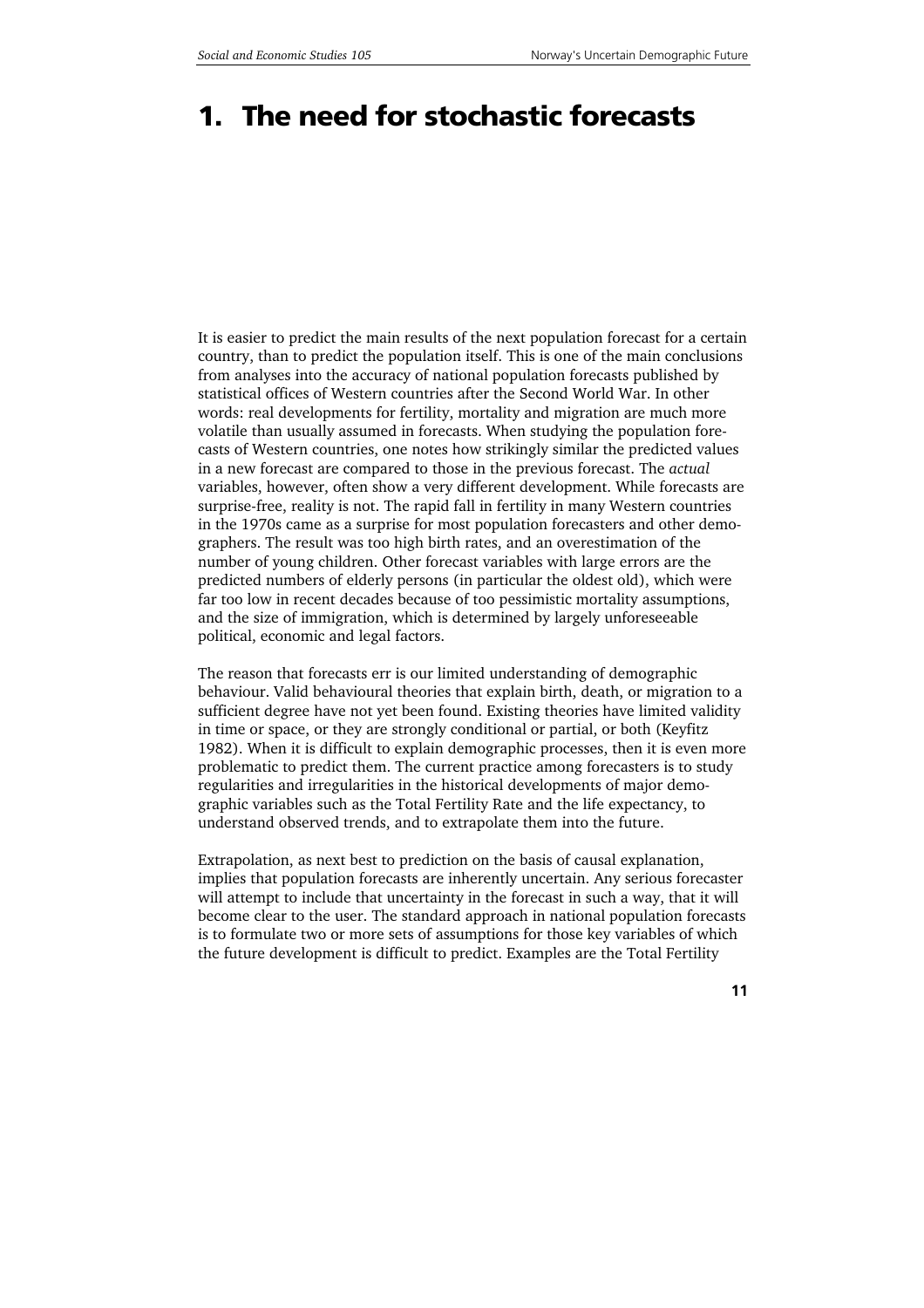Rate and the Life Expectancy at Birth. This approach dates back to at least 1933, when Pascal Whelpton computed a population forecast for the United States, in which he presented several fertility variants. But the use of forecast variants is presumably much older, compare the intervals which Spengler (1935) reports for the results of a number of forecasts for the US. Nowadays, statistical agencies in 15 of the 18 member countries of the European Economic Area (EEA, that is the EU- and EFTA-countries, except Switzerland) produce forecasts with between two and four fertility variants (Eurostat 1997a, Table 35). In the forecasts made in the beginning of the 1990s in those countries, the low and high fertility variants defined intervals of between 0.3 and 0.6 children per woman wide for a forecast duration of approximately 10 years. Moreover, the first co-ordinated population forecast for all 18 EEA-countries has a difference between the high and the low fertility variant of 0.5 children per woman in the year 2035 (Eurostat 1997b, Table 3).

In spite of the general use of forecast variants to express uncertainty, there are two reasons why this approach is unsatisfactory from a statistical point of view. First, uncertainty is not quantified. Take the example of the current official population forecast of Norway. Statistics Norway (1999) assumes in that forecast that the period Total Fertility Rate in the year 2010 will be between 1.5 (low variant) and 2.1 (high variant) children per woman, with margins that are closer to the medium variant of 1.8 in the years prior to 2010. As a consequence, the number of children aged 6-12 in 2010 varies from 401 000 to 436 000, with a medium forecast of 419 000. However, no probability is attached to the interval 401 000-436 000. In other words, the user does not know how probable it is that the real number of children aged 6-12 in 2010 will lie between 401 000 and 436 000, or perhaps fall outside that range. But for an educational planner with an interest in primary schools it must be of great importance to know whether the estimated probability of the number of school children to lie between 401 000 and 436 000 in the year 2010 is 30, or 60, or perhaps even 90 per cent. In the former case, he should incorporate much more flexibility into the school planning process, than in the latter. Knowing the probabilities for distinct intervals is even more pressing in case the planner's loss function is asymmetric. This means that the costs incurred by a forecast that is too low by a certain number of children are different from those caused by a forecast that is too high by the same number. Hiring extra capacity on short notice may cost more, or less, than accepting a certain amount of excess supply of teachers and classrooms. To minimize his expected losses, the planner will not use the medium forecast, but a number that is higher or lower, depending on his loss function and the probabilities involved.

Second, the use of variants is inconsistent, in the sense that two variants that are extreme for one variable are not extreme for some other variable. For instance, Statistics Norway has assumed high and low trajectories both for future fertility, mortality, and net immigration. The combination of high fertility with high life expectancy (i.e. low mortality), and high immigration defines the so-called high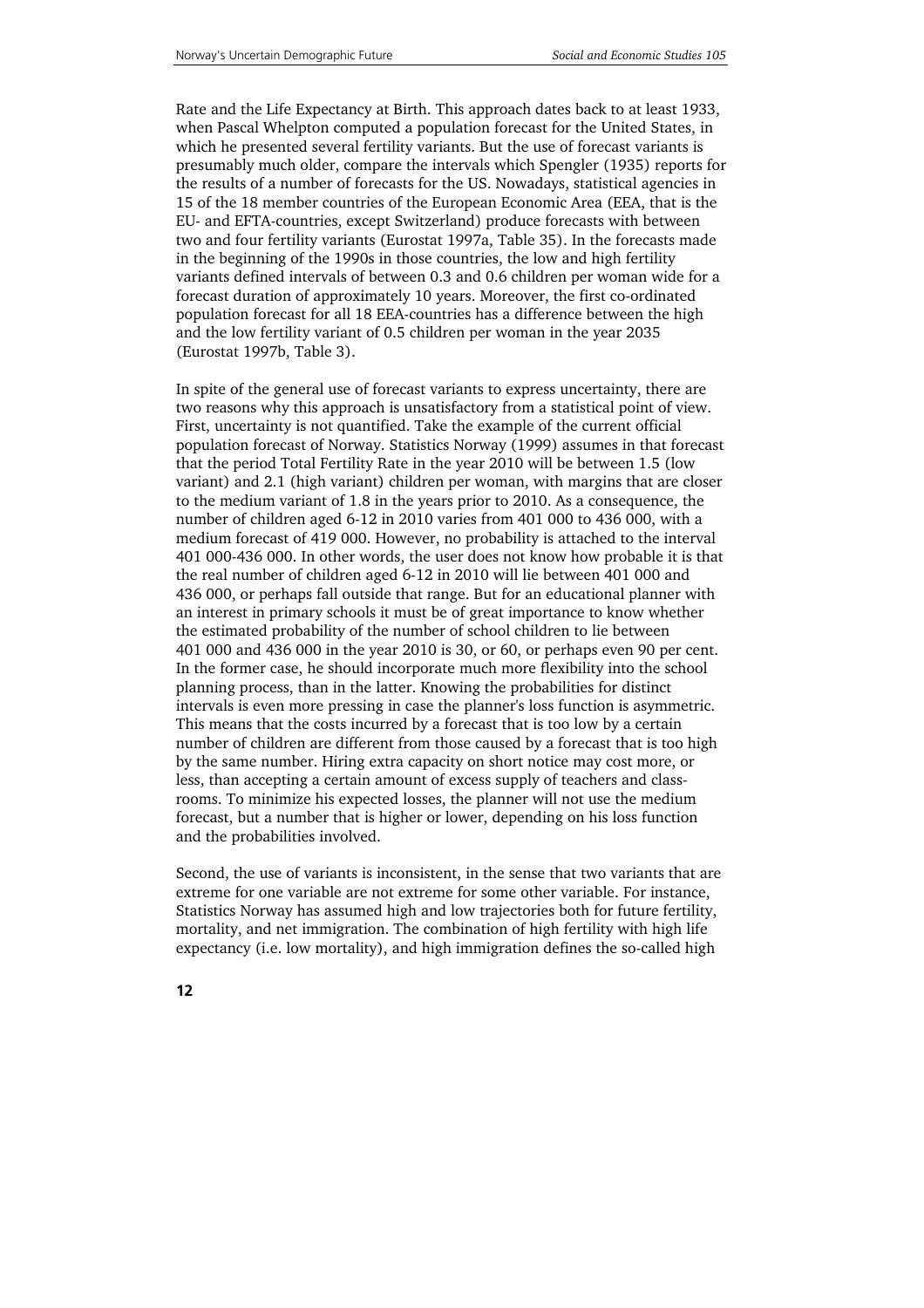population growth variant. The low population growth variant combines low fertility with low life expectancy and low immigration. Now consider the old age dependency ratio (OADR), defined as the population aged 67 or over divided by the population aged 20-66<sup>1</sup>. In the year 2050, the projected population aged 67+ ranges from 1.076 to 1.244 million according to the low and the high population growth variants. This interval constitutes 31 per cent of the population aged 67+ according to the medium growth variant, in which medium fertility is combined with medium life expectancy and medium immigration. Similarly, the population aged 20-66 ranges from 2.970 to 3.459 million, or 32 per cent of the value according to the medium variant. Yet the OADR-range stretches only from 0.360 to 0.364, or 1.3 per cent of the OADR-value in the medium variant. This uncertainty is much less than one normally would expect. In fact, the interval is considerably larger when one compares two other projection variants, namely weak ageing (high fertility together with low life expectancy and high immigration) and strong ageing (low fertility combined with high life expectancy and low immigration). According to the latter two variants, the interval for the OADR in 2050 is 52 per cent of the OADR-value in the medium-ageing variant. These examples show that a variant pair that is extreme for some variable (e.g. the low and high population growth variant, when the population by age is analysed) need not be extreme for some other variable (e.g. OADR). The reason is that the traditional approach assumes perfect correlation both across components and over time. In the high population growth variant, *each year* when fertility is high, both life expectancy and immigration are high as well. At the same time, fertility (and also life expectancy and migration) is high in each year of the forecast period. From a statistical point of view, such perfect correlations across components and over time is unlikely.

Because the traditional approach is so unsatisfactory, some statistical agencies and individual scholars have in recent years attempted to compute stochastic population forecasts, which result in prediction intervals for future population size and age pyramids that quantify uncertainty around expected or median values. See for instance Hanika et al. (1997) and Lutz and Scherbov (1998a) for Austria, Lutz and Scherbov (1998b) for Germany, Alders and De Beer (1998) and De Beer and Alders (1999) for the Netherlands, and Alho (1998) for Finland. These methods have been inspired by earlier work on stochastic forecasts by for instance Lee and Tuljapurkar (1994) and Alho (1990). The first contribution to the field seems to be the work by Törnqvist (1949) for Finland. The present report relies heavily on those studies, yet we have attempted to improve certain aspects. New is, we believe,

- the presentation of prediction intervals for *cohort* fertility in Section 3.2;
- our analysis of imposing upper and lower limits to the period Total Fertility Rate and the consequences this has for the predictive distribution of the TFR, in Section 3.1;

j

<sup>&</sup>lt;sup>1</sup> The legal retirement age is 67 in Norway.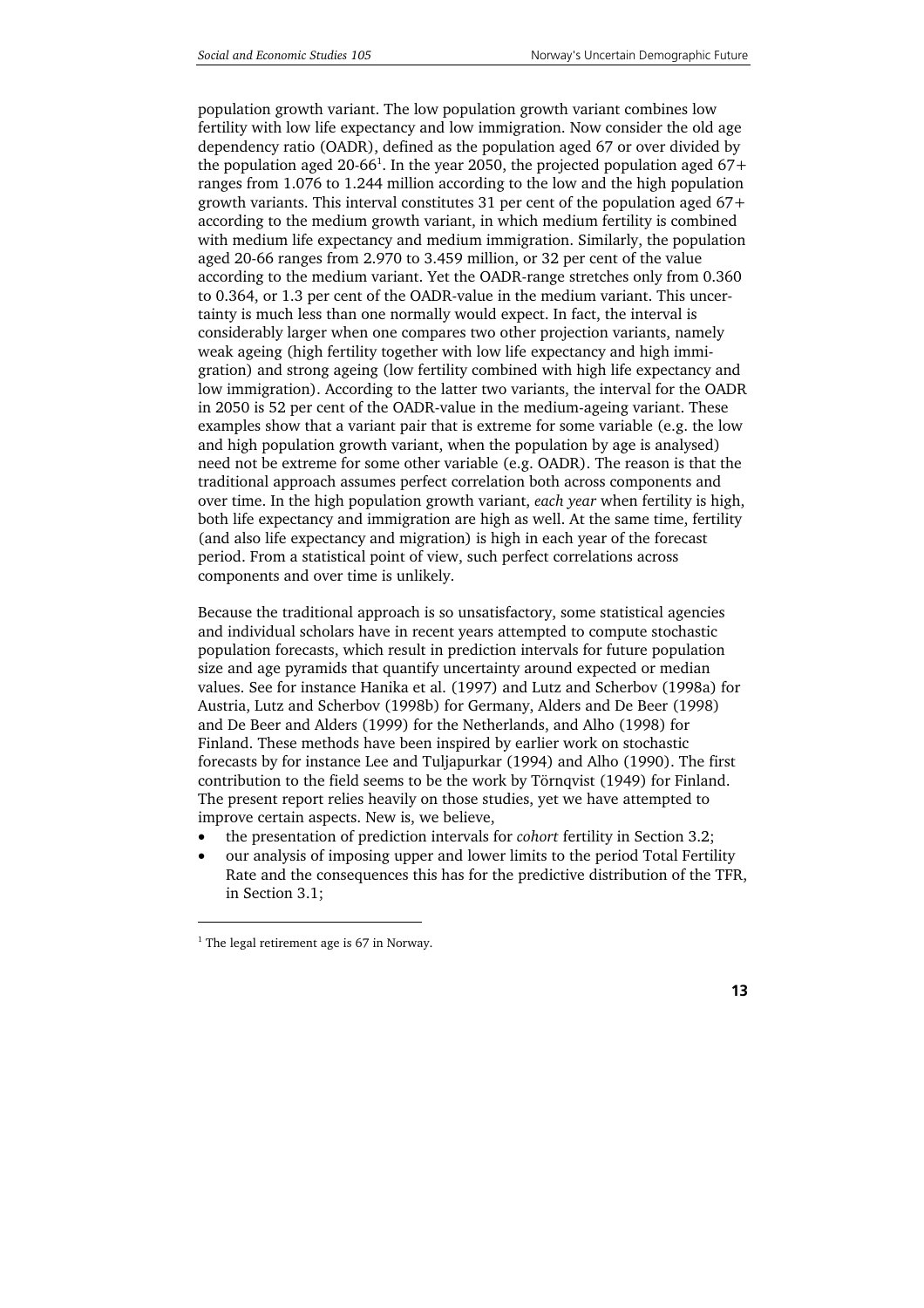- the emphasis on sampling errors for age-specific birth and death rates in Chapters 3 and 4;
- and the systematic comparison between simulated prediction intervals for the TFR, the life expectancy, and the age structure, and those constructed on the basis of historical forecasts.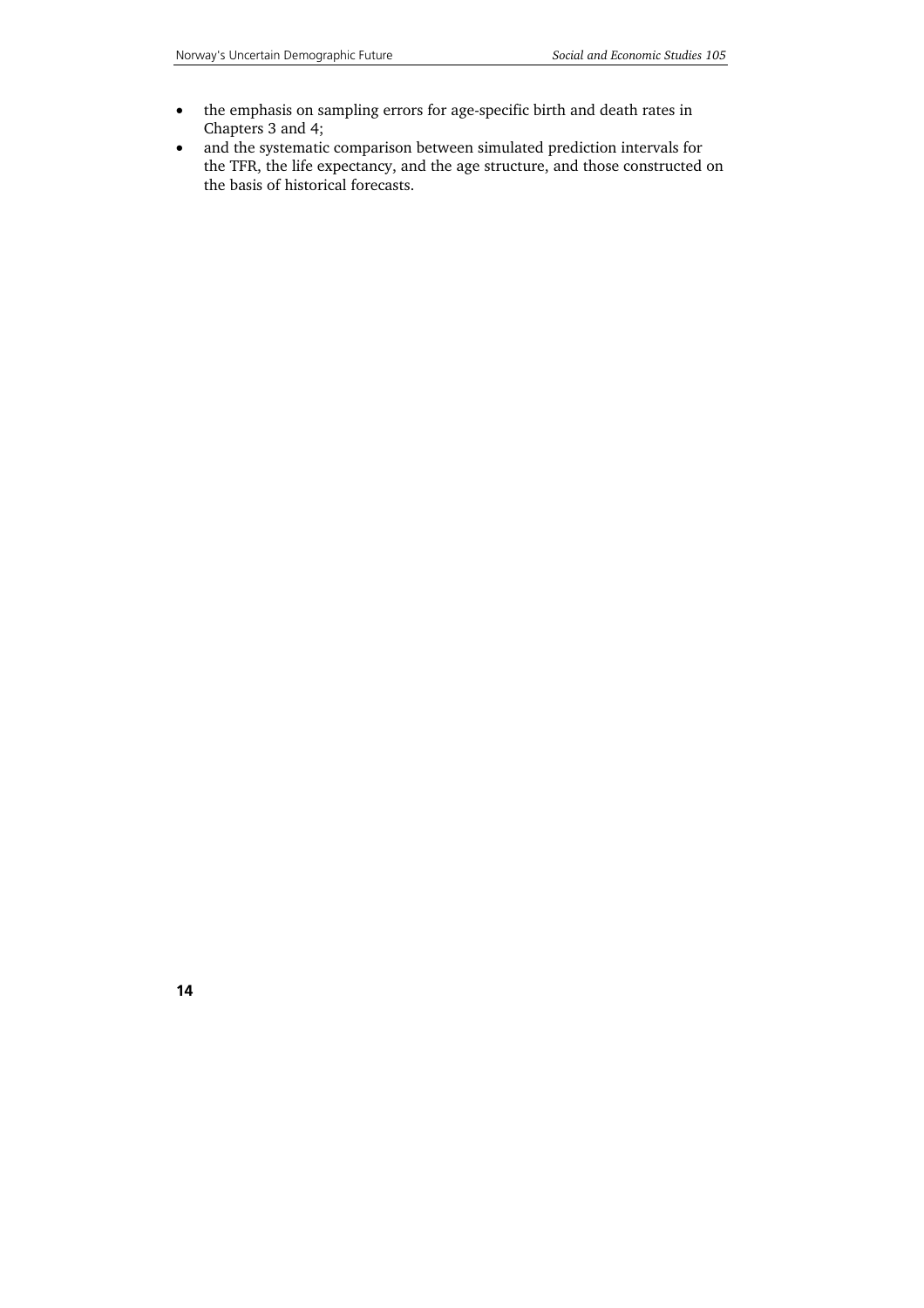## **2. Approaches to stochastic population forecasting**

### **2.1. General aspects**

The cohort-component approach is the standard approach in population forecasting (Keilman and Cruijsen 1992). In short, this approach starts from a table with a known population at some recent point in time, broken down by sex and one-year age groups. This so-called base population is moved forward in time, one year a time, so that all persons move up one age group. Assumed mortality rates by age and sex determine the number of survivors from the original population, one year later. Fertility rates broken down by age of the mother are applied to women in fertile ages, and the result is the number of live births during the year. An assumed sex ratio at birth, and sex-specific infant mortality rates determine surviving numbers of boys and girls in the youngest age class one year later. Finally, emigration rates and immigration numbers, both broken down by sex and age, result in flows of emigrants and immigrants. Emigrants are subtracted, and immigrants are added to the base population, after having been exposed to appropriate risks of mortality (immigrants only), of fertility (both immigrants and emigrants), and of emigration (immigrants only). The result is an updated population by sex and age, one year later and one year older. Repeated application of this process gives a forecast for a period as long as the forecaster wishes to have it.

The process described above requires hundreds of input parameters for each forecast year: 35 fertility rates by age of the mother, 100 mortality rates for each sex, and some 70 migration parameters for male and female immigration and emigration. Thus a forecast 50 years ahead, say, involves thousands of parameters. A *stochastic* forecast based on the cohort component approach requires in principle that one specifies the joint statistical distribution of all those parameters. In practice this is too complex a task, and one breaks up the joint distribution in several other distributions. In this respect, four types of correlation are important: correlation between components, correlation across age, correlation across sexes, and correlation across time (serial correlation).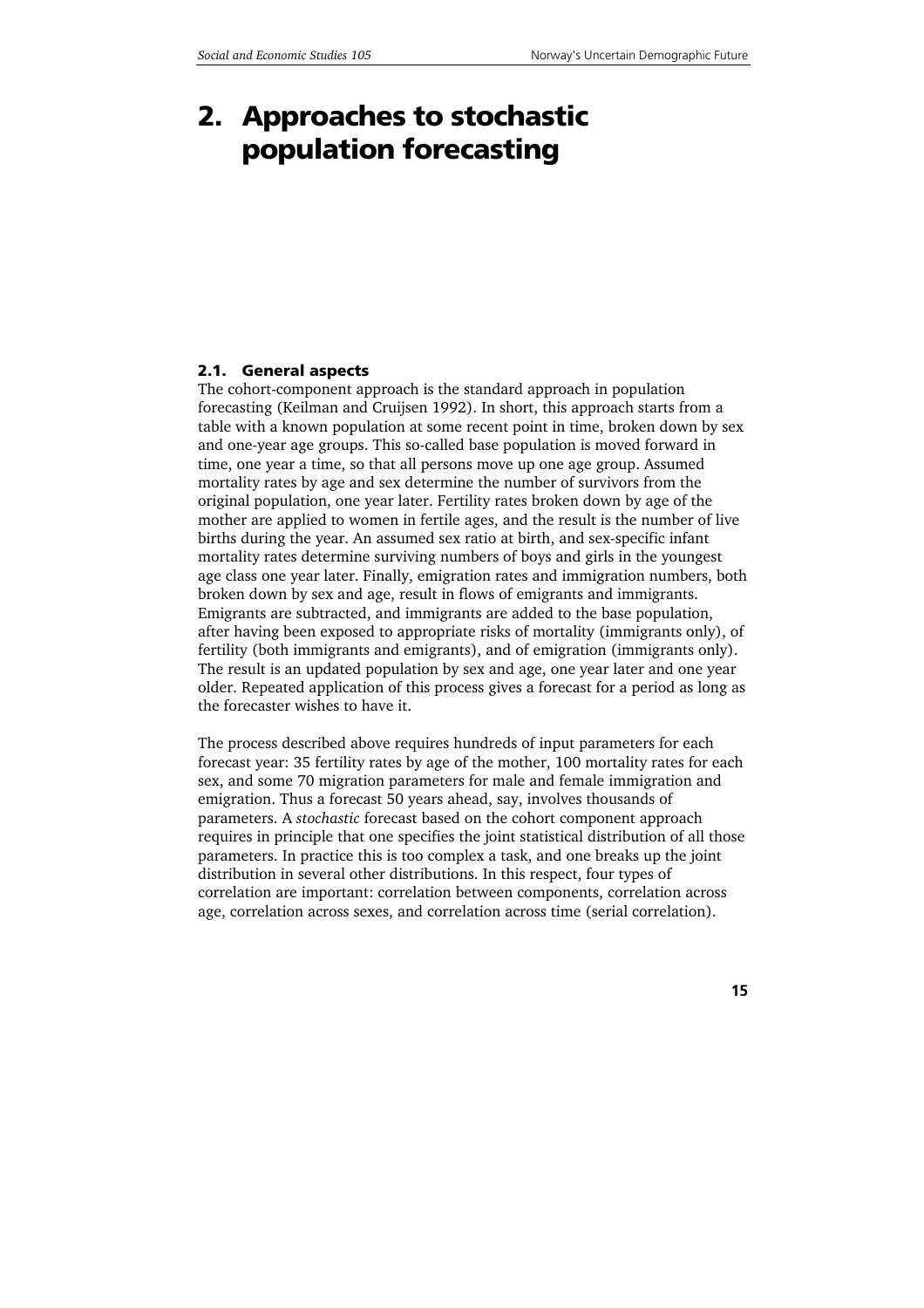In a Western country such as Norway, there is little or no reason to assume correlation between the components of fertility, mortality and migration $^2$ . Nor is there any empirical evidence of such correlation (Lee and Tuljapurkar 1994; Keilman 1997). Therefore, in the stochastic forecasts of the US, Austria, Germany, Finland, and the Netherlands, the three components were considered independent of each other (Lee and Tuljapurkar 1994; Lutz and Scherbov 1998a, 1998b; Alho 1998; De Beer and Alders 1999).

Correlation across time is important for each component. Levels of fertility and mortality change only slowly over time. Thus when fertility or mortality is high one year, a high level the next year is also likely. This implies a strong autocorrelation for these two components. International migration is much more volatile, but economic, legal, political, and social conditions stretching over several years steer migration flows to a certain extent, and some degree of autocorrelation should be expected.

Men and women display similar behaviour regarding mortality and migration. This gives rise to a certain degree of correlation across sexes for these two components.

Correlation across age is strong for each component. The age profiles of fertility (by mother's age), mortality and migration are highly regular. Age-specific fertility has one top around 25-30 years. Age-specific mortality falls from rather high levels of infant and child mortality to low levels for teenagers, and rises subsequently to a maximum for the oldest old. The age pattern of migration is bimodal, with tops for young adults and children of pre-school age, and much lower levels for intermediate and old ages.

A common approach in stochastic population forecasting is to assume some statistical distribution for a selected key parameter for each component in the future, both its level and development over time. Examples are the Total Fertility Rate (TFR) for fertility, the Life Expectancy at Birth for male and female mortality, and the annual number of net-immigrations. Three main methods to arrive at such a distribution may be distinguished: time-series methods, expert judgement, and extrapolation of observed errors in historical forecasts. Timeseries methods and expert judgement result in the distribution of the parameter in question around its expected value. In contrast, an extrapolation of empirical errors gives the distribution centred around zero (or around the expected error), and the expected value is taken from a deterministic forecast computed in the traditional manner.

-

<sup>&</sup>lt;sup>2</sup> In developing countries, disasters and catastrophes may have an impact both on mortality, fertility, and migration, and a correlation between the three components cannot be excluded. Western countries with extremely high immigration from developing countries may have a positive correlation between their levels of immigration and childbearing. In Norway this effect is negligible.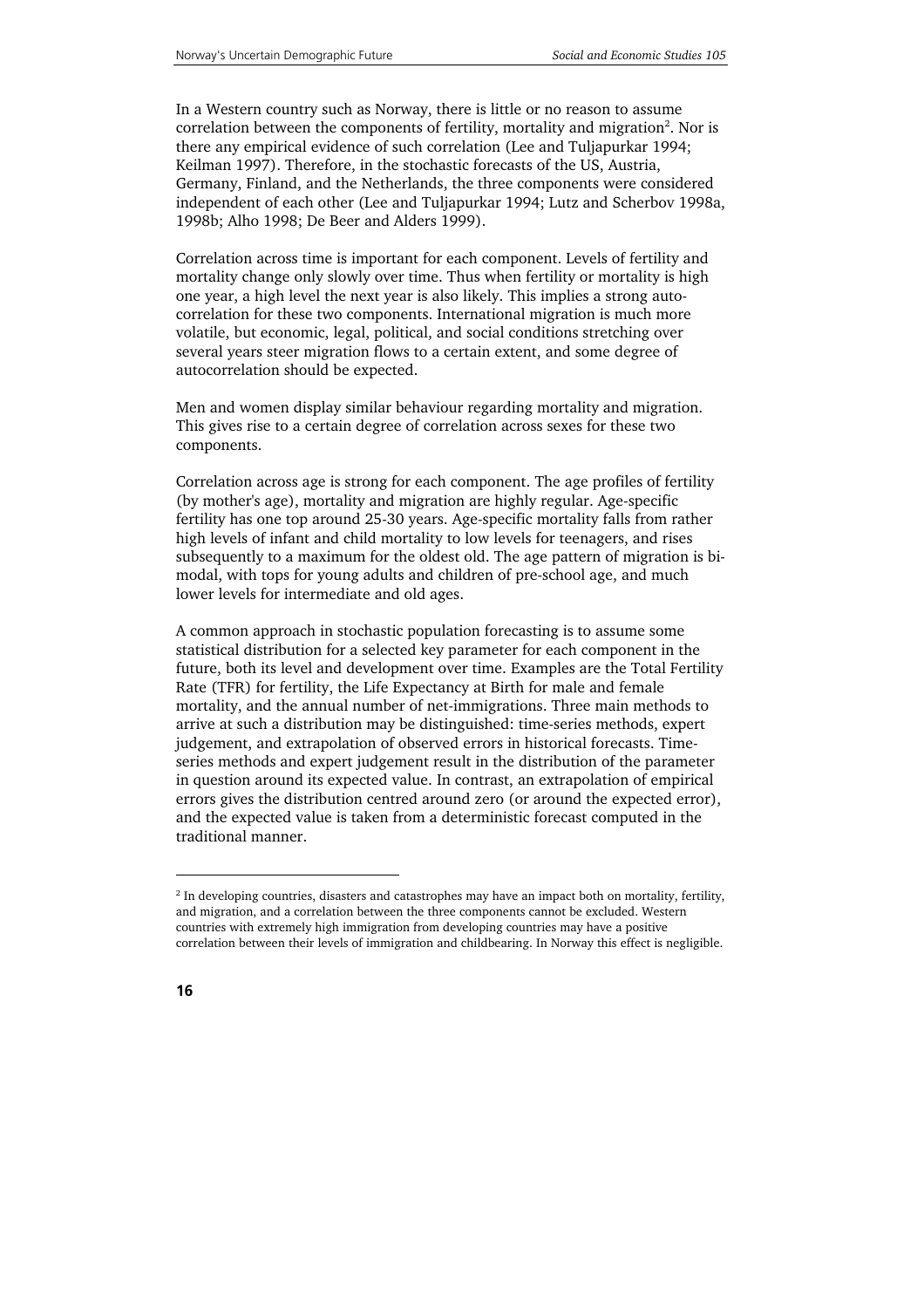*Time-series methods* are based on the assumption that historical values of the variable of interest have been generated by means of a statistical model which also holds for the future. A widely used method is that of ARIMA (Autoregressive Integrated Moving Average)-models (Box and Jenkins 1970). Since ARIMA models consider the time series as stochastic, both point predictions and interval predictions are possible. Time series models were developed for short horizons. When applied for long-run population forecasting, the point forecast may become unreasonable, and/or the prediction intervals may become excessively wide. Judgmental methods (see below) can be applied to correct or constrain such unreasonable predictions (Lee 1993; Tuljapurkar 1996).

*Expert judgement* can be used when expected values and corresponding prediction intervals are hard to obtain by formal methods. In demographic forecasting, the method has been pioneered by Lutz and colleagues (Lutz et al. 1986; Hanika et al. 1997; Lutz and Scherbov 1998a, 1998b). A group of experts is asked to indicate the probability that a key parameter, such as the TFR, falls within a certain pre-specified range for some target year, for instance the range determined by the high and the low variant of an independently prepared population forecast. The subjective probability distributions obtained this way from a number of experts are combined in order to reduce individual bias. A major weakness of this approach, at least based upon the experiences from other disciplines, is that experts often are too confident, i.e. the prediction intervals they give tend to be too narrow (Armstrong 1985).

*Extrapolation of empirical errors* requires observed errors from historical forecasts. Next, formal or informal methods may be used to predict the errors for the current forecast. Keyfitz (1981) and Stoto (1983) were among the first to use this approach in demographic forecasting. They assessed the accuracy of historical forecasts for population growth rates. The Panel on Population Projections of the US National Research Council (NRC 2000) elaborated further on this idea and developed a statistical model for the uncertainty around UNforecasts for all countries of the world. Others have investigated and modelled the accuracy of predicted TFR, life expectancy, immigration levels and age structures (Keilman 1997; De Beer 1997). An important problem is that time series of historical errors are usually rather short, as forecasts prepared in the 1950s or earlier generally have been documented not well enough.

The three approaches are complementary, and elements of all three are often used in actual practice. For instance, time series methods are inherently judgmental, in particular when a certain form of the extrapolation model or when the length of the historical series is chosen. The subjective decisions taken in this respect may have important consequences for the shape of the prediction intervals. Furthermore, prediction intervals, either obtained by time series methods or by expert opinion, are frequently checked against historical error patterns (e.g. Lee and Tuljapurkar 1994; Alho 1998).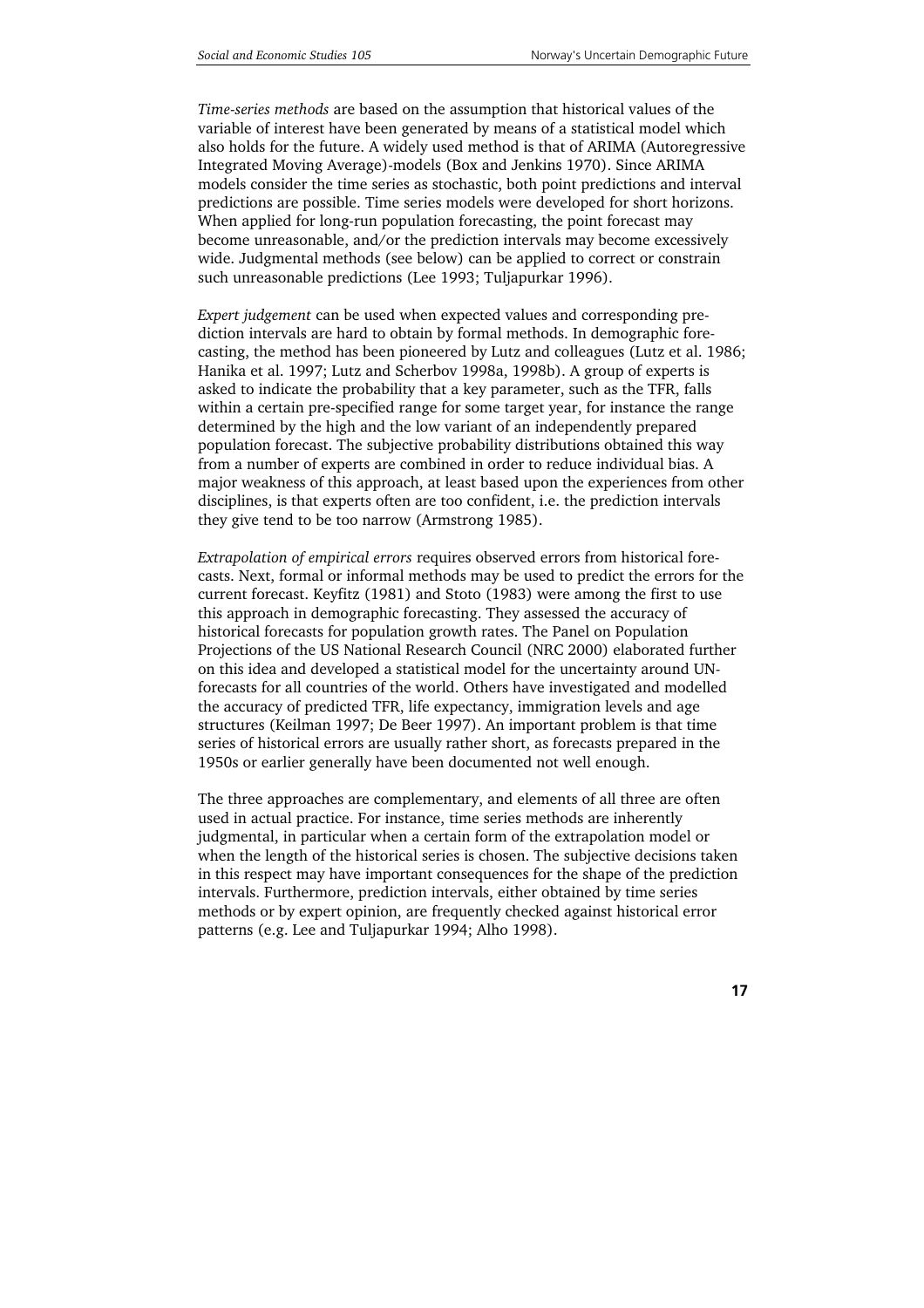Irrespective of the method that was used to determine the prediction intervals for all future fertility, mortality and migration parameters, the next step is to apply these to the base population in order to compute prediction intervals for future population size and age pyramids. There are two common approaches to obtain such intervals: an analytical approach and a simulation approach.

The *analytical approach* is based on a stochastic cohort component model, in which the statistical distributions for the fertility, mortality and migration parameters are transformed into statistical distributions for the size of the population and its age-sex structure. Alho and Spencer (1985) and Cohen (1986) employ such an analytical approach, but they need strong assumptions. Lee and Tuljapurkar (1994) give approximate expressions for the second moments of the distributions.

The *simulation approach* avoids the simplifying assumptions and the approximations that have been necessary hitherto in the analytical approach. The idea is simply to compute several hundreds or thousands of forecast variants ("sample paths") based on input parameter values for fertility, mortality and migration that are randomly drawn from their respective distributions. The results are stored in a database, and the predictive distribution for a certain variable follows immediately from the histogram of that variable. Early contributions based on the idea of simulation are those by Keyfitz (1985), Pflaumer (1986, 1988), and Kuijsten (1988).

### **2.2. The approach in this report**

In the current project, the prediction intervals for age-specific fertility, mortality, immigration, and emigration have been computed using a common approach. A short general description is given below, whereas details are contained in chapters 3-5. Prediction intervals for the size of the population and its age-sex distribution have been determined by means of stochastic simulation.

The four components were assumed independent.<sup>3</sup> The approach relies heavily on time-series models for one or more key parameters for each component: Stochastic simulation was used to obtain future values of the key parameters and, for fertility and mortality, stochastic age patterns.<sup>4</sup> Each set of key parameters was assumed to follow a multivariate normal distribution, with a known vector of expected values and known covariance matrix. Multivariate normally distributed numbers were drawn from each distribution using Cholesky decomposition of the covariance matrices (Bratley et al. 1983). Repeated

1

<sup>&</sup>lt;sup>3</sup> The correlation across the sexes for mortality (Chapter 4) and migration (Chapter 5) is accounted for. A possible correlation between immigration and emigration (for instance caused by return migration), or one between migration of men and women (family migration, family reunification) is ignored. Extensive empirical tests did not result in clearly interpretable patterns, see Chapter 5. 4 The age patterns for immigration and emigration were assumed deterministic, see Chapter 5.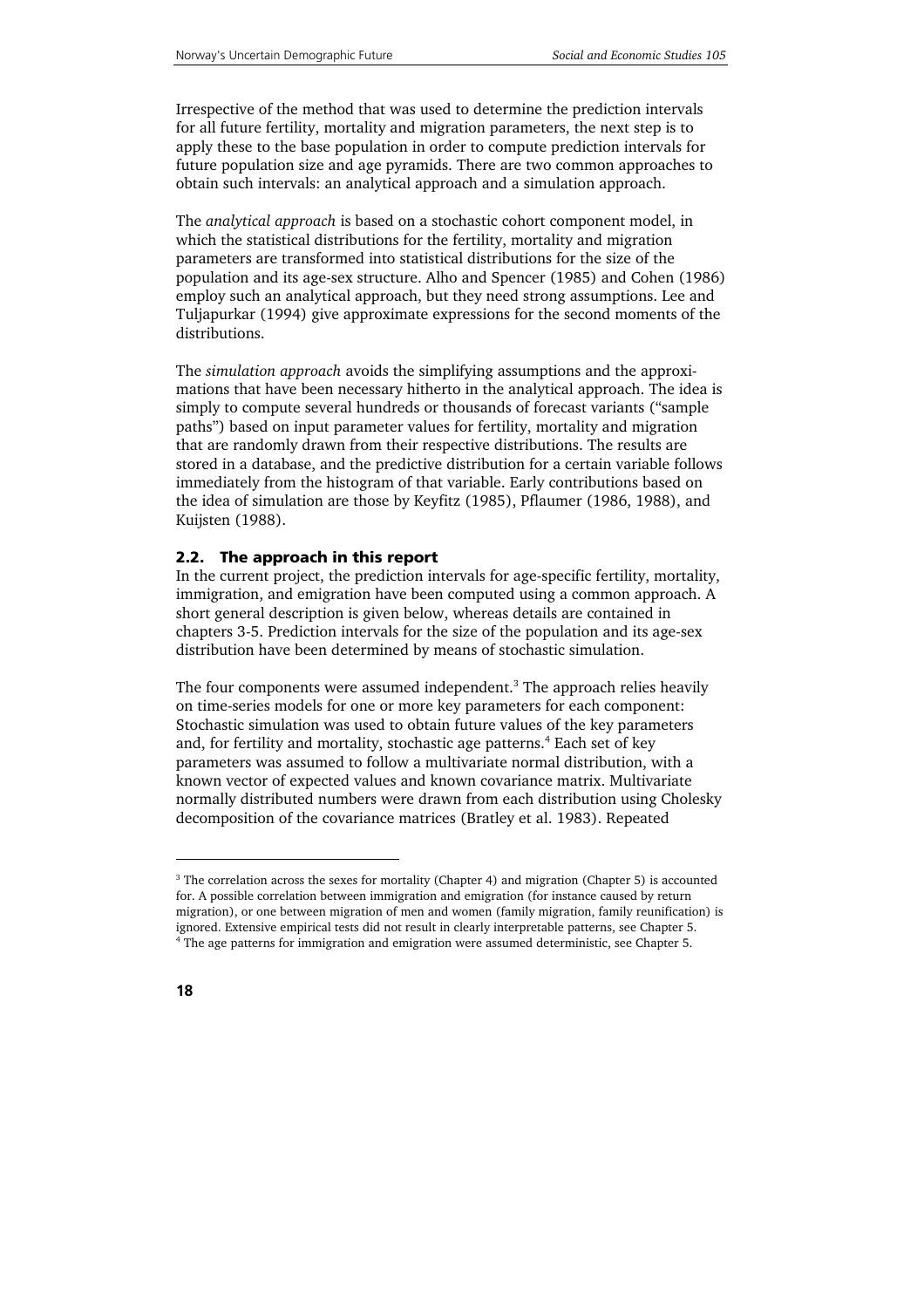stochastic simulation resulted in 5 000 sample paths for each age-specific parameter.

For *fertility,* we assumed that a Poisson process generates births in each forecast year. The intensity of that process depends strongly on the age of the mother. Thus the parameter of the Poisson process, that is, the fertility rate, varies by age. For a given year or a given birth cohort of women, we assumed that the age pattern of fertility follows a Gamma curve. This is a mathematical function, which consists of a Gamma density and a scaling parameter. The Gamma curve has four parameters: the Total Fertility Rate (TFR), the Mean Age at Childbearing (MAC), the Variance in that age (VAR), and the minimum age. The four parameters were estimated on the basis of data on Norwegian births in one-year age groups for each year in the period from 1900 to 1995. This resulted in a time series of parameter estimates. The series for three of the four parameters (TFR, MAC, and VAR) were modelled by means of a multivariate time series model of the ARIMA-type. The minimum age was kept constant at its value as estimated for recent years. Predictions were made by stochastic simulation for the period 1996-2050 for the remaining three parameters. Extreme values, for instance TFR-values lower than 0.5, or higher than four children per woman, were rejected, and the simulations were repeated until 5 000 time paths with admissible values were obtained. The Gamma curve was used to transform the parameter predictions back into future age-specific fertility rates.

For *mortality,* a first order homogeneous Markov process with constant intensity was assumed for each age and both sexes. The intensities were estimated by means of the corresponding age and sex-specific death rates. The predictions consisted of three steps. First, a life table calculation resulted in annual values of the life expectancy at birth for men and women. The two time series of life expectancies for the period 1945-1995 were modelled by means of a multivariate ARIMA model, and stochastic simulation resulted in prediction intervals for male and female life expectancies for the period 1996-2050. The constant term in the ARIMA model was adjusted in such a way that the expected life expectancy values in 2050 coincided with target values assumed by Statistics Norway in its official population forecast. Second, we assumed that for each year the age pattern of mortality could be described by means of a Heligman-Pollard (H-P) curve. This is a mathematical function with eight parameters. The parameters were estimated on the basis of data on Norwegian deaths for men and women in one-year age groups for each year in the period from 1900 to 1995. This resulted in two time series of parameter estimates, one for each sex. The time series for the years 1945-1995 were modelled by means of multivariate time series models of the ARIMA-type. Stochastic simulation resulted in 5 000 multivariate sample paths for the H-P parameters for the period 1996-2050. The H-P curve was used to transform the parameter predictions back into future age-specific mortality rates. For each year in the prediction period, a life table calculation summarized those rates into one indicator, viz. the life expectancy at birth. These life expectancies were assembled in a look-up table, together with the underlying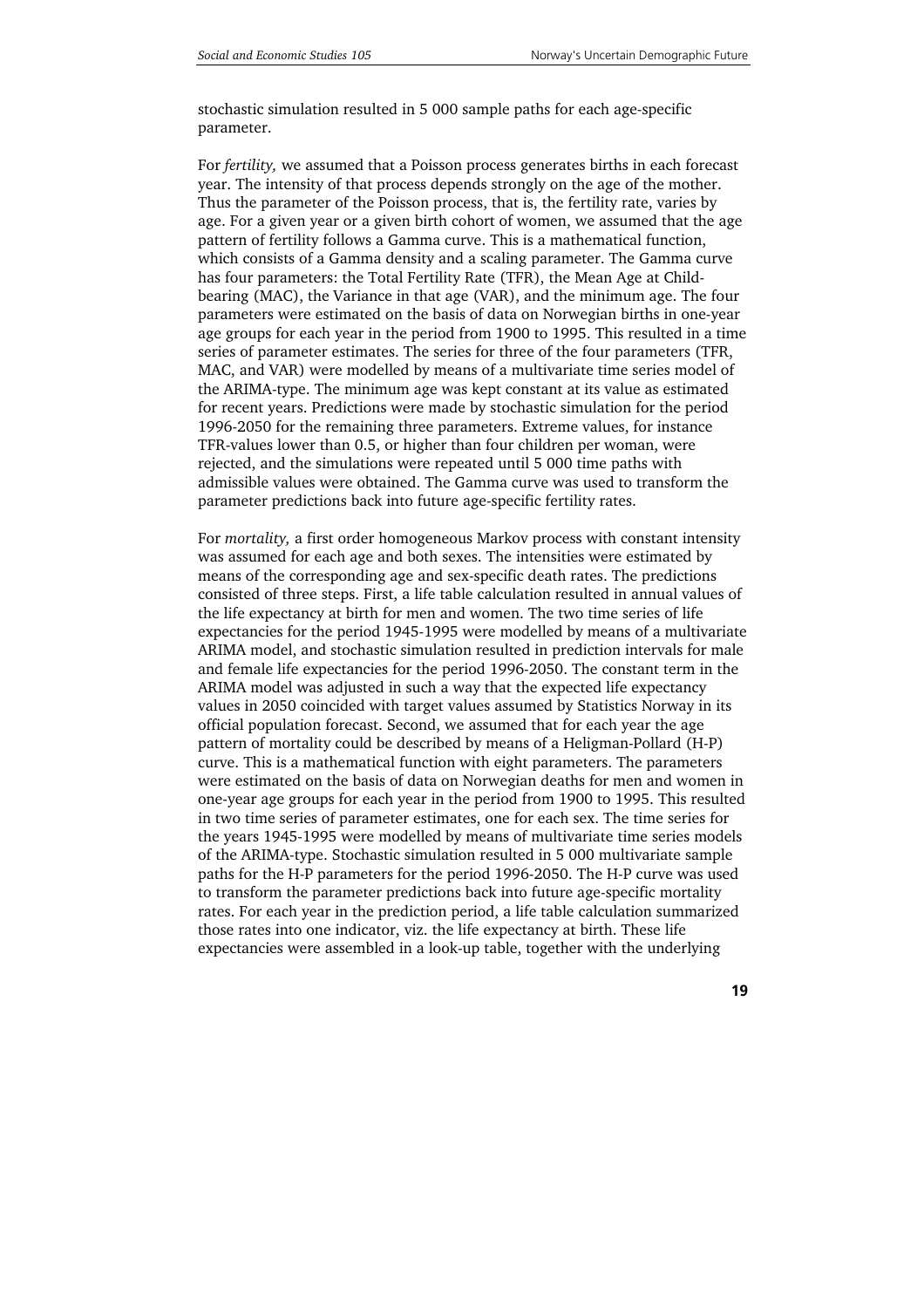H-P parameter values. In the third and final step, H-P parameter values from the look-up table were assigned to life expectancy values for each sample path, predicted in the first step, by matching life expectancy values from the first and the second step, controlling for calendar year and sex. The result was an age pattern for male and female mortality for each year in the future and each simulation run.

For *international migration*, we distinguished between immigration and emigration flows. Annual numbers for each flow, observed for the period 1967- 1997 were modelled by means of univariate ARIMA time series models. Stochastic simulation resulted in 5 000 sample paths with annual numbers of immigrants and emigrants for the period 1996-2050. The constant terms in the ARIMA models were adjusted in such a way, that target levels of annual immigration and emigration assumed by Statistics Norway were predicted. Predicted numbers of immigrants and emigrants were broken down by sex on the basis of randomly drawn shares for men and women. This resulted in four flows: immigration and emigration by sex. Age-specific numbers for each of the four flows were obtained on the basis of a Rogers-Castro (R-C) curve with six parameters<sup>5</sup>. The R-C curve was fitted to age-specific shares for each of the four flows in each calendar year. The resulting time series of R-C parameters were predicted into the future by means of simple extrapolation procedures. Predicted R-C parameters were used to transform predicted flows back into predicted numbers of immigrants and emigrants by sex and age. The age pattern for each flow was the same across sample paths.

Since the ultimate purpose was to generate stochastic population forecasts, much attention was given to an appropriate quantification of uncertainty. In the present approach, there are four main sources of uncertainty attached to future birth and death rates, and migration numbers:

- 1. sample variation in the historical age-specific rates;
- 2. errors in the parameter estimates of the age pattern curves (Gamma curve for fertility, Heligman-Pollard curve for mortality, Rogers-Castro curve for migration);
- 3. residual variance in each time series model;
- 4. estimation errors in the parameter estimates of each time series model.

Earlier studies of a similar nature, such as Bell (1992, 1997), De Beer (1989, 1992), Duchêne and Gillet-De Stefano (1974), Knudsen et al. (1993), and Thompson et al (1989) have ignored one or more of these sources. Our strategy has been, whenever possible, to take due account of all four. This gave reasonable prediction intervals for mortality, but for fertility the uncertainty was

1

<sup>&</sup>lt;sup>5</sup> The retirement peak in observed immigration and emigration turned out to be negligible in the Norwegian data, see Chapter 5.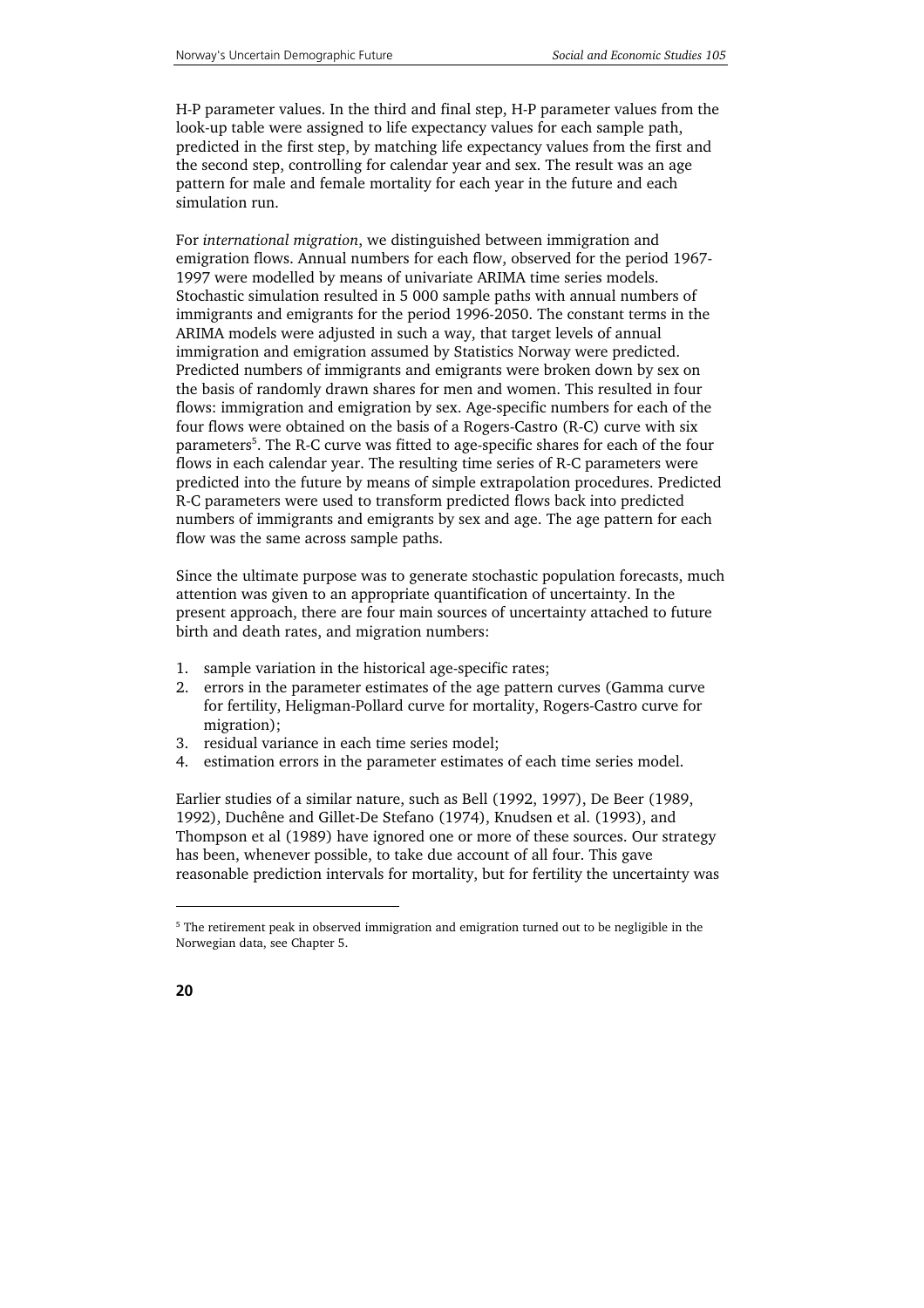clearly too large, and prediction intervals were too wide. Therefore uncertainty connected to future fertility was reduced in an *ad-hoc* manner by subjectively decreasing prediction intervals for some key parameters.

For migration, observed patterns were so volatile, that the time series extrapolations for absolute numbers of immigration and emigration resulted in excessively wide prediction intervals after a few years already. Our strategy has been to fix the width of the intervals after an initial period of five years.

Time series methods as described in Section 2.1 have been used to generate prediction intervals for fertility, mortality and migration parameters, see Chapters 3-5. For the base population it was assumed that this was perfectly known. In countries with defective data this is obviously not a good assumption, and the base population should be considered stochastic as well.

In summary, our stochastic population forecasts are based on a combination of three different methods: time series extrapolation, inspection of observed errors in historical forecasts, and the use of expert judgement. Most attention was given to time series extrapolation, in order to obtain a correct initial specification of (co-)variances and autocorrelations. For mortality, this resulted in acceptable prediction intervals. But for fertility and international migration, time series extrapolation gave too wide intervals around key parameters, which were reduced in an *ad hoc* manner on the basis of subjective decisions. Observed errors for fertility, mortality and the age structure were used to check the plausibility of the resulting intervals.

Although subjective decisions regarding the width of prediction intervals, the choice of time series model, and the selection of the estimation period certainly will have influenced our final results, expert judgement played a less important role than in the stochastic forecasts mentioned in Section 2.1. By emphasizing time series extrapolation, we have tried to avoid too narrow intervals as a consequence of being too confident in one's ability to predict demographic developments accurately.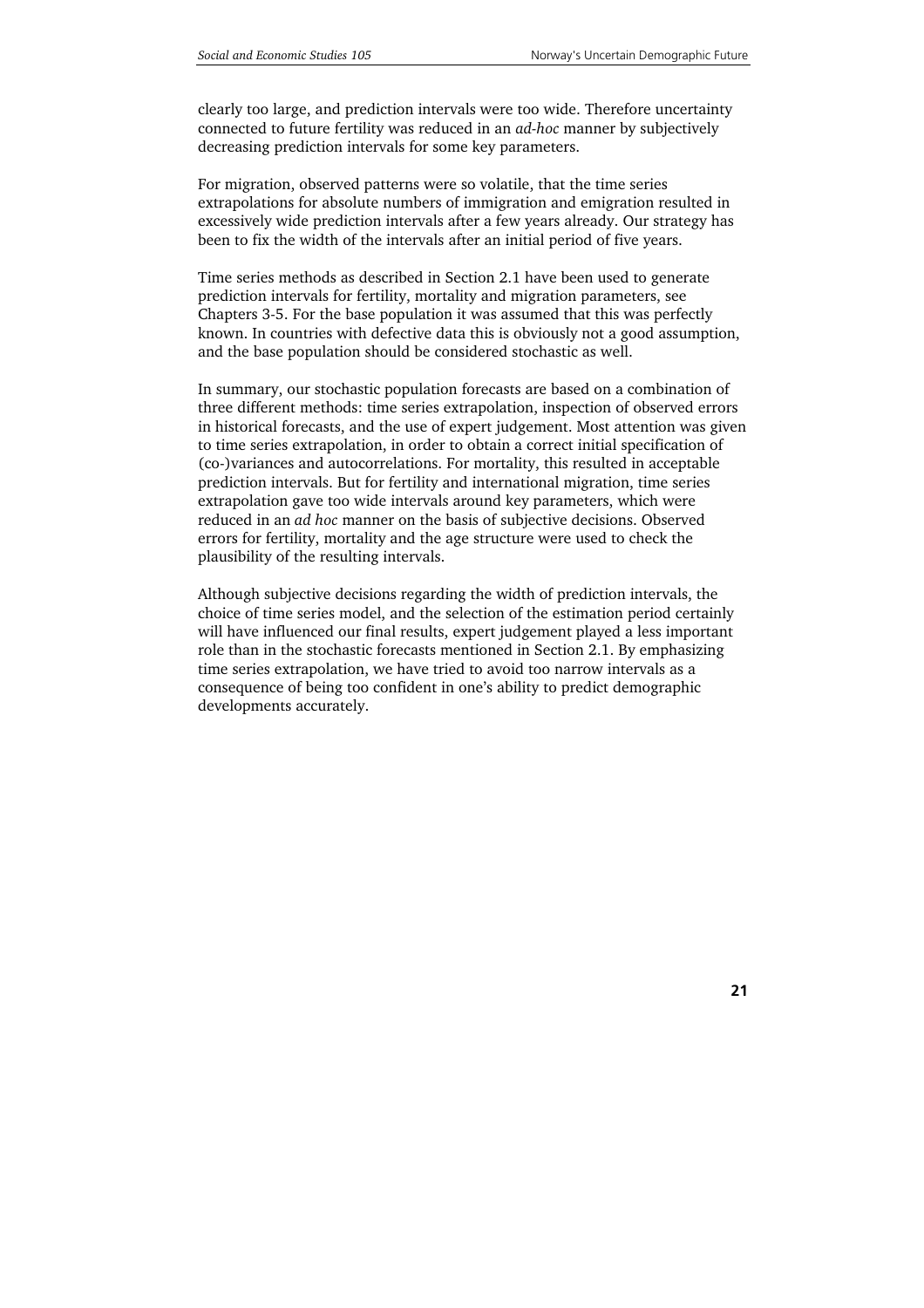# **3. Fertility**

The methodology used for fertility extrapolations has been reported extensively in papers by Keilman and Pham (2000) and Keilman and Hetland (1999). Section 3.1 will summarize the main features.

### **3.1. Period fertility**

### *3.1.1. Historical patterns*

Assume that a group of *Y*(*x*) women aged *x* give birth to *B*(*x*) children in a certain year. Assume further that a Poisson process generates the births. Maximum Likelihood estimators for the intensity of the process, and its corresponding variance are

 $F_x = B(x)/Y(x)$ , and  $Var(F_x) = B(x)/Y^2(x) = F_x/Y(x)$ 

The estimator  $F_r$  is the traditional age-specific birth rate.

We have used the Norwegian age-specific birth rates for the years 1900-1993 computed by Brunborg and Mamelund (1994). These were supplemented with rates for the years 1994 and 1995. The age range was from 16 to 44. When computing person years of exposure, we ignored mortality and international migration, and used the population of women at the beginning of each year, broken down in one-year age groups.

The array of 29 rates for each year can be summarized by means of a parametric curve, which is a function of age. Thanks to the regular shape of the age pattern of fertility, such a function contains only a few parameters, usually three to five. Various curves fit the data well: normal, lognormal, double exponential, Coale-Trussell, Hadwiger, polynomial, gamma, and logistic curves, to name the most important ones. Several authors have noted the attractive properties of the Gamma curve. The fit is usually good, and the parameters can be interpreted, after an appropriate transformation, in a straightforward way. See Bell (1997),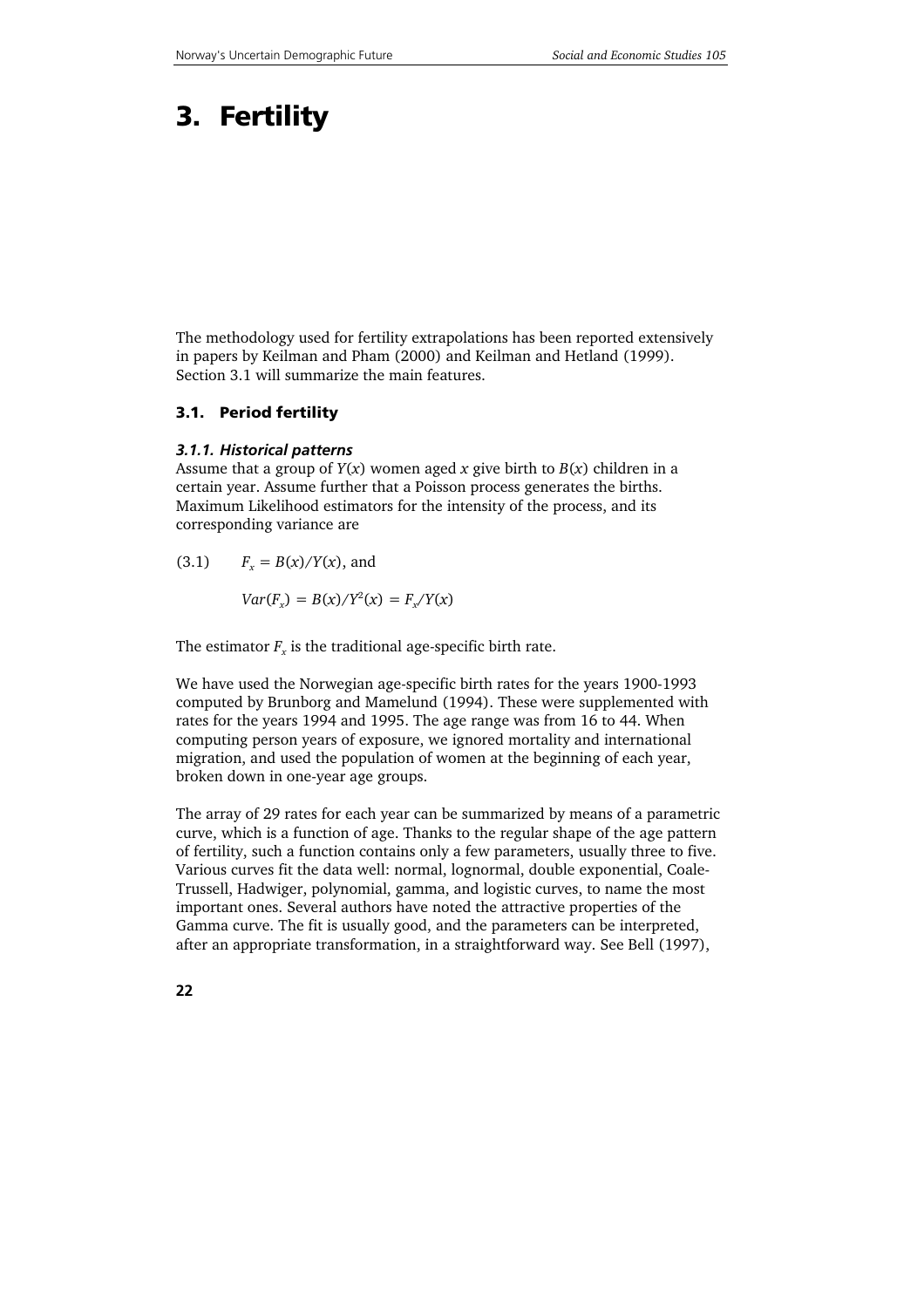Hoem et al. (1981), and Duchêne and Gillet-De Stefano (1974). Denote the fertility intensity for age *x* as  $f<sub>x</sub>$ . The Gamma curve is defined as

(3.2) 
$$
f_x = \frac{1}{\Gamma(\alpha_3)} \alpha_1 \alpha_2^{\alpha_3} (x - \alpha_4)^{\alpha_3 - 1} \exp[-\alpha_2 (x - \alpha_4)], \quad x \ge \alpha_4.
$$

The four parameters  $\alpha_{\rm i}$  are to be estimated from the data.  $\Gamma(.)$  is the Gamma function defined by

$$
\Gamma(p) = \int_{0}^{\infty} u^{p-1} \exp(-u) du.
$$

 $\alpha_1$  represents the TFR, whereas  $\alpha_4$  is the minimum age at childbearing. The parameters  $\alpha_2$  and  $\alpha_3$  have no immediate demographic interpretation. However,  $f_{x}/\alpha_1$  is the Gamma density, with mean  $\alpha_4 + (\alpha_3/\alpha_2)$  and variance  $\alpha_3/\alpha_2^2$ . Therefore it is customary to introduce the following transformation

(3.3) 
$$
\beta_1 = \alpha_1
$$

$$
\beta_2 = \alpha_4 + \alpha_3/\alpha_2
$$

$$
\beta_3 = \alpha_3/\alpha_2^2
$$

$$
\beta_4 = \alpha_4.
$$

Hence parameters  $\beta_1$  and  $\beta_4$  have the same interpretation as  $\alpha_1$  (TFR) and  $\alpha_4$ (minimum age).  $\beta_2$  represents the mean age at childbearing, while  $\beta_3$  is the variance in that age. The  $\beta$ -parameters have been estimated by means of nonlinear regression, by minimizing the following weighted sum of squares

$$
(3.4) \qquad \Sigma_x w_x (F_x - f_x)^2.
$$

1

 $w_x$  is the inverse value of the variance of  $F_x$ , see expression (3.1), reflecting the "measurement error" for the rate  $F_r$ : a small variance indicates a precise estimate for the intensity, and vice versa.<sup>6</sup> Hence ages for which the variance is large get less weight in the regression than those with smaller variances. Weighted least squares estimation is approximately equivalent with Maximum Likelihood estimation of the parameters  $\beta_i$ , with births  $B(x)$  and exposure time  $Y(x)$  as data (Van Imhoff 1991).

<sup>&</sup>lt;sup>6</sup> Since in the end we are concerned with errors in the projected numbers of births, we consider the *absolute* size of the measurement error, not the *relative* size, which would amount to  $Var(F_v)/F_v$ . Thus for some ages the measurement error is small simply because the intensity is low.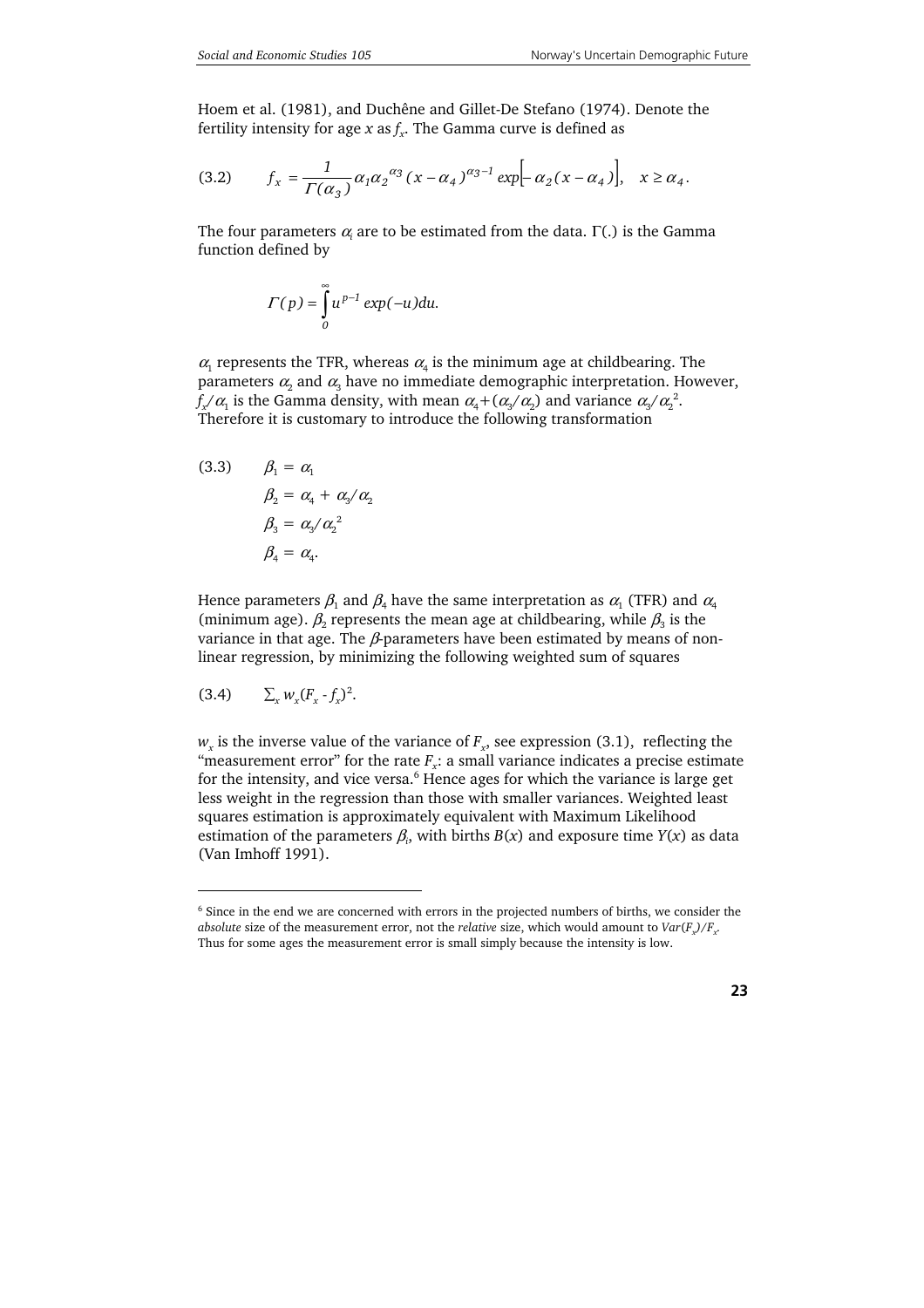The four  $\beta$ -parameters and the corresponding covariance matrix, together with their variances were estimated on the basis of Norwegian birth rates for each of the years 1900-1995. Figures 3.1-3.3 present estimates for  $\beta_1$ ,  $\beta_2$ , and  $\beta_3$  with corresponding 95 per cent confidence intervals. The TFR, the mean age at childbearing, and the variance computed in the traditional demographic manner (i.e. moment estimators TFR= $\sum_{x} F_x$ ,  $m = \sum_{x} x F_x / \text{TFR}$  and  $s^2 = \sum_{x} (F_x - m)^2 / \text{TFR}^2$ ) are also given. The latter estimators are only influenced by Poisson variability, not by the fit of the Gamma curve. For the minimum age  $\beta_4$  we found that estimates in recent years were invariably equal to the boundary value of zero (after initial values around 14-15 years of age in the first half of the century).<sup>7</sup>



**Figure 3.1. Total Fertility Rate estimates and 95 per cent confidence interval** 

1

<sup>&</sup>lt;sup>7</sup> Estimates for the minimum age  $\beta_4$  fell below 14 in 1975 and decreased further to reach zero in 1991. During the same period, the estimates for the mean age at childbearing  $\beta$ , rose from 26.6 to 28.3 years. Together with the relatively low estimates for the Total Fertility Rate  $\beta_1$  during these years  $(< 2)$ , the predicted birth rates at ages below 16 are still negligible, in spite of the unrealistic estimate for the minimum age.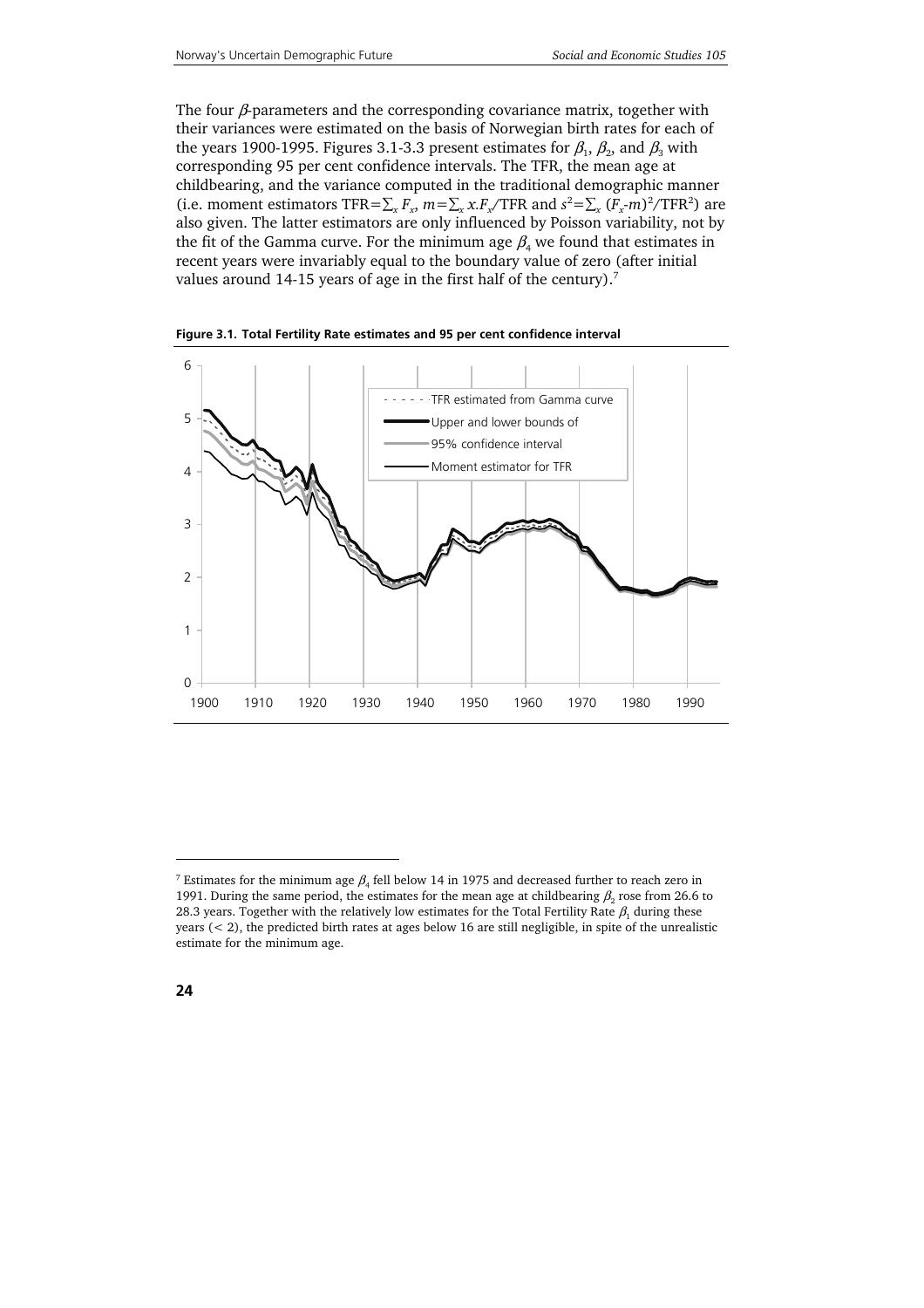

**Figure 3.2. Estimates for mean age at childbearing and 95 per cent confidence interval** 



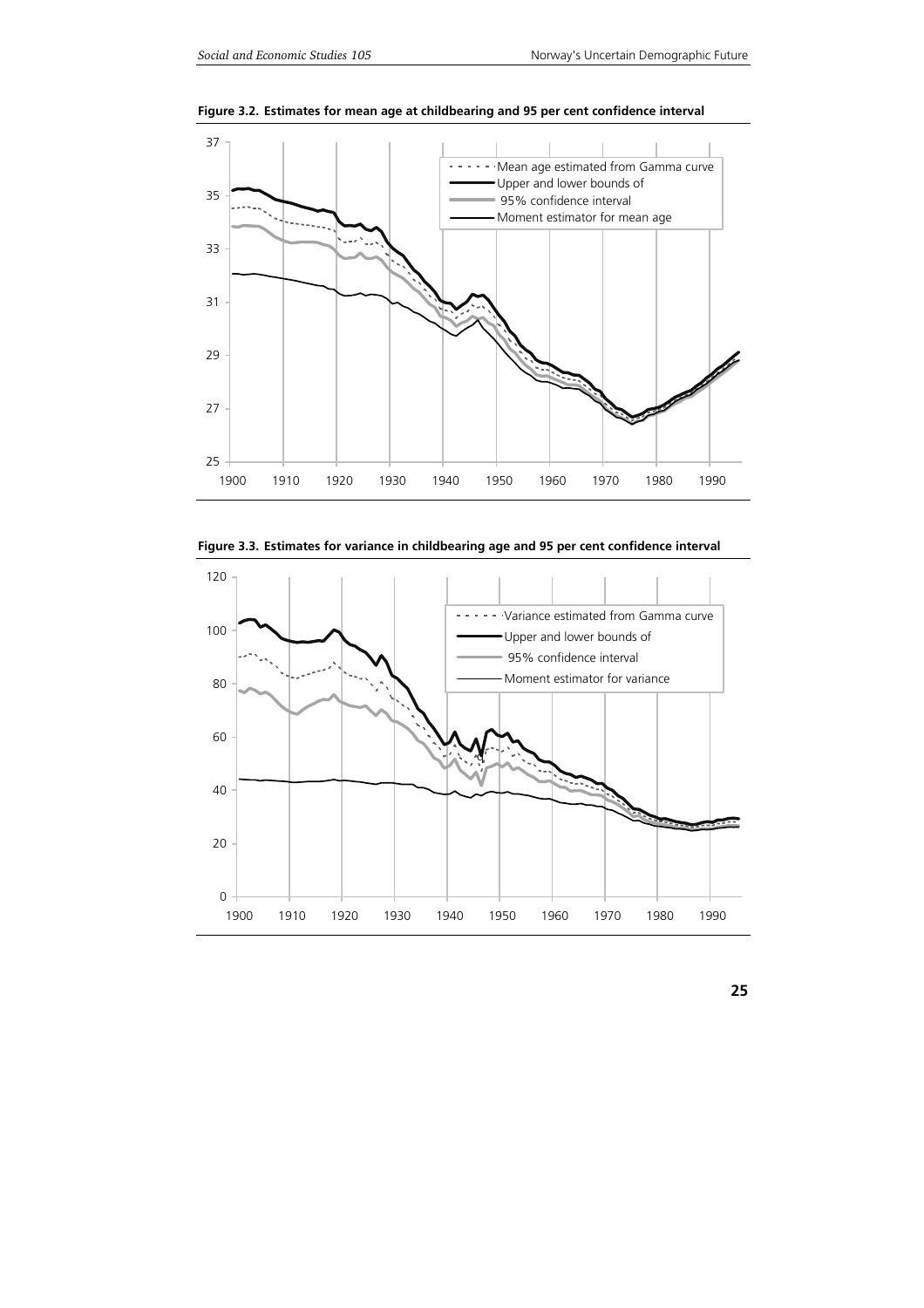Similar to many other Western countries in this century, Norway had two periods with a strong fertility decrease (Figure 3.1). The first one, which started around 1880, ended in the 1930s, whereas the second one took place at the end of the 1960s and during the 1970s. The baby boom of the 1950s and 1960s was to a large extent the consequence of a decrease in the mean age at childbearing for women born in the years 1920-1945. This led not only to a fall in the period mean age (see Figure 3.2), but also to rather high period-TFR values (Figure 3.1). The period-TFR attained its minimum in the years 1983 and 1984, when it was as low as 1.66 children per woman. After a rise towards 1.9 children per woman in 1990, the TFR has been rather constant. But in recent decades, women get their children at increasingly higher ages, compare the strong rise in the period mean age at childbearing in Figure 3.2. Facilitated by modern contraceptive methods, growing shares of young Norwegian adults postponed the birth of their first child and took some form of education at the tertiary level during the 1970s and 1980s. Next they worked some years before they entered parenthood (Kravdal 1994). Much of the fertility decrease during this century was caused by a reduction of higher-parity births, which generally take place at high ages.

The 95 per cent confidence intervals for the  $\beta_{\textit{i}}$  are rather wide in the years 1900-1925 and 1945-1965, indicating a relatively bad fit. After 1980, the fit is excellent. The traditional TFR (moment estimate) coincides with the estimates from the Gamma curve from 1970 onwards, and it falls within the 95 per cent confidence bounds from 1940. It is much lower in the first half of the century. However, one does not know whether the traditional TFR or our Gamma-based TFR are good approximations to the real (but unknown) Total Fertility, since both are only an *estimate* of the latter. Figure 3.4 illustrates how the fit improves over the years.

The result of the curve fitting exercise described above is a series of estimates for the four parameters of the Gamma curve for each year between 1900 and 1995, and the corresponding estimated covariance matrix for each year. A multivariate ARIMA model has been used to predict three of the four parameters:  $\beta_1$ ,  $\beta_2$ , and  $\beta_3$ . As noted earlier, the minimum age of childbearing  $\beta_4$  fell from 14 in 1975 to zero in 1991, and remained at that level since. We predict that  $\beta_4$  will equal zero in the future, too.<sup>8</sup>

Let  $C_t = (\ln(\beta_{1,t}), \ln(\beta_{2,t}), \ln(\beta_{3,t}))$ ` be a column vector with the first three Gamma curve parameters in year *t* in logarithmic form. First differences of *C* led to stationarity, and we found that a multivariate ARIMA (1,1,0) model fitted the data well. The model is of the form

 $(3.5)$  $= \phi Z_{t-1} + \varepsilon_t,$ 

j

<sup>&</sup>lt;sup>8</sup> Note that Thompson et al. (1989) find a similar (although steeper) drop in the minimum age.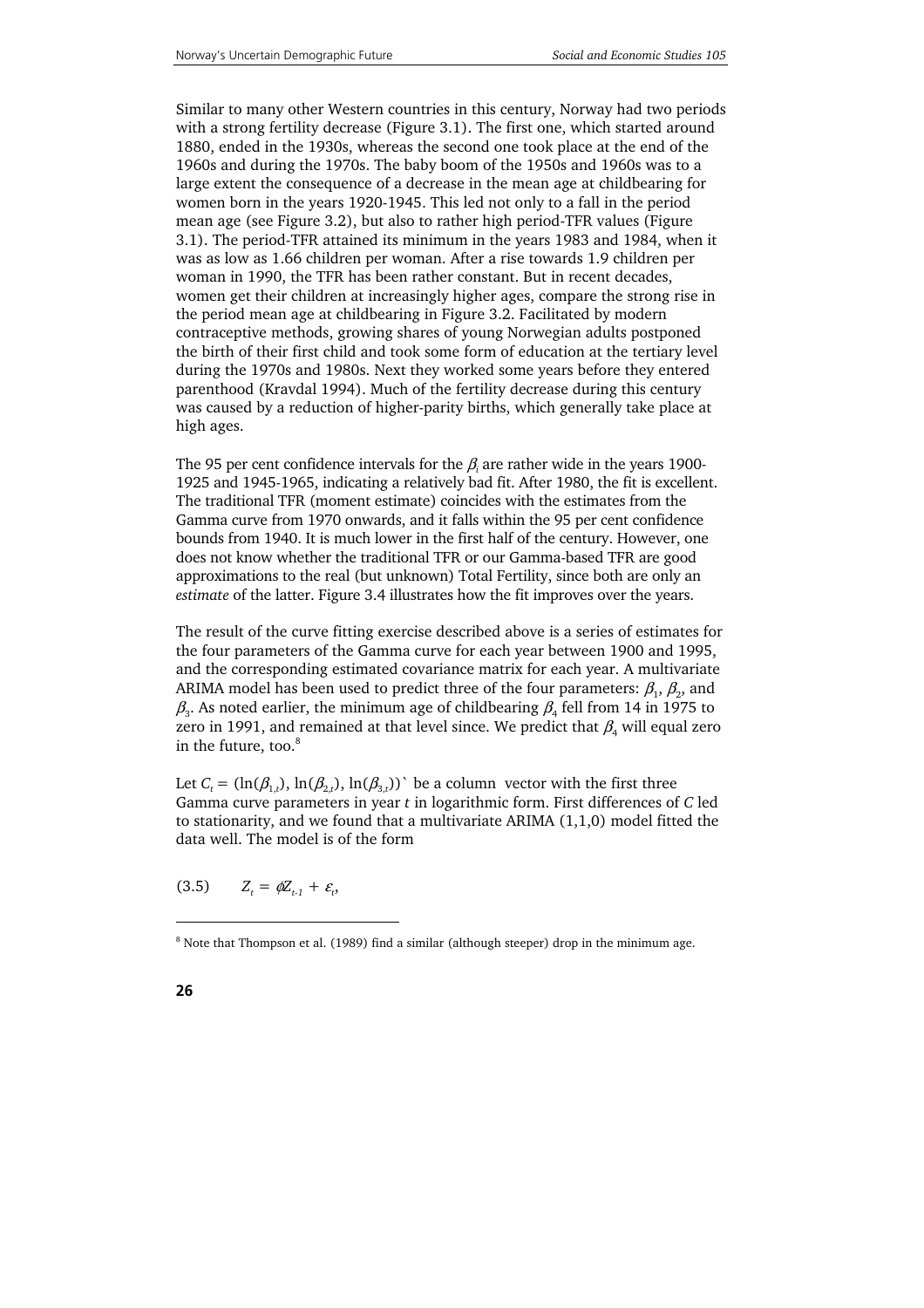1



**Figure 3.4. Age-specific birth rates, empirical values and Gamma curve fit** 

where  $Z_t = C_t$ - $C_{t-1}$ ,  $\phi$  is a fixed 3x3-matrix of coefficients, and  $\varepsilon_t = (\varepsilon_{1,t}, \varepsilon_{2,t}, \varepsilon_{3,t})$  ` is a multivariate normal column vector with mean 0 and constant covariance matrix  $\Sigma$ . We deliberately omitted an intercept from the model, so that we avoid predicting an indefinitely increasing or decreasing pattern in  $\beta_c$  Estimation was done in such a way that years in which variances and covariances for the βestimates were large, got less weight.

We have limited the estimations to the years 1945-1995. On the one hand, a long series is desirable on statistical grounds. On the other hand, there is little reason to believe that the childbearing behaviour of women in the first half of the century was so similar to that in more recent decades, that both can be captured by one model. Moreover, the fit of the Gamma curve was much better in the second half of this century than in the first half. We have also investigated the sensitivity of our predictions for choosing the shorter periods 1960-1995 and 1975-1995 (details not given here). The conclusion was that opting for the

<sup>&</sup>lt;sup>9</sup> Preliminary tests on the basis of a univariate model for the Total Fertility Rate showed that this was an appropriate choice.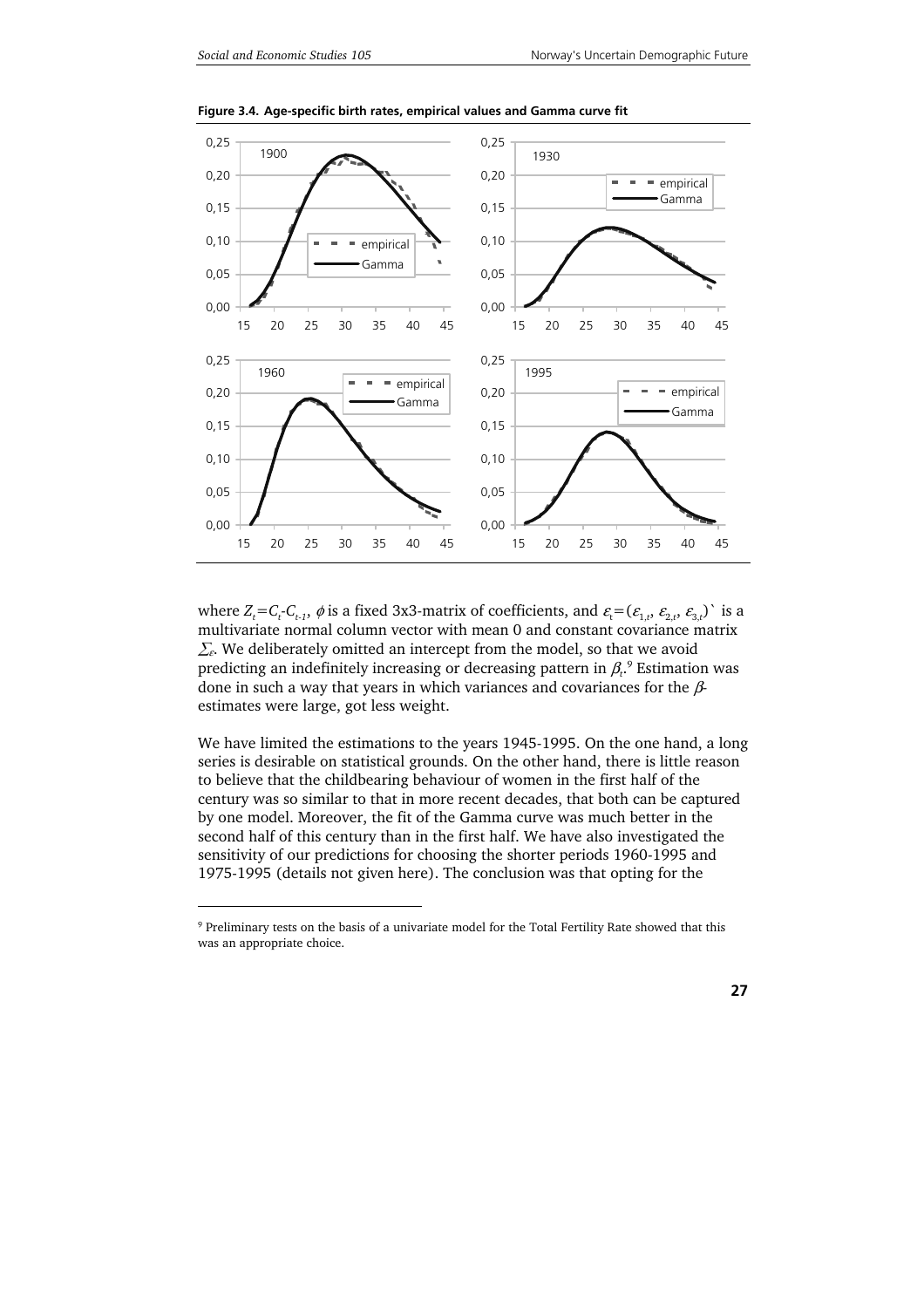period 1945-1995 strikes a good balance between a high residual variance (1960-1995), and an imprecise estimate for the autoregressive coefficient (1975- 1995).

Estimates for the elements of  $\phi$  and corresponding standard errors are listed in Table 3.1. Diagonal elements are high and strongly significant. All but one (  $\hat{\phi}_{31}$  ) of the off-diagonal elements turned out to be non-significant at the 5 per cent level in a trial calculation. These were set equal to zero, and the model was reestimated with those restrictions, using Restricted Least Squares (Lütkepohl 1993).

The estimated covariances for the non-zero  $\hat{\phi}_{ij}$  -elements are given in Table 3.2, whereas Table 3.3 contains estimates for the residual covariances  $\Sigma_c$ . Much of the uncertainty, relatively speaking, concerns the TFR, as witnessed by the high estimate of  $\sigma_{\epsilon_{11}}$ . This is explained by the large fluctuations in the TFR since 1945 (see Figure 3.1), whereas those in the mean age (Figure 3.2) or in the variance (Figure 3.3) were much smaller.

|                | $\hat{ }$<br>о. | $\lambda$<br>Ψ12 | $\lambda$<br>$\mathcal{O}_1$<br>10 | $\varphi_{21}$ | $\phi_{22}$ | $\lambda$<br>$\varphi_{23}$ | $\lambda$<br>$\varphi_{31}$ | $\lambda$<br>$\varphi_{32}$ | $\lambda$<br>$\varphi_{33}$ |
|----------------|-----------------|------------------|------------------------------------|----------------|-------------|-----------------------------|-----------------------------|-----------------------------|-----------------------------|
| Estimate       | 0.6694          |                  |                                    |                | 0.8852      |                             | 0.0909                      |                             | 0.3089                      |
| Standard Error | .1044           |                  | $\overline{\phantom{0}}$           |                | 0.0735      |                             | 0.0419                      | -                           |                             |

**Table 3.1. Estimates of**  $φ$ **<sub>i</sub>** 

|                                    | $\varphi_{11}$ | $\varphi_{22}$ | $\phi_{31}$ | $\varphi_{33}$ |
|------------------------------------|----------------|----------------|-------------|----------------|
|                                    |                | $x10^{-3}$     |             |                |
| $\hat{\phantom{a}}$<br>$\phi_{11}$ | 10.185         | 0.011          | $-0.354$    | $-0.000$       |
| $\hat{\phi}_{22}$                  | 0.011          | 4.547          | 0.023       | $-0.130$       |
| $\hat{\phi}_{31}$                  | $-0.354$       | 0.023          | 1.644       | $-2.484$       |
| $\hat{ }$<br>$\phi_{33}$           | $-0.000$       | $-0.130$       | $-2.484$    | 16.588         |
|                                    |                |                |             |                |

### Table 3.2.  $\,$  Covariance estimates for non-zero elements of  $\hat{\phi}^{\,1}$

<sup>1</sup> Covariances between other elements of  $\hat{\phi}$  are zero.

|  |  | Table 3.3. Estimates of $\mathcal{Z}_{\varepsilon} = (\sigma_{\varepsilon_{ij}})^{\varepsilon}$ |
|--|--|-------------------------------------------------------------------------------------------------|
|--|--|-------------------------------------------------------------------------------------------------|

| $\hat{\sigma}_{\hspace{-0.3mm}\textit{e},11}$ | $\hat{\sigma}_{\varepsilon,12}$ | $\hat{\sigma}_{\varepsilon,13}$ | $\hat{\sigma}_{\varepsilon,22}$ | $\hat{\sigma}_{\!\scriptscriptstyle \mathcal{E},23}$ | $\hat{\sigma}_{\!\scriptscriptstyle \mathcal{E},33}$ |
|-----------------------------------------------|---------------------------------|---------------------------------|---------------------------------|------------------------------------------------------|------------------------------------------------------|
|                                               |                                 | $x10^{-3}$                      |                                 |                                                      |                                                      |
| 0.703                                         | 0.005                           | 0.105                           | 0.007                           | 0.015                                                | 0.309                                                |
|                                               |                                 |                                 |                                 |                                                      |                                                      |

<sup>1</sup> Only the upper triangular part of the symmetric matrix is given.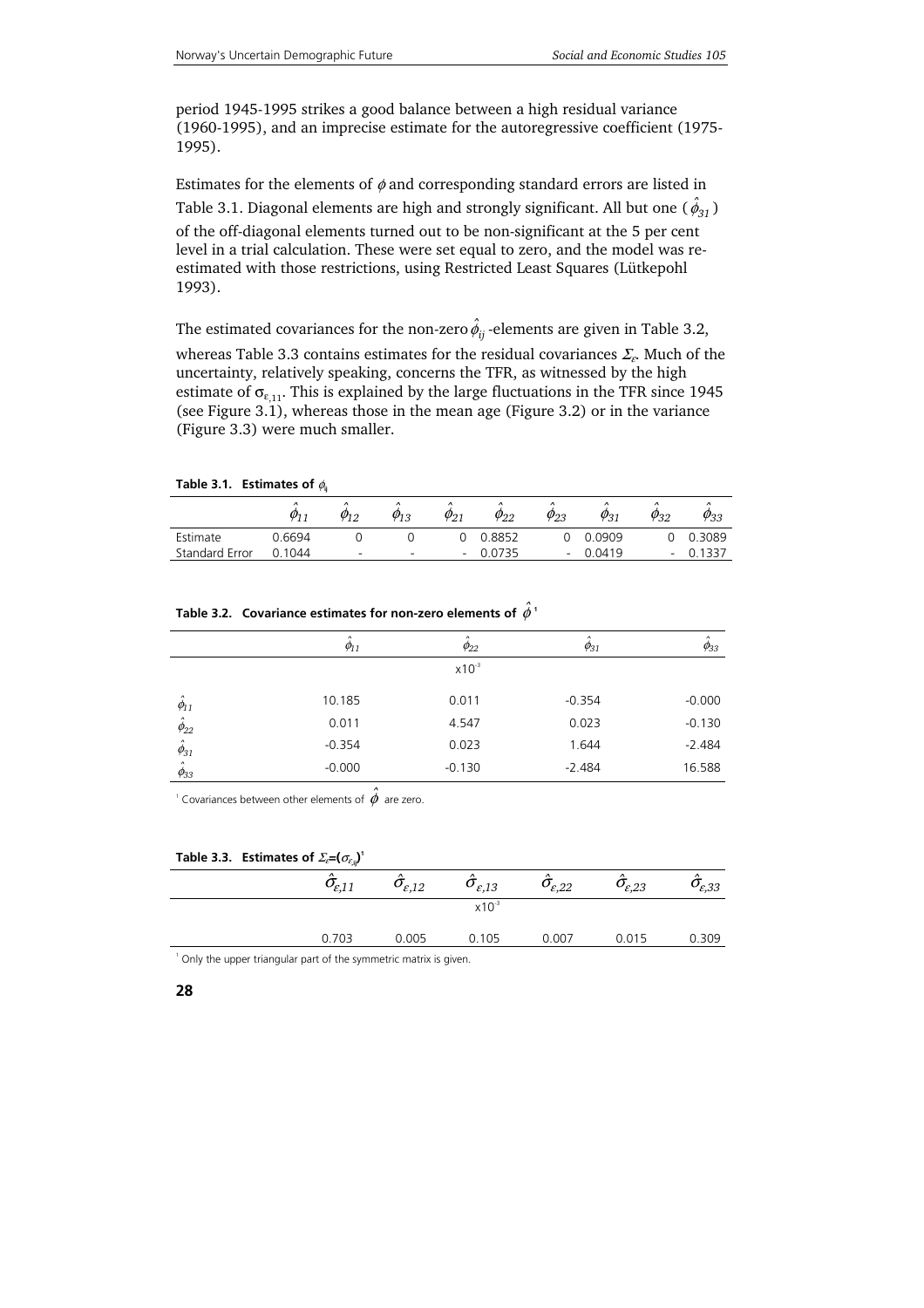### *3.1.2. Future fertility*

We simulated 5 000 sample paths for the vector  $\beta$ , each one from 1996 until 2050. For every sample path we drew one value for the matrix φ*,* and 55 values for the vector  $\varepsilon$ , one for each year. The estimates of both  $\phi$  and  $\varepsilon$  follow a multivariate normal distribution. The mean and the covariance of  $\hat{\phi}$  are given in

Tables 3.1 and 3.2. The mean of  $\hat{\mathcal{E}}$  is the null-vector, while its covariance estimates are contained in Table 3.3. Multivariate normally distributed numbers were drawn from these two distributions using Cholesky decomposition of the covariance matrices (Bratley et al. 1983).

As could be expected, the long-run simulations show excessively wide prediction intervals, see Figures 3.5-3.7. The average values for the three parameters in 2050 are 2.21 (TFR), 30.9 (mean age), and 28.3 (variance), while the medians are 1.86 children per woman, 30.2 years, and 27.6 years<sup>2</sup>, respectively. The odds are two against one that the TFR in 2050 will lie between 1.1 and 3.3 children per woman, while the 95 per cent prediction interval is (0.5, 6.1) in that year.



#### **Figure 3.5. Total Fertility Rate**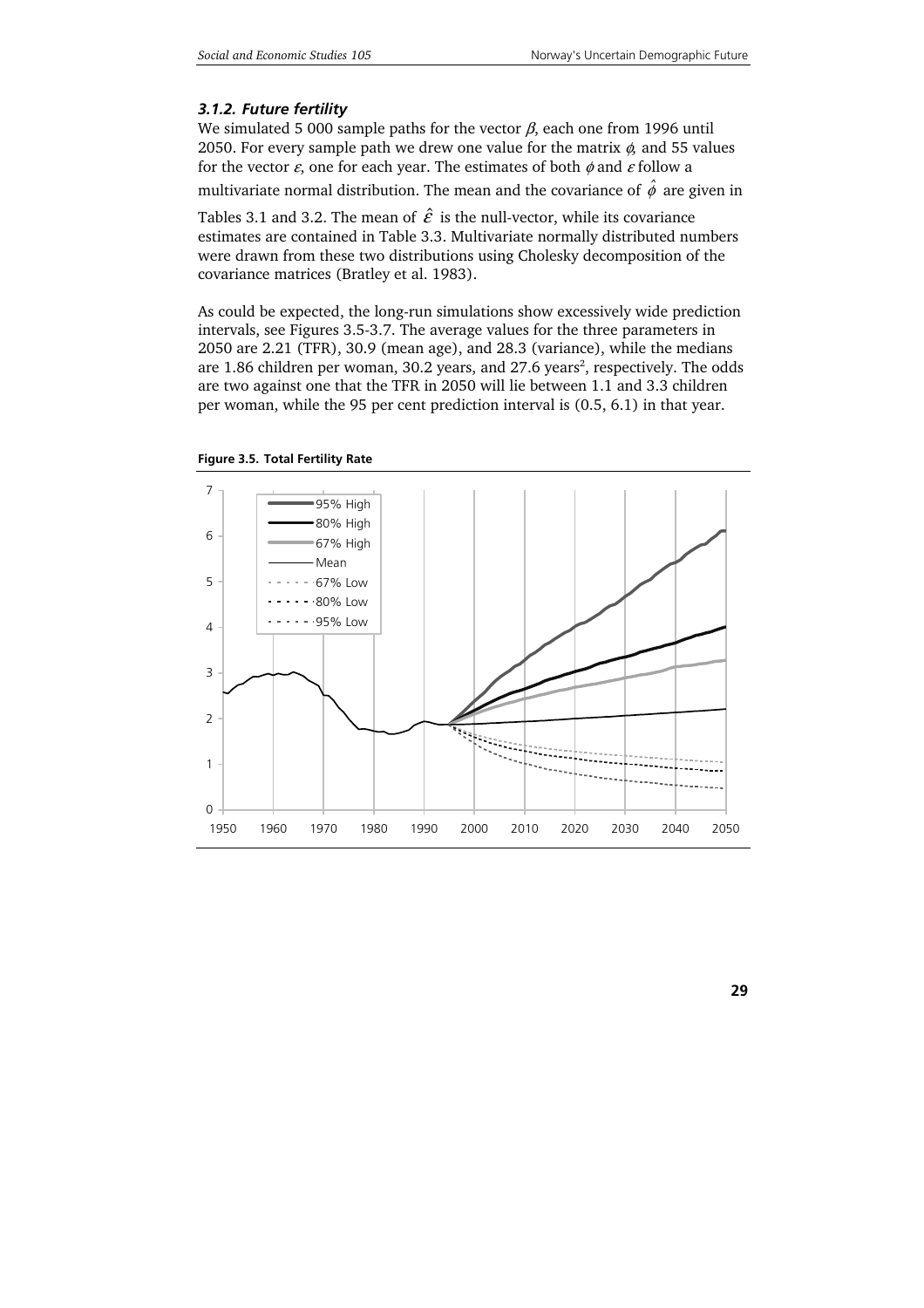

**Figure 3.6. Mean age at childbearing** 



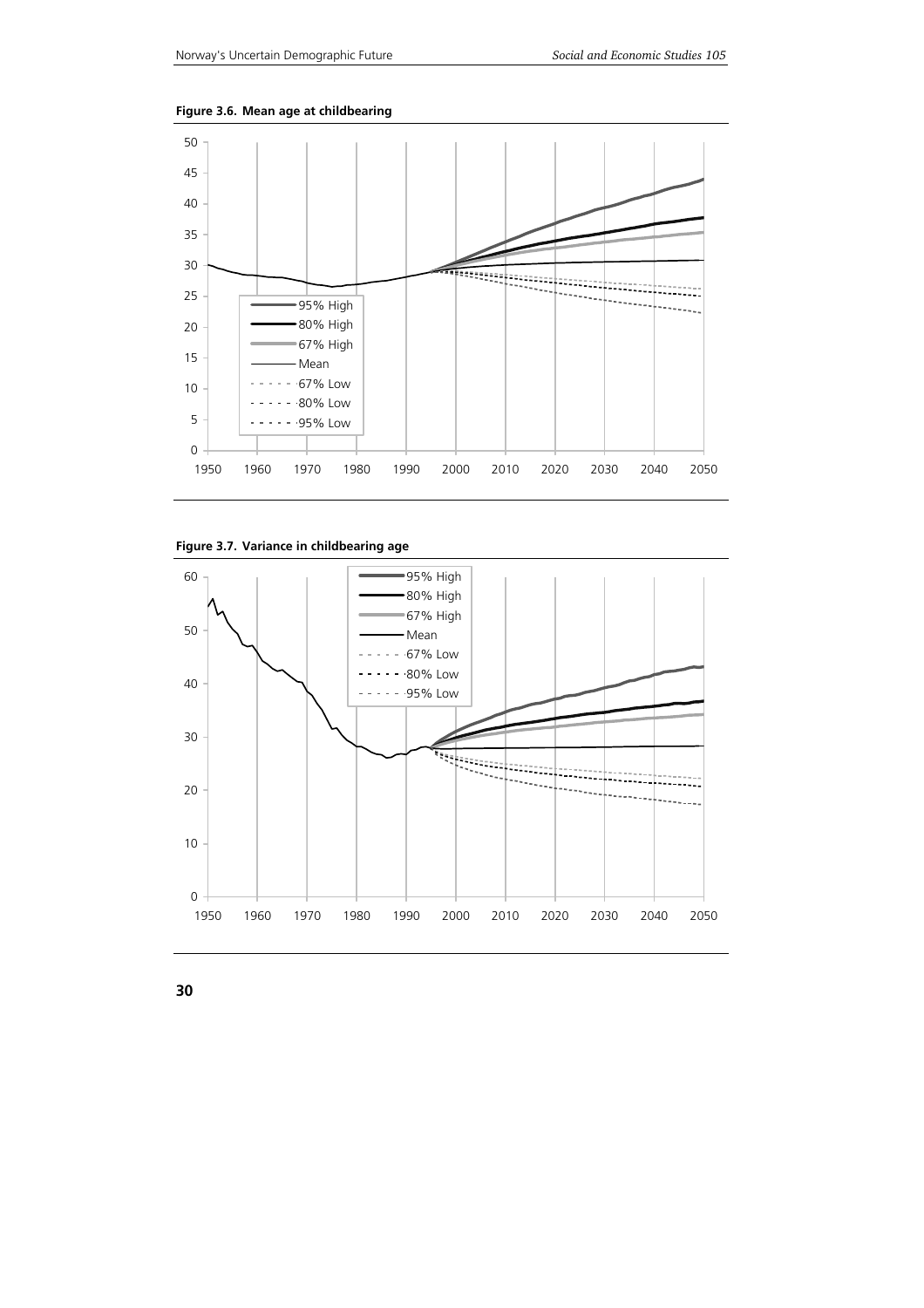The expected probability that the TFR will exceed 6.1 children per woman in 2050 is only 2.5 per cent. Yet it is difficult to imagine such extremely high levels of childbearing in a country like Norway. The highest TFR ever recorded for Norway is (the moment estimate of) 4.8 in 1879, the highest value since 1845, see Brunborg and Mamelund (1994). With a TFR of 6.1 children per woman or more, fertility would exceed the historical maximum by more than one child, and it would exceed the current level in many less developed countries. Clearly, the model predictions for the middle of the next century cannot be considered as realistic. Now assume (somewhat subjectively) that a fertility level of more than four children per woman on the medium and long term should be rejected (even when the probability of such a level is only a few per cent). Then we see that the model gives reasonable results up to around 2020 or perhaps 2030. Beyond that, prediction intervals are too wide. One has to take recourse to other methods when predictions so far ahead are required. The easiest one is to assume that in 2030, say, uncertainty is already so large that it will not increase any more (e.g. Alho and Spencer 1997). In that case prediction intervals are constant after 2030. A more sophisticated one is to assume that there is an upper bound to fertility levels in Norway. This will be analysed below.

### *3.1.3. Rejecting extreme values*

The reason why the ARIMA model on the long run produces wide prediction intervals for the period TFR is that it contains no extraneous information beyond the past data. Several factors are associated with the development of fertility after World War II in Norway, similar to other countries. Important elements in this respect are the introduction of modern contraception, the adoption of new norms and values with respect to childbearing and partnership, increased interest in tertiary education, and growing levels of labour force participation among women (Kravdal 1994; Lesthaeghe and Surkyn 1988). None of these factors is, or could be, explicitly modelled. It is reasonable to expect that they will be in operation in the future, too. Yet we have no idea to what extent these or other factors will constrain Norwegian fertility in the next century, be it period or cohort developments. Therefore, we used the ARIMA time series model to carry out a number of experimental simulations in which upper and lower bounds were imposed on the period TFR.

The logarithmic transformation of the TFR ensures that the predicted TFR never falls below zero. However, the predicted TFR virtually has no upper limit. Therefore, upper limits were defined ranging from 2 to 5, lower limits ranging from 0 to 1, and simulations were carried out for a certain combination of upper and lower TFR limit. Simulations that resulted, for any future year, in a predicted TFR outside the range defined by the upper and lower limits were rejected, and new simulations were generated until we had obtained 5 000 simulations with admissible values.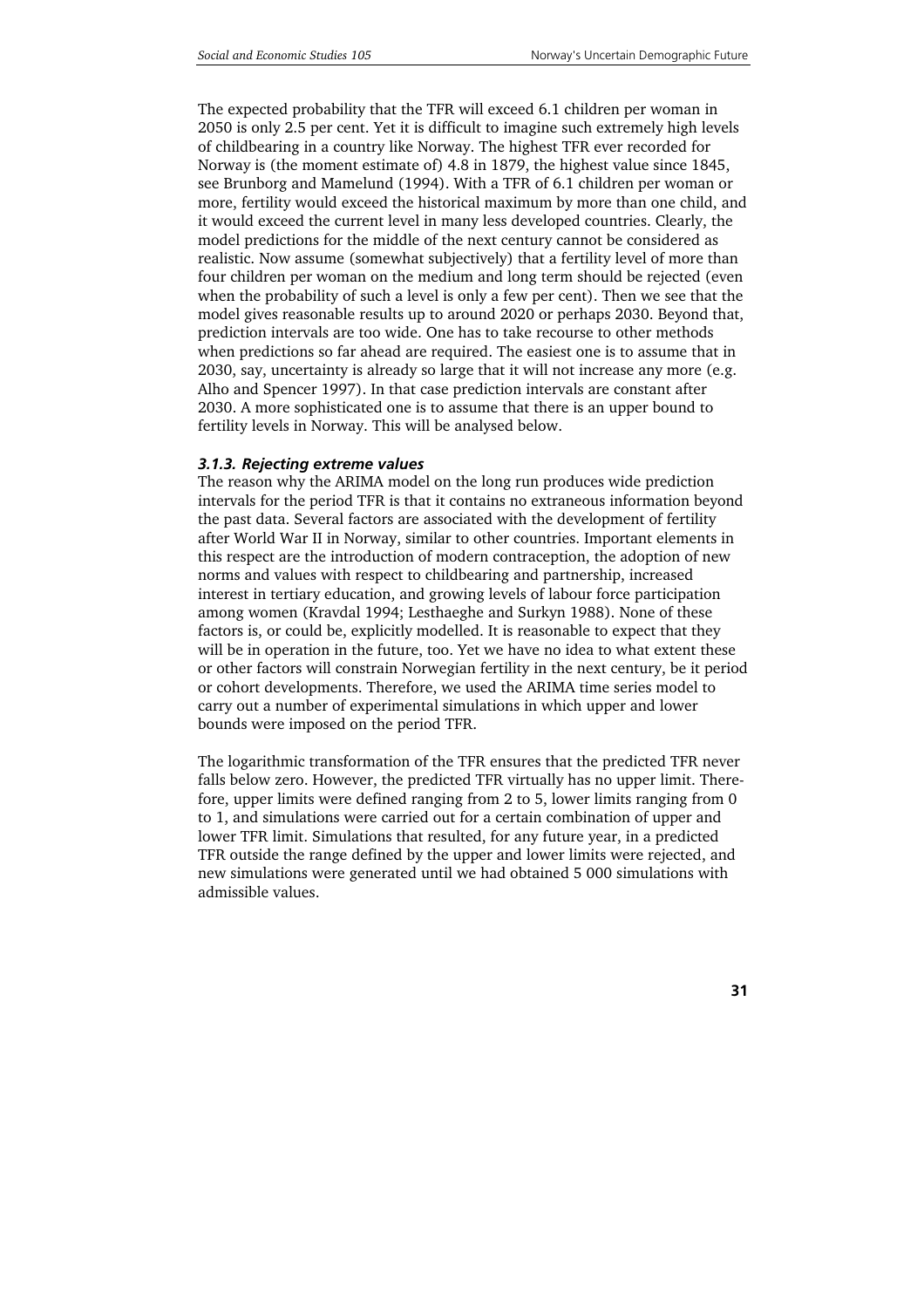

**Figure 3.8. Period TFR, 95 per cent prediction interval, minimum TFR=0** 

We experimented with upper limits for the period TFR of 2, 3, 4, and 5 children per woman, and lower limits equal to 0, 0.25, 0.5, 0.75, and 1 child per woman on average. Selected results are given in Figures 3.8 and 3.9.

Figures 3.8 and 3.9 show that imposing an upper TFR limit equal to 2 children per woman is unrealistic. It implies that the upper bound of the 95 per cent prediction interval is constant over the years, whereas the upper 67 per cent bound is pressed progressively downwards. Hence also the mean and the median TFR will fall over the years. With an upper limit equal to 3 children, the upper 67 per cent bound is almost constant, although it tends to decrease slightly between 2009 (2.15 children per woman) and 2031 (2.10). A more realistic pattern, with increasing upper bounds, is shown when the upper TFR limit is set equal to 4 or higher.

In the short run, the width of the 67 per cent prediction interval varies little when the upper limit becomes less strict. In the year 2010, the width is 0.80 children per woman when the TFR is limited to three children at the most, and 0.92 and 0.95 children per woman for maximum TFR values of 4 and 5, respectively. In the long run however, uncertainty (expressed in terms of the width of the 67 per cent prediction interval) grows faster when the maximum TFR is increased: from 1.31 children per woman for a maximum TFR of 3, to 1.64 and 1.88 children per woman for maximum TFRs of 4 and 5, respectively. The width of the 95 per cent prediction interval is much more influenced, also on the short run. In 2010 it amounts to 1.60, 1.92, and 2.06 children per woman for maximum TFR values of 3, 4, and 5.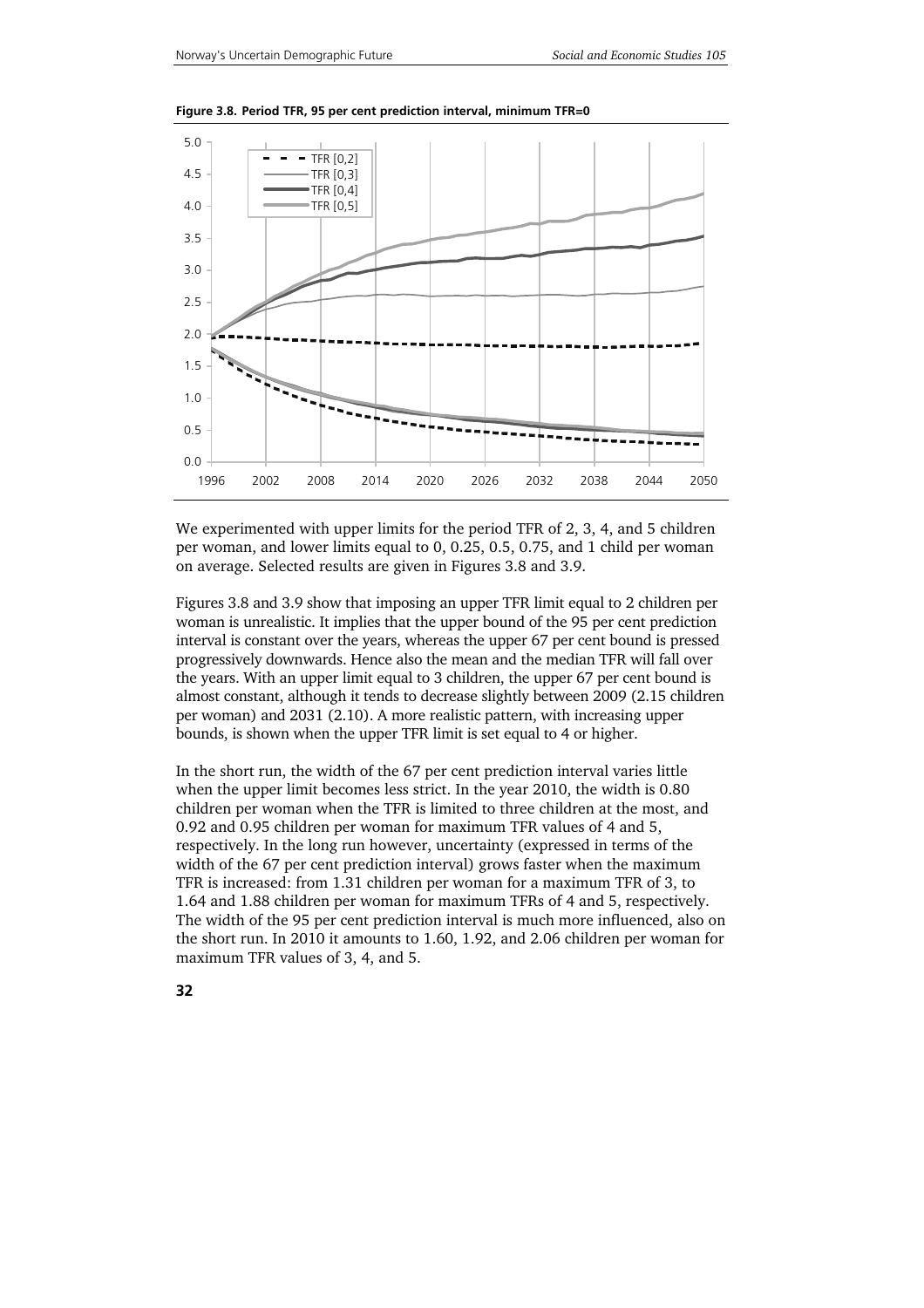

**Figure 3.9. Period TFR, 67 per cent prediction interval, minimum TFR=0** 

Thus we see that the 95 per cent prediction interval is much stronger influenced than the 67 per cent interval. The reason is that the upper and lower 2.5 per cent of the simulated values define the bounds of the 95 per cent interval. These bounds are rather sensitive to outliers, which is not the case for the 67 per cent bounds.

When the lower limit is successively increased from zero to one child per woman, both the upper and the lower bounds of the intervals are pressed upwards, the lower bounds somewhat more than the upper ones (figures not shown here). In other words, the intervals are slightly narrower than with a lower TFR limit set to zero, as expected. For instance, with a minimum TFR equal to one, the 67 per cent interval in the year 2010 is 0.72, 0.82, and 0.90 children per woman wide when the maximum TFR is set to 3, 4, or 5. In 2050 the corresponding ranges are 1.02, 1.42, and 1.72. In spite of these differences, the shapes of the prediction intervals remain the same as those in Figures 3.8 and 3.9.

On the basis of the experiments reported in this section, we decided to restrict the period TFR to values between 0.5 and 4.0 children per woman. At the same time, restrictions on other parameters were introduced. By the middle of the next century, the childbearing behaviour of Norwegian women may be very different from todays. Medical technology may have made it possible to postpone childbearing to ages well beyond 50. But even then, a mean age at childbearing of 50 years, or a variance in the age at childbearing of 400, is clearly unrealistic.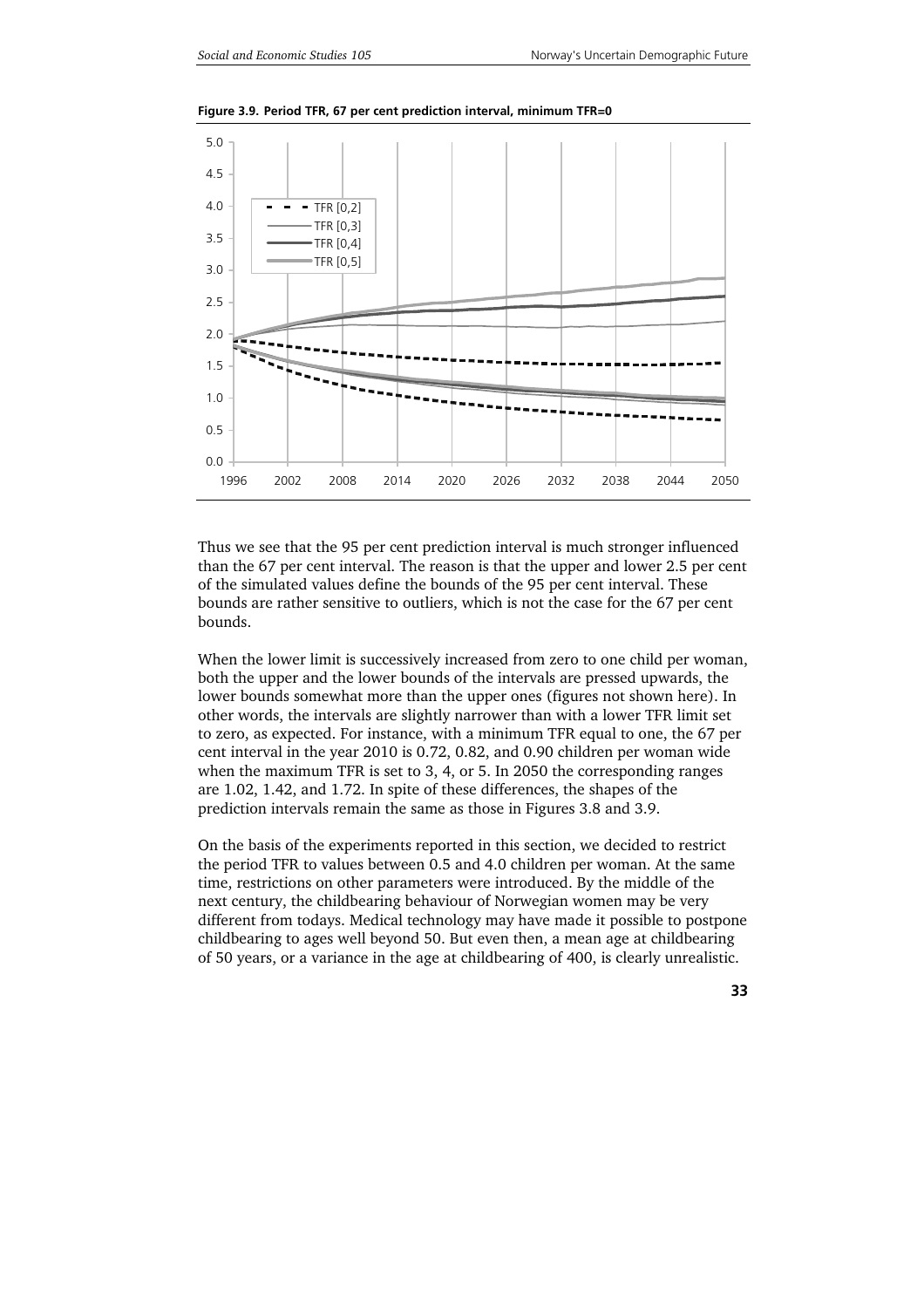

**Figure 3.10. Prediction intervals for TFR, TFR restricted to (0.5, 4.0)** 

At the same time it is unrealistic to assume that teenage fertility has become so important that the mean age falls below 20. Thus we used the following additional restrictions: 20<MAC<40, and 0<VAR<250. Finally, a restriction was imposed on the elements of the matrix  $\phi$ : each of those was required to lie between minus one and one, in order to ensure stationarity. Figure 3.10 illustrates the resulting prediction intervals for the TFR based on 5 000 simulations with admissible values.

For each simulation and each calendar year in the period 1996-2050, the Gamma curve transformed the four summary indicators into age-specific fertility rates. We have deliberately chosen not to censor rates beyond age 50. Recent medical advances have led to an increased demand for Assisted Reproductive Technology (such as *in vitro* fertilization) after age 30 in Western countries. We cannot exclude the possibility that in the middle of the next century childbearing will be an option for women older than 50. It has been suggested that frozen *ova* may be taken from the woman at age 22, say, and that these may be fertilized and implanted later (Beets 1996). The predicted rates, however, are small, and for practical reasons we used the age of 65 as the highest fertile age. At the other end of the age scale, there are some very low rates at ages below 15. These have been ignored in the cohort-component projections of Chapter 6.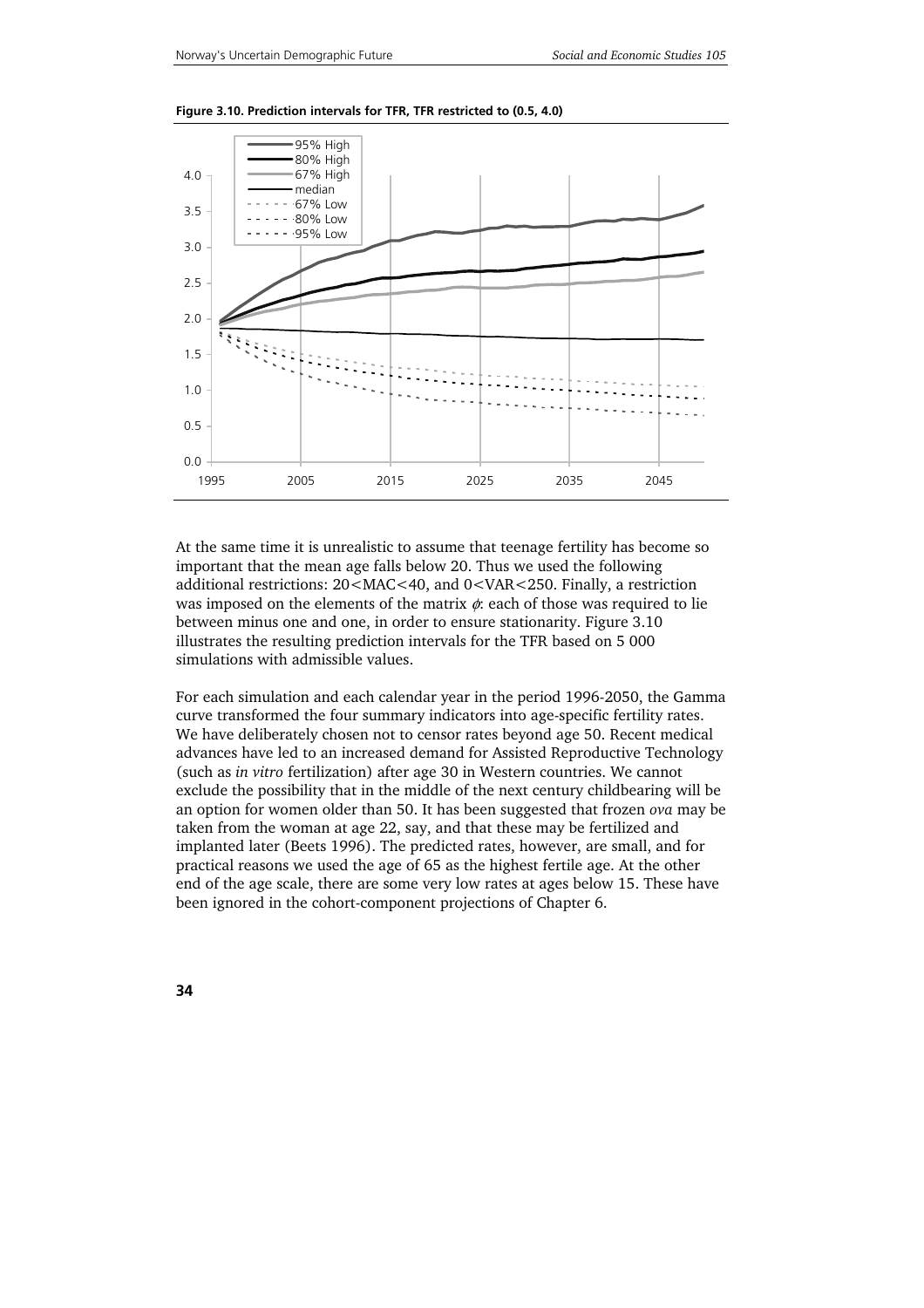|                 | Total Fertility Rate (children per woman) |         |         |         | Mean age at childbearing (yrs) |         |
|-----------------|-------------------------------------------|---------|---------|---------|--------------------------------|---------|
|                 | Low                                       | Medium. | High    | Low     | Medium                         | High    |
|                 | variant                                   | variant | variant | variant | variant                        | variant |
| $1995^1$        | 1.86                                      | 1.86    | 1.86    | 28.79   | 28.79                          | 28.79   |
| 2000            | 1.79                                      | 1.86    | 1.95    | 29.34   | 29.20                          | 29.03   |
| 2010 and beyond | .68                                       | 1.86    | 2.10    | 30.50   | 30.00                          | 29.50   |

1 Values computed from birth statistics.

Source: Statistics Norway (1997).

The High-Low range for the TFR in Statistics Norway's 1996-based population forecast is 0.42 children per woman in 2010, see Table 3.4. A comparison with Figure 3.10 tells us that the estimated coverage probability for that range is only 32 per cent. In later years, the coverage probability falls to levels of 20 per cent in 2030 and 15 per cent in 2050. The low coverage probability was one of the reasons why Statistics Norway increased the High-Low range for the TFR in its 1999-based forecast to [1.5, 2.1] for the years 2010 and later. This improved the estimated coverage probabilities to 46, 31, and 24 per cent in the years 2010, 2030, and 2050.

#### *3.1.4. Logistic transformation*

Lee (1993) has used a different method for restricting predicted TFR-values. He first transformed the annual TFR for the USA into

 $g_t = \ln\{(\text{TFR}_t - L)/(U - \text{TFR}_t)\}$ 

where *L* and *U* are pre-specified lower and upper limits for the TFR. Next he identified and estimated an ARIMA-model for the transformed variable  $g_t$ . This logit transformation will produce a forecast for the TFR that will never exceed *U* or fall below *L*. However, as noted by Alho and Spencer (1997), such a model may have undesirable consequences. They demonstrated that when  $g_t$  follows a random walk process, then TFR*<sup>t</sup>* will eventually be "absorbed" close to *U* or *L* for large enough *t*. This anomaly also showed up in our case. We selected *L*=1.0 and *U*=3.1, and identified a univariate ARIMA (2,1,0)-process for the logit transformed Norwegian TFR. (The maximum TFR-value in the period 1945-1995 was 3.02 in 1964. Hence an upper bound of 3.0 would cause the transformation to break down in that year.) Prediction intervals were computed analytically, assuming that the estimated coefficients of the ARIMA-process are equal to the real ones. In 2050, the bounds of the 67 per cent prediction interval (1.12, 2.86) were very close to those of the 95 per cent interval (1.01, 3.08). In the long run, the boundaries of any interval approach the upper and lower bounds *U* and *L* arbitrarily closely. The conclusion is that Lee's logit transformation cannot be used for constraining our prediction intervals.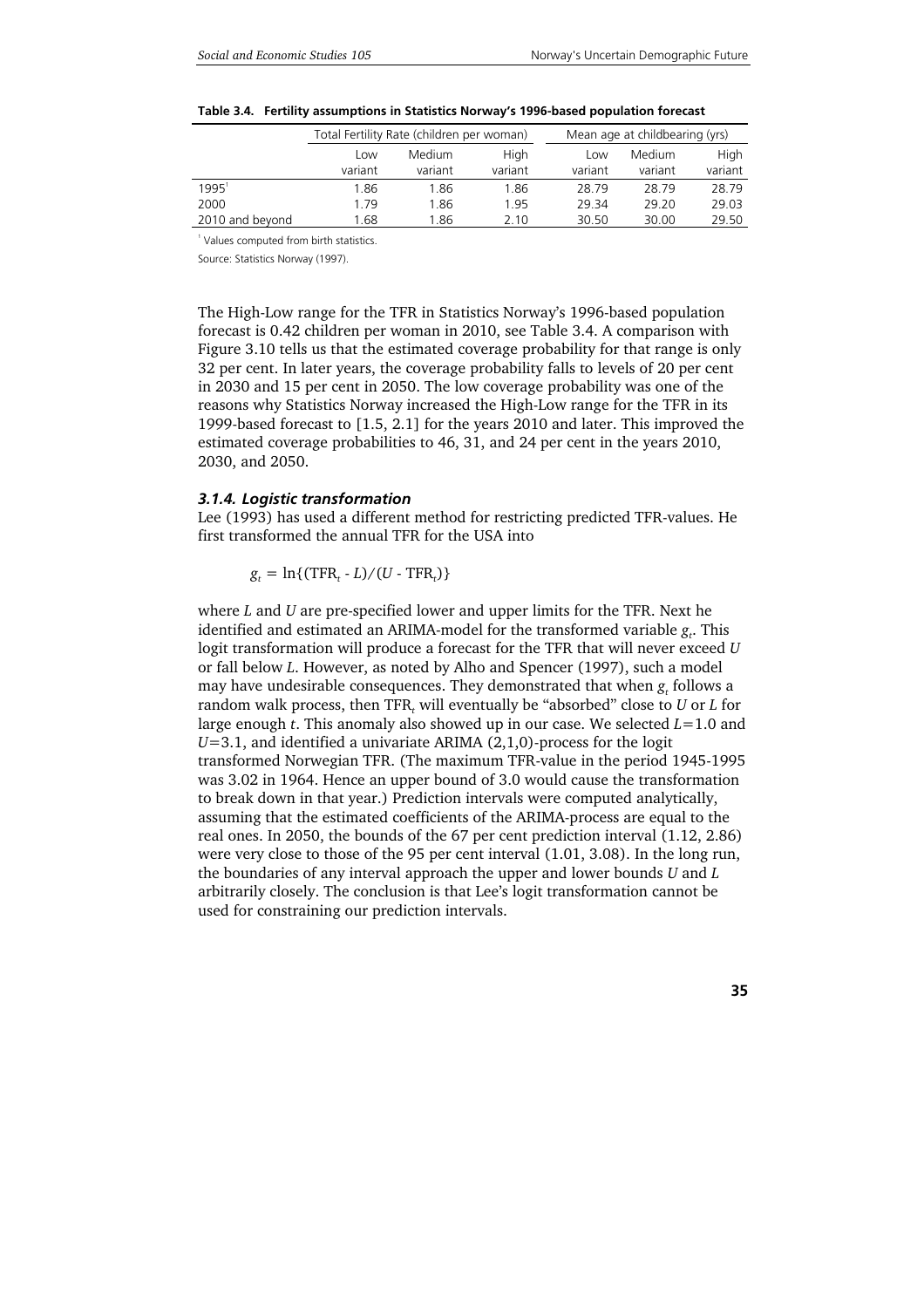### *3.1.5. Sensitivity analyses*

The analysis in Section 3.1.1 differs from earlier studies in three respects. First, as Van Imhoff (1991) has noted, curve-fitting exercises almost invariably ignore the fact that a birth rate is not an observed quantity, but an estimate of the parameter of an underlying model. See, for example, Bell (1992, 1997); De Beer (1992); Duchêne and Gillet-De Stefano (1974); Knudsen et al. (1993); Thompson et al (1989); and the references they contain. (Note, however, Hoem (1976) and Hoem et al. (1981), who make a similar point, and establish an interesting link between weighted least squares estimation for the intensities  $F_x$ and minimum chi-square estimation for the counts of births  $B<sub>x</sub>$ .) Second, ARIMA models for the TFR or other summary indicators show the same defect, compare, for example, Knudsen et al. (1993); Bell (1997); and Lee (1993). Finally, predictions on the basis of such time-series models assume that the parameters of the model are given, whereas in reality these are only estimates, with corresponding confidence intervals. How serious are these omissions and assumptions? To what extent do they lead to smaller confidence intervals and prediction intervals? We have opted for an empirical analysis of this question, and compared the results reported in the previous sections with corresponding results based on traditional assumptions. Below we summarize our findings for three cases: predictions with known  $\phi$ -matrix, unweighted Gamma curve estimates, and unweighted ARIMA model estimates.

When the  $\phi$ -matrix is known, simulation is unnecessary, and predictions for the TFR, the mean age, and the variance and corresponding prediction intervals can be computed analytically. We found that assuming the  $\phi$ -matrix as given leads to 95 per cent bounds for the TFR and the mean age in 2050 that are too narrow by 8 per cent (0.5 child per woman) and 18 per cent (3.9 years), respectively. The 95 per cent bounds of the variance are little affected.

Unweighted Gamma curve estimates ignore the fact that low birth rates at young and old ages have small variances, and thus these rates should get more weight than high rates at intermediate ages. When rate variances are ignored, all weights  $w<sub>r</sub>$  in expression (3.4) are chosen equal to one. The consequence is that the estimated TFR becomes higher compared to the weighted case, since the fitted curve follows the high rates more closely. To what extent the mean age and the variance are influenced, is an empirical matter. Fitting the Gamma curve using unweighted least squares to the data for the years 1945-1995, we found that estimates for all three parameters are higher than in the weighted case in almost every year. The difference is very small after 1970, but larger between 1945 and 1970, when the fit of the Gamma curve was somewhat less. In general, the results indicate that weighting has only had minor impact on the estimates for the TFR and the mean age, and a bit more for the variance in the first two decades after the war. However, the estimated parameter variances for the three parameters are relatively small in the unweighted case. This leads to narrow confidence intervals for many predicted age-specific rates. During the ages of high childbearing, the confidence intervals around the predicted age-specific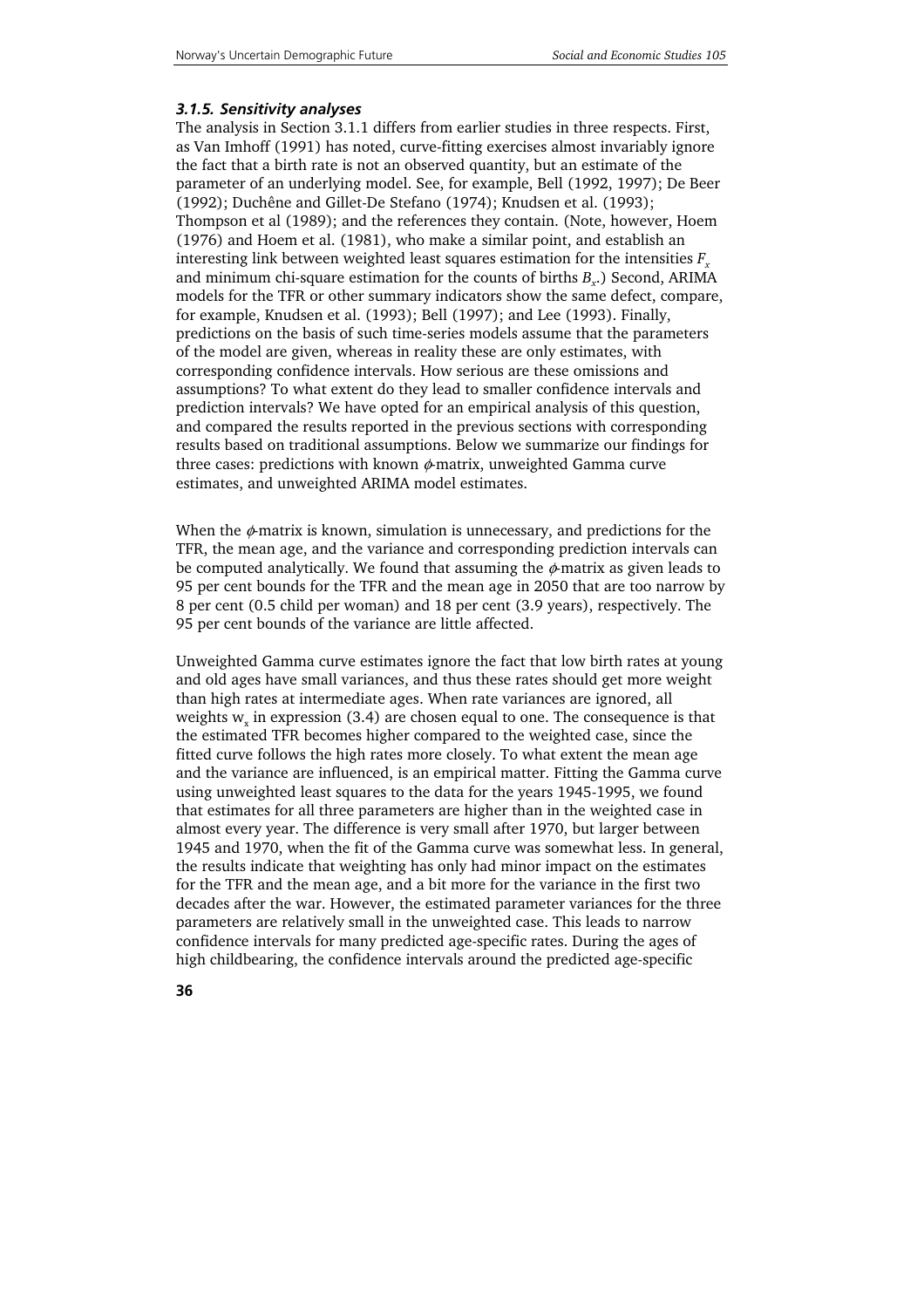rates are nearly half as large in the unweighted case compared to the weighted case. For younger and older ages the differences are much smaller.

Not only the birth rates, but also the three summary parameters are estimates, each with their own variance. We estimated a multivariate ARIMA (1,1,0) model for the three log-transformed parameters of interest. These parameters were computed on the basis of unweighted birth rates, and the ARIMA-model was estimated giving equal weights to the parameters in each year. The prediction intervals of such an "unweighted ARIMA-model" can be computed analytically, assuming that the estimated  $\phi$ -matrix is the real one. We found a predicted TFR in 2050 which was almost the same as that in the weighted case, but the mean age, and particularly the variance increased to a higher equilibrium level. This is explained by the high estimates for  $\phi_{22}$  (0.986, for the mean age) and  $\phi_{32}$  (0.804, for the variance) that we obtained. The 95 per cent interval for the TFR is much narrower than in the weighted case (by 1.7 child in 2050), and that for the mean age a little so (by almost 4 years).<sup>10</sup> The consequence of ignoring weights thus is that we are too optimistic about the future TFR, in the sense that the prediction intervals are too narrow. At the same time we are too pessimistic regarding the future variance in the age at childbearing. In traditional cohort-component forecasting an error in the TFR is more important for the number of births, and hence for the population at young ages, than an error in the variance. If we would have ignored the sample variation in the historical age-specific birth rates in this particular empirical application, and also ignored the errors in the parameter estimates of the Gamma curve, we would have put too much confidence in subsequent births predictions.

### *3.1.6. Comparison with historical TFR-errors*

1

Prediction intervals determine the *expected* errors in the *current* forecast. Investigating *observed* errors in *historical* forecasts can provide an independent check of the expected errors. We have analysed the errors in twelve TFR-forecasts that Statistics Norway has published between 1969 and 1996. (Errors in the mean age or in the variance have not been computed, because the assumed values for these indicators in historical forecasts have not been documented.) Assumed TFR-values for each forecast from the jump-off year until 1999 were compared with "observed" values (moment estimators). We have updated the data originally assembled by Texmon (1992), who collected, among others, TFR errors for the forecasts of 1969-1987 during the years 1969-1989. Most forecasts had more than one fertility variant, often two or three. In that case we included all variants in the data, because none of the forecasts, except two, contained a clear advice as to which of the variants was considered by Statistics Norway as the most probable one at the time of publication. Hence it was left to the user to pick one of the variants. The exceptions were the 1993- and 1996-based

<sup>&</sup>lt;sup>10</sup> This empirical evidence is in line with theoretical results obtained by Koreisha and Fang (1999), who show that predictions generated by (univariate) ARMA models become more uncertain as a result of measurement errors, given certain conditions for the autocovariance function of the process.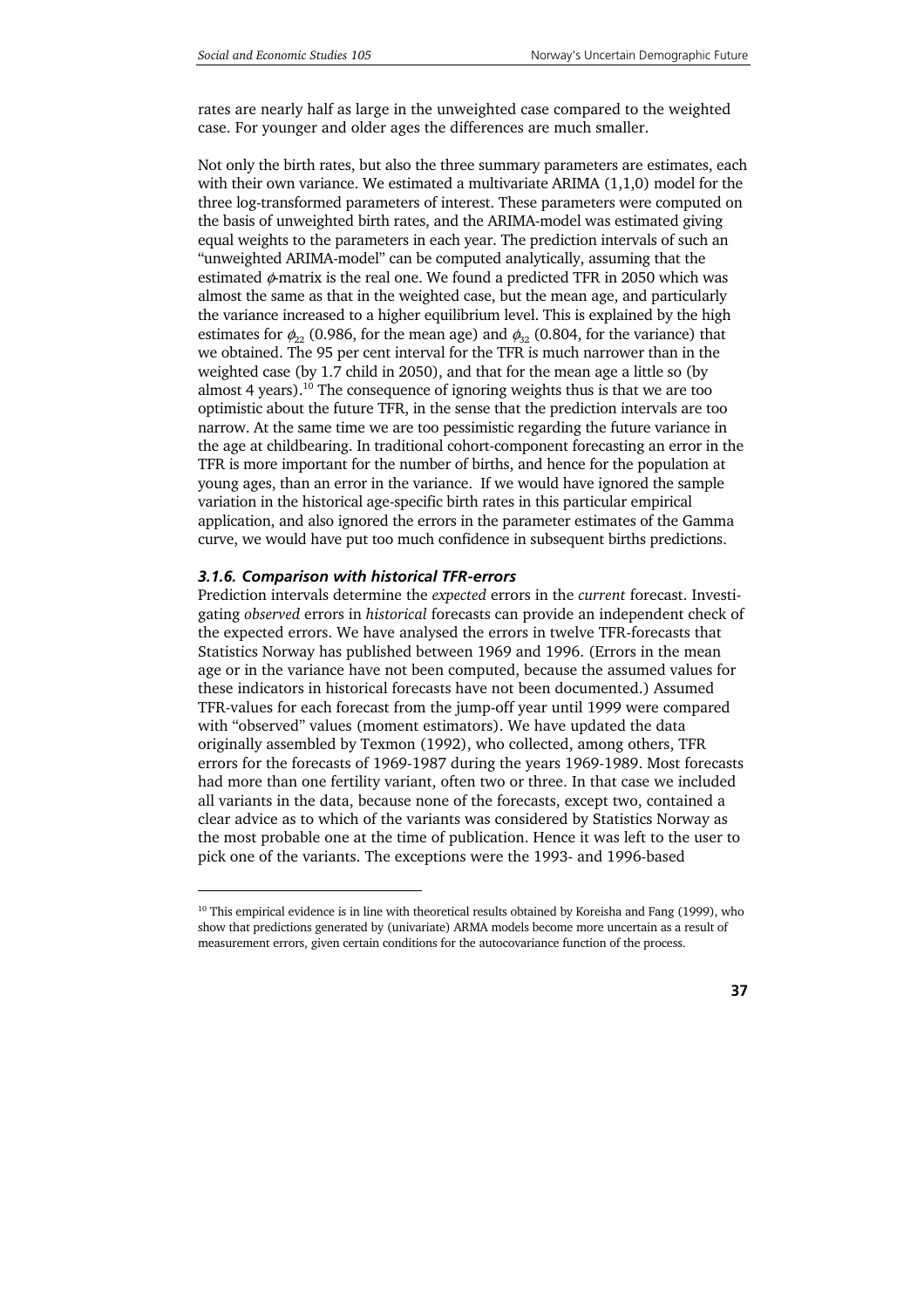forecasts, for which it was clearly indicated that the medium fertility variant was considered as more probable than the high or the low variant (Statistics Norway 1994, 1997). However, users were also advised to investigate the consequences of choosing the other two variants as an input to their own plan or analysis. Only in case the user's conclusions would depend little on the choice for the two extreme variants, the user was advised to employ the medium variant. Thus we may assume that all variants have been used for the forecasts published between 1969 and 1996, although the middle one probably more often than the high or the low one (in case there were three variants).

The error in the TFR was simply defined as the assumed minus the "observed" value. Hence a positive or negative error indicates a value that is too high or too low. We had 28 series of TFR errors, and each series was ordered by forecast duration (the jump-off year was defined as duration 0). For each duration, the errors were ordered from low (including negative values) to high. Finally we selected, by linear interpolation, if necessary, two error values, such that onesixth of the errors for each duration were lower, and one-sixth were higher than these values. Hence these two values can be interpreted as the bounds of an empirical 67 per cent "confidence" interval. Two out of three errors are within these bounds, and one-sixth of the errors is higher or lower.

Figure 3.11 shows the bounds of the 67 per cent interval for the TFR errors, together with the mean and the median error. The lower bound is approximately – 0.2, close to zero. The error was larger than –0.2 in five out of every six cases was; most often it was positive. This reflects the fact that the strong fertility decline in the 1970s (see Figure 3.1) came as a surprise for Norwegian population forecasters, as was the case for demographers in many other Western countries. The distance between the mean or median error on the one hand, and the upper bound on the other, is larger than that between mean/median and lower bound, indicating that large errors were more frequent than small ones in the historical forecasts. The width of the 67 per cent interval grows from 0.13 children per woman in the jump-off year to 1.1 at duration 15. The historical error in Figure 3.11 increase somewhat faster than the expected ones do. After 15 years into the forecast period, the 67 per cent prediction interval in Figure 3.10 is only 0.9 children wide, but the general agreement between the two types of error is rather good. Thus the analysis in this section supports the main conclusions concerning the width of the prediction TFR-intervals in Section 3.1.3, namely that rejecting TFR-values outside a range of [0.5-4.0] children per woman results in realistic intervals $^{11}$ .

j

 $11$  One may argue that using historical errors as a check for expected errors is too pessimistic, since one ignores improvements in forecast methodology. Indeed, average errors for the forecasts made in the 1980s are smaller than those for the forecasts from the 1970s. But this is to be expected, because the early forecasts are of longer duration, and hence more uncertain. When one wishes to estimate the average error in subsequent forecasts, controlling for this duration effect, a multivariate model is needed. An analysis of this kind carried out for Norwegian fertility forecasts showed very little improvement over subsequent forecast rounds (Keilman 1997). Period effects dominate the error pattern.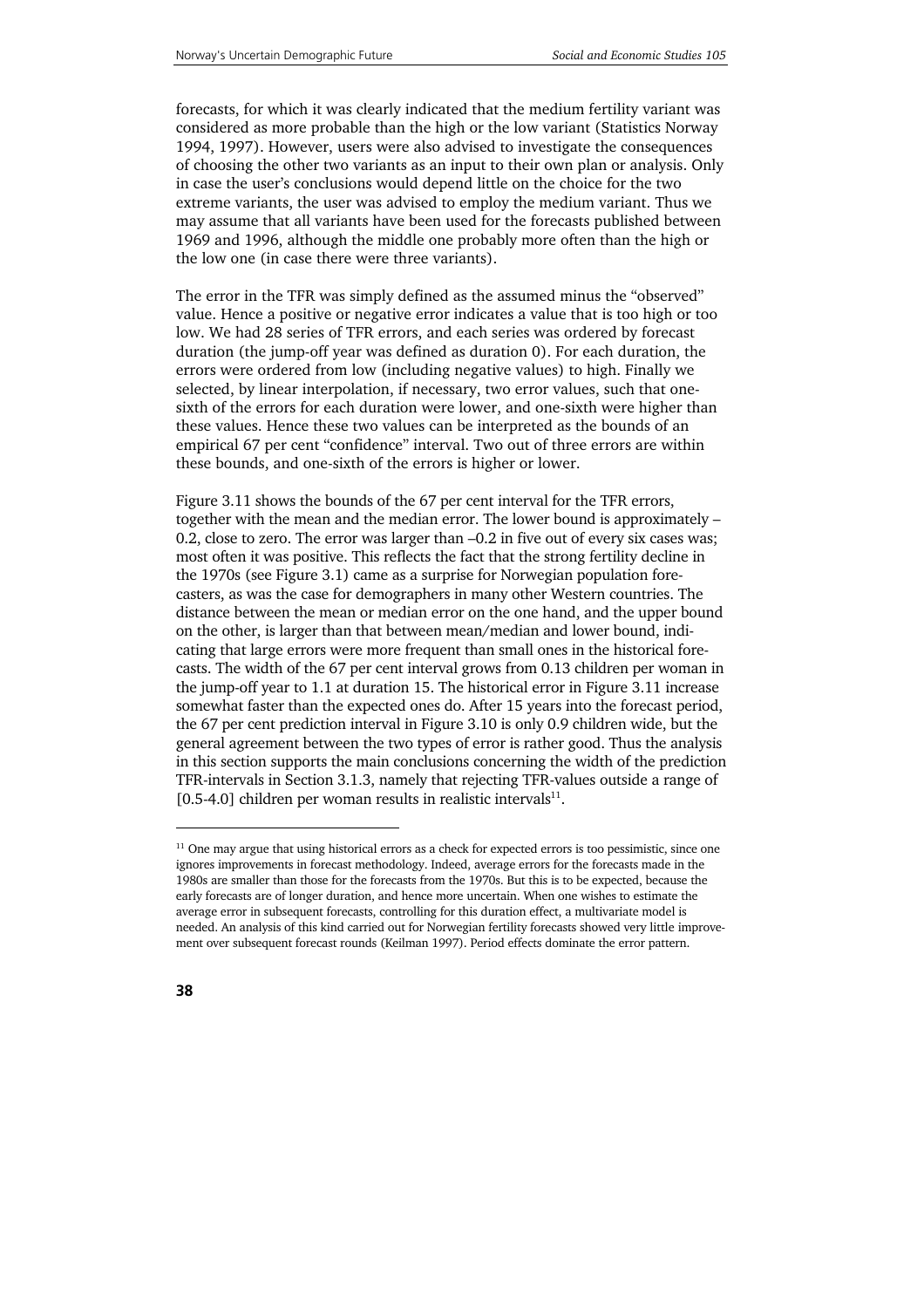



### **3.2. Cohort fertility**

#### *3.2.1. Introduction*

The predictions presented so far are pure period predictions. This is in line with the current literature on stochastic forecasts and related topics. Compare, for instance, the period TFR predictions by Thompson et al. (1989) and Bell (1992) for the US 1984-2020, Lee (1993) and Lee and Tuljapurkar (1994) for the US 1990-2065, Hanika et al. (1997) and Lutz and Scherbov (1998a) for Austria 1996-2010, and (1998b) for Germany 1995-2030, and finally Alho (1998) for Finland 1998-2050. Little is known, however, regarding the intervals for the *cohort* analogue of the TFR, i.e. the Completed Cohort Fertility (CCF). On the one hand, the CCF often displays a smoother time trend than the TFR (Akers 1965, 417). Therefore one might assume that it is easier to predict the CCF than the TFR (De Beer, 1992), which suggests that the CCF prediction interval is relatively narrow. But on the other hand, it takes some 30 years after women had their first child, before they complete childbearing. Hence current young cohorts display massive incomplete data problems, and this would tend to widen the intervals.

There are various ways of predicting the CCF. The starting point is a table of empirical age-specific fertility rates for a number of years. The time series of empirical CCFs may be modelled directly by univariate ARIMA methods. This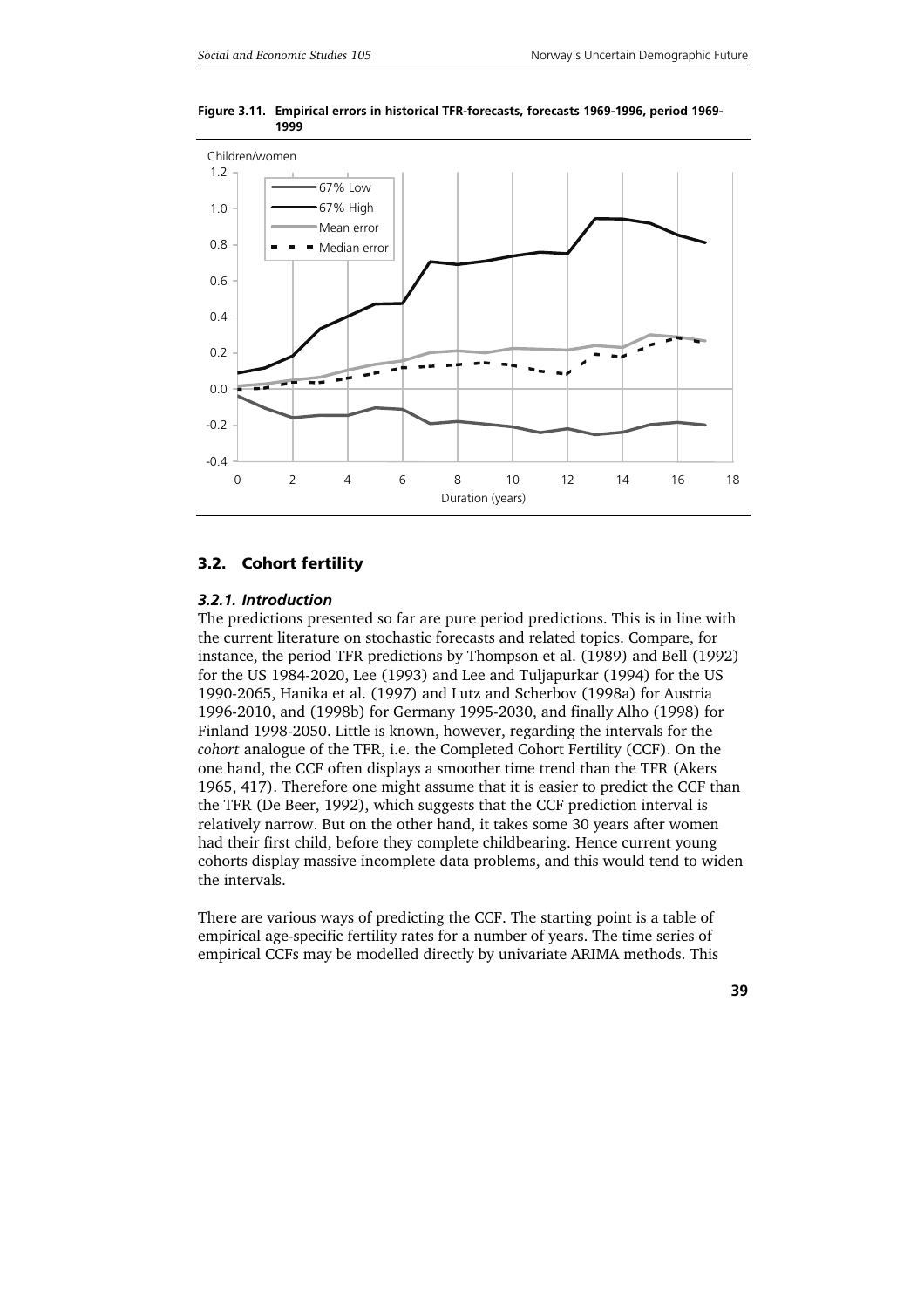ignores the information contained in fertility rates for young cohorts in recent years. De Beer (1985) identifies and fits a so-called Cohort ARIMA (CARIMA) model to the table of fertility rates. The method combines two ARIMA models: one in the age direction, and one in the cohort direction. Next De Beer extrapolates age-specific fertility rates. Willekens and Baydar (1984) fit an ageperiod-cohort model (APC model) to the fertility table, and extrapolate the period and the cohort effects separately. They estimate age effects, and assume that these are constant over time. Combining extrapolated period effects and cohort effects, together with the constant age effects results in predicted fertility rates by age. Thompson et al. (1989) use a multivariate ARIMA model for the three parameters of a gamma curve describing the age pattern of period fertility.

Although none of the authors mentioned here addressed this issue, the CCF could have been found simply by rearranging extrapolated fertility rates by birth cohort. This is the method adopted in this Section, which elaborates on the approach adopted by Thompson et al. More specifically, of the four sources of variance mentioned in Section 3.1, we will not only take the residual variance in the time series model into account (as is usually done), but also the other three.

This Section presents findings for prediction intervals of Norwegian cohort fertility. Section 3.2.2 shows such intervals obtained by rearranging predicted age specific fertility rates from a period to a cohort perspective, on the basis of unrestricted period fertility simulations. In Section 3.2.3 cohort patterns are explored with restricted period fertility. Finally, Section 3.2.4 compares the high and low cohort fertility assumptions from the 1996-based population forecast by Statistics Norway with the prediction intervals.

### *3.2.2. Prediction intervals for cohort fertility*

Age-specific fertility rates predicted for the years 1996-2050 (see Section 3.1) were complemented with observed rates for the period 1900 to 1995, and the whole array of age-specific rates from 1900 to 2050 was rearranged by birth cohort. This led to one time-series for the CCF and other cohort fertility indicators - partly observed, and partly extrapolated. The process was repeated for each of the 5 000 simulations described in Section 3.1. Figure 3.12 gives the prediction intervals for the CCF. These are based on the *unrestricted* period fertility simulations reported in Section 3.1.2. CCF-prediction intervals based on *restricted* period fertility simulations will be reported in Section 3.2.3.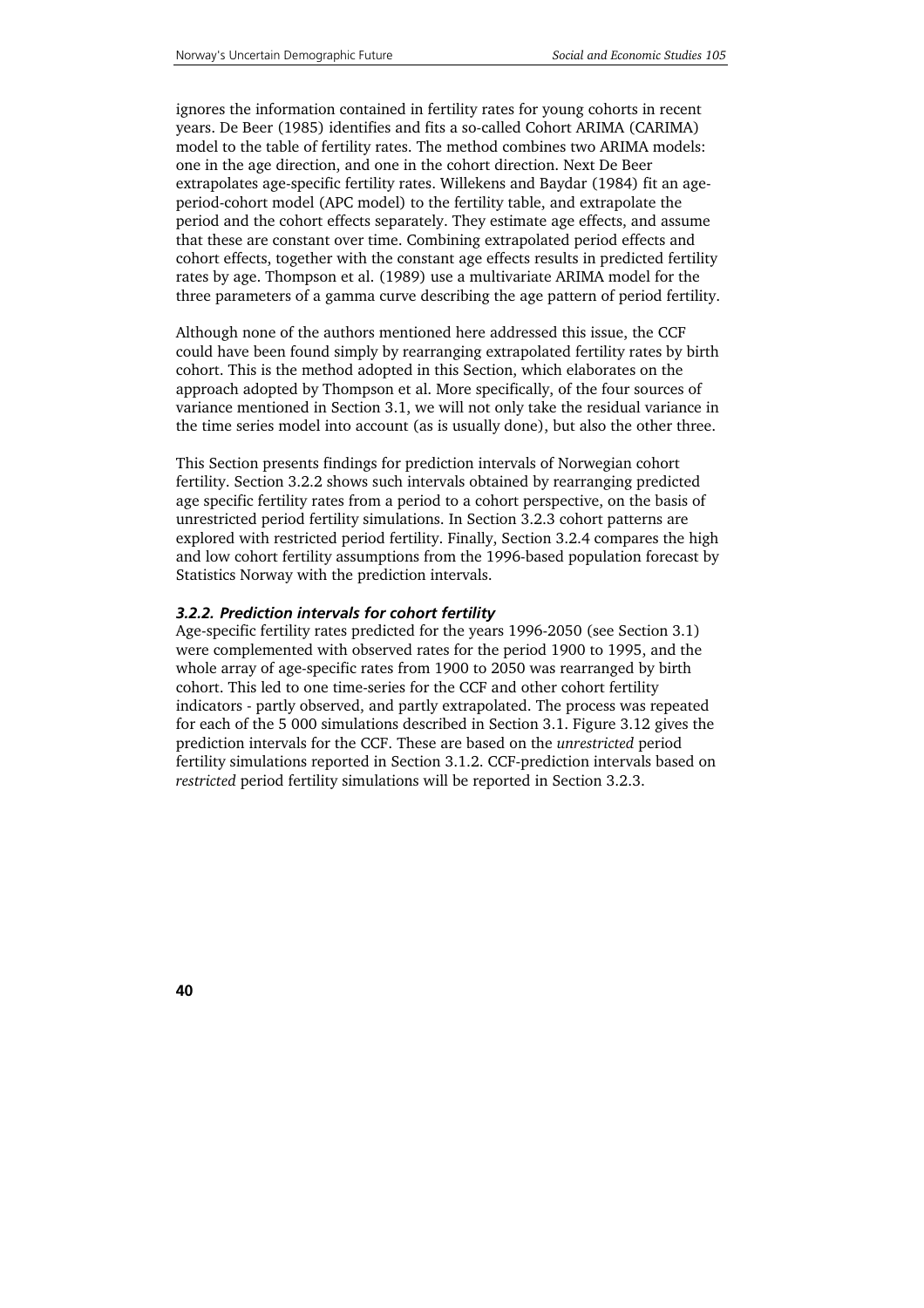1



**Figure 3.12. Completed Cohort Fertility. Birth cohorts 1900-2000** 

First, note that the mean value for the CCF is almost constant at 2.1 children per woman for cohorts born after 1960. Second, the CCF displays, on the long run, prediction intervals of the same width as those for the period TFR in Figure 3.5, provided one takes the different time scales into account. For instance, the twothirds CCF-interval for women born in the year 2000 ranges from 1.19 to 2.94 children per woman. This agrees closely with the bounds of the TFR-interval in the year 2030, the year in which those women will attain their mean age at childbearing: 1.19 and 2.90. The difference between Figures 3.5 and 3.12, however, concerns the intervals for the birth generations of the 1960s and 1970s. Still comparing CCF-intervals for women born in a given year with TFR-intervals 30 years later, we see that the CCF-interval for women born in the mid-1960s is three times as wide as that for the TFR in the mid-1990s. But the widths converge quickly for younger cohorts and later years: 25 per cent wider for cohorts born around 1970, compared to years around 2000, and only 10 per cent wider for cohorts born around 1980/years around  $2010^{12}$ .

The TFRs before 1996 in Figure 3.5 were not extrapolated, but estimated on the basis of observed data up to 1995. Hence prediction intervals for years up to

 $12$  If we shift the two time scales over a period of 28 years, instead of 30, the differences between Figures 3.5 and 3.12 remain essentially the same. Yet initial differences are larger, but on the long run the two intervals still have the same width.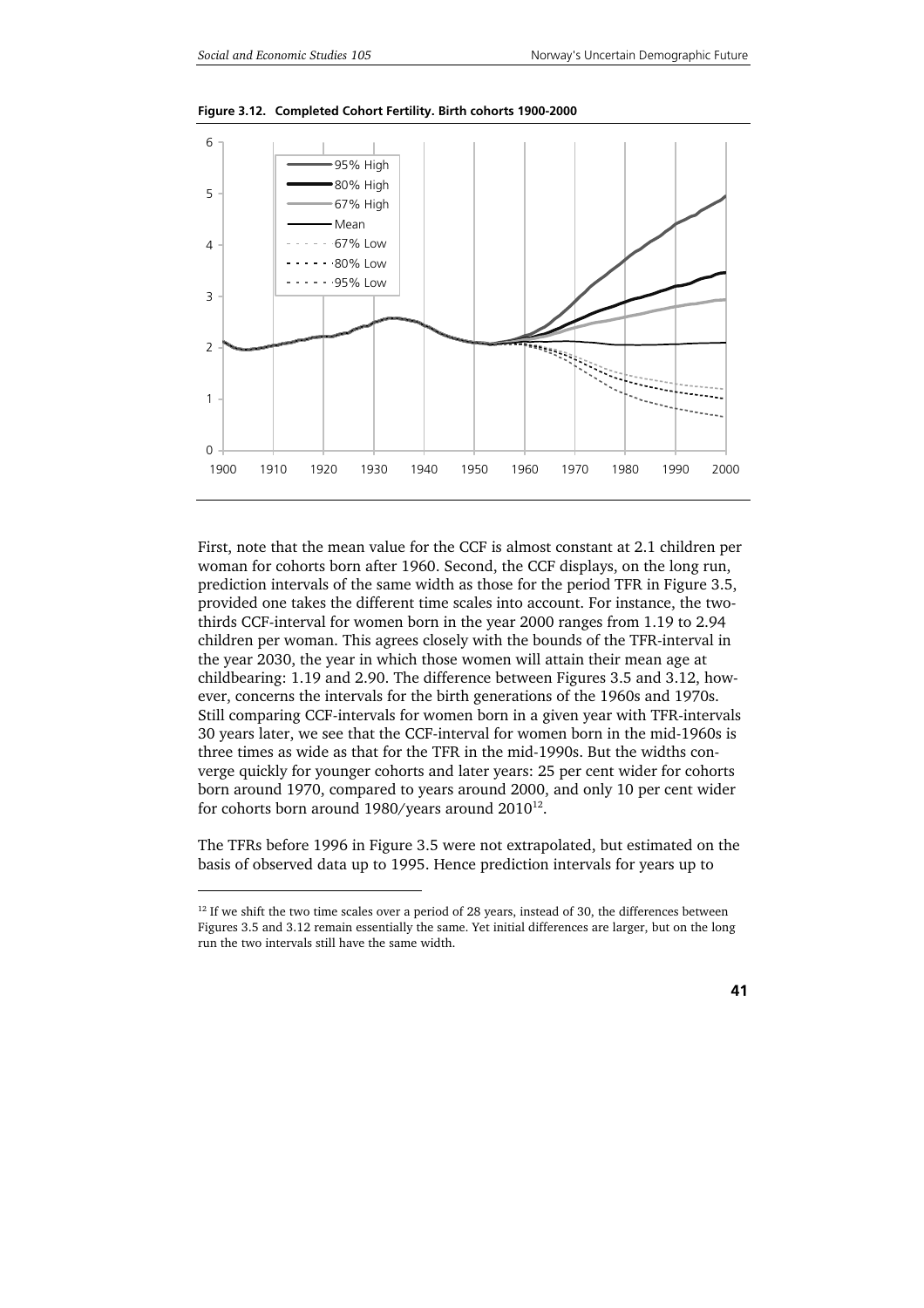1995 are negligibly narrow: there is very little uncertainty due to estimation. But at the same time, the CCF for cohorts born before 1996-30=1966 is still a bit uncertain, which is reflected in the prediction intervals for those cohorts in Figure 3.12. For example, the 67 per cent interval is 0.01 children wide for women born in 1954. This reflects the fact that these women had not yet entirely completed their childbearing in 1995, when they were 41 years old. Younger cohorts had more years to go in 1995, and hence the intervals become increasingly wider: the 67 per cent interval is 0.08 for cohort 1960, and 0.26 children per woman for women born in 1965. It takes the CCF interval some 16 years to grow from 0.1 to 1.0 children wide - uncertainty in the TFR grows over the same range during a shorter period: 13 years.

In summary, we can say that on the long run, the CCF is as uncertain as the TFR, but the uncertainty in the CCF starts earlier, and therefore increases slower than that in the TFR. This is a mere reflection of the fact that as time goes by, more and more young birth cohorts are exposed to the risk of childbearing over a longer span of their reproductive life.



**Figure 3.13. CCF, 95 per cent prediction interval, minimum TFR=0**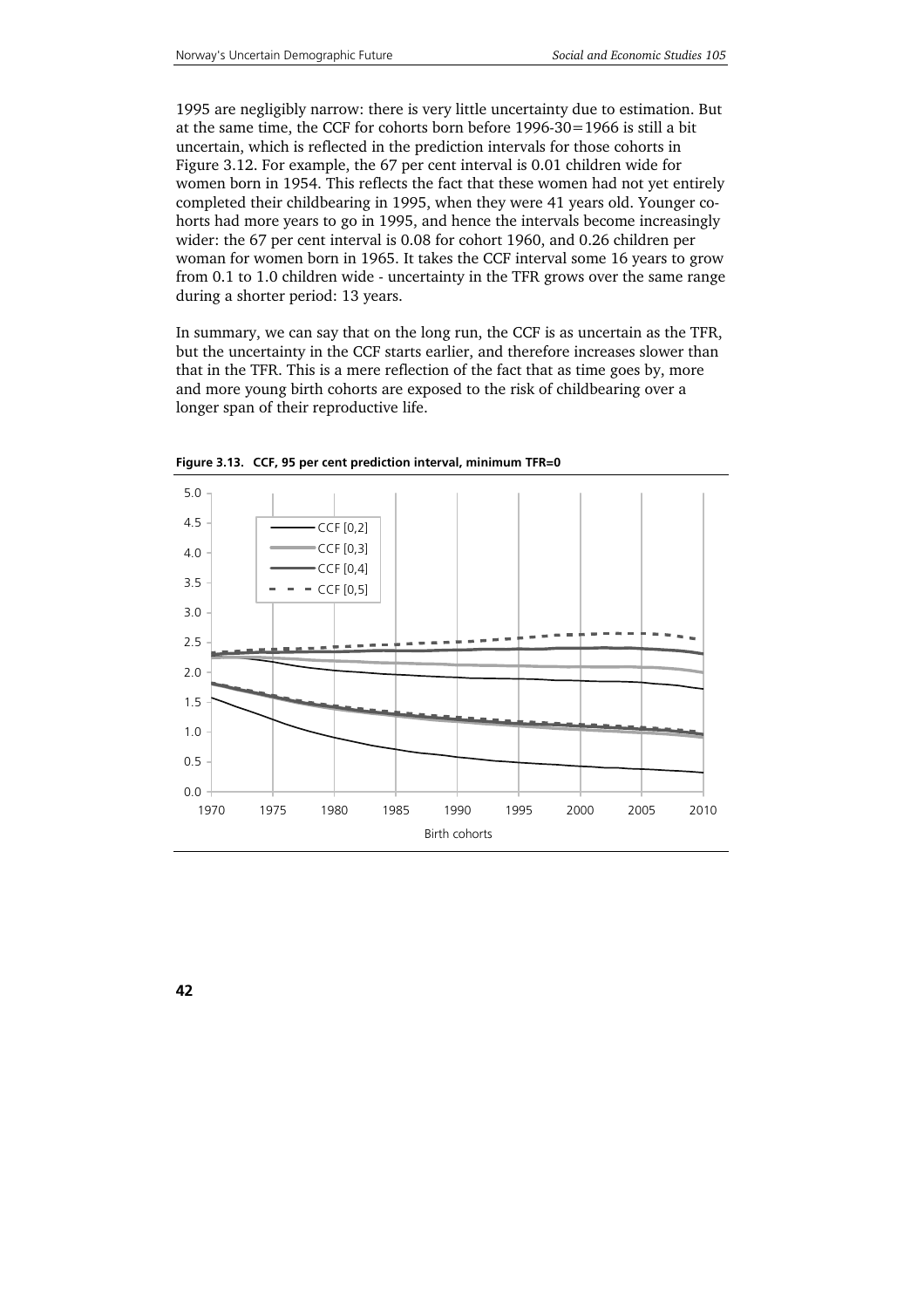

**Figure 3.14. CCF, 67 per cent prediction interval, minimum TFR=0** 

### *3.2.3. CCF-prediction intervals when the period TFR is restricted*

Figures 3.13 and 3.14 show how the prediction intervals for the Completed Cohort Fertility change when we select various limits for the period TFR. Again we see that a TFR ceiling equal to 3 children per woman would lead to a slight decrease in the upper 67 per cent and 95 per cent bounds, which is unreasonable. Selecting a maximum TFR of 4 or 5 children per woman gives a more realistic pattern. Note that the slight fall in the upper bound after birth cohort 2005 is an anomaly in the simulations: the simulations stop in the year 2050, so that cohorts born in 2000 or later are progressively truncated at their higher ages. As with the period TFR, the width of the 67 per cent interval on the short run changes relatively little when the maximum TFR is increased from 4 to 5 children.

Prediction intervals based on a minimum TFR equal to 1 are a bit narrower than those in Figures 3.13 and 3.14, in particular because the lower bounds of the intervals are lifted up.

### *3.2.4. A comparison with CCF-assumptions in Statistics Norway's population forecast*

How do the CCF prediction intervals compare with the high and the low variants for cohort fertility in the 1996-based population forecast of Statistics Norway? In that forecast, the year 2010 was chosen as the target year for fertility, that is, the year after which no change was assumed for fertility parameters. During the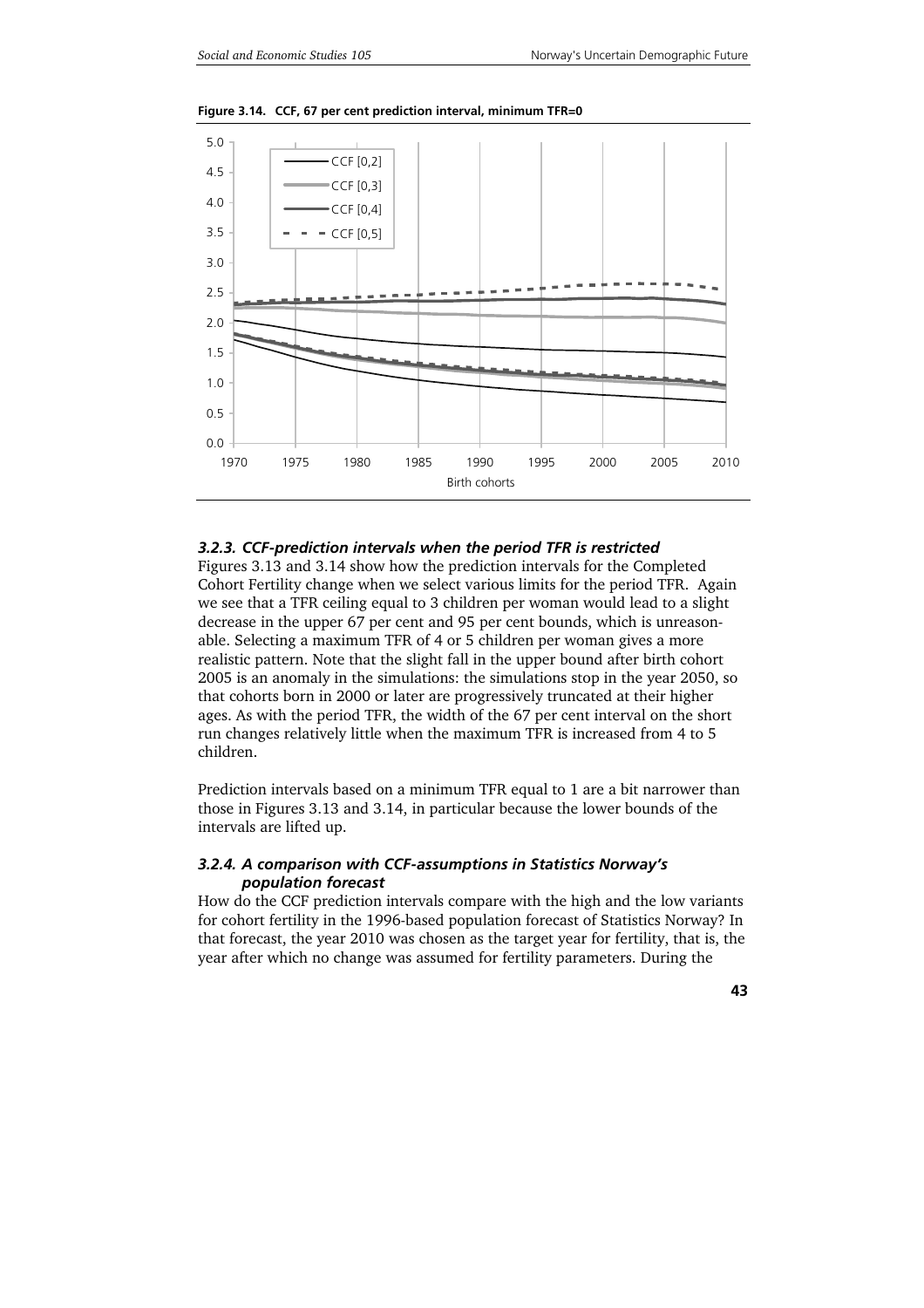years 1996-2010, the period TFR was assumed to be more or less constant at a level of between 1.7 and 2.1 children per woman, while a further increase in the mean age was foreseen from 28.8 years in 1995 to 29.5-30.5 years, see Table 3.4 in Section 3.1.3.

Figure 3.15 shows the CCF assumed by Statistics Norway, together with prediction intervals obtained by simulation. We notice that for cohorts born after 1975, no more than about 20 per cent of the simulations were covered by the official high-low intervals. In other words, the expected probability that the future CCF will fall between the margins defined by Statistics Norway is only one out of five. The corresponding probability for the (unrestricted) period TFR is a bit higher, but still very low: only 29 per cent in the year 2010.

Thus we see that Norwegian forecasters have been quite optimistic when they assumed so narrow bounds between the low and the high fertility variants in the official forecast. One may argue that this conclusion is a consequence of the fact that the prediction intervals in Figures 3.5, 3.12, and 3.15 are far too wide. However, as mentioned in Section 3.1, independent evidence in the form of errors in historical TFR-forecasts supports the prediction intervals for the period TFR, at least to the year 2010.



**Figure 3.15. Completed cohort fertility, assumed in Statistics Norway's 1996 forecast (CCFL and CCFH), and prediction intervals**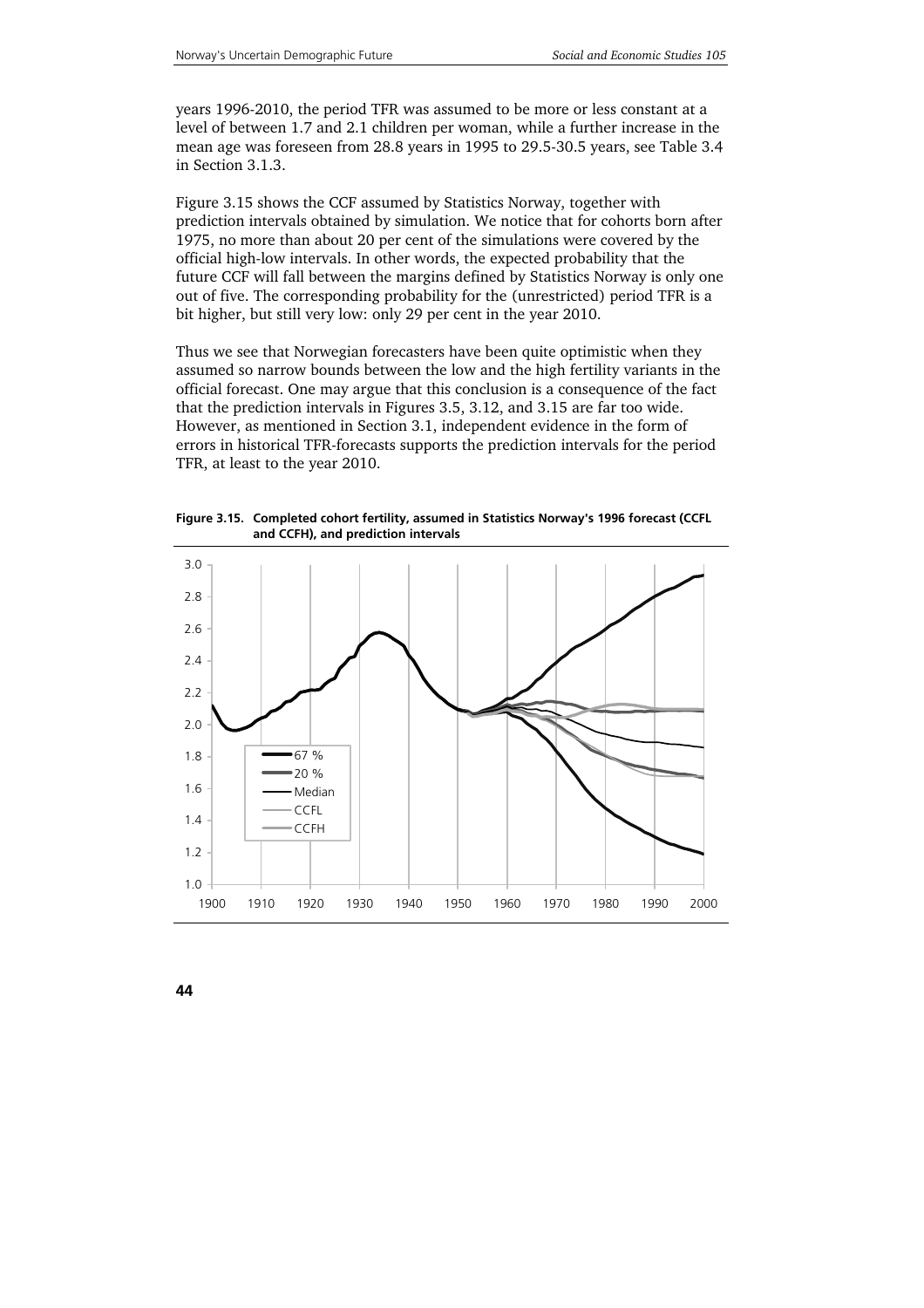Hence the interval defined by the high and low CCF-variants in Statistics Norway's population forecast of 1996 had an expected accuracy of no more than approximately 20 per cent, given our model. Is this conclusion affected by the choice of the maximum TFR values in the model? We found that the width of the 20 per cent prediction interval changes very little, when the maximum TFR value is set to 4 or 5 children per woman, as compared to the virtually unrestricted TFR simulations in Figures 3.13 and 3.14. Selected results are given in Table 3.5. For birth cohort 2000, the interval becomes 0.34-0.38 children wide, when a maximum TFR of 4-5 is chosen. This is somewhat less than the width of 0.42 children per woman for the 20 per cent interval in Figure 3.15. In other words, the expected accuracy of the official high-low interval is somewhat higher than 20 per cent, but still very limited. This may be one of the reasons why the highlow TFR interval was changed to [1.5-2.1] in the 1999-forecast of Statistics Norway.

|        | TFR <sub>10</sub> | TFR<5 | TFR<4 |
|--------|-------------------|-------|-------|
| Cohort |                   |       |       |
| 1970   | 0.14              | 0.12  | 0.12  |
| 1980   | 0.28              | 0.25  | 0.24  |
| 1990   | 0.37              | 0.32  | 0.31  |
| 2000   | 0.42              | 0.38  | 0.34  |
|        |                   |       |       |

**Table 3.5. Width of 20 per cent prediction intervals for the CCF**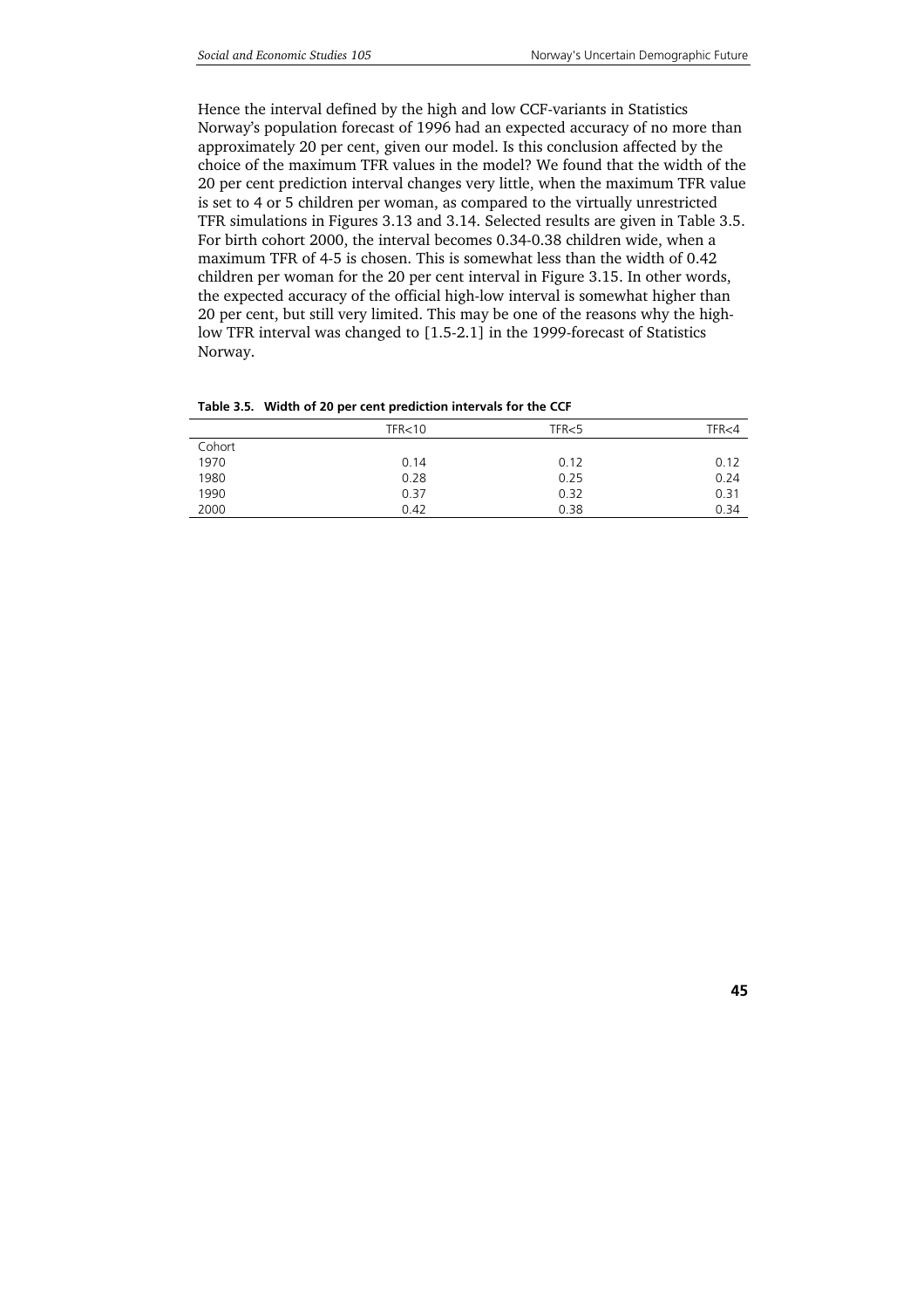# **4. Mortality**

#### **4.1. The approach in general**

Prediction intervals for death rates by age and sex were obtained on the basis of the following method.

- Death probabilities for ages 0, 1, 2, … 100 by sex for the years 1945-1995 were taken from Mamelund and Borgan (1996). We assumed that these probabilities were generated by a first order homogeneous Markov process with constant mortality intensity over each one-year age interval.
- The predictions consisted of three steps.
	- First, a life table calculation resulted in annual values of the life expectancy at birth for men and women for the period 1945-1995. The two time series of life expectancies were modelled by means of a bivariate ARIMA model, and stochastic simulation resulted in prediction intervals for male and female life expectancies for the period 1996-2050. Section 4.2 gives details.
	- Second, we assumed that for each year the historical age pattern of mortality could be described by means of a Heligman-Pollard (H-P) curve. This is a mathematical function with eight parameters, see Section 4.3. This resulted in two time series of parameter estimates for the years 1945- 1995, one for each sex. The time series were modelled by means of multivariate time series models of the ARIMA-type. Stochastic simulation yielded 5 000 multivariate sample paths for the parameters for the period 1996-2050. The H-P curve was used to transform the parameter predictions back into future age-specific mortality rates. For each year in the prediction period, a life table calculation summarized those rates into one indicator, viz. the life expectancy at birth. These life expectancies were assembled in a look-up table, together with the underlying H-P parameter values.
	- In the third and final step, H-P parameter values and age/sex-specific death rates from the look-up table were assigned to life expectancy values for each sample path, predicted in the first step, by matching life expectancy values from the first and the second step, controlling for calendar year and sex.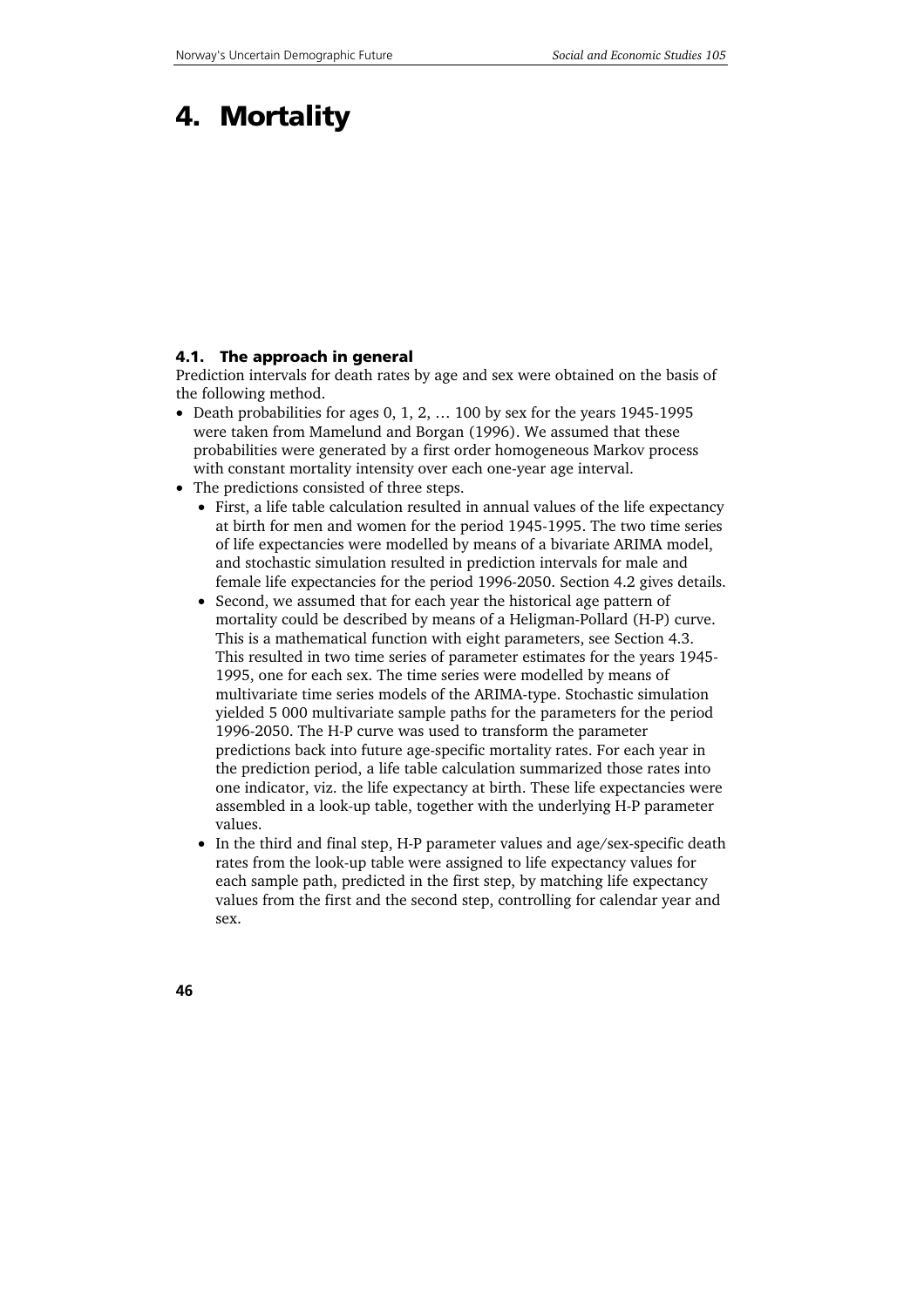In a trial calculation, the death rates that resulted from the H-P extrapolations in step 2 were directly employed in the stochastic cohort component simulations. This, however, led to unacceptably large prediction intervals for the life expectancy at birth. For instance, in 2050, the 95 per cent interval was 12.2 years for men and 19.1 years for women (4.5 and 9.4 years for the 67 per cent intervals). At the same time we obtained correlation coefficients between male and female mortality (as measured by the correlations of estimates for time series coefficients for corresponding H-P-parameters for men and women) of between 5 and 15 per cent this way. This indicated an unrealistically weak correlation between the sexes. On the other hand, by predicting the life expectancy at birth directly, the 95 per cent intervals became narrower, and correlations across the sexes increased considerably, see below. Thus, the direct predictions of the life expectancy were accepted, and step 3 above was used to assign age-specific death rates to the life expectancy values of step 2. By the nature of the approach, the correlation across time of H-P parameters and agespecific death probabilities was not preserved. Therefore, these correlations were checked for death probabilities, by comparing one-step ahead autocorrelations for selected ages as observed in the historical data with similar autocorrelations computed for the simulations. Details will be given in Section 4.3.

**4.2. A multivariate ARIMA model for the life expectancy at birth** 

The following ARIMA (2,0,0) model was estimated for the log of male and female life expectancies for the period 1945-1995.

$$
(4.1) \qquad \begin{bmatrix} ln(e_t^M) \\ ln(e_t^F) \end{bmatrix} = \begin{bmatrix} K^M \\ K^F \end{bmatrix} + \begin{bmatrix} \phi_1^M & 0 \\ 0 & \phi_1^F \end{bmatrix} \begin{bmatrix} ln(e_{t-1}^M) \\ ln(e_{t-1}^F) \end{bmatrix} + \begin{bmatrix} \phi_2^M & 0 \\ 0 & \phi_2^F \end{bmatrix} \begin{bmatrix} ln(e_{t-2}^M) \\ ln(e_{t-2}^F) \end{bmatrix} + \begin{bmatrix} \varepsilon_t^M \\ \varepsilon_t^F \end{bmatrix}
$$

Parameter estimates are given in Table 4.1.

**Table 4.1. Parameter estimates for model (4.1). Estimated standard errors in parentheses** 

|       | $\varphi$ | $\varphi$ |            |
|-------|-----------|-----------|------------|
| Men   | 09518     | 0.0488    | $-0.00145$ |
|       | (0.0998)  | (0.0999)  |            |
| Women | 0.9089    | 0.0918    | $-0.00247$ |
|       | (0.1146)  | (0.1147)  |            |

The  $\phi_2$ -estimates for men and women were not significantly different from zero. Yet these have been retained in order to avoid autocorrelation in the residual. The constant vector  $(K^M, K^F)$  was not estimated, but computed directly. To begin with, model (4.1) did not contain a constant - in other words, ( $K^M, K^F$ ) was equal to the null vector. Predictions to 2050 resulted in values for the life expectancy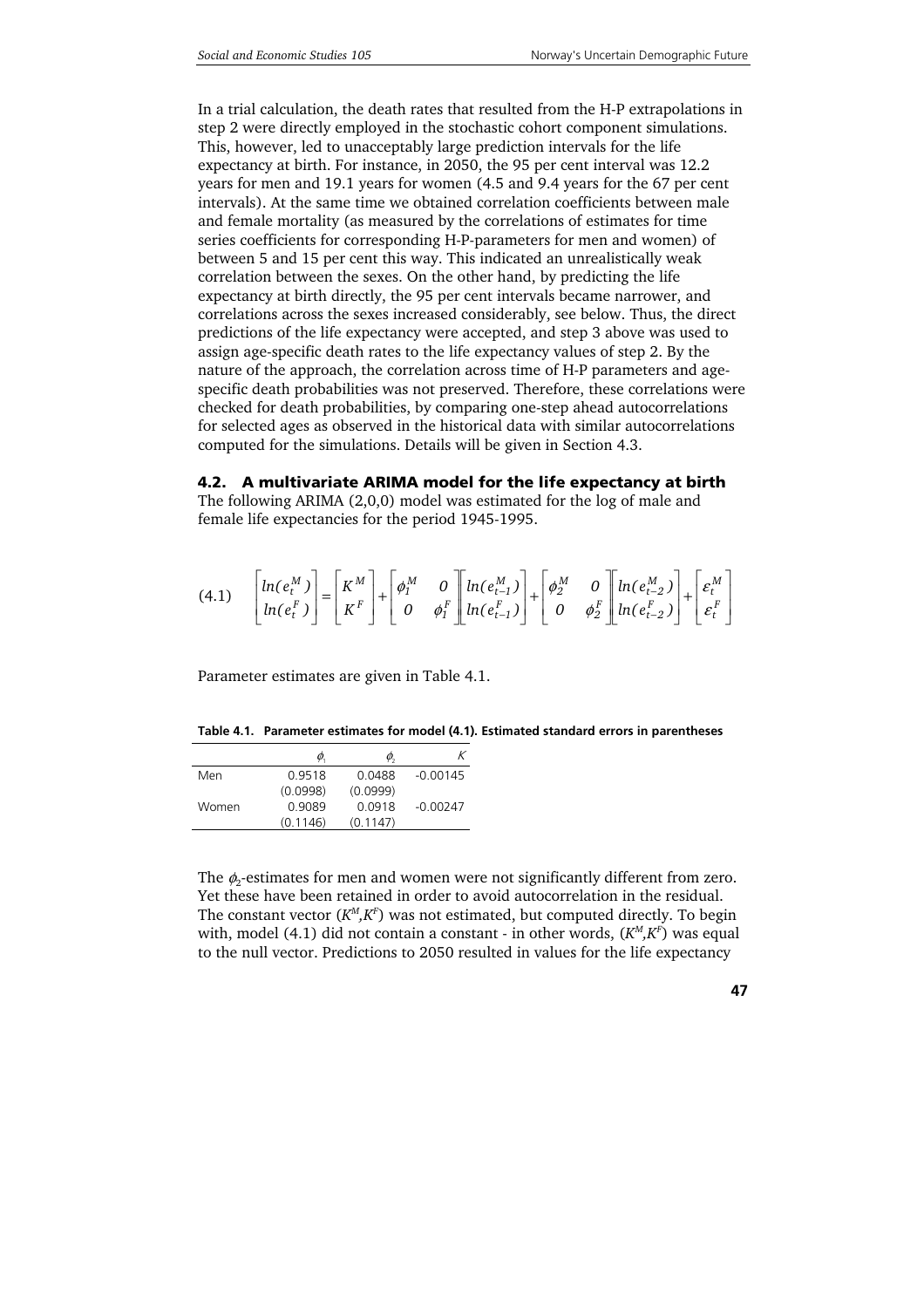that were much higher than those used by Statistics Norway in its population forecast: model (4.1) predicted 86.7 years for men and 95.8 years for women, whereas the official values are 80 and 84.5 years, respectively. Therefore, the null vector was adjusted in such a way that model (4.1) gave the official predictions in 2050. The adjustment method, which is a variant of Lee's (1993) method for univariate ARIMA models, is described in Appendix 4.1.

The correlation between corresponding  $\phi$ -estimates for men and women turned out to be 45 per cent, both for  $\phi_1$  and  $\phi_2$ . We also experimented with a bivariate ARIMA (1,1,0) model for the log of the life expectancies, and found a correlation of  $\phi$ -estimates across the sexes equal to 62 per cent. (This model was rejected, because it left too much autocorrelation in the residuals for women.) Although the real correlation across the sexes for mortality is not known<sup>13</sup>, these values seem to be much more reasonable than those obtained on the basis of  $\phi$ -matrices for the H-P parameters (5-15 per cent, see above). This gives further support to modelling life expectancies directly, instead of deriving future life expectancy values from predicted H-P parameters.





1

<sup>&</sup>lt;sup>13</sup> Alho (1998) estimates for mortality in Finland in the period 1900-1994 a correlation of 80 per cent between male and female age-specific death rates.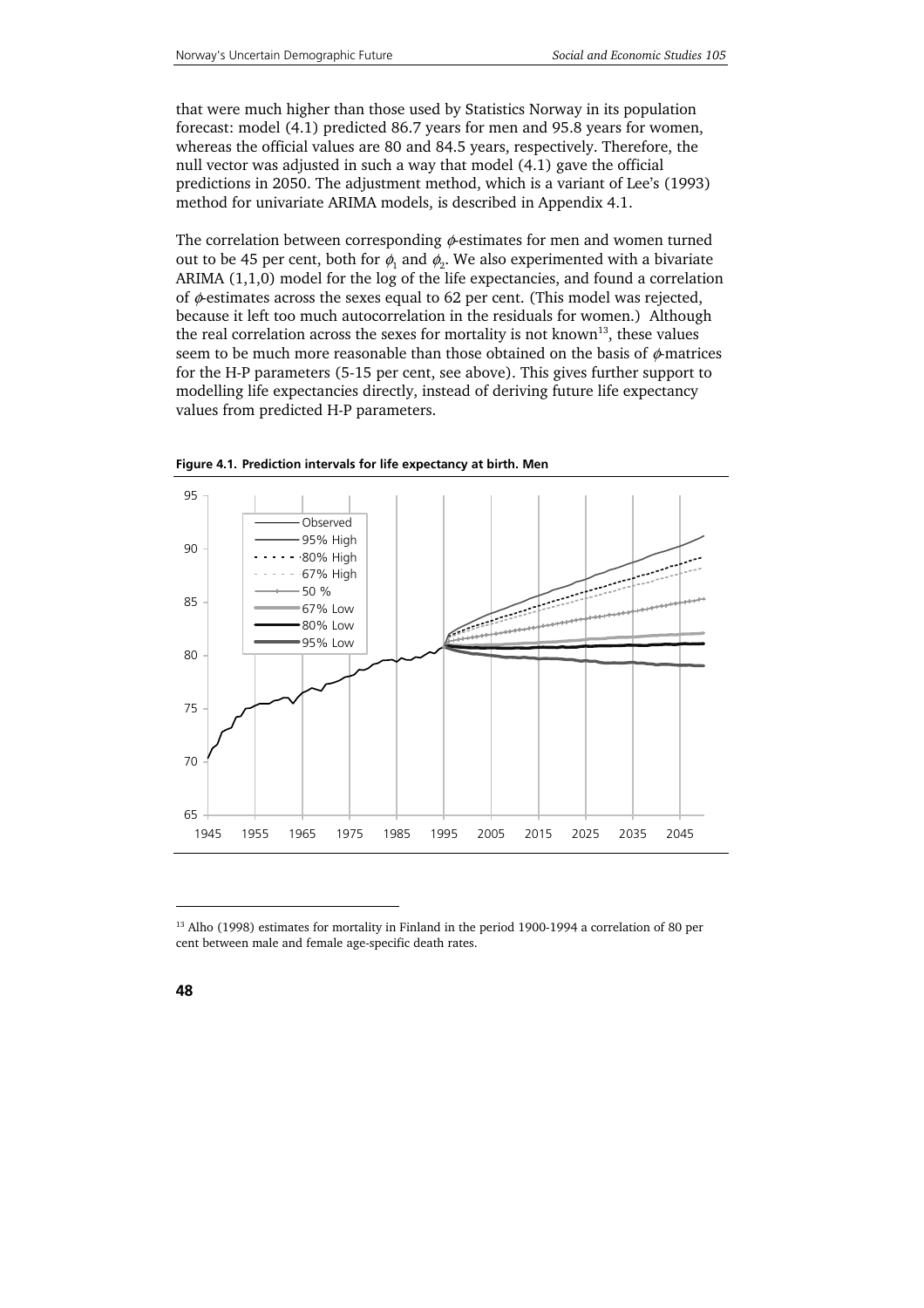

**Figure 4.2. Prediction intervals for life expectancy at birth. Women** 

Prediction intervals for the life expectancy at birth by sex are shown in Figures 4.1 and 4.2. These are obtained on the basis of 5 000 simulations, in which the  $\phi_1$ -matrix, the  $\phi_2$ -matrix and the ε-vector were treated as multivariate normal variables with known means and covariances, and the *K*-vector was assumed fixed. The latter assumption implies that the prediction intervals for the life expectancy are too narrow, but we do not know by how much. On the other hand, in Section 4.5 we shall see that the intervals are wider than what could be expected on the basis of empirical errors in forecasts since 1969. Therefore it was decided to accept the intervals as displayed in Figures 4.1 and 4.2.

The 95 per cent intervals appear to be 11.1 (men) and 12.2 (women) years wide in 2050. In both cases this implies a relative width (compared to the median value) of 14 per cent. The correlation between male and female life expectancy turns out to be 0.50 in 2050, decreasing from 0.63 in 1996, 0.56 in 2010 and 0.51 in 2030.

Excess mortality of men, compared to women, is likely to decrease further in the future. In the period 1991-1995, the life expectancy at birth for men was 6 years lower than that for women, a slight reduction compared to the difference of 6.8 years which was observed in the mid-1980s. In 2010, the gap is reduced to an expected 5.7 years (the 95 per cent prediction interval for this difference equals (3.3, 8.0)), and it drops further to 5.2 years in 2030 (1.1, 9.4) and 4.7 years in 2050 (-1.3, 10.7). The lower bound of the 95 per cent interval falls below zero in 2040, implying a 2.5 per cent chance for higher female than male mortality.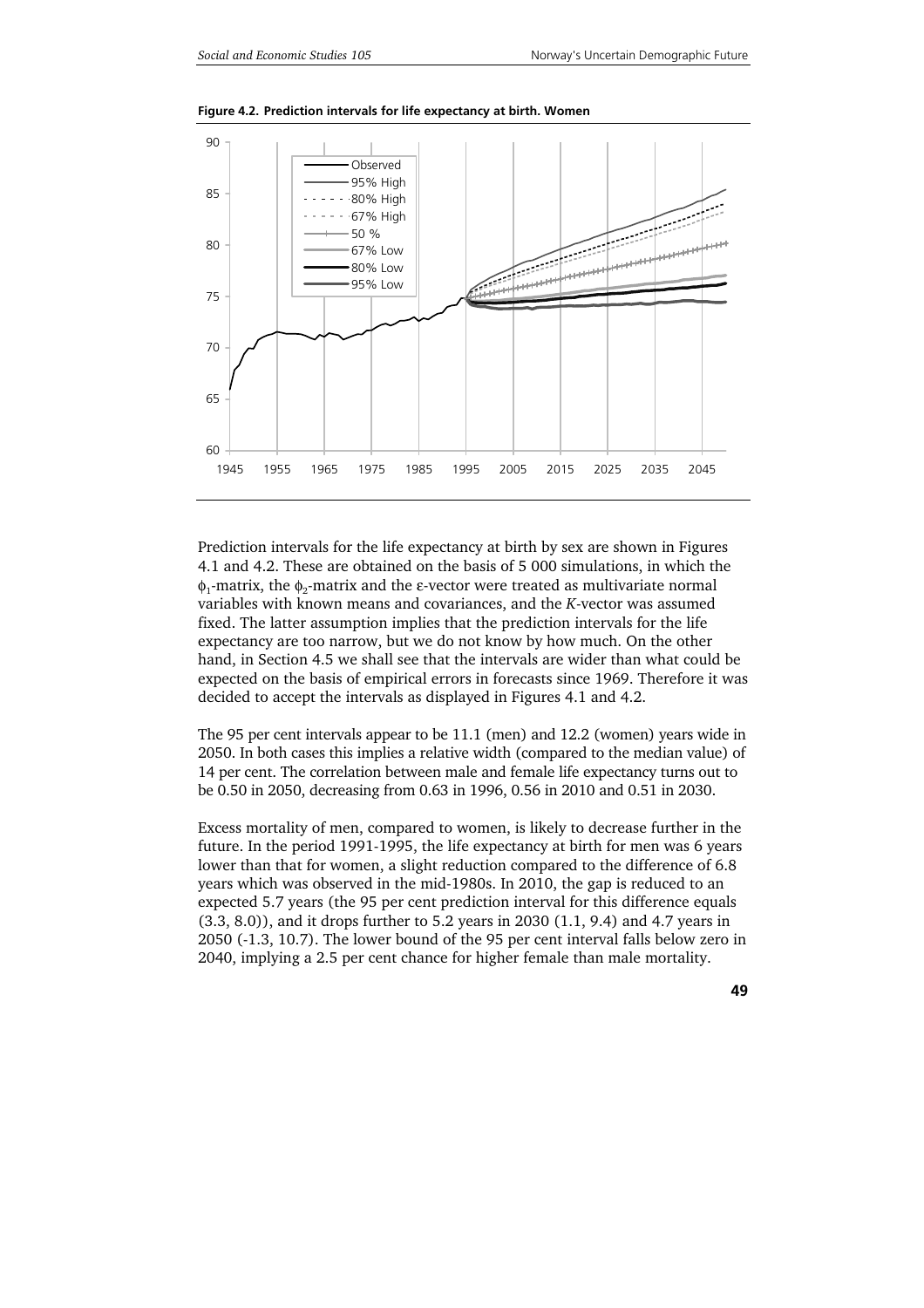In 1999 Statistics Norway published its most recent population forecast, in which it is assumed that the life expectancy of men will increase from 75.5 in 1999 to between 77 and 83 years in 2050, and for women from 81.2 to 81.5-87.5 years. Assuming that our model is correct, we can predict the expected accuracy of the official life expectancy forecasts. In 2050, this accuracy turns out to be 64 per cent for men, and 62 per cent for women. For both sexes, it is much lower in the beginning of this century (36 per cent in 2010 for men, and 35 per cent for women in 2000) but increases steadily to the 2050-values.

The fact that we accounted for estimation variance of the matrices  $\phi_1$  and  $\phi_2$ , and not only the residual  $\varepsilon_{t}$ , had a stronger effect for women than for men. For instance, when the matrices are assumed as given and only the residual is stochastic, the 95 per cent prediction interval for the male life expectancy in 2050 is 9.5 years wide – compare this value with the interval of 11.1 years assuming stochastic  $\phi$ -matrices. For women the interval becomes 9.2 years wide in 2050 (12.2 years with stochastic  $\phi$ -matrices).

Our results indicate similar uncertainty for the life expectancy at birth as that estimated by De Beer and Alders (1999) for the case of the Netherlands. These authors modelled the time series of life expectancies for the two sexes separately based on a random walk with drift, and found a 95 per cent prediction interval of 12 years wide in 2050, both for men and for women.

Intervals presented by Tuljapurkar et al (2000) for the G7 countries (Canada, France, Germany, Italy, Japan, the United Kingdom, and the United States) are much smaller than ours are. Their 90 per cent intervals of combined-sex life expectancy at birth in 2050 range from a minimum of 2.8 years for Canada to a maximum of 7.5 years for the UK. These intervals are based on a one-parameter Lee-Carter model for age-specific mortality for the two sexes combined. The single parameter was modelled as a random walk with drift. The authors used an abridged life table with five-year age classes up to 80-84. Ages 85 years and higher were lumped into one age class (except for Japan). The age and sex aggregation, which reduces random fluctuations, may have caused these relatively narrow intervals.

### **4.3. The Heligman-Pollard curve**

Demographers, statisticians and actuaries have long been occupied with finding a suitable "law of mortality", i.e. a mathematical representation of age-specific mortality - most often (but not exclusively) in terms of the death rates. A large number of such laws have been proposed, a process that started with De Moivre in 1725, and that continues until the present day (Hannerz 2001). For a recent review, see Tabeau (2001). Some of the laws are restricted to adult or old age mortality (Coale-Kisker, Himes-Preston-Condran, Gompertz, Perks, Weibull). Tabeau (2001) and Boleslawski and Tabeau (2001) compare some 27 of such laws. Relational models, such as Brass' logit model, and the Lee-Carter model, are also considered. Among the laws and models, the Heligman-Pollard curve is widely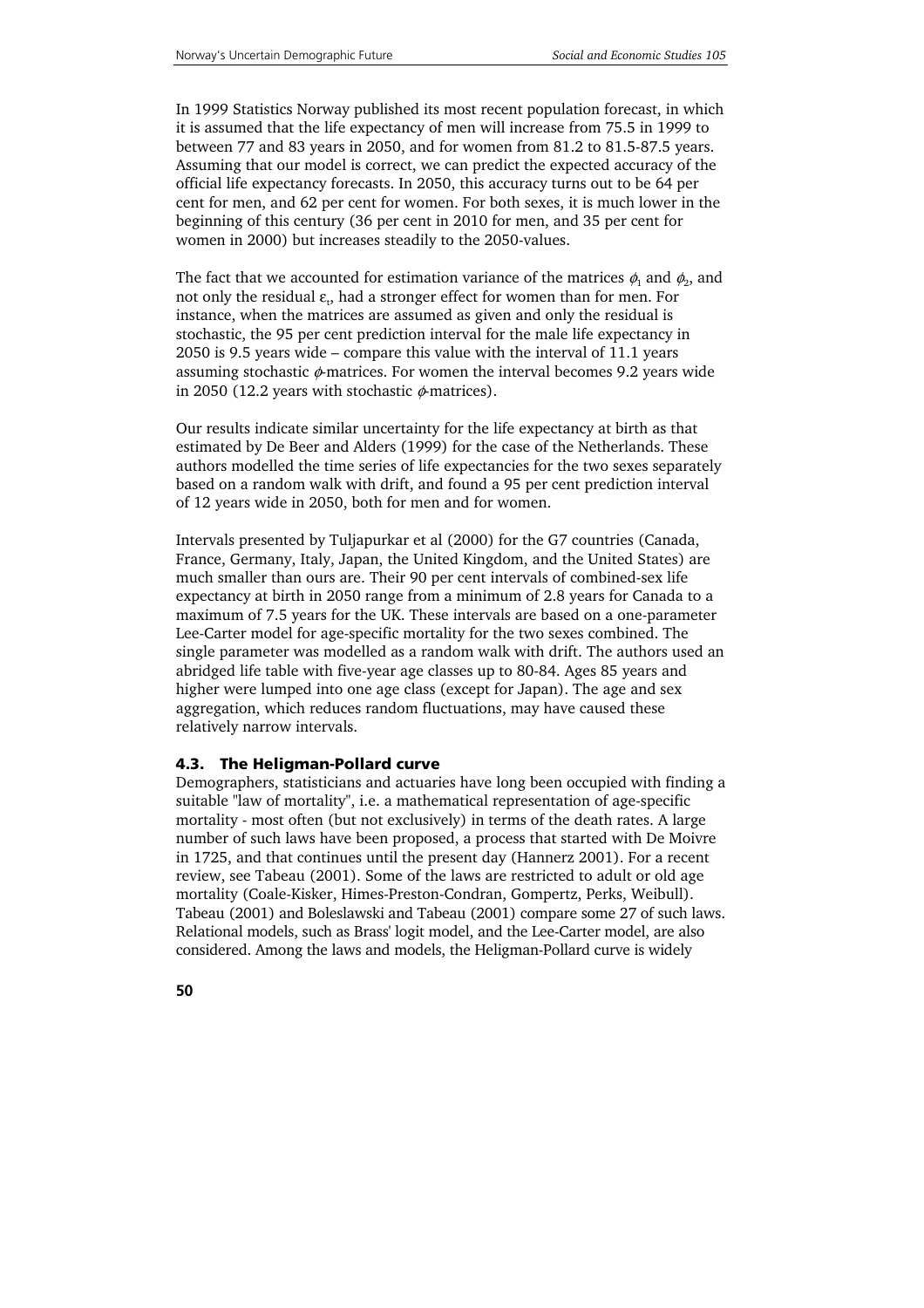applied (Rogers and Gard 1991; McNown and Rogers 1989; Hartmann 1987; Kostaki 1992a,b). Compared to other models, the H-P curve has the advantage that it pairs accuracy in prediction with flexibility, in particular when describing mortality changes over time. Hartmann (1987) used Swedish mortality data for the period 1900-1970, and concluded that the H-P curve is a useful model for making population projections, one reason being the fact that it accommodates for changing age patterns of mortality as the level of mortality changes.

We have used the following formula for the Heligman-Pollard curve

$$
(4.2) \tq_x = A^{(x+B)^C} + D \exp \left\{-E(\log x - \log F)^2\right\} + \frac{GH^x}{1+GH^x}, \; x \neq 0 \,,
$$

where  $q_x$  is the one-year probability of dying at age  $x$ , and the eight parameters *A-H* are to be estimated from the data (Heligman and Pollard 1980). The three terms model childhood mortality (*A,B,C*), the accident hump (*D,E,F*), and adult through old age mortality (*G,H*). Since *B* is very small for developed countries (indeed, we found after some experimentation that it could be put equal to zero for the case of Norway), *A* effectively represents infant mortality, and *C* the rate of decline of child mortality. *F* is the locality of the accident hump, *E* its spread (a large *E* reflects a narrow hump), and *D* its severity. The third term is a modified Gompertz curve, which decelerates at higher ages. *G* is the base level and *H* the increase in adult mortality.

Estimation was carried out by means of Relative Least Squares, using the Marquardt estimation method. We minimized the sum

$$
\sum_x (1-\frac{q_x}{\hat{q}_x})^2 \; , x=1,2,3,\ldots\,97,
$$

1

with  $\,\hat{q}_{_{X}}$  the empirical probability. The Marquardt method requires first derivatives of expression (4.2) with respect to the unknown parameters. These were calculated by means of the program MAPLE. Ages 0, 98, 99 and 100 were treated differently $14$ .

<sup>&</sup>lt;sup>14</sup> Since the estimate of *B* was found to be zero,  $q_0$  cannot be estimated on the basis of the HP-curve, not even when we restrict ourselves to the first term for childhood mortality: in that case  $q_0$  would invariably be equal to one. Therefore we used a different procedure, and assumed simply that  $q_{0,t} \approx q_{\alpha_{t-1}}$ . For men we found that  $\alpha$ =0.1100 fitted the data well, and for women  $\alpha$ =0.3715. Empirical  $q_x$ -values for *x* ≥98 are highly irregular. Therefore these were not included in the curve fitting exercise. Predicted values for ages 98 and 99 are based on age-extrapolations of the HP-curve, fitted for ages 1-97. For age *x*=100, the cohort-component method requires a death probability for the *open* age group 100+. This probability was set equal to 0.5 for men and women in each year. For the life tables,  $q_{100}$  was set equal to 1.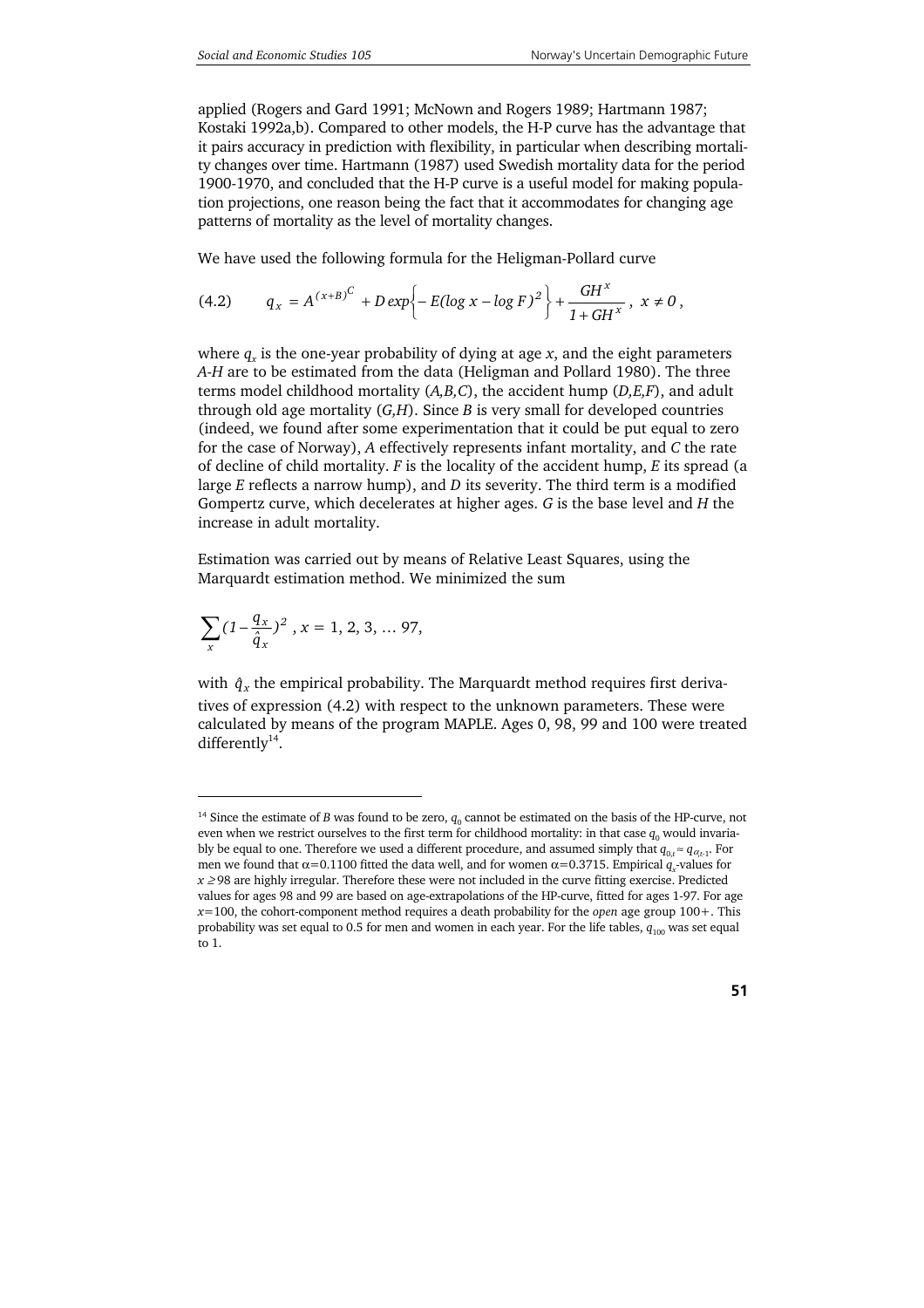We met considerable difficulties when estimating the parameters. Often the algorithm did not converge, or resulted in estimates that were dependent upon the initial values. Fitting the curve not to the original series of empirical probabilities  $\hat{q}_x$ , but to a three-term moving average of that series in the age dimension solved this problem. Indeed, few of the earlier applications of the HPcurve have successfully applied probabilities for one-year age groups *and* single calendar years. Some averaging over time, in the age dimension, or both seems to be necessary, compare Heligman and Pollard (1980), Kostaki (1992a,b), Bell (1997), and the references therein. For an exception, see Tabeau et al. (1999).

The initial value for each parameter was found by splitting the curve up into three parts, and estimating them separately (for each year and sex):

• 
$$
q_x = A^{(x+B)^C}
$$
 for  $x = 1, 2, ... 10$ 

• 
$$
q_x = D \exp \left\{-E(\log x - \log F)^2\right\}
$$
 for  $x = 11, 12, ... 30$ 

• 
$$
q_x = \frac{GH^x}{1+GH^x}
$$
 for  $30 < x < 98$ .

After some experimentation we found that the starting values obtained this way for the year 1995 could serve as starting values for the whole curve during the entire period. The fit for women at high ages was unsatisfactory. In many years, predicted rates for ages 80 or higher were lower than empirical rates. Therefore the third part of the curve was replaced by a pure Gompertz curve (*GHx* ), so that formula (4.2) for women reads

(4.3) 
$$
q_x = A^{(x+B)^C} + D \exp \left\{-E(\log x - \log F)^2\right\} + GH^x, \ x \neq 0.
$$

Expression (4.3) gave a satisfactory fit for women for all years. In the following, when we refer to the Heligman-Pollard curve, we refer to expression (4.2) for men and expression (4.3) for women (with *B*=0 and *E*=1, see below).

The estimate for the parameter *B* turned out to be insignificant at the 5 per cent level, both for women and for men. Hence this parameter was set equal to zero for the whole period. For women, the estimate of *E* was close to one for many years, and hence was fixed at that value. This left us with seven parameters for men, and six for women.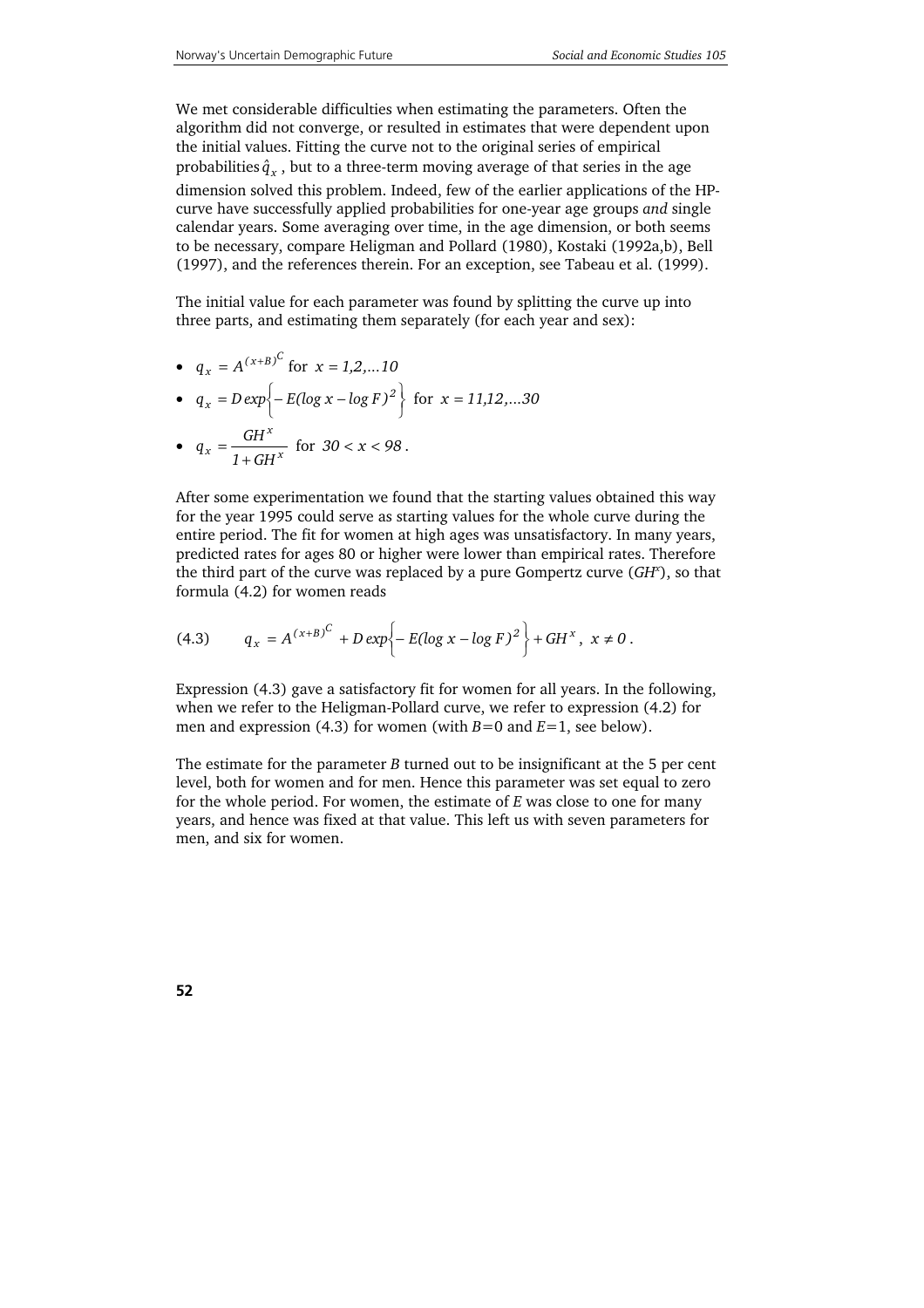1

#### **4.4. A multivariate ARIMA model for the parameters of the Heligman-Pollard curve**

The result of the calculations reported in Section 4.3 was a series of estimates  $A_t$ ,  $C_t$ ,  $D_t$ ,  $\dot{E}_t$ ,  $\dot{F}_t$ ,  $\dot{G}_t$ ,  $\dot{H}_t$  for men, and  $A_t$ ,  $\dot{C}_t$ ,  $\dot{D}_t$ ,  $\dot{F}_t$ ,  $\dot{G}_t$ ,  $\dot{H}_t$  for women, together with their estimated covariance matrices  $\hat{\mathcal{Q}}_t$ ,  $t = 1945, ..., 1995$ .

The next step was to fit a multivariate ARIMA model to the time series of (logtransformed) parameters. A  $(1,1,0)$  model was found to fit well. For men, the model can be written as

$$
(4.4) \begin{bmatrix} \nabla \log A_t \\ \nabla \log C_t \\ \nabla \log P_t \\ \nabla \log E_t \\ \nabla \log C_t \\ \nabla \log C_t \\ \nabla \log C_t \\ \nabla \log C_t \\ \nabla \log C_t \\ \nabla \log C_t \\ \nabla \log C_t \\ \nabla \log C_t \\ \nabla \log C_t \\ \nabla \log C_t \\ \nabla \log C_t \\ \nabla \log C_t \\ \nabla \log C_t \\ \nabla \log C_t \\ \nabla \log C_t \\ \nabla \log C_t \\ \nabla \log C_t \\ \nabla \log C_t \\ \nabla \log C_t \\ \nabla \log C_t \\ \nabla \log C_t \\ \nabla \log C_t \\ \nabla \log C_t \\ \nabla \log C_t \\ \nabla \log C_t \\ \nabla \log C_t \\ \nabla \log C_t \\ \nabla \log C_t \\ \nabla \log C_t \\ \nabla \log C_t \\ \nabla \log C_t \\ \nabla \log C_t \\ \nabla \log C_t \\ \nabla \log C_t \\ \nabla \log C_t \\ \nabla \log C_t \\ \nabla \log C_t \\ \nabla \log C_t \\ \nabla \log C_t \\ \nabla \log C_t \\ \nabla \log C_t \\ \nabla \log C_t \\ \nabla \log C_t \\ \nabla \log C_t \\ \nabla \log C_t \\ \nabla \log C_t \\ \nabla \log C_t \\ \nabla \log C_t \\ \nabla \log C_t \\ \nabla \log C_t \\ \nabla \log C_t \\ \nabla \log C_t \\ \nabla \log C_t \\ \nabla \log C_t \\ \nabla \log C_t \\ \nabla \log C_t \\ \nabla \log C_t \\ \nabla \log C_t \\ \nabla \log C_t \\ \nabla \log C_t \\ \nabla \log C_t \\ \nabla \log C_t \\ \nabla \log C_t \\ \nabla \log C_t \\ \nabla \log C_t \\ \nabla \log C_t \\ \nabla \log C_t \\ \nabla \log C_t \\ \nabla \log C_t \\ \nabla \log C_t \\ \nabla \log C_t \\ \nabla \log C_t \\ \nabla \log C_t \\ \nabla \log C_t \\ \nabla \log C_t \\ \nabla \log C_t \\ \nabla \log C_t \\ \nabla \log C_t \\ \nabla \log C_t \\
$$

or  $Z_t = \Psi Z_{t-1} + \varepsilon_t$  for short.  $\nabla \log A_t$  represents the first difference  $\log \hat{A}_t$  –  $\log \hat{A}_{t-1}$ .  $\varepsilon$ , is assumed to be a multivariate white noise process  $N(0, \Sigma_c)$ . For women, the model is similar, except that rows and columns for the parameter *E* are not included. Note that the model contains an intercept term (constants  $K_A$ , ...,  $K_H$ ), as opposed to the fertility model in Chapter 3. The reason is that we want to allow the life expectancy to increase for the whole projection period up to 2050.

Estimation of the  $\Phi_{ii}$ -coefficients was done in various steps. First, for each sex the full matrix was estimated by Ordinary Least Squares.<sup>15</sup> Next, in order to keep the number of estimates to a minimum, most of the estimates that were not significant at the 5 per cent level were set equal to zero, and the model was reestimated using Restricted Least Squares.<sup>16</sup> After that, initial projections were made for the parameters *A*-*H* up to 2050, and these were converted into age-

<sup>&</sup>lt;sup>15</sup> This means that correlation across the sexes in the age pattern of mortality was ignored. It is, however, included in the life expectancy.

<sup>&</sup>lt;sup>16</sup> In case none of the estimates for a certain parameter (A-H) was significant, the corresponding estimate on the main diagonal of  $\Psi$  was retained. Estimates for the constants  $K_A-K_H$  were retained as much as possible, with a view to the adjustment method to be described below.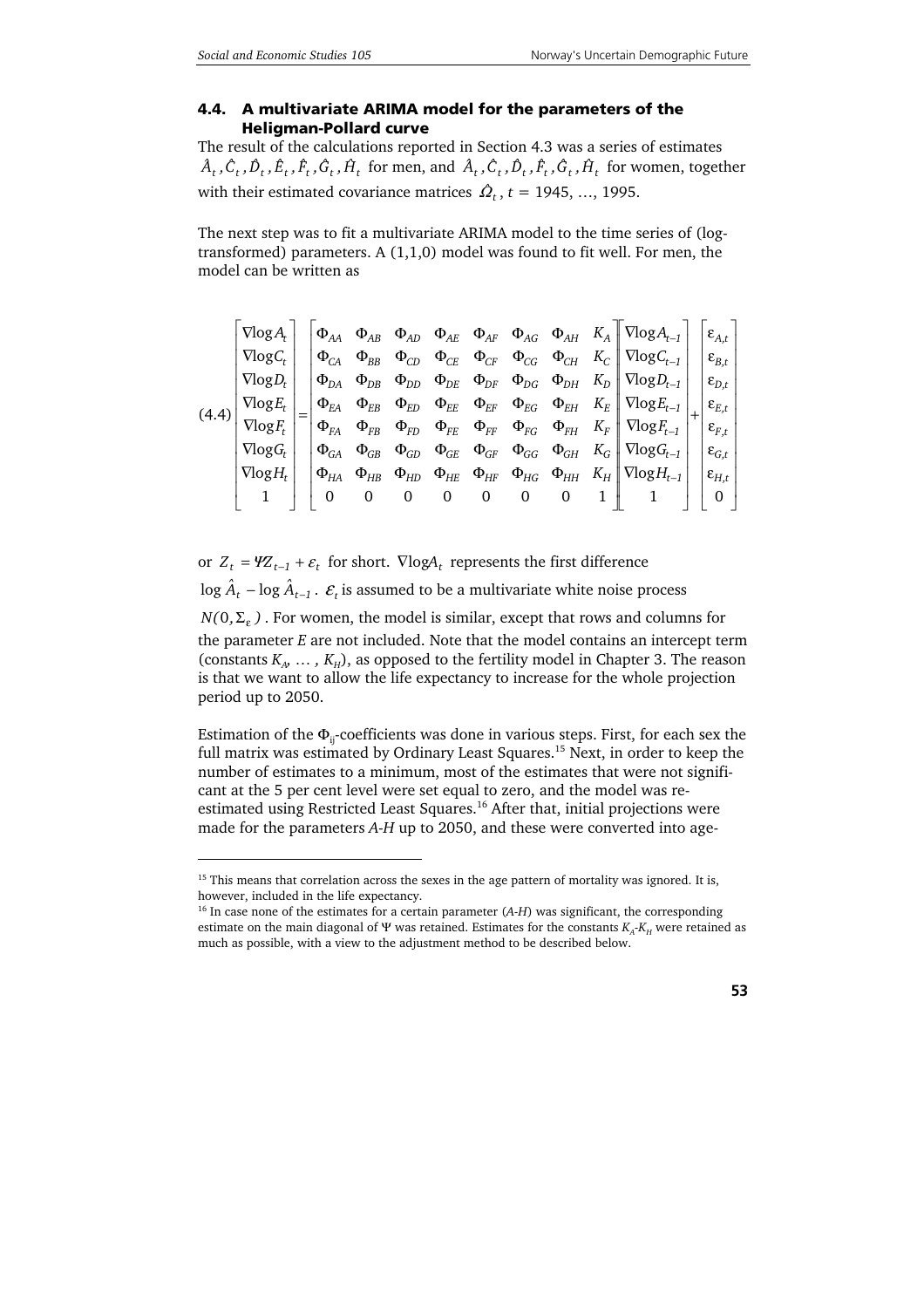specific probabilities of dying and life tables. Finally the constants  $K_A - K_H$  were adjusted (using the method of Appendix 4.1) such that the resulting adjusted life table in 2050 predicted a life expectancy at birth of 84.5 years for women and 80 years for men. Table 4.2 gives the estimates for the non-zero elements of the Ψmatrices for men and women.

Model predictions for the HP-parameters showed that the level parameters for childhood mortality (*A*), adolescent mortality (*D*), and adult mortality (*G*) are likely to fall further. For men, the reductions in *A* and *G* are stronger than that in *D*, so that expected age-specific mortality up to 2030 still shows a slight accident hump. More detailed information will be given in the next section.

|                                                                                 | Men          |                | Women        |                |
|---------------------------------------------------------------------------------|--------------|----------------|--------------|----------------|
|                                                                                 | Estimate     | Standard error | Estimate     | Standard error |
| $\boldsymbol{\varPhi}_{\!\scriptscriptstyle\mathcal{A}\!\!\!\!\!\!\mathcal{A}}$ | $-0.616$     | 0.064          | $-0.436$     | 0.096          |
| $\varPhi_{\rm cc}$                                                              | $-0.549$     | 0.074          | $-0.509$     | 0.077          |
| $\boldsymbol{\varPhi}_{\!\scriptscriptstyle\mathsf{DD}}$                        | $-0.238$     | 0.107          | $-0.542$     | 0.089          |
| $\boldsymbol{\varPhi}_{\!\scriptscriptstyle{E\!E}}$                             | $-0.644$     | 0.073          |              |                |
| $\boldsymbol{\varPhi}_{\!\scriptscriptstyle f\!f}$                              | $-0.398$     | 0.094          | $-0.744$     | 0.117          |
| $\boldsymbol{\varPhi}_{_{GG}}$                                                  | $-0.412$     | 0.071          |              |                |
| $\varPhi_{\!\scriptscriptstyle\mathit{HH}}$                                     | $-0.439$     | 0.071          | $-0.454$     | 0.125          |
| $\varPhi_{\!\scriptscriptstyle\mathcal{A}\mathcal{D}}$                          |              |                | 0.093        | 0.028          |
| $\boldsymbol{\varPhi}_{\scriptscriptstyle\!\mathit{DA}}$                        |              |                | 0.526        | 0.222          |
| $\boldsymbol{\varPhi}_{\!\scriptscriptstyle\mathit{FA}}$                        | 0.110        | 0.037          |              |                |
|                                                                                 | $-0.130$     | 0.049          |              |                |
|                                                                                 | 0.056        | 0.026          |              |                |
| $\boldsymbol{\varPhi}_{\!\scriptscriptstyle\mathit{FG}}$                        |              |                | 0.391        | 0.150          |
| $\boldsymbol{\varPhi}_{\scriptscriptstyle\mathit{HF}}$                          |              |                | $-0.004$     | 0.001          |
| $\varPhi_{_{\!\mathit{H} G}}$                                                   |              |                | $-0.005$     | 0.002          |
| $\mathcal{K}_{\scriptscriptstyle{A}}$                                           | $-0.073$     | 0.013          | $-0.054$     | 0.011          |
|                                                                                 | $(-0.275)$   |                | $(-0.028)$   |                |
| $K_c$                                                                           |              |                |              |                |
|                                                                                 | $(-3.17E-8)$ |                | $(-2.97E-7)$ |                |
| $K_{\scriptscriptstyle D}$                                                      | $-0.021$     | 0.019          |              |                |
|                                                                                 | $(-0.080)$   |                | $(1.11E-4)$  |                |
| $K_{\!\scriptscriptstyle E}$                                                    | 0.035        | 0.036          |              |                |
|                                                                                 | (0.132)      |                |              |                |
| $K_{\!\scriptscriptstyle F}$                                                    |              |                |              |                |
|                                                                                 | $(-0.000)$   |                | $(2.3E-5)$   |                |
| $K_{\!{}_G}$                                                                    | $-0.003$     | 0.003          | $-0.013$     | 0.007          |
|                                                                                 | $(-0.010)$   |                | $(-0.007)$   |                |
| $K_{\!\scriptscriptstyle H}$                                                    |              |                |              |                |
|                                                                                 | $(2.54E-8)$  |                | $(-2.05E-7)$ |                |

**Table 4.2. Estimates of non-zero elements of the** Ψ**-matrices for men and women, and corresponding standard errors.** *K***-estimates in parentheses are adjusted for e<sub>n</sub>target value**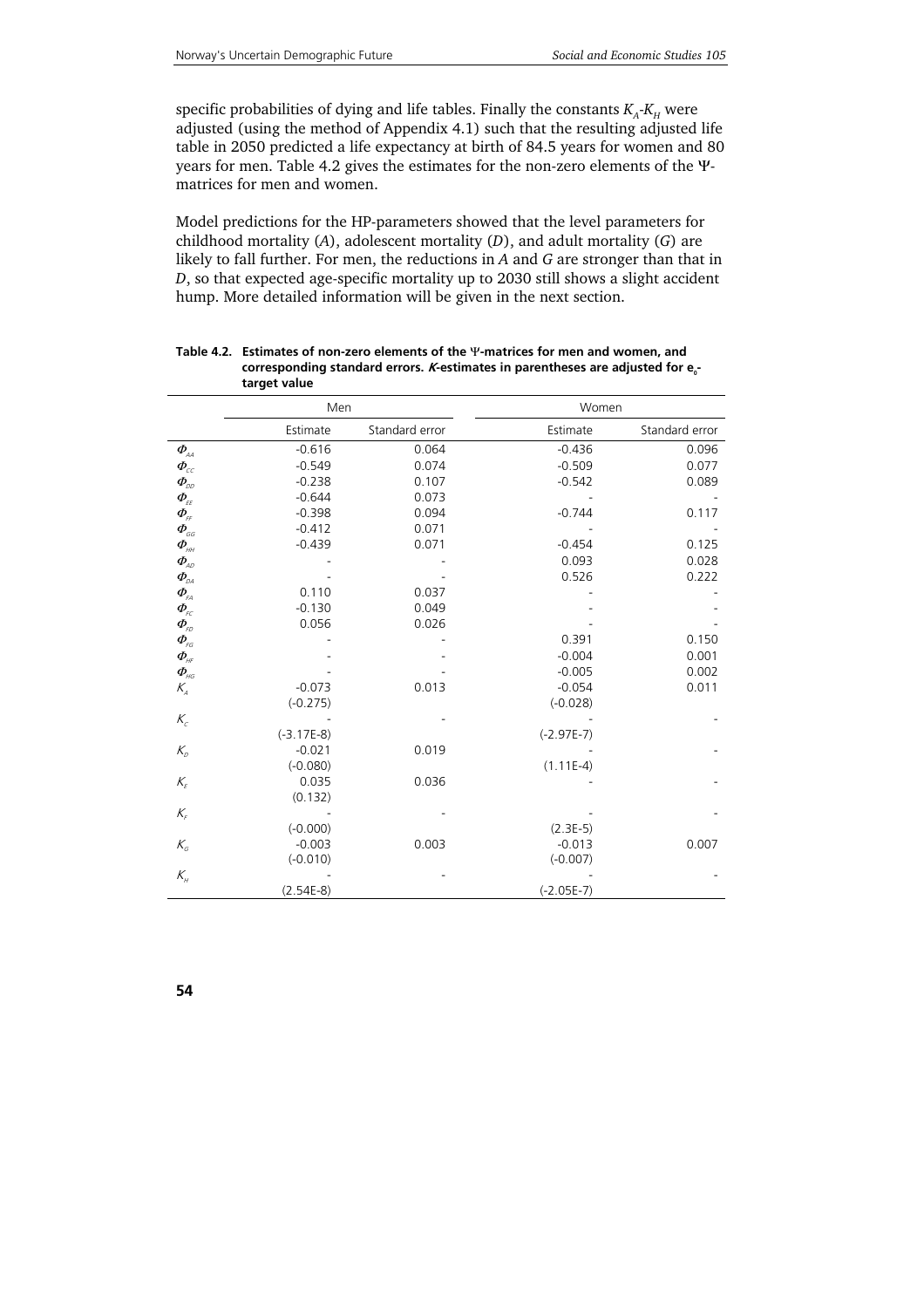1

|        |       | Simulations 1996-2050 |                               | Observed  |
|--------|-------|-----------------------|-------------------------------|-----------|
|        | Mean  | Median                | 2.5% and 97.5%<br>percentiles | 1945-1995 |
| Men    |       |                       |                               |           |
| Age 1  | 0.815 | 0.819                 | (0.726, 0.885)                | 0.859     |
| Age 25 | 0.538 | 0.578                 | (0.193, 0.757)                | 0.513     |
| Age 50 | 0.503 | 0.562                 | (0.003, 0.843)                | 0.448     |
| Age 75 | 0.690 | 0.823                 | (0.057, 0.937)                | 0.595     |
| Age 99 | 0.304 | 0.299                 | $(-0.073, 0.676)$             | $-0.026$  |
| Women  |       |                       |                               |           |
| Age 1  | 0.815 | 0.819                 | (0.726, 0.885)                | 0.875     |
| Age 25 | 0.079 | 0.068                 | $(-0.159, 0.357)$             | 0.793     |
| Age 50 | 0.314 | 0.320                 | $(-0.050, 0.656)$             | 0.690     |
| Age 75 | 0.683 | 0.787                 | (0.161, 0.928)                | 0.889     |
| Age 99 | 0.167 | 0.149                 | (-0.164, 0.551)               | 0.504     |

**Table 4.3. Autocorrelation in death probabilities for selected age/sex combinations** 

At ages 1-10, predicted death probabilities for girls were almost invariably higher than those for boys. This is explained by the fact that in the period 1980-1995, the parameter *A* falls more steeply for boys than for girls. Consequently the ARIMA model, which puts much weight on recent observations, predicts a steeper fall in the *A*-parameter for boys than for girls, which in turn causes lower death probabilities for boys. This was considered unrealistic, and therefore we decided to reduce girls' probabilities to the level of those for boys for ages 1-10, in those simulations where girls in this age group would have higher mortality than boys. The latter turned out to be the case in virtually all simulations. An experimental calculation showed that this *ad hoc* correction of female mortality would result in a life expectancy that is higher by 0.1 years at most, which was considered acceptable.

As mentioned in Section 4.1, by the nature of the approach we have adopted for mortality simulation, the correlation across time of H-P parameters and agespecific death probabilities was not preserved in the simulations. Therefore, this correlation was checked for death probabilities, by comparing one-step ahead autocorrelations for selected ages as observed in the historical data with similar autocorrelations computed for the simulations. Each simulation results in one autocorrelation value, given sex and age. Table 4.3 gives summary statistics for the autocorrelations in the simulations, as well as historical values.

The table shows that the historical autocorrelation structure for male mortality is rather well preserved in the simulations, while the autocorrelation values for females generally are low compared to historical values.17 This means that simulated death probabilities for women vary somewhat stronger over time than historical probabilities did. For the life expectancy however, the historical autocorrelation structure was preserved, by the very use of model (4.1).

<sup>&</sup>lt;sup>17</sup> At age 1, the autocorrelation does not differ between the sexes, for the reason described earlier in this section.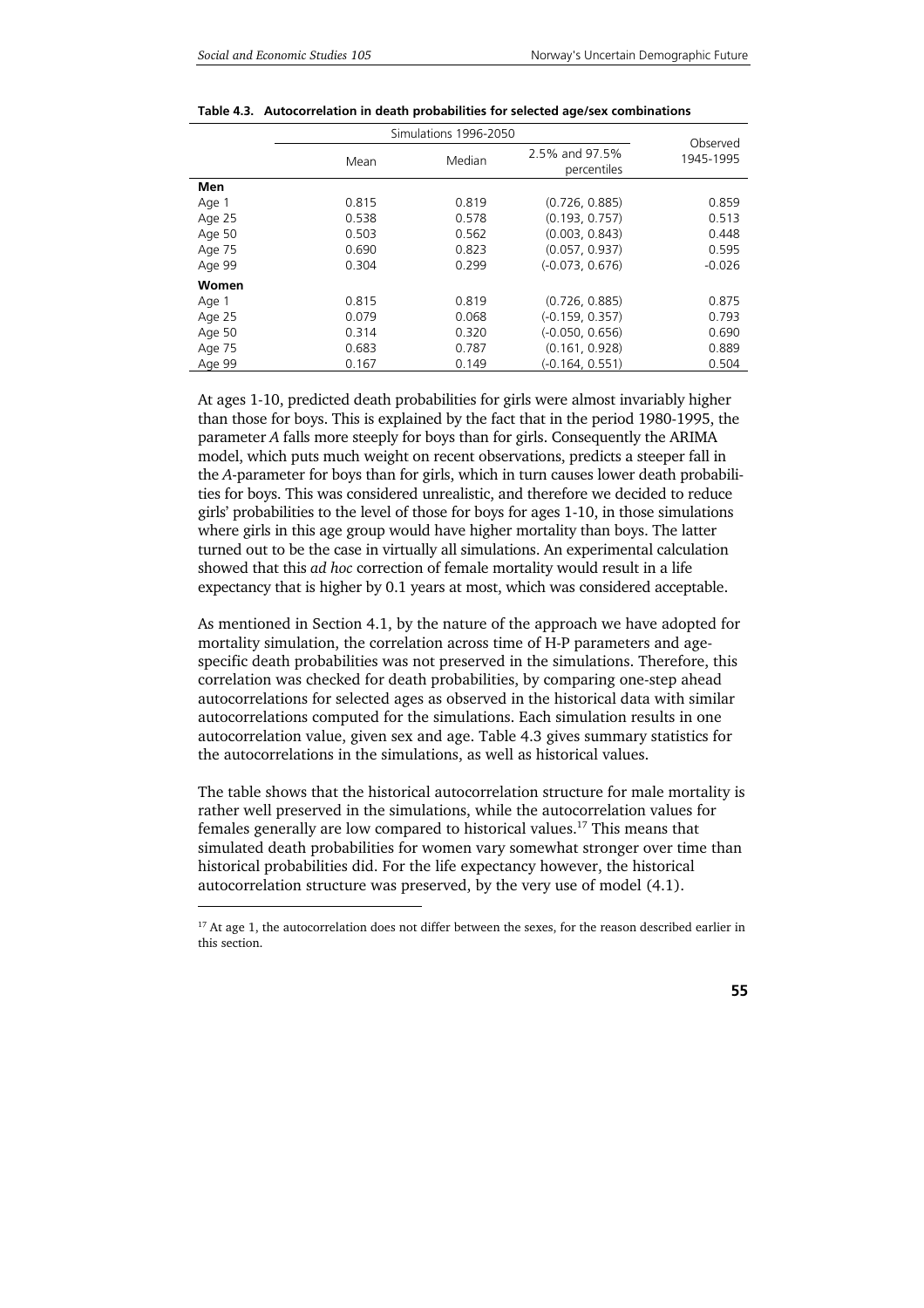#### **4.5. Prediction intervals for age and sex specific mortality**

Figures 4.3 and 4.4 illustrate how the age pattern of mortality and the prediction intervals around the death probabilities will change over the years. For men, the accident hump disappears between 2010 and 2030, while for women this is already the case in the years before 2010. The reason for irregular mortality for women around age 10 has been explained in the previous section. The probabilities involved are very low. Note that prediction intervals are wider for women than for men, which can be attributed to a relatively good fit of the ARIMA-model for the male H-P parameters. Table 4.2 shows that the time-series model for the parameters *A* and *H* in particular are more satisfactory for men than for women. Figures 4.3 and 4.4 suggest that the intervals narrow when age increases, but this is an artefact of the logarithmic scale. Except for some irregularities at the lowest ages, intervals become wider at more advanced ages. For instance, in 2050, the 95 per cent interval widens regularly from a minimum of 7.3E-5 (at age 1, both sexes) to 0.25 for men and 0.30 for women, both at age 99.18

The results in this section are based on stochastic simulation, in which both the distribution of the residual ε, *and* that of the coefficient matrix Ψ were taken into account. This approach acknowledges uncertainty sources 3 and 4 mentioned in Section 2.2. However, in contrast to the fertility simulations, sources 1 and 2 were *not* considered in the mortality simulations. More specifically, when model (4.4) was estimated, the annual values for the Heligman-Pollard parameters *A-H* were treated as data. In reality, these values are estimates, and their precision varies over time. When model (4.4) is estimated, years in which the covariances for parameters *A-H* are large should get less weight, compared with years in which covariances are low. This can be achieved by Weighted Least Squares (WLS) estimation of (4.4), with weights equal to the inverse of the square root of the covariance matrix. But predictions for the year 2050 of the parameters *A-H* based on an ARIMA model estimated by WLS gave unrealistically high values for parameters *C*, *F*, and *H*, both for men and women. The reason is that the covariance matrix of the estimates *A-H* is extremely unbalanced. In turn, this leads to an unbalanced matrix of weights: for women in 1995, for instance, the weights range from 0.0012 for *G*, to 741 for *H*. Therefore, model (4.4) was estimated with OLS. The consequence of ignoring uncertainty sources 1 and 2 is that prediction intervals in this section are too narrow – although it is unknown by how much.

j

<sup>&</sup>lt;sup>18</sup> The *relative* intervals become narrower when age increases.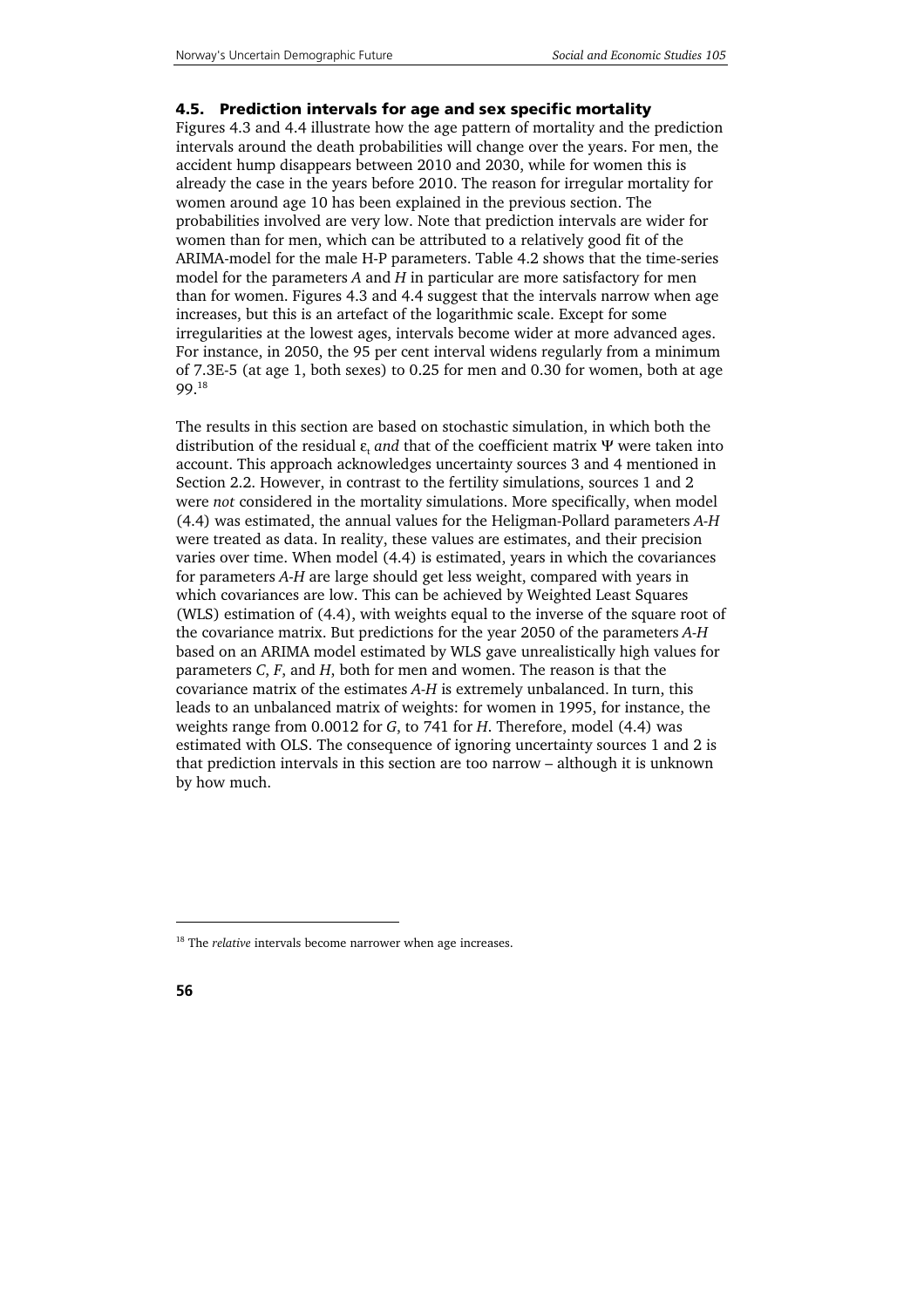

**Figure 4.3. Death probabilities for selected years and corresponding prediction intervals. Men**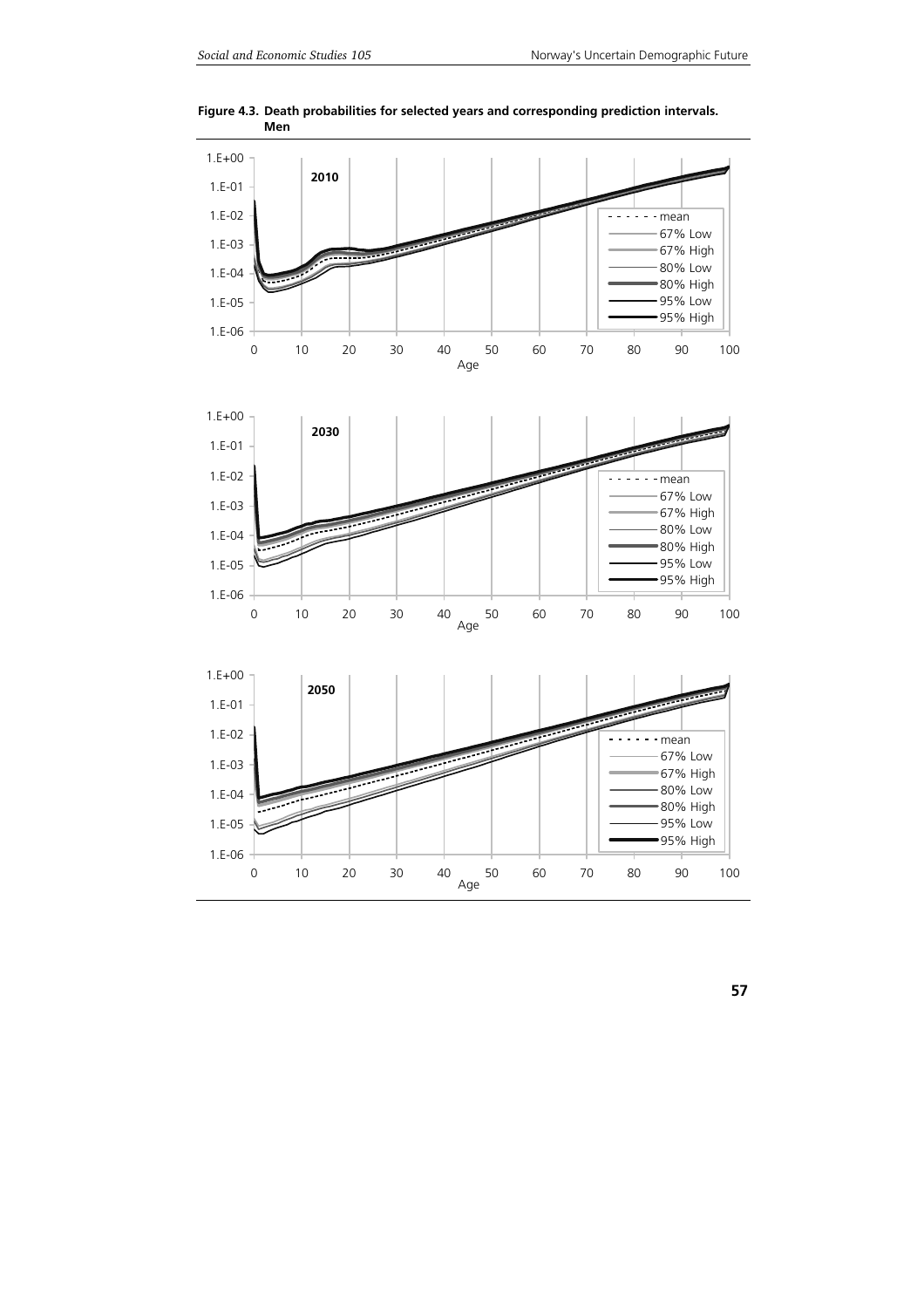

**Figure 4.4. Death probabilities for selected years and corresponding prediction intervals. Women** 

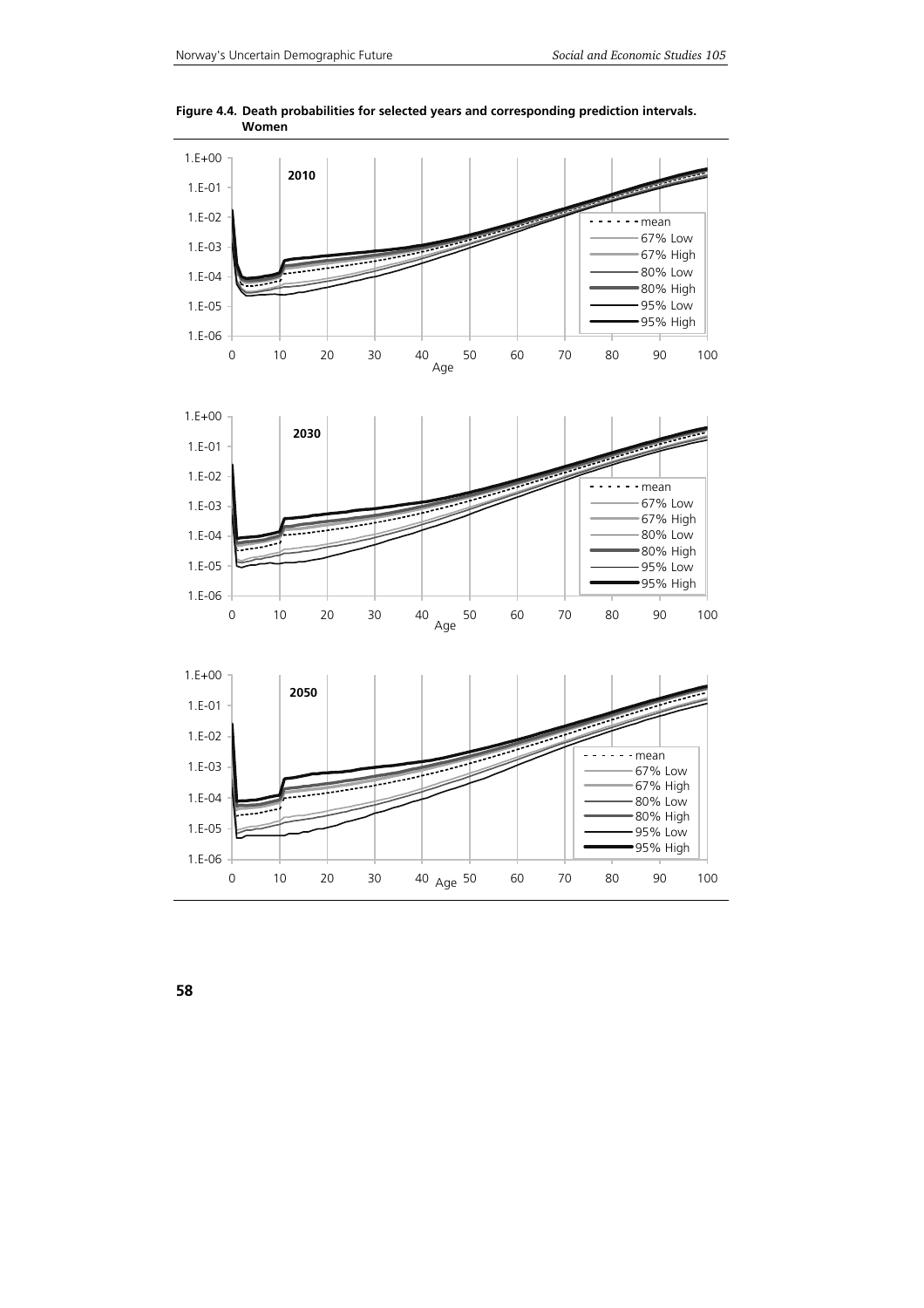#### **4.6. Comparison with historical errors in the life expectancy**

Figures 4.5 and 4.6 summarize empirical errors for extrapolated life expectancy of men and women. Eleven forecasts with base years between 1969 and 1996 were analysed in a way similar to that described in Section 3.1.7 for the TFR. Extrapolated life expectancy values were compared with observed values for the years 1969-1999. The figures show mean and median errors that become increasingly more negative for longer forecast durations. Hence Norwegian forecasters have been too pessimistic, in that they assumed too low life expectancy values in past forecasts. After 15 years, life expectancies were too low by two years on average, both for men and for women. The empirical 67 per cent interval is much wider for women than for men, reflecting the unexpectedly strong improvement in female mortality since 1969. Quite remarkable is the fact that the intervals do not widen with increasing projection length. This is explained by the extrapolation method for life expectancy. For forecasts made between 1969 and 1982, no improvement in mortality was foreseen, and life expectancy was kept constant at its most recently observed value.<sup>19</sup> In reality life expectancy increased more or less regularly. The consequence is that life expectancy errors show a time path for subsequent forecasts, which runs parallel to that of the mean error.

Because of the limited number of empirical errors, the intervals are somewhat irregular. Yet it is not unreasonable to say that at durations of 10-15 years, the 67 per cent interval is approximately 0.7 years wide for men, and roughly 1.8 years for women. Thus prediction intervals in Section 4.2 are wider than historical intervals, and this empirical evidence would imply that one should restrict the life expectancy predictions of Section 4.2 to narrower bounds. On the other hand, these bounds should have been wider, if we would have been able to take estimation errors for the constant vector  $(K^M,K^F)$  into account, see Section 4.2. Moreover, bounds around age- and sex-specific death rates should have been wider than what we could obtain, since sample variation in the historical agespecific rates and estimation errors in H-P parameters could not be included in the models. For these reasons we decided to accept the life expectancy predictions of Section 4.2.

j

<sup>&</sup>lt;sup>19</sup> For the forecast of 1982, life expectancy was kept constant beginning in 1991.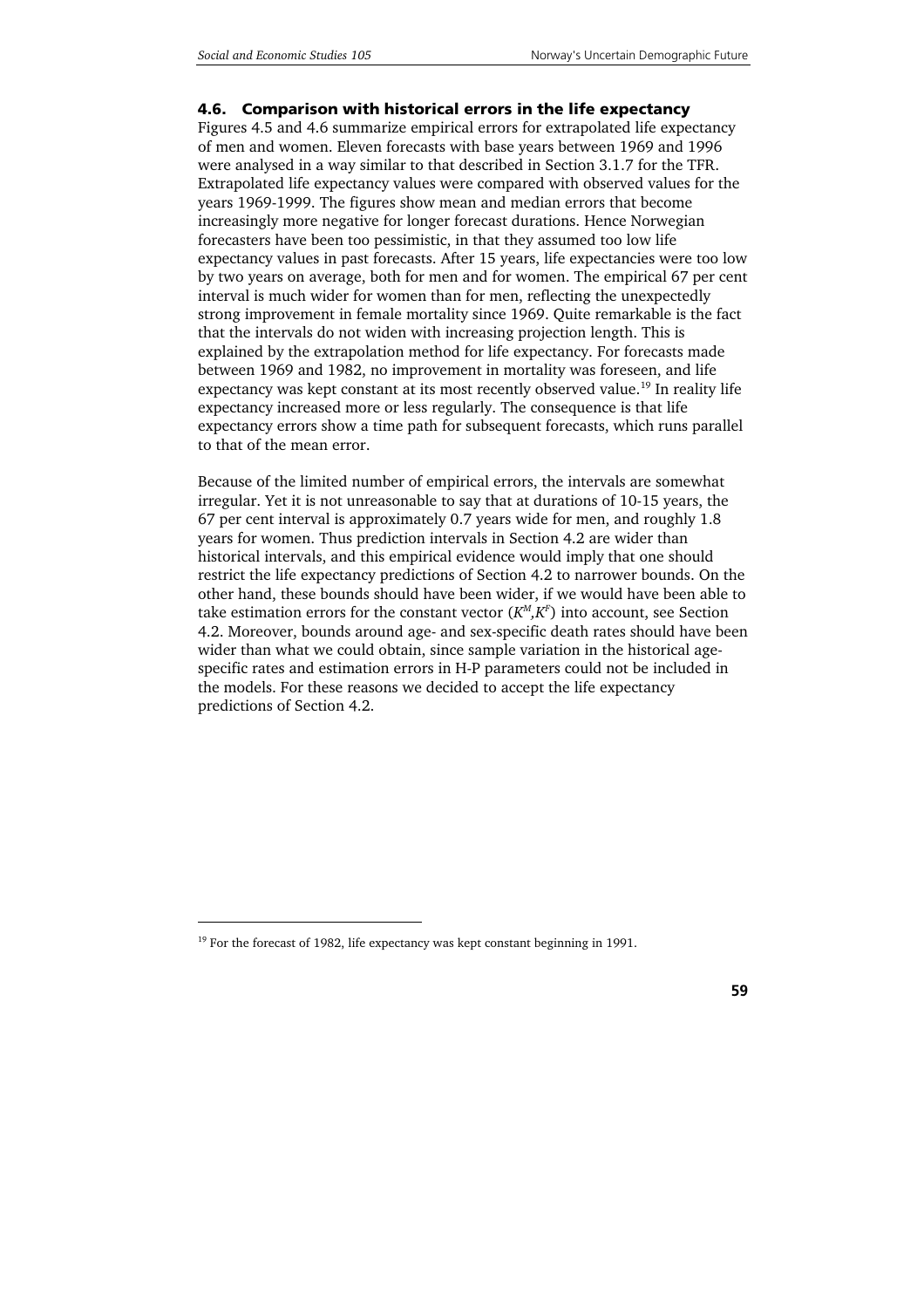

**Figure 4.5. Empirical errors in life expectancy forecasts for men. 1969-1999** 



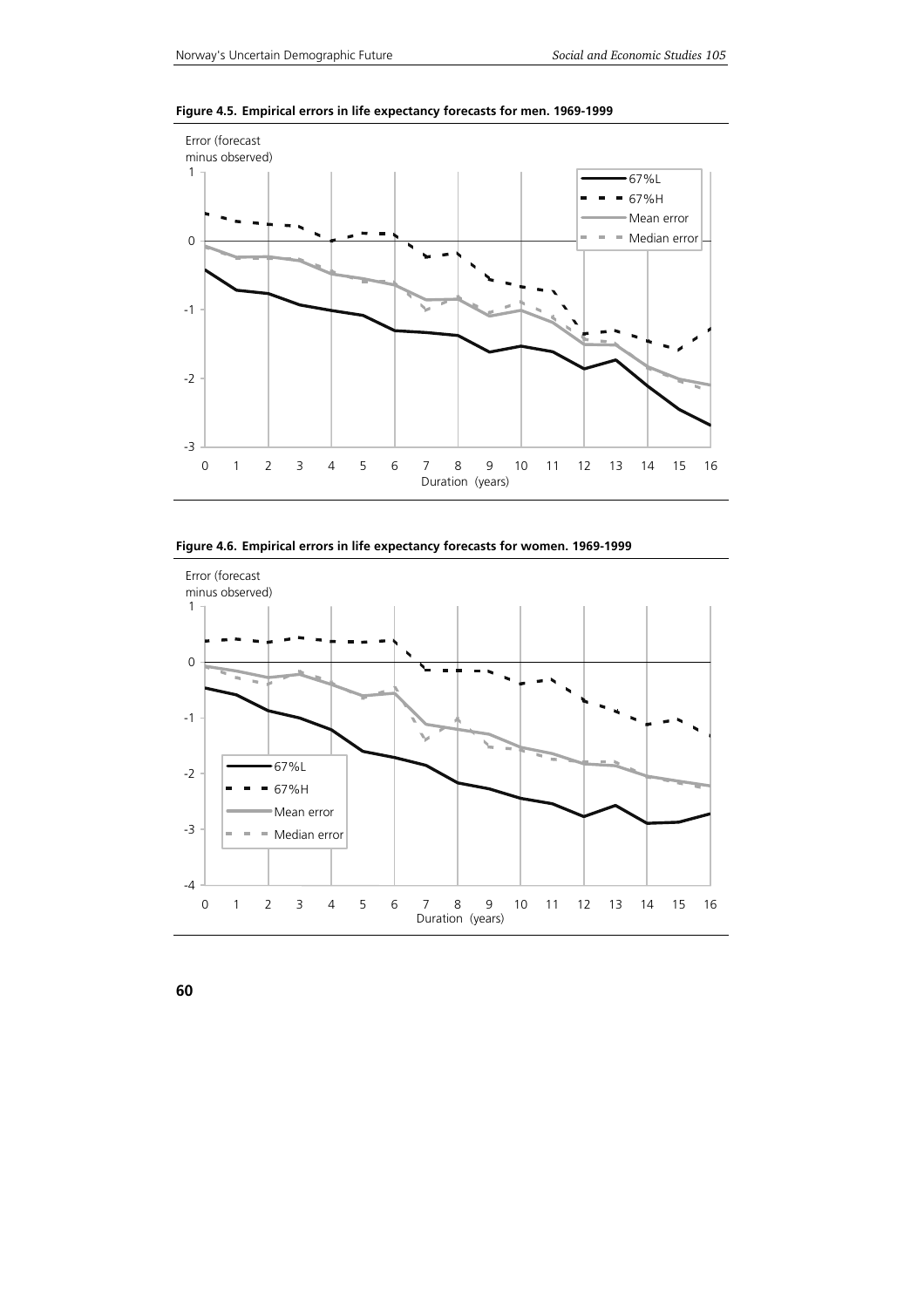#### **Appendix 4.1. An adjustment method for the intercept of the multivariate time series model**

The purpose of the adjustment is to predict a pre-specified value for the life expectancy at birth in 2050, on the basis of the multivariate ARIMA (2,0,0) model given in expression (4.1).

Rewrite model (4.1) in state-space form as

$$
\begin{bmatrix}\n\ln(e_t^M) \\
\ln(e_t^F) \\
\ln(e_{t-1}^M)\n\end{bmatrix} = \begin{bmatrix}\nK^M \\
K^F \\
0\n\end{bmatrix} + \begin{bmatrix}\n\phi_1^M & 0 & \phi_2^M & 0 \\
0 & \phi_1^F & 0 & \phi_2^F \\
1 & 0 & 0 & 0 \\
0 & 1 & 0 & 0\n\end{bmatrix} \begin{bmatrix}\n\ln(e_{t-1}^M) \\
\ln(e_{t-2}^F) \\
\ln(e_{t-2}^M)\n\end{bmatrix} + \begin{bmatrix}\n\epsilon_t^M \\
\epsilon_t^F \\
0 \\
0\n\end{bmatrix}
$$

or  $W_t$ =C+ $\Phi W_{t-1}$ + $\varepsilon$ <sub>t</sub> for short. Thus  $W_t$  is a vector with log-transformed life expectancies by sex at times *t* and *t*-1, *C* is a vector of constants, and Φ is a matrix of coefficients. Taking expected values, and given *C* and Φ, the *l*-step ahead forecast for  $W_t$  is

$$
W_{t+l} = \left(\sum_{j=0}^{l-1} \Phi^j\right) C + \Phi^l W_t, \text{ or}
$$
  

$$
C = \left(\sum_{j=0}^{l-1} \Phi^j\right)^{-1} \left(W_{t+l} - \Phi^l W_t\right).
$$

For the actual computations, we selected *t*=1995, and *l*=55. Starting values  $W_{1995}$  were known from the life tables. Estimates for the matrix  $\Phi$  were as in Table 4.2 (omitting the *K*-estimates). The target values for the life expectancies were 84.5 years for women, and 80 years for men, both to be reached in 2050.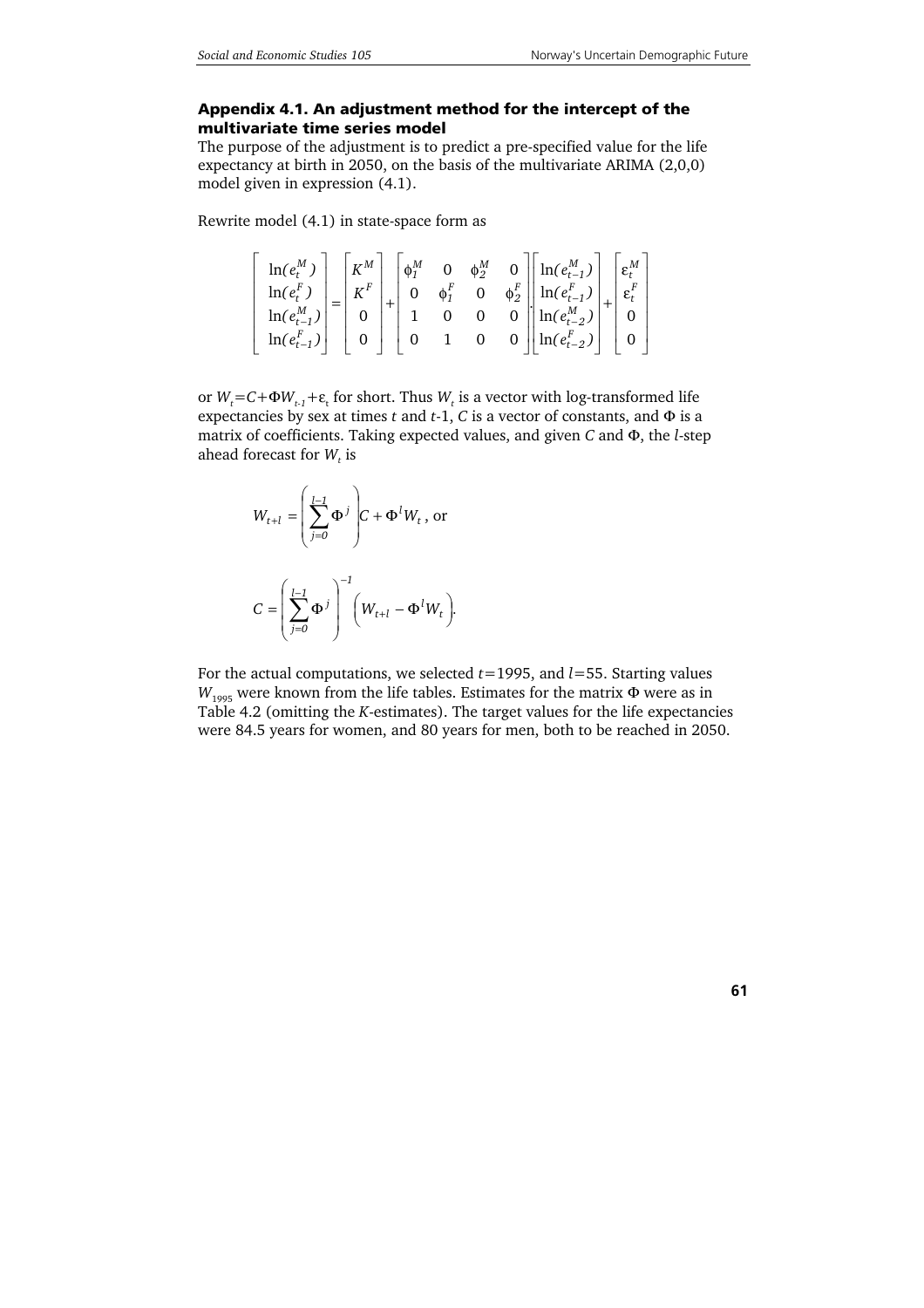# **5. Migration**

#### **5.1. The approach in general**

Of the three components of population change, international migration is the one for which uncertainty is largest, because unforeseen economic, political, and legal developments, both at the national and the international level have a strong effect on this component. Few attempts have been reported to model immigration and emigration as a stochastic process. Alho and Spencer (1995) propose to model the error of age-specific migration by defining correction factors that modify age-specific survival rates, to account for migration. They distinguish between immigration and emigration, and discuss the correlation between emigration errors and immigration errors. De Beer (1997) reports on the experiences with time series models for immigration and total emigration to and from the Netherlands over the period 1960-1994. Both for immigration and for emigration, an ARIMA (1,0,0)-model was fitted; net-migration was best described by an ARIMA (0,0,1)-model. The long-term predictions for the fitted models for immigration and emigration corresponded rather closely with the long-term net migration prediction. The net migration model was quite stable when fitted to the three periods 1960-1980, 1960-1985, and 1960-1990. Alho (1998) fitted an ARIMA (0,1,1) model to the logarithms of immigration and emigration for Finland, 1945-1995.

Numbers of migrations to and from Norway are modest relative to the resident population, even in those age classes where migration is most frequent. For this reason, and because of the largely unpredictable nature of migration, we have adopted an extremely simple approach for the computation of prediction intervals for immigration and emigration. Separate procedures were adopted for the level and the age pattern of migration. First, two time series models were estimated on the basis of gross flow data for the period 1958-1997, one for immigration and one for emigration. These were adjusted in such a way that they predicted the same migration flows as those used by Statistics Norway in its latest official population forecast. Next, both flows were broken down by sex, using male/female shares as observed in recent years. Finally, each of the four flows was broken down into one-year age groups on the basis of age-specific shares. The latter shares were found by means of simple extrapolations of the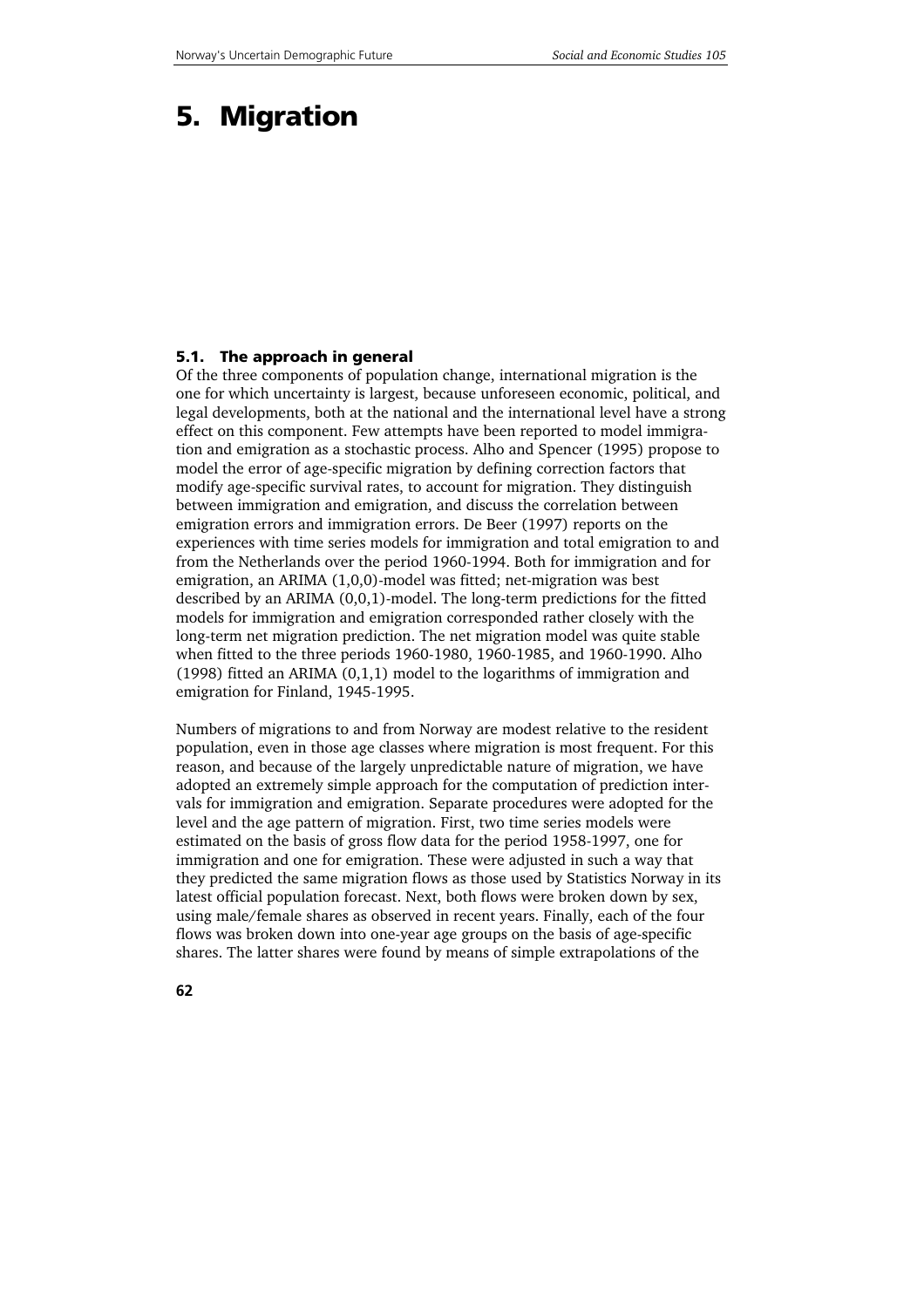parameters of Rogers-Castro age schedules as estimated for the years 1967-1997. Observed errors in net migration for historical forecasts do not show any sensible pattern. Therefore these errors are not shown here.

## **5.2. Immigration and emigration flows for men and women**

Data on gross flows by sex are available from 1958 onwards. We constructed four time series of data, i.e. two flows for each sex. Initially, we assumed that family migration and return migration should be reflected as lagged and unlagged cross-correlations between the four series. However, no systematic patterns could be discovered. The strongest meaningful cross-correlations were

- Emigration in a certain year and immigration one to three years later: correlations of 0.7-0.8 for men, and 0.6-0.7 for women (migration connected to work and education between Norway and neighbouring countries).
- Immigration of men and immigration of women one to three years later: correlations of between 0.75 and 0.85 (family reunification).

Other cross-correlations were low (immigration followed by emigration; emigration of one sex followed by emigration of the other sex) or could not be given any meaningful interpretation.

The unclear correlation patterns are explained by the fact that the character of migration to and from Norway has changed considerably over the past decades. Although migration to and from other countries in Western Europe and Northern America has always been a stable component in Norwegian migration flows, the remaining part of migration has been much more volatile. The 1960s and early 1970s saw immigration of unskilled workers from less developed countries, particularly from Pakistan. During the second half of the 1970s and the first half of the 1980s, family reunification of these labour immigrants was important. It was also the time when the demand for skilled labour in the oil industry increased. The second half of the 1980s saw several short-term flows of refugees and asylum seekers, in particular from Iran and Chile (1987-1988) and Sri Lanka (since 1987). After 1987, immigration from less developed countries decreased steadily. The war in the former Yugoslavia led to many refugees and asylum seekers in 1993. The fact that the reasons for migration and countries of origin and destination changed rather frequently during the past 40 years means that a stable correlation pattern for the whole period is improbable. Obviously, migration data broken down by reason for migration (labour migration, family reunification, refugee) and country of origin or destination would probably reveal more stable correlation patterns, but such data are not available in sufficient detail (broken down by age and sex) for a long enough period. Note that Alho (1998), in his analysis of Finnish migration data for the period 1945-1995, found no clear cross-correlation between immigration and emigration either.

We have assumed that immigration and emigration are independent. Given the weak empirical correlation between the two flows, this assumption means that the uncertainty in total net migration is a little too high in our simulations. The following models were estimated.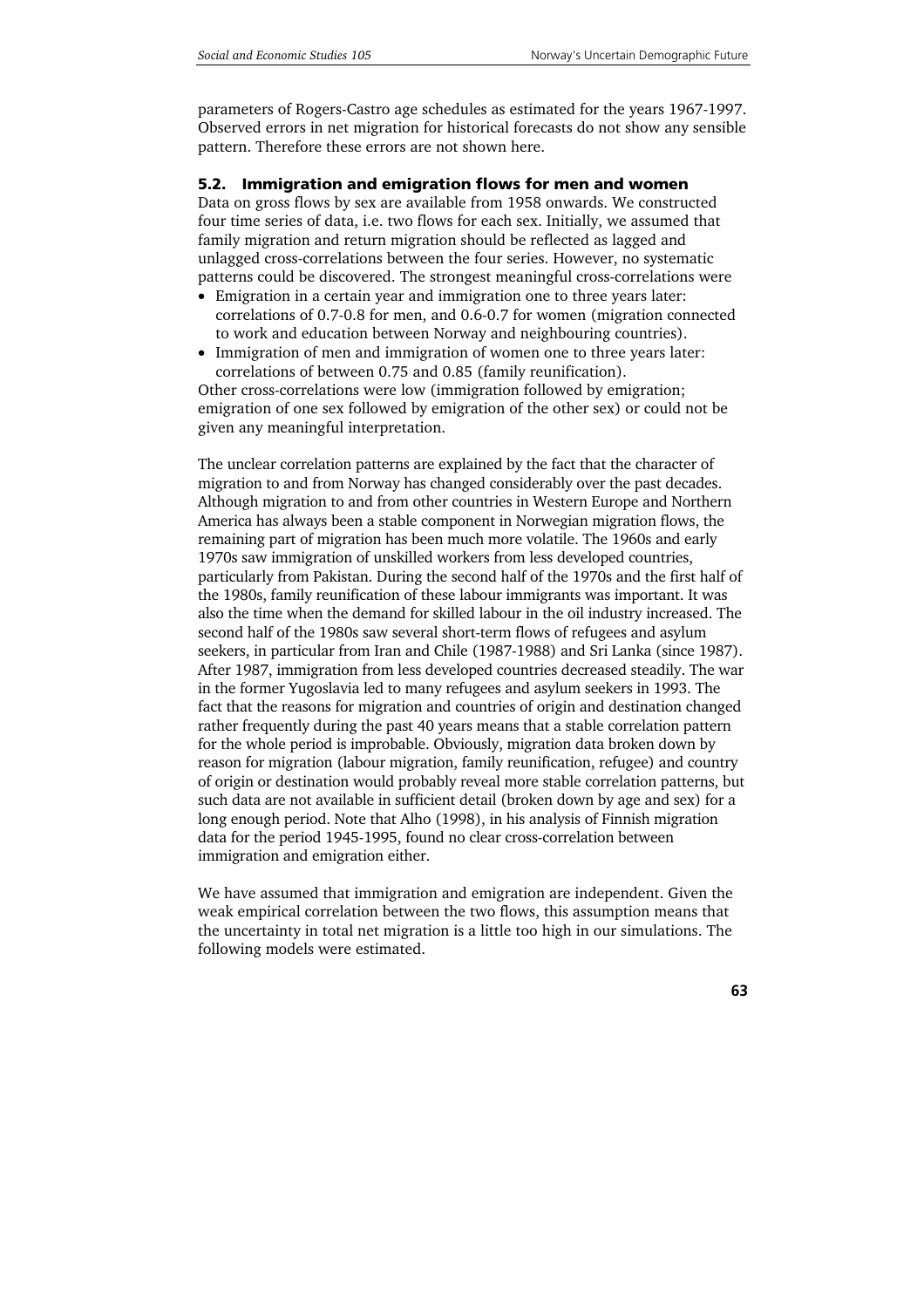|          | Immigration |         | Emigration |         |
|----------|-------------|---------|------------|---------|
|          | 0.533       | (0.361) | 0.013      | (0.016) |
| Ø        | 0.948       | (0.037) |            | ۰       |
| $\theta$ | 0.304       | (0.165) | -          | ۰       |
| ε        |             | (0.095) | ∩          | (0.099) |

| Table 5.1. Estimates of migration model parameters. Estimated standard errors in |
|----------------------------------------------------------------------------------|
| parentheses                                                                      |

1 Assumed value.

(5.1) Im migration: 
$$
\ln(i_t) = C + \phi \ln(i_{t-1}) + \varepsilon_t - \theta \varepsilon_{t-1}
$$

(5.2) Emigration:  $\ln(u_t) = C + \ln(u_{t+1}) + \varepsilon_t$ 

Estimates are given in Table 5.1.

Both for immigration and for emigration, the constant *C* was adjusted in such a way that predicted levels of  $i_t$  and  $u_t$  corresponded to values assumed by Statistics Norway in its official population forecast.<sup>20</sup> The two models were used for predicting total immigration and emigration for the period 1995-2050. Due to the rapid growth in the prediction intervals, it was decided to keep all predictions constant after five years, see Figures 5.1 and 5.2.

Predicted numbers of immigrations and emigrations for each year were broken down by sex on the basis of corresponding sex shares as observed on average for the period 1967-1997. For men the average shares were 51.3 per cent for immigration, and 51.0 per cent for emigration. Corresponding standard deviations were 1.99 and 1.74 per cent. In the late 1950s and in the first half of the 1960s, more women than men migrated to and from Norway each year. These women had relatively often Norwegian nationality, and travelled abroad for reasons of education. In the 1970s and later, labour migration, family reunification and refugees dominated the migration pattern, with a higher share of men than women. We assume that the latter pattern will continue. For each year and each flow, male and female shares were drawn on the basis of a binomial distribution (approximated by a normal distribution), with expected values and standard deviations as given above.

j

<sup>&</sup>lt;sup>20</sup> In the spirit of Appendix 4.1, one can show that for the ARMA(1,1)-process of expression (5.1), the following holds:  $C=\bigg(\hat Z_{1995}(l)-\hat\phi^lZ_{1995}+\hat\theta\hat\phi^{l-1}\hat\epsilon_{1995}\bigg)\bigg/\sum\nolimits_{j=1}^{l-1}\hat\phi^j$  $= \left( \hat{Z}_{1995}(l) - \hat{\phi}^l Z_{1995} + \hat{\theta} \hat{\phi}^{l-1} \hat{\epsilon}_{1995} \right) / \sum\nolimits_{j=0}^{l-1}$  $C = \left( \hat{Z}_{1995}(l) - \hat{\phi}^{l} Z_{1995} + \hat{\theta} \hat{\phi}^{l-1} \hat{\epsilon}_{1995} \right) / \sum_{i=0}^{l-1} \hat{\phi}^{l}$ , where  $Z_{t} = \ln(i_{t}), Z_{1995}(l)$  is the

*l*-step ahead 1995-based prediction of  $Z_t$ , and a hat denotes an observed or estimated value. In the calculation of *C*, *l* was chosen equal to five years.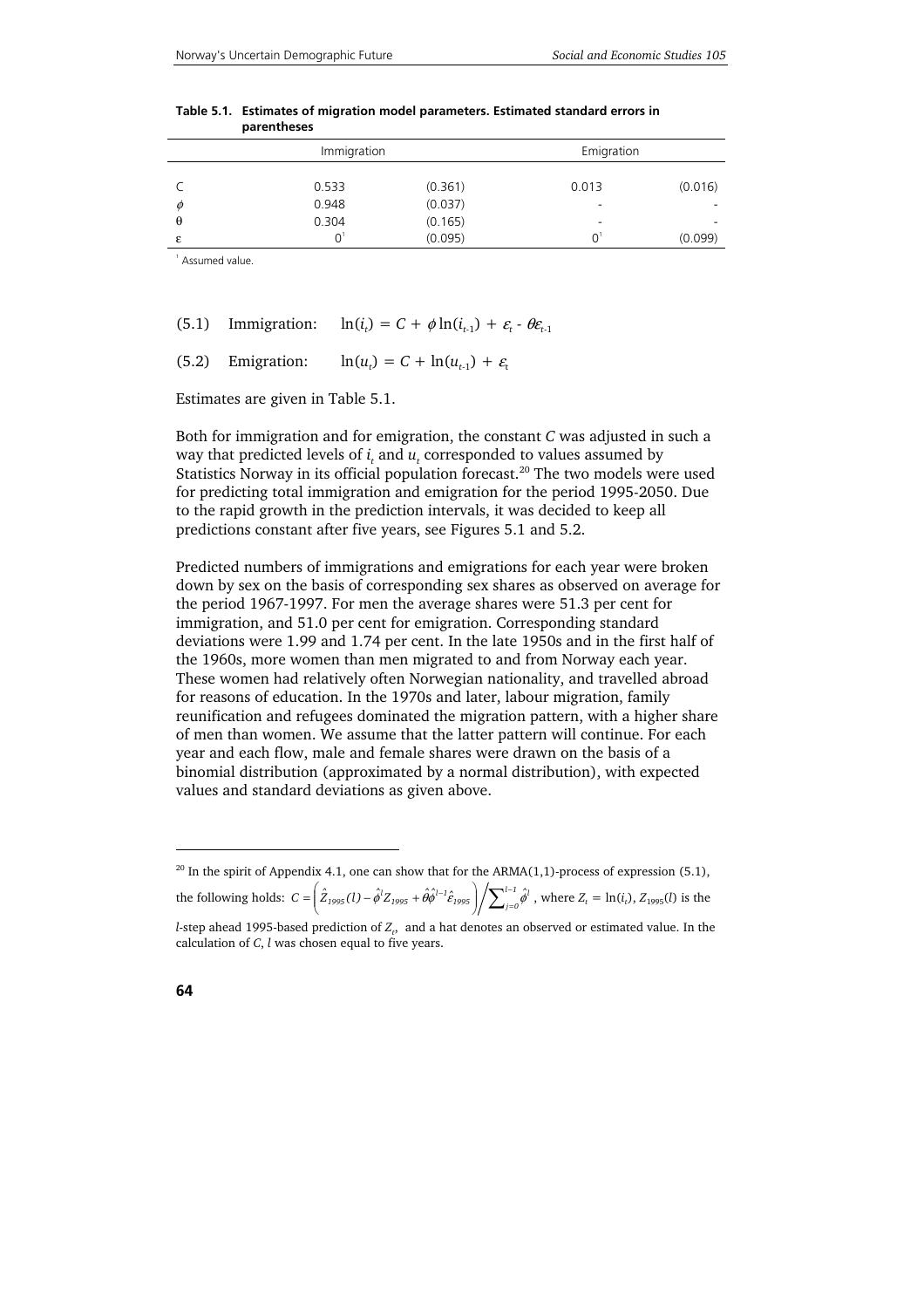

**Figure 5.1. Immigration, observed and predicted** 



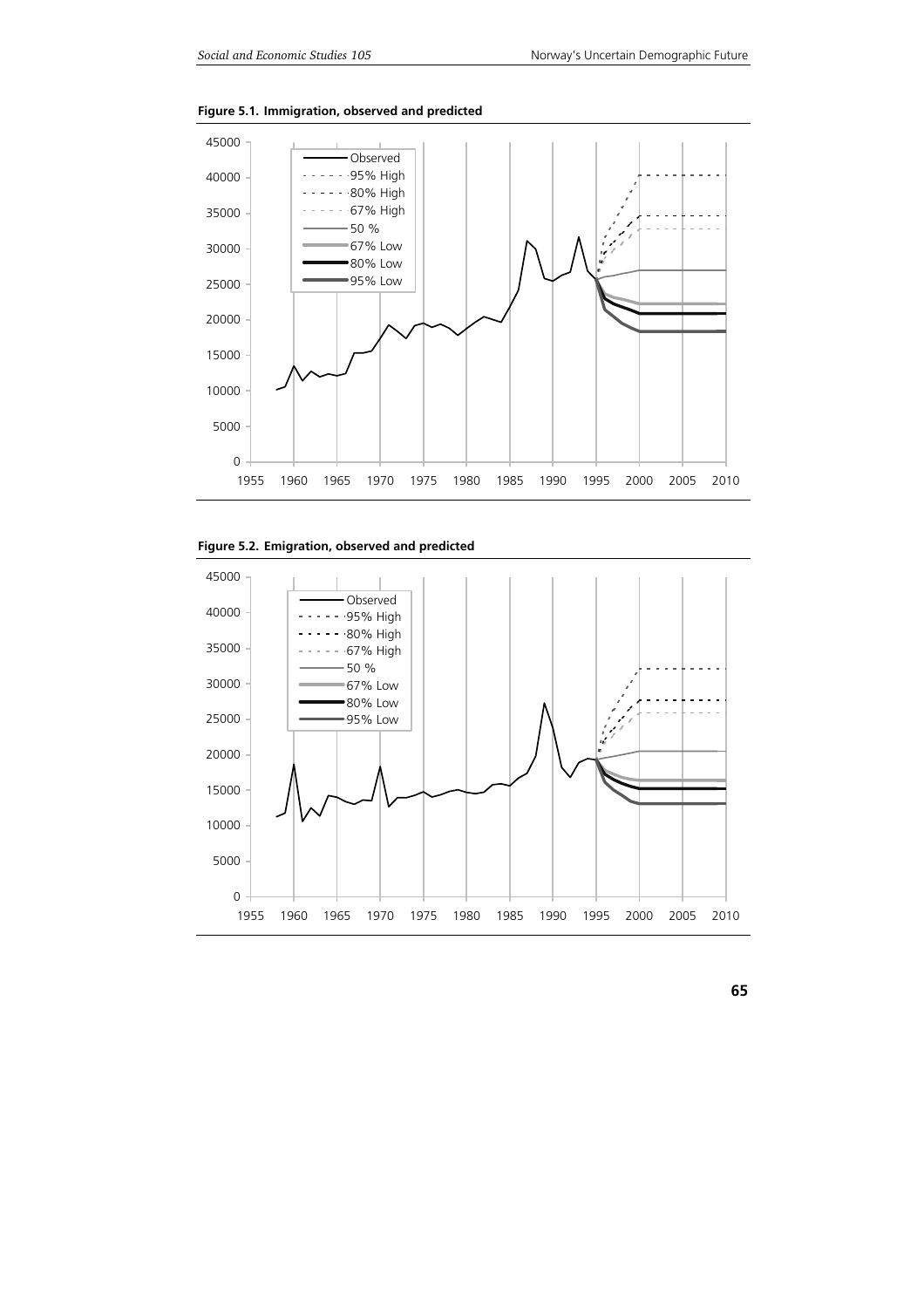#### **5.3. Age patterns of immigration and emigration**

The age patterns of immigration and emigration for men and women have been treated in a similar manner. Below we will report the method used for immigration of men.

Let  $i^m(x)$  denote the share of male immigration at age  $x$  in total male immigration in a certain year (the time index is suppressed here). The following double exponential model, which is due to A. Rogers and L. Castro (1986), has been assumed for the age pattern:

$$
i^{m}(x) = a_{1}e^{-\alpha_{1}x} + a_{2}e^{-\alpha_{2}(x-\mu_{2})-e^{-\lambda_{2}(x-\mu_{2})}}, x=2, 3, ..., 80
$$

The two terms model migration of young children (parameters  $a_1$  and  $\alpha_1$ ) and of adults (parameters  $a_2$ ,  $\alpha_2$ ,  $\mu_2$ , and  $\lambda_2$ ). Retirement migration, which is included as a third term in the Rogers-Castro (R-C) model, is hardly or not visible in the Norwegian data, and hence we ignored it. By omitting ages 0 and 1 from the estimation, we achieved a good fit for ages over 50. The way we treated ages 0 and 1 is described below. We used non-linear weighted least squares regression to estimate the six parameters. In order to obtain a satisfactory fit for the prime migration ages, weights equal to 100 were used for ages 26 through 32, whereas weights for other ages were set to one.

The six parameters have been estimated for the period 1967-1997, and a simple extrapolation method has been used to predict their values for the years until 2050. Based on visual inspection, we decided to use exponential decline for decreasing parameters, and a constant pattern for parameters that showed no clear time trend. This generated predictions for *i <sup>m</sup>*(*x*) for ages 2-80. Inspection of the age pattern for future years still revealed the typical bi-modal shape that characterizes migration, although the pattern was slightly different from that in recent years. Each share was adjusted proportionally, so as to ensure that the sum over all ages between 2 and 80 would be equal to 0.96, viz. the average sum in the base period. For ages  $x > 80$ , we assumed that  $i<sup>m</sup>(x) = 0$ . For ages zero and one, we predicted the shares in the following way:

$$
i^{m}(x,t) = i^{m}(2,t) . i^{m}(x,1995)/i^{m}(2,1995), \quad x=0,1; t=1995,1996, ..., 2050.
$$

Thus shares at ages zero and one were assumed to grow or decrease with the same rate as that for age 2. A final proportional adjustment guaranteed that the shares for all ages 0-80 add up to one.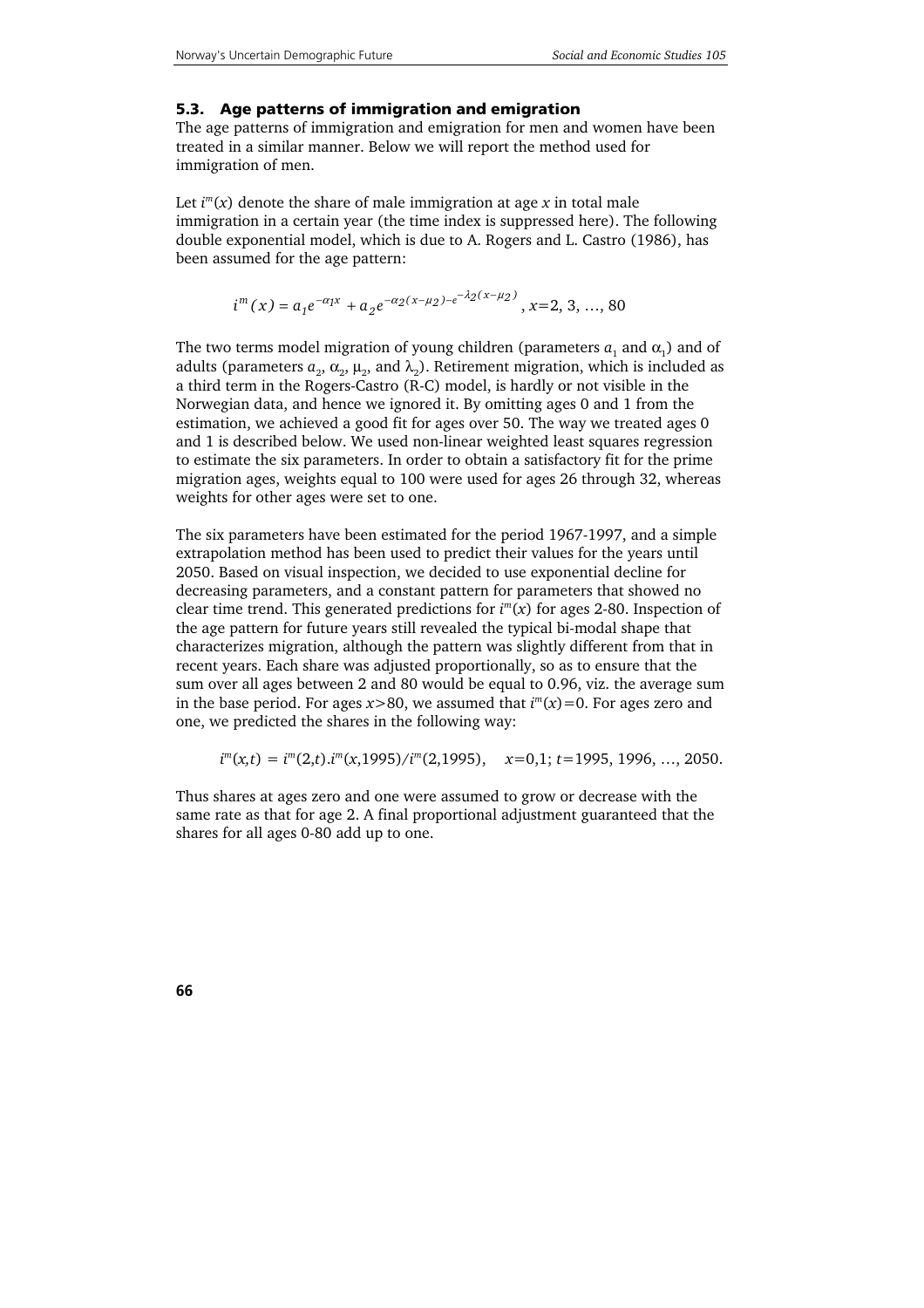# **6. Prediction intervals for Norway's future population**

This chapter presents results of the 5 000 simulations for the cohort component model as described in the previous chapters. To summarize: the simulations were based on the following assumptions:

- future expected values for the TFR, the life expectancy, and numbers of immigrants and emigrants are in conformity with the medium variant of Statistics Norway's 1999-based population forecast;
- prediction intervals for the TFR, the mean age at childbearing, the variance in that age, and the numbers of immigrants and emigrants have been restricted;
- for each component of change, uncertainty in time series coefficients has been taken into account, in addition to residual variance.

Because of the restrictions mentioned above, a total of approximately 8 000 simulations had to be carried out, of which some 3 000 were rejected. The simulations covered the years 1996-2050.

## **6.1. Total population**

Figure 6.1 shows prediction intervals for total population size. We have selected an expected forecast accuracy of 67 per cent (odds two against one), 80 per cent (odds four against one) and 95 per cent (odds 19 against one). Note how fast uncertainty increases when we look further into the future: the intervals widen rapidly. The odds are two against one that the Norwegian population will number between 3.9 and 6 million in 2050. Compared to the median forecast (50 per cent) of 4.8 million in 2050, this two-thirds prediction interval is 43 per cent wide. There is a clear trade-off between greater accuracy (larger odds) and higher precision (narrower intervals). For instance, odds of 19 against one (95 per cent probability) produce an interval between 3.2 and 7.3 million in 2050. This interval is twice as wide as the 67 per cent interval: 88 per cent, compared to the median forecast.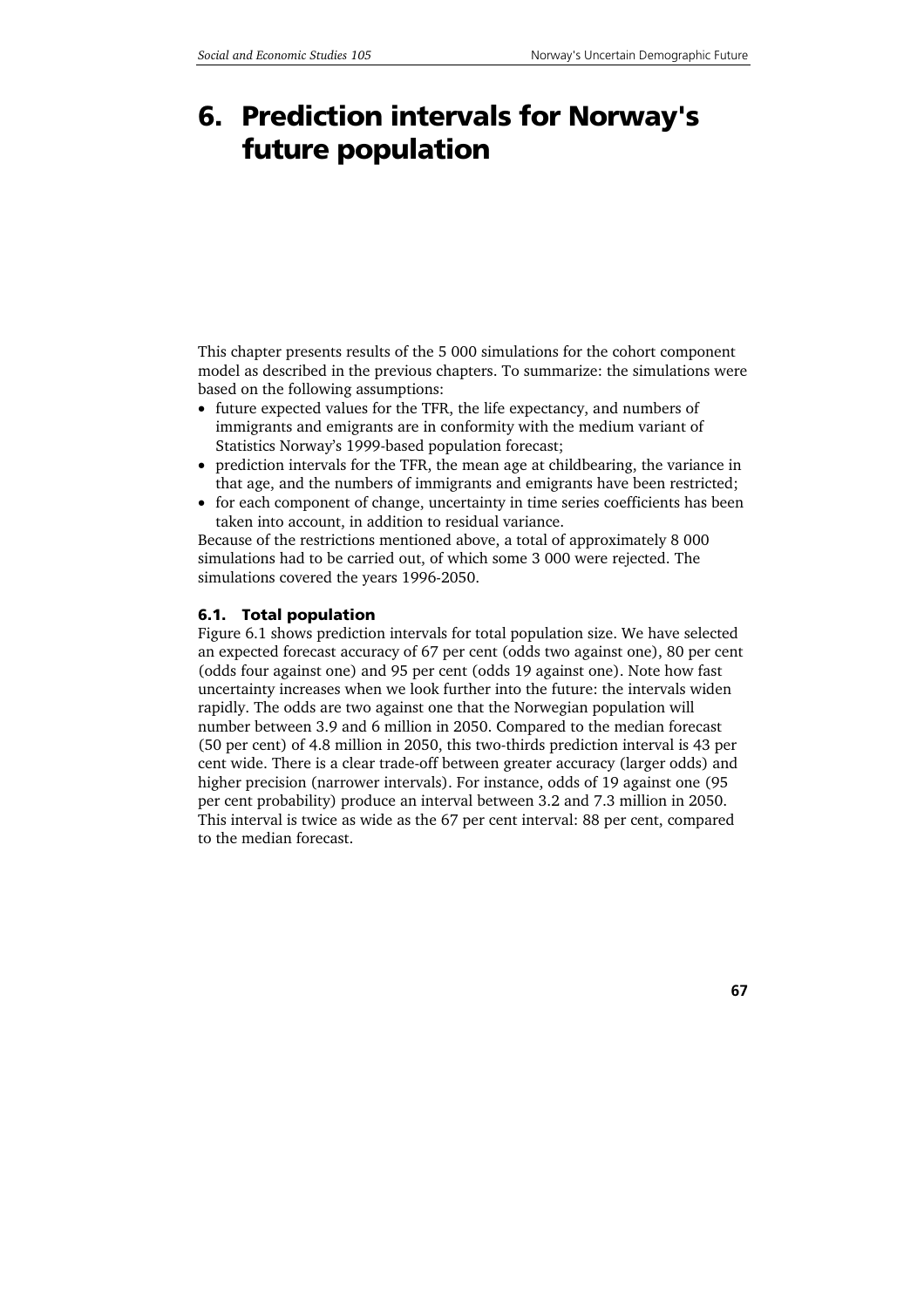



Statistics Norway's two most recent population forecasts have base years 1996 (Statistics Norway 1997) and 1999 (Statistics Norway 1999). How do the results of those official forecasts compare to our stochastic simulations? The 1996 forecast predicted between 4.3 and 6.0 million inhabitants in Norway in 2050. According to our simulations, the expected probability that this will be the case is less than 56 per cent. The expected accuracy of the high-low interval of the official forecast is somewhat larger in the first forecast years: 77 per cent in 2000, and 66 per cent in 2010. The 1999 forecast had wider fertility margins than the previous one, and predicted between 4.2 and 6.3 million inhabitants in 2050. This resulted in a slightly higher expected accuracy in 2050 (62 per cent). Thus, the expected accuracy of the official forecast is somewhat below two-thirds on the long run, and a little above that level on the short run. The same conclusion was reached earlier on the basis of an entirely different method, namely the extrapolation of observed forecast errors in old population forecasts (Statistics Norway 1994, 33).

In case we would have assumed that time series coefficients for fertility, life expectancy, and numbers of immigrants and emigrants were given, instead of estimated, only residual variance would have been taken into account, and prediction intervals would have been narrower. A new set of 5 000 simulations with only residual variance resulted in a 95 per cent prediction interval for total population size in 2050 equal to (3.3, 7.2) million. The interval is 162 000 persons narrower than the corresponding interval in Figure 6.1.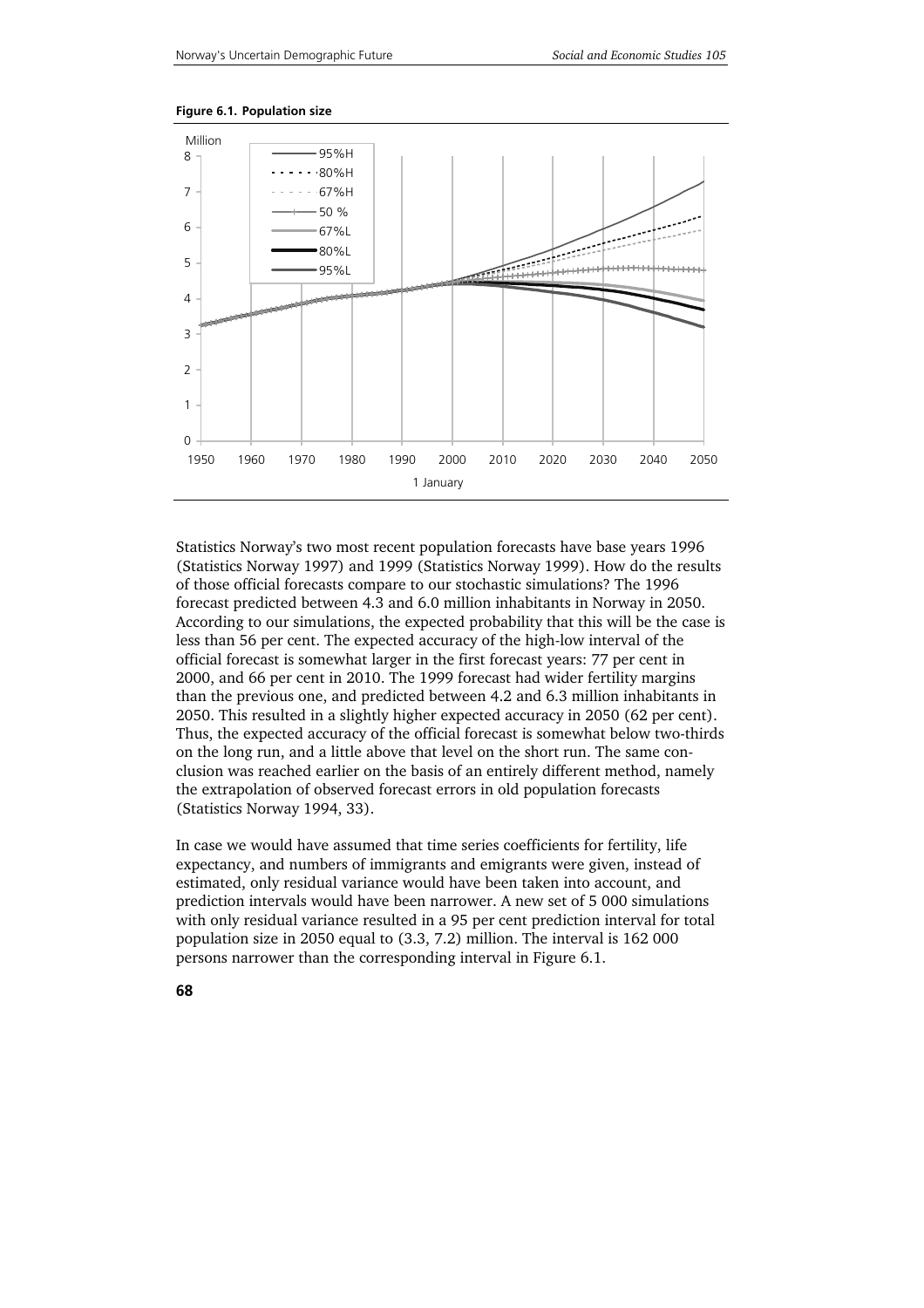## **6.2. Age pyramids**

1

Figures 6.2-6.5 present age pyramids for the years 1996, 2010, 2030, and 2050. They show very clearly the age pattern of uncertainty: in an absolute sense, prediction intervals are wide for young age groups, and narrow for the elderly<sup>21</sup>. This reflects the fact that fertility and mortality have very different impact on the age structure, with international migration taking an intermediate position. Note also that the interval for the age group 0-4 widens rapidly between 2010 and 2030, because most of the parents of the youngest age group in 2030 themselves were born during the forecast period, which increases uncertainty. As a result, intervals in 2030 under the age of 20 are so wide, that the forecast is not very informative. In 2050 this is the case for virtually all age groups, in particular when the intervals are judged in a relative sense (compared to the median forecast).



**Figure 6.2. Observed population by age and sex. 1996** 

<sup>&</sup>lt;sup>21</sup> *Relative* intervals, that is intervals as a ratio of the median forecast, show a different pattern, see below.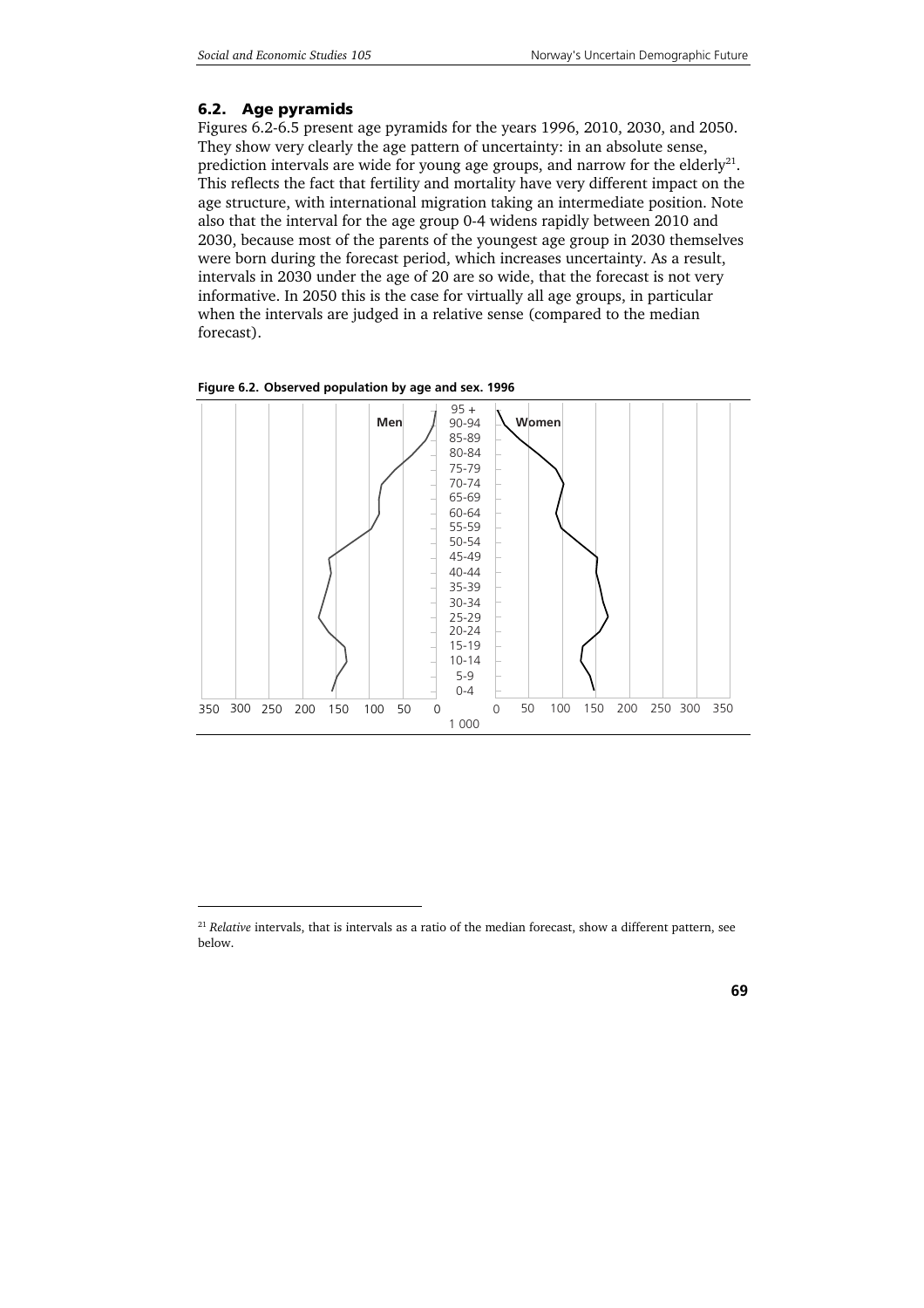

Figure 6.3. Simulated population. 2010<sup>1</sup>

Figure 6.4. Simulated population. 2030<sup>1</sup>



<sup>1</sup> The solid line represents the median forecast. It is surrounded by (from inside to outside) the 67 per cent interval, the 80 per cent interval, and the 95 per cent interval.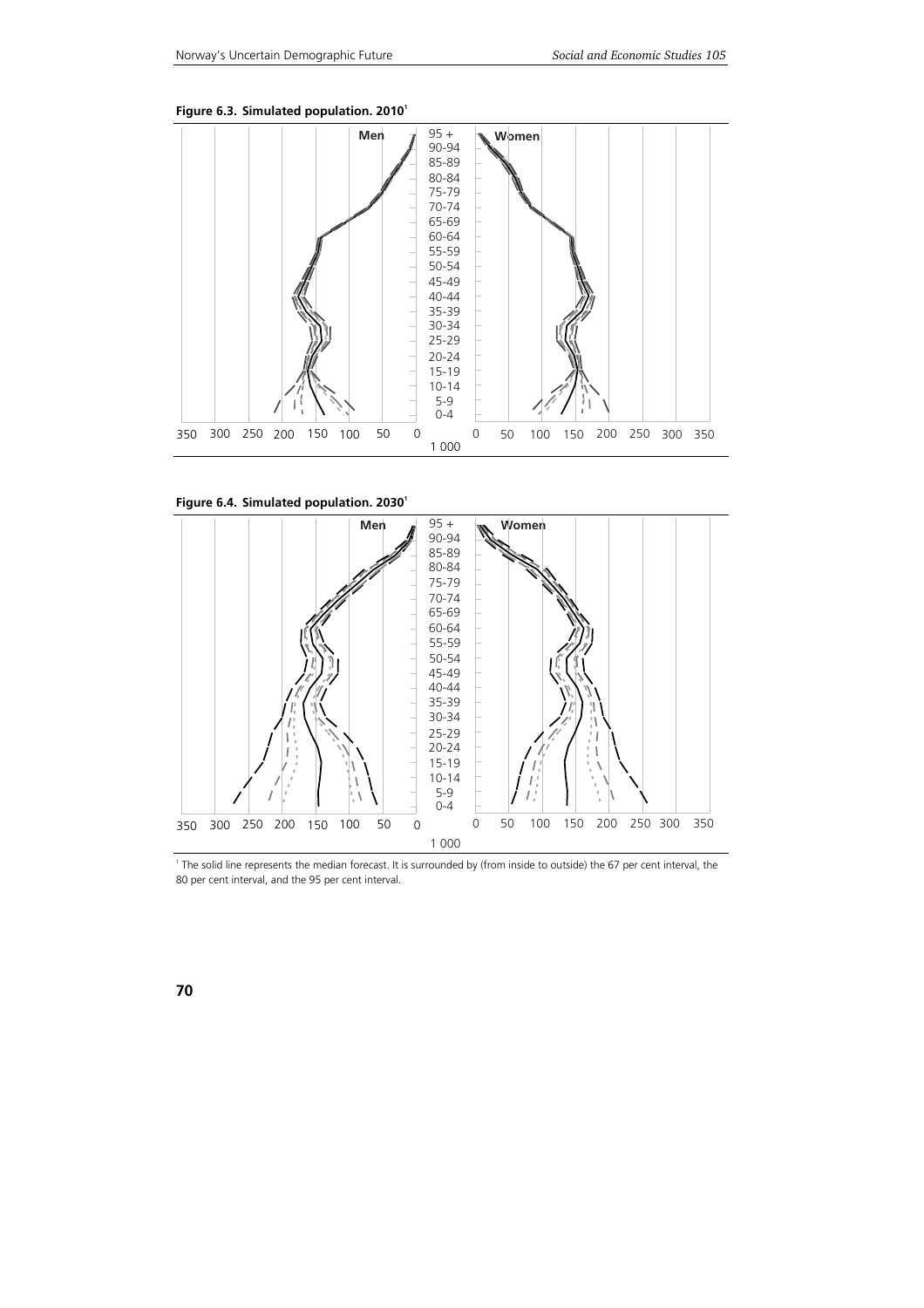1





1 The solid line represents the median forecast. It is surrounded by (from inside to outside) the 67 per cent interval, the 80 per cent interval, and the 95 per cent interval.

Figure 6.6 illustrates how expected forecast errors propagate through the age structure. It gives the width of the two-thirds prediction interval for men in 2010, 2030, and 2050, relative to the median forecast<sup>22</sup>. The figure demonstrates that relative uncertainty due to fertility is largest, even larger than that for the oldest old, caused by mortality. With increasing forecast duration, the uncertainty in age groups between 20 and 45, which is caused by international migration, drowns in fertility and mortality uncertainty.

The values for birth cohorts 1950-1954 and 1990-1994 are marked. The latter men, who were born immediately before the forecast's base year, have lowest uncertainty among all cohorts in the forecast. Those who were born earlier are confronted with larger uncertainty due to international migration (for example birth cohort 1975-1980, who were aged 30-34 in 2010), or due to high mortality (for instance cohort 1950-1954). The interval for this latter cohort grows exponentially over the cohort's life course. Men who were born after 1996 have also relatively wide prediction intervals, due to uncertainty in fertility. Note, for example, men born in the years 2005-2009, who were aged 0-4 in 2010 and 40- 44 in 2050.

 $22$  The pattern for women is similar, the largest differences occurring for elderly women. For instance, at age 95+, women have a relative 67 per cent prediction interval that is 0.27, 0.61, and 0.97 per cent times the corresponding median value in 2010, 2030, and 2050. See also Figure 6.8 for the year 2010.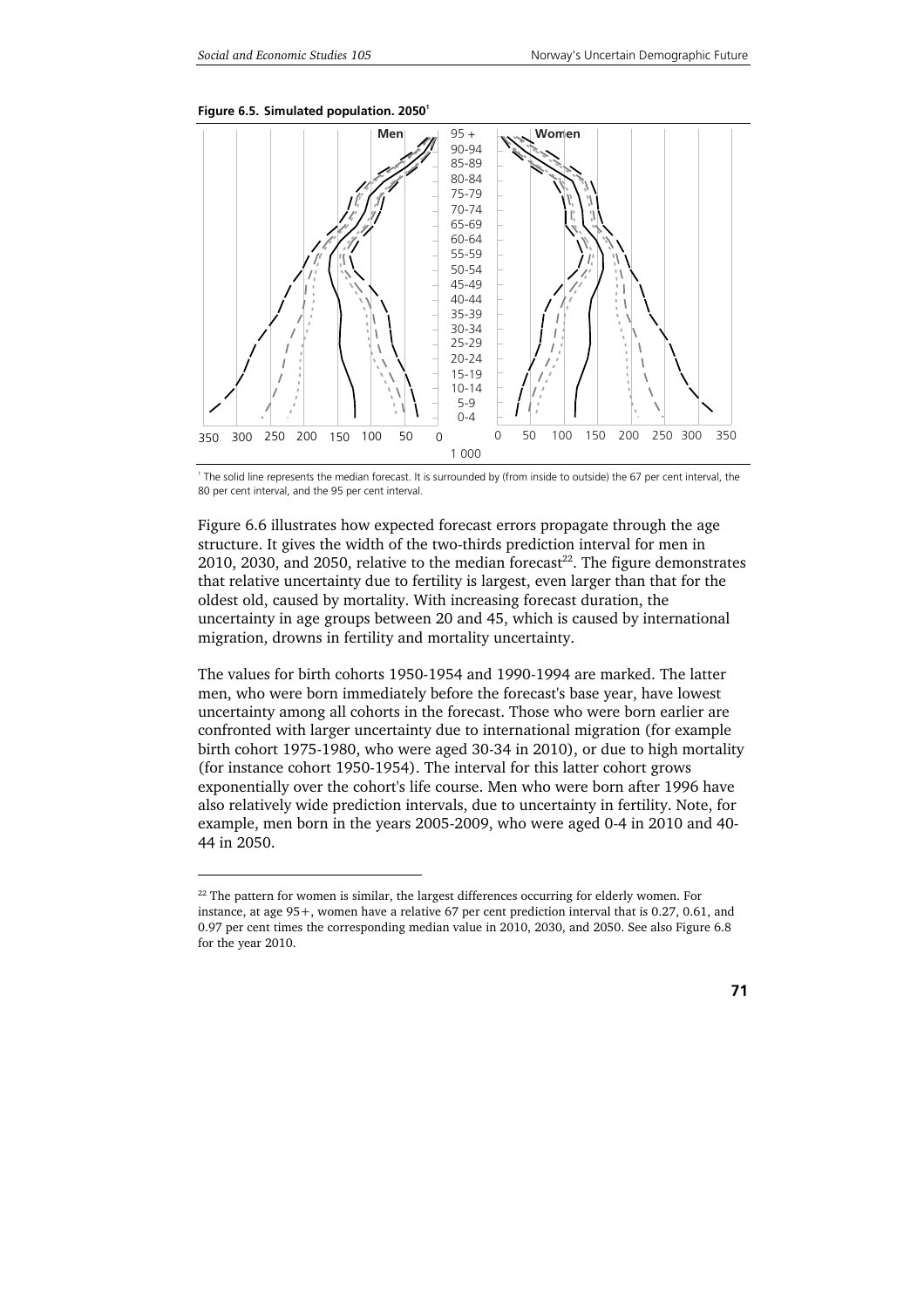

**Figure 6.6. Relative width of 67 per cent prediction interval. Men** 

### **6.3. Dependency ratios**

Ageing is certain, at least until around 2040. In that year, the odds are two against one that the old age dependency ratio (OADR), defined as the population 6723 and over relative to that aged 20-66, will be between 0.33 and 0.43, i.e. at least 10 points higher than today's value of 0.23, see Figure 6.7. When we state that ageing is certain, that is because the probability of a ratio in 2040 which is lower than today's, is close to zero.

Statistics Norway has assumed high and low trajectories both for future fertility, mortality, and net immigration. The combination of high fertility with high life expectancy (i.e. low mortality), and high immigration defines the so-called high population growth variant. The low population growth variant combines low fertility with low life expectancy and low immigration. Now consider the OADR in Statistics Norway's official population forecast. We will use this variable to illustrate that the traditional way of computing high, medium and low variants in a deterministic cohort-component forecast gives a false impression of uncertainty. In Chapter 1 we noted that the high-low intervals for the numerator and the denominator of the OADR in the official forecast constitute 31 per cent and 32 per cent of the value according to the medium variant. At the same time, the OADR-range is only 1.3 per cent of the OADR-value in the medium variant. This

j

 $23$  The legal retirement age in Norway is 67.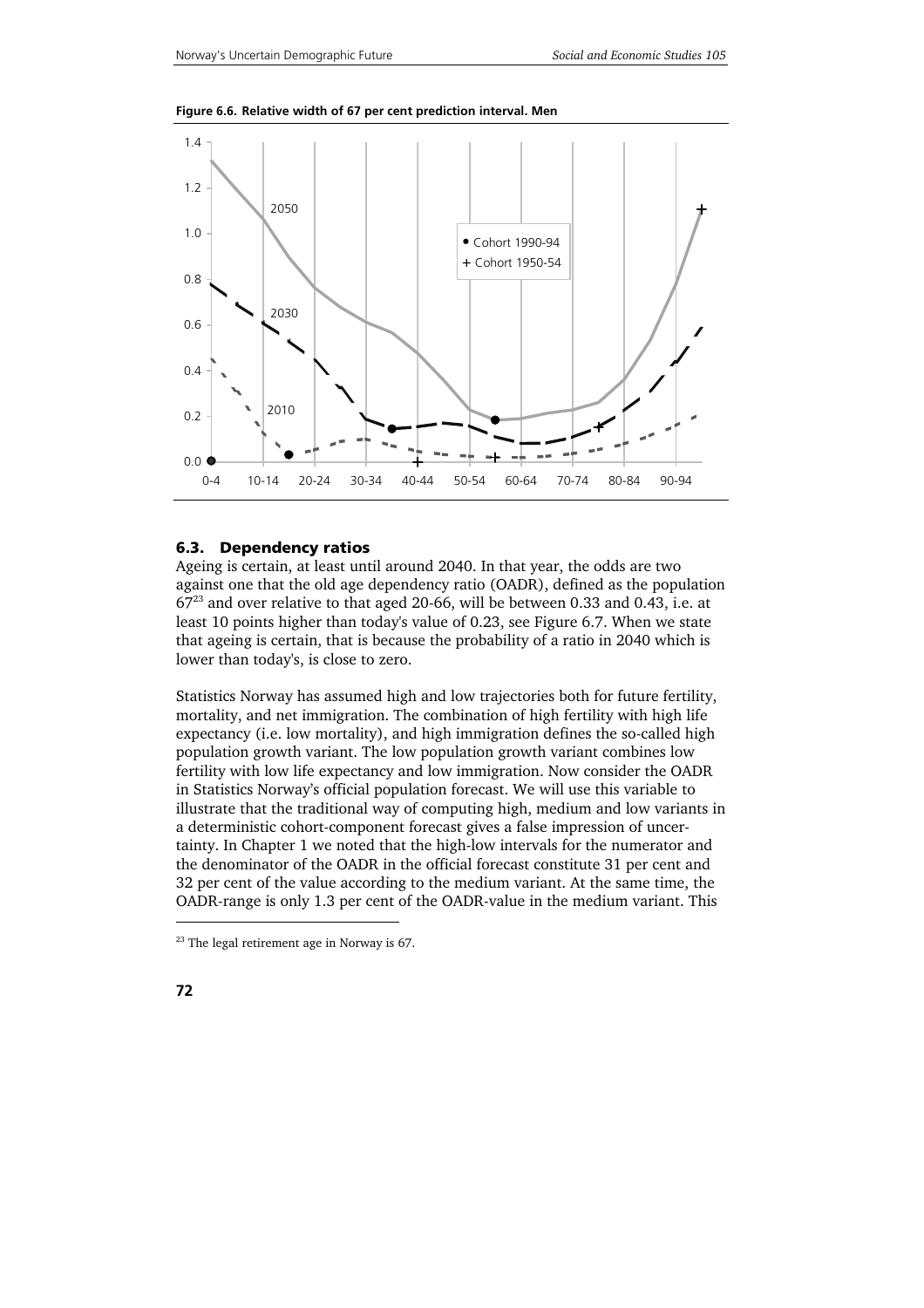

**Figure 6.7. Old age dependency ratio** 

narrow interval suggests much less uncertainty for the OADR than a true stochastic forecast does. For instance, Figure 6.7 shows relative prediction intervals in 2050 equal to 38 (67 per cent), 49 (80 per cent), and 78 (95 per cent) per cent wide, compared to the median OADR forecast. The reason for too narrow intervals in the official forecast is that perfect correlation is assumed, both across components and over time. This unrealistic assumption implies that traditionally computed forecast variants cannot be given a statistical interpretation.

The 95 per cent prediction interval for the OADR stretches from 0.255 to 0.540 in 2050 - it is 0.285 wide. The corresponding interval that results when only residual variance is acknowledged, and time series coefficients are assumed given, is 0.257 wide.

### **6.4. Comparison with historical errors in the age structure**

How do the prediction intervals around the age structure compare with empirical intervals computed on the basis of historical forecasts? We have assembled data on observed forecast errors in the age structure (five-year age groups, by sex) in the forecasts published by Statistics Norway with base years between 1969 and 1985, extending Texmon's database mentioned in Section 3.1.6. We have restricted ourselves to a forecast duration of 15 years. Forecast variants were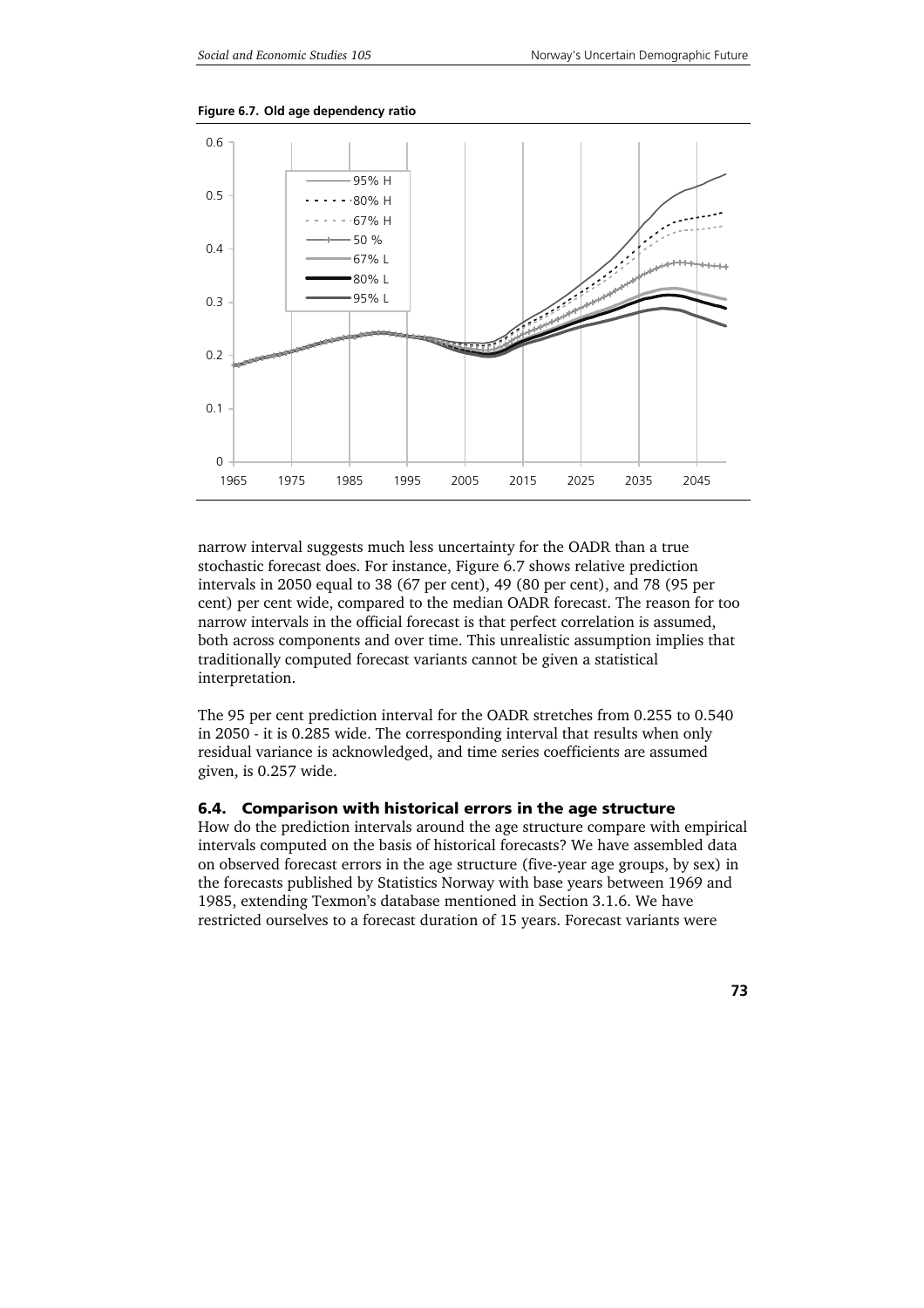

**Figure 6.8. Relative width of 67 per cent interval. Forecast duration = 15 years** 

given equal weight. The forecast value for each age group was compared to its actual value, and the percentage error was computed. $^{24}$  For each age group up to 80-84 we had fifteen error values, for age group 85 and over 12. Errors were sorted by size, and bounds of the two-thirds empirical interval were obtained by interpolation, if necessary. Figure 6.8 plots the width of the two-thirds intervals for men and women, and compares these historical intervals with the simulated prediction intervals for the year 2010.

There is rather close agreement between the historical pattern and the simulated one. In both cases, errors are high for young ages, and moderate for the elderly. Historical variation is relatively large for ages 0-9 and 80 and over. For the youngest age groups this is explained by the sharp fall in the TFR in the 1970s and the modest increase at the end of the 1980s. Historical variation is relatively large for the elderly because of the strong increase in survival chances since 1970, in particular for women. In the simulated fertility and mortality trajectories up to 2010, such sudden developments are less likely (but not excluded). For ages 25-39, prediction intervals are wider than one would expect

1

 $24$  For the forecasts with base years 1977 and 1979, not all results were published for five-year age groups. Deviant age groups were 0-6, 7-12, 13-15, 16-19, 60-63, 64-66, and 67-69. Forecast results for these age groups were transformed into five-year results by means of linear interpolation based upon observed population data for one-year age groups.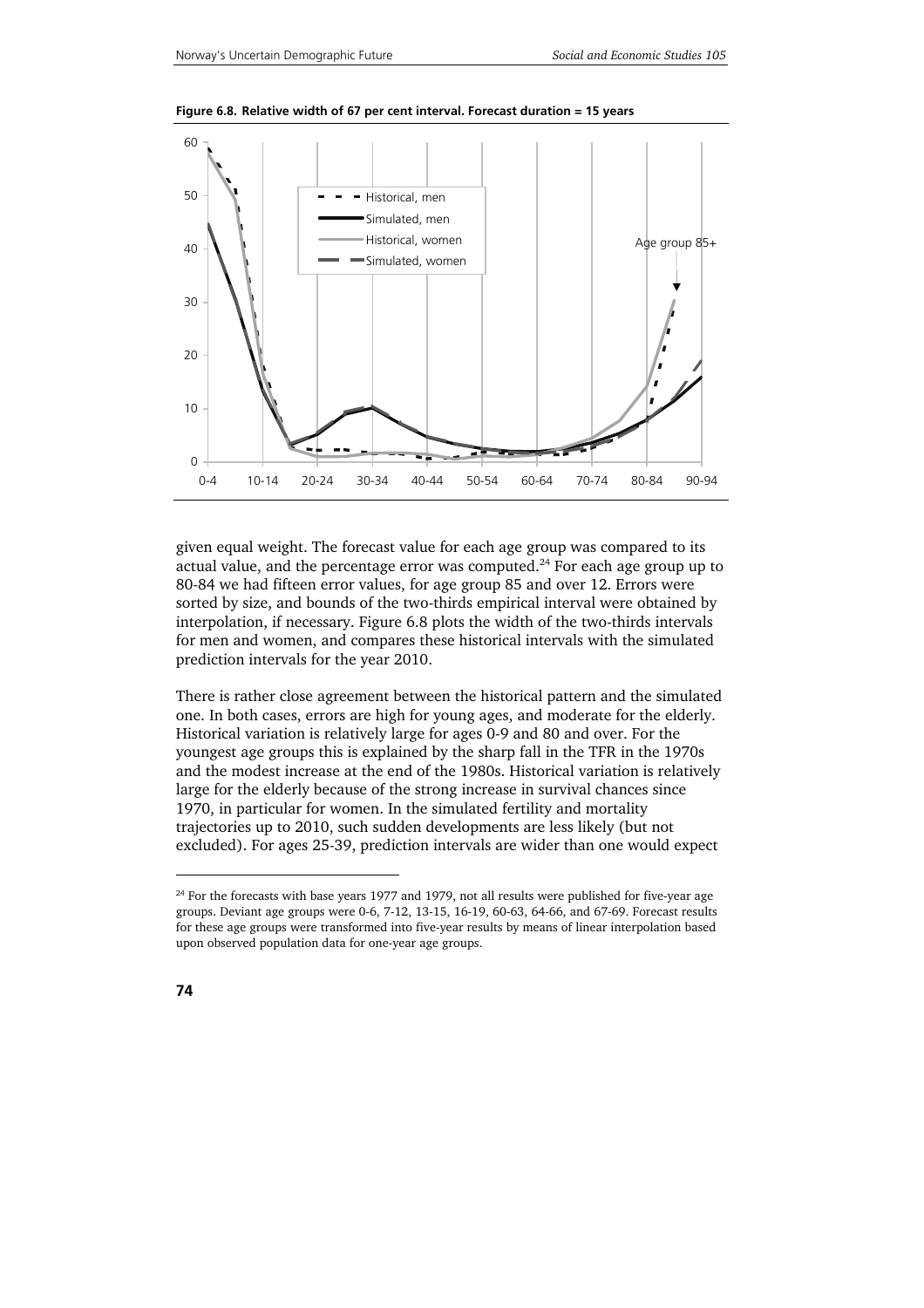on the basis of historical forecast errors. This reflects the fact that the variation in year-to-year immigration has increased since the beginning of the 1990s, see Figure 5.1. It is unlikely that the smooth developments that were observed until the mid-1980s will repeat themselves in the period up to 2010.

This empirical comparison suggests that prediction intervals for young and old ages are plausible, while the relatively wide intervals for the intermediate age groups can be justified.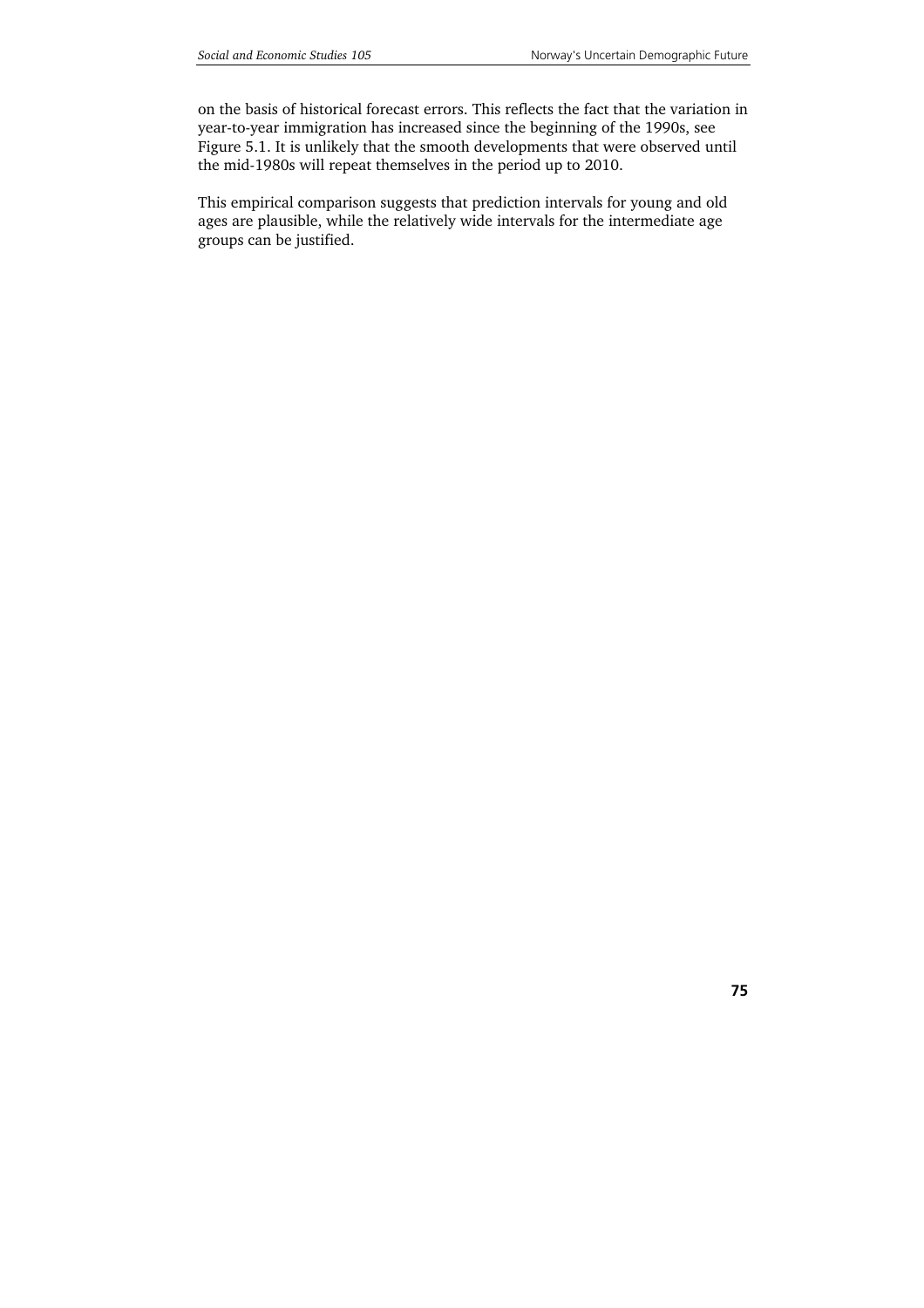# **7. The use of stochastic population forecasts**

Population forecasts in general are widely used in various planning situations, such as schooling, health care, and pension systems. In the short run, the uncertainty expressed by stochastic forecasts is relatively limited<sup>25</sup>, and a user who has a five-year planning horizon, say, may safely use a deterministic forecast computed in the traditional way. In such cases, the point forecast (expected value) is likely to be of more interest than the prediction intervals. But in the long run, the expected error in the forecast results becomes increasingly important, and planners who are interested in the age structure of the population 30 years or more into the future, should take uncertainty seriously. We shall give two examples, one from health care, and the other one from old age pensions.

In a recent analysis of the future demand for hospital beds in Norway, the authors concluded that in 2050, the population will need between 2.7 and 4.0 million person days in hospital annually (Paulsen et al., 1999). This implies an increase by 45-79 per cent compared with the current number of 1.9 million person days in hospital per year. The results were obtained on the basis of the low and the high population forecast of Statistics Norway, combined with certain assumptions regarding health parameters such as the mean duration of hospital stay for future patients, and the mean number of patients compared to the whole population. Many of these parameters are age-specific, and the increase in the demand for hospital beds in this analysis is entirely a consequence of population ageing (the authors assumed a slight decrease in the average duration in hospital per patient). The demand interval in 2050 is 1.3 million person days, or 38 per cent of the medium forecast. The majority of the patients is 65 years or older. For this age group, two-thirds prediction intervals increase sharply with age, from 21 per cent for the 65-69s, to 26-36 per cent for the 80-84s, and 65-78 per cent for the 90-94s, see Figure 6.6. This suggests that the accuracy of the 2.7-4.0

1

<sup>&</sup>lt;sup>25</sup> For some very specific forecast results, such as the number of centenarians, uncertainty may be considerable also on the short run. The same holds true for stochastic forecast results at a low regional level, for instance municipalities.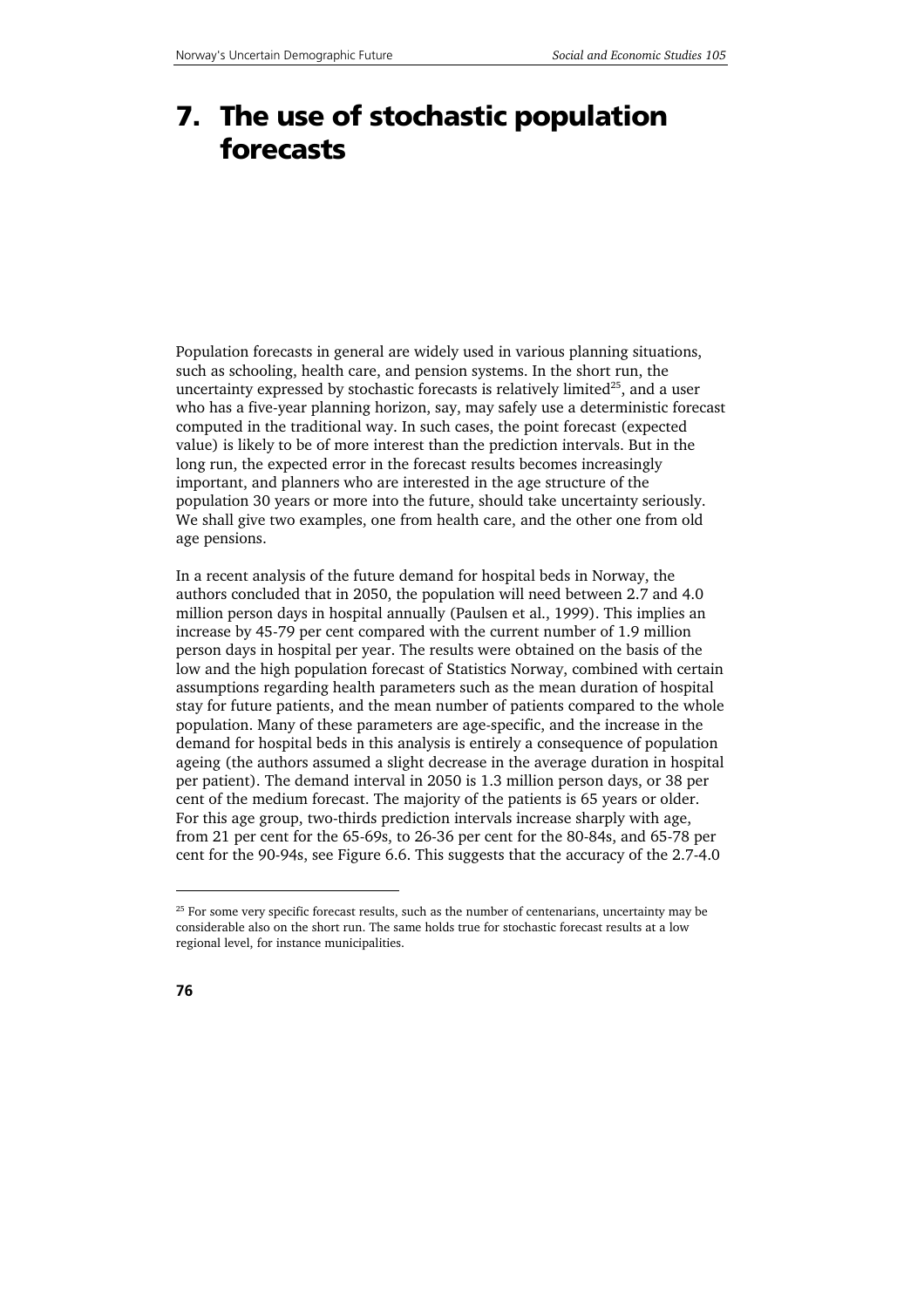j

million forecast is probably lower than two-thirds, and the Paulsen et al. projection results should be treated with great caution<sup>26</sup>. Clearly, a fully stochastic forecast of the future demand for hospital beds should also take into account the fact that the relevant medical parameters are stochastic. The covariance structure of these parameters, and possible correlations with population variables has yet to be explored.

Fredriksen (1998) describes a microsimulation model that is able to simulate, among others, future public pension benefits and contributions of the Norwegian population. Norwegian public pensions are of the "Pay as you go" (PAYG)-type. In one set of simulations starting in 1993, the author shows that the contribution rate will rise from 16 to 23 per cent in 2030. The simulations are based upon a number of demographic and non-demographic (labour market participation, disability, earnings, retirement) assumptions. Next he analyses the consequences for the contribution rate of various alternative assumptions. The rate turns out to be between 21 and 25 per cent in 2030, depending on high or low disability risks in the population, or high or low labour force participation among women. The 4 percentage points difference implies a relative interval of 16 per cent of the reference value for the contribution rate. Because of the PAYG nature of the pensions, it is relevant to inspect the Old Age Dependency Ratio<sup>27</sup>. Then we see (Figure 6.7) that the OADR has a relative two-thirds prediction interval of 18 per cent in 2030 (the 80 per cent and 95 per cent intervals are 23 per cent and 35 per cent wide, respectively). This means that the bandwidth defined by possible policy options (denoted as "reasonable" by Fredriksen) is smaller than the uncertainty implied by the demographics alone. In other words, the effects of labour market changes and disability changes will likely drown in inherent population uncertainty at the horizon 2030<sup>28</sup>.

These two examples show how important it is to take population forecast uncertainty seriously. However, an often-heard objection is that projections of the kind mentioned here are purely conditional "what-if" calculations, and that it is unnecessary to consider expected forecast errors. "*If* the population would

 $26$  For 2010 and 2030, the authors obtain intervals of 13 and 25 per cent of the medium forecast, respectively. Thus the general conclusion of low accuracy is not substantially altered on the short and medium term.

<sup>&</sup>lt;sup>27</sup> In case fund based pension systems are considered, life course uncertainty of the type illustrated in Figure 6.6 would be relevant.

<sup>&</sup>lt;sup>28</sup> Fredriksen investigates also "packages" of alternative assumptions. For instance, in an "ageing alternative" he combines low population growth with high disability risks. A "growth alternative" combines high population growth with low disability risks and high female labour force participation. The contribution rate varies between 16 and 30 per cent in 2030, when either of these packages is chosen. This implies a relative variation of 58 per cent, much larger than the prediction interval for the OADR. In this case the sensitivity analysis has clear policy relevance. One may object, however, that the implicit assumption of perfect correlation between the components (in the ageing alternative, *each* year when fertility is high, *also* disability risks are high, *and* mortality *and* immigration are low) is not very realistic.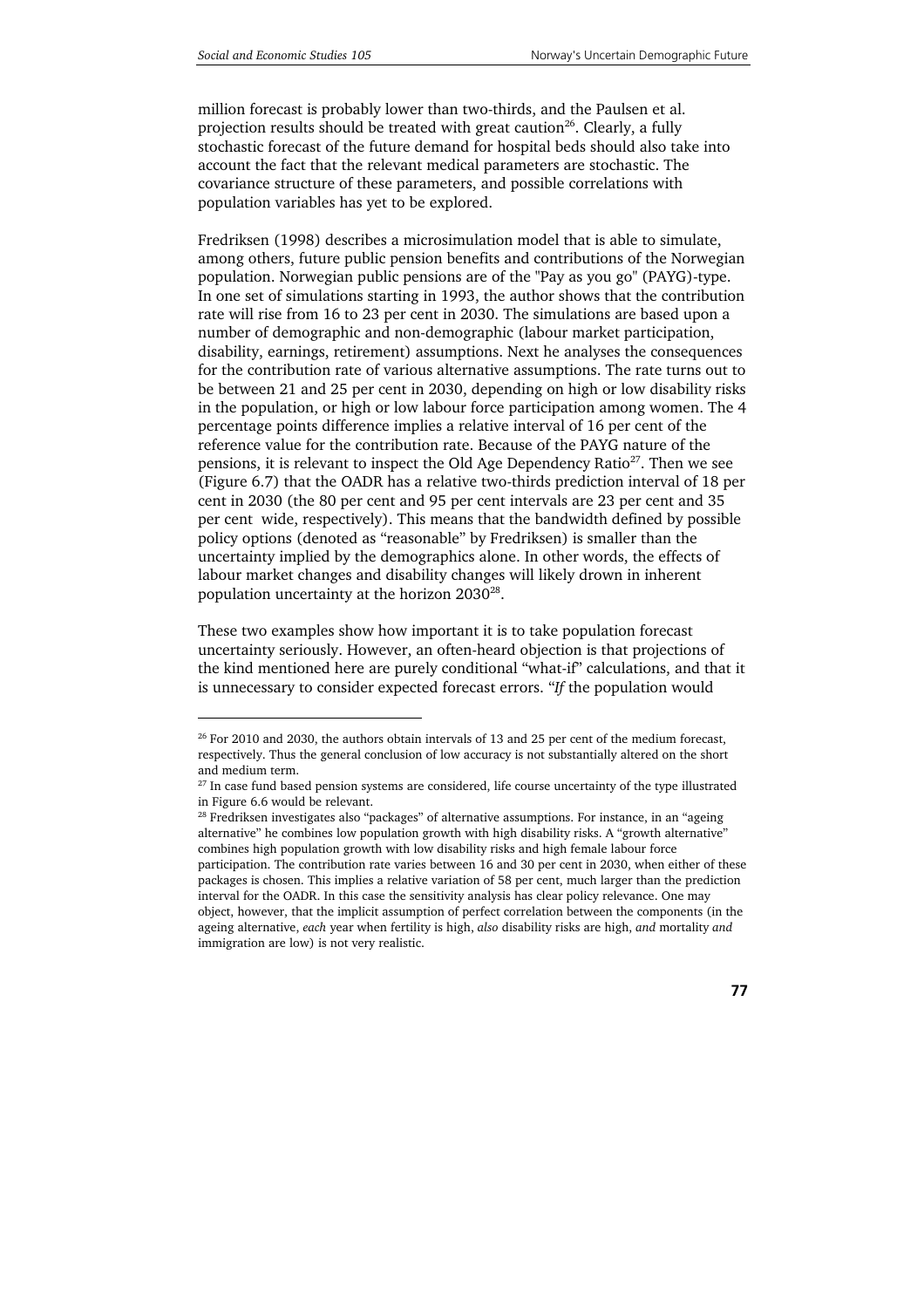show this or that trend, *what* would the consequences be for the health care system?" Any deviations from the assumed demographic path are not of primary importance. We do not agree with this objection. Since population size is, in practice, a continuous variable, the probability that the population will follow this or that trend, is zero. This reduces the policy relevance of many deterministic planning studies, unless one can demonstrate that demographic uncertainty is negligible. In all other cases one is forced to think in terms not of point forecasts, but of intervals - and intervals imply expected accuracy and statistical analyses. Therefore the traditional approach based on deterministic variant projections is inconsistent from a statistical point of view, as demonstrated by the intervals for the OADR in Section 6.3.

The format in which stochastic population forecasts are made available to the users is very different from that employed for traditional deterministic forecasts. The latter type of results can be included in tables in printed reports. If results for one-year or five-year age groups are published, the user who is interested in a specific larger age group can find the corresponding number by simply adding the age-specific results. A stochastic forecast, however, is presented in the form of predictive distributions. *Each forecast result has its own distribution.* Thus, the bounds of the prediction interval of a larger age group are generally *not* equal to the sum of the bounds of the constituent ages. For instance, the lower and upper bounds of the 95 per cent interval of total population in 2050 are 3.20 and 7.29 million, respectively, see Figure 6.1. On the other hand, the sums of the corresponding bounds for men and women broken down in five-year age groups in Figure 6.5 are 2.77 and 8.00 million. The former interval [3.20, 7.29] is the correct one. It is narrower than the results obtained by simple addition, because the results for the various age groups are correlated. At time  $t$ , age groups  $x_1$  and  $x_2$  are correlated, for three reasons. First, births occurring in years ( $t$ - $x_1$ ) and  $(t-x<sub>2</sub>)$  are correlated. The time series model for fertility in Chapter 3 takes account of the fact that when fertility is high in a certain year, it is also likely high the year thereafter. Although the correlation between calendar years that are further apart is weaker than the one-year correlation, it is not entirely zero. In other words, nearby age groups are strongly correlated, ages further apart only weakly. The second reason is related to the chances of survival for the two birth cohorts  $(t-x_1)$  and  $(t-x_2)$  until time *t*. These survival chances are correlated, again due to the time series character of the mortality model. Finally, immigration for the two birth cohorts is correlated. Thus, when the prediction interval of two or more age groups is to be determined, correlation across ages should be taken into account. In traditional forecasts, one assumes perfect correlation across time for the components of change. For instance, in the high variant, fertility is high in the first forecast year, and it is also high in all the other years. Because of this perfect correlation, the sum of age-specific results for the high variant coincides with the high variant result for a sum of age groups, and similarly for the low variant. But equivalent high-low variants for age groups do not define bounds that have equal probability coverage, because the variants assume perfect correlation. In stochastic forecasts, the correlation is less than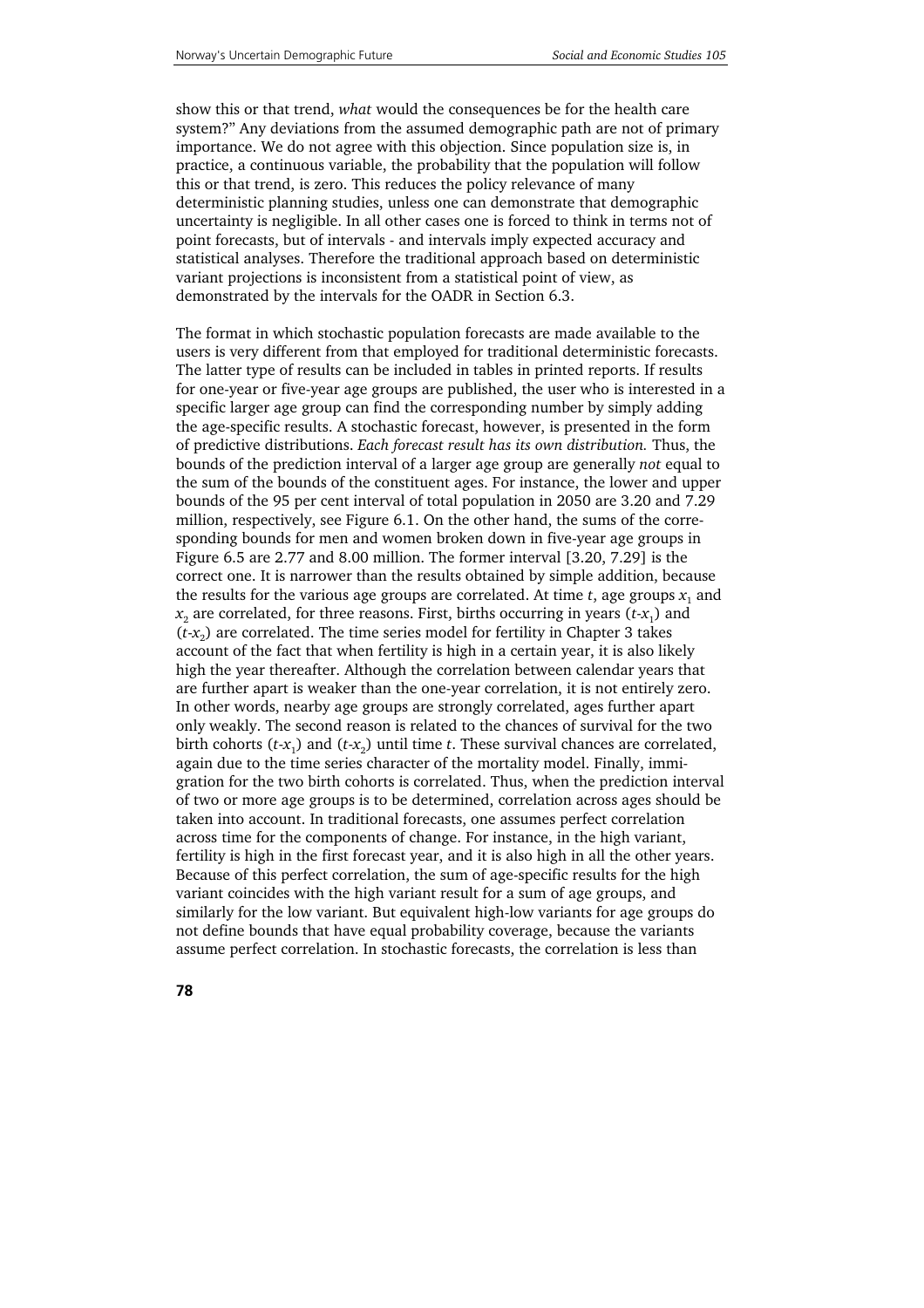perfect and simple addition of prediction bounds does not give the correct bounds for the aggregate. (Expected values may be added, of course.)

The consequence is that stochastic forecasts should be made available to the user in the form of a database (Alho 1990), from which the user can construct the prediction intervals of any age group he is interested in. An example is the database of Statistics Netherlands, which can be accessed from the Internet, see http://statline.cbs.nl/statweb/index\_NL.stm.

Finally, one should keep in mind that all the results presented here are computed on the basis of a number of linked stochastic models, with specific assumptions concerning the prediction intervals for future fertility, mortality, and migration. The expected values of the distributions coincide with those assumed by Statistics Norway in its official population forecast. But the intervals may be larger or smaller in other applications than the current one, depending on the particular models and assumptions used.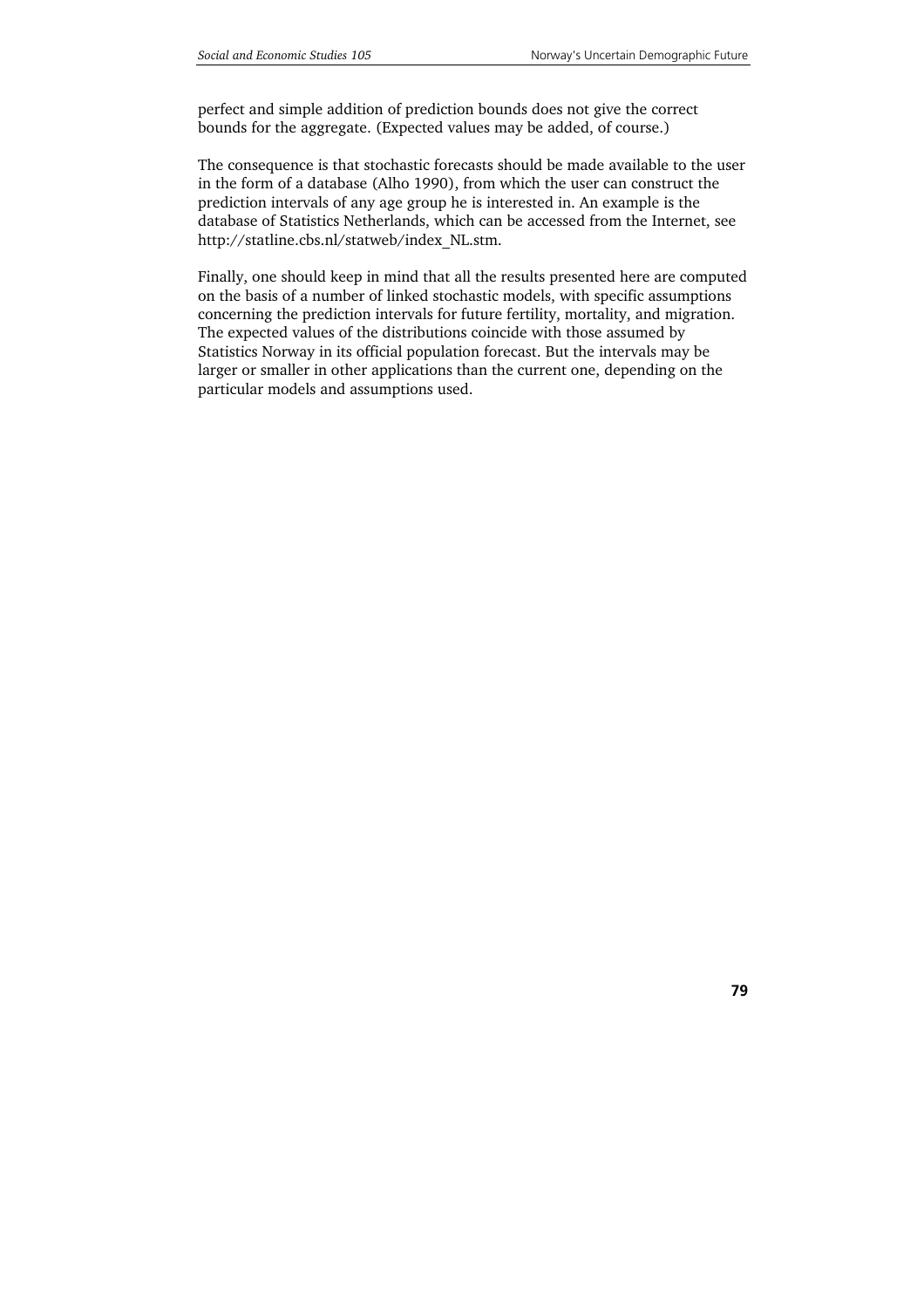## **8. Conclusions**

The demographic future of any population is uncertain, but some of the many possible trajectories are more probable than others. Therefore, an exploration of the demographic future should include two elements: a *range* of possible outcomes, and a *probability* attached to that range. Together, these two constitute a prediction interval for the population variable concerned. This report gives the results of a research project of which the aim was to compute prediction intervals for the future population of Norway broken down by age and sex to the horizon 2050.

Chapter 6 contains the main results. We estimate that the odds are four against one (80 per cent chance) that Norway's population, now 4.5 million, will number between 4.3 and 5.4 million in the year 2025 and 3.7-6.3 million in 2050. This illustrates that uncertainty increases with time. There is a clear trade-off between greater accuracy (larger odds) and higher precision (narrower intervals). Odds of 19 against one (95 per cent chance) result in a wider interval: 4.1-5.7 million in 2025, and 3.2-7.3 million in 2050. The probabilistic population forecasts of the youngest and the oldest age groups show largest uncertainty, because fertility and mortality are hard to predict. As a result, prediction intervals in 2030 under the age of 20 are so wide, that the forecast is not very informative. In 2050 this is the case for virtually all age groups, in particular when the intervals are judged in a relative sense (compared to the median forecast). The expected accuracy of the total population size forecast published by Statistics Norway is somewhat below two-thirds on the long run, and a little above that level on the short run.

Prediction intervals for different population variables cannot simply be combined to find the interval for an aggregated variable. For instance, the lower limit of the 67 per cent prediction interval for the total population in a certain future year is *not* equal to the sums of the corresponding lower limits for men and women. The reason is that predicted numbers of men and women are correlated, caused by the assumed correlation between male and female mortality, and that between male and female migration. The consequence is that each separate forecast result has its own prediction interval, which cannot be computed on the basis of intervals for more detailed results.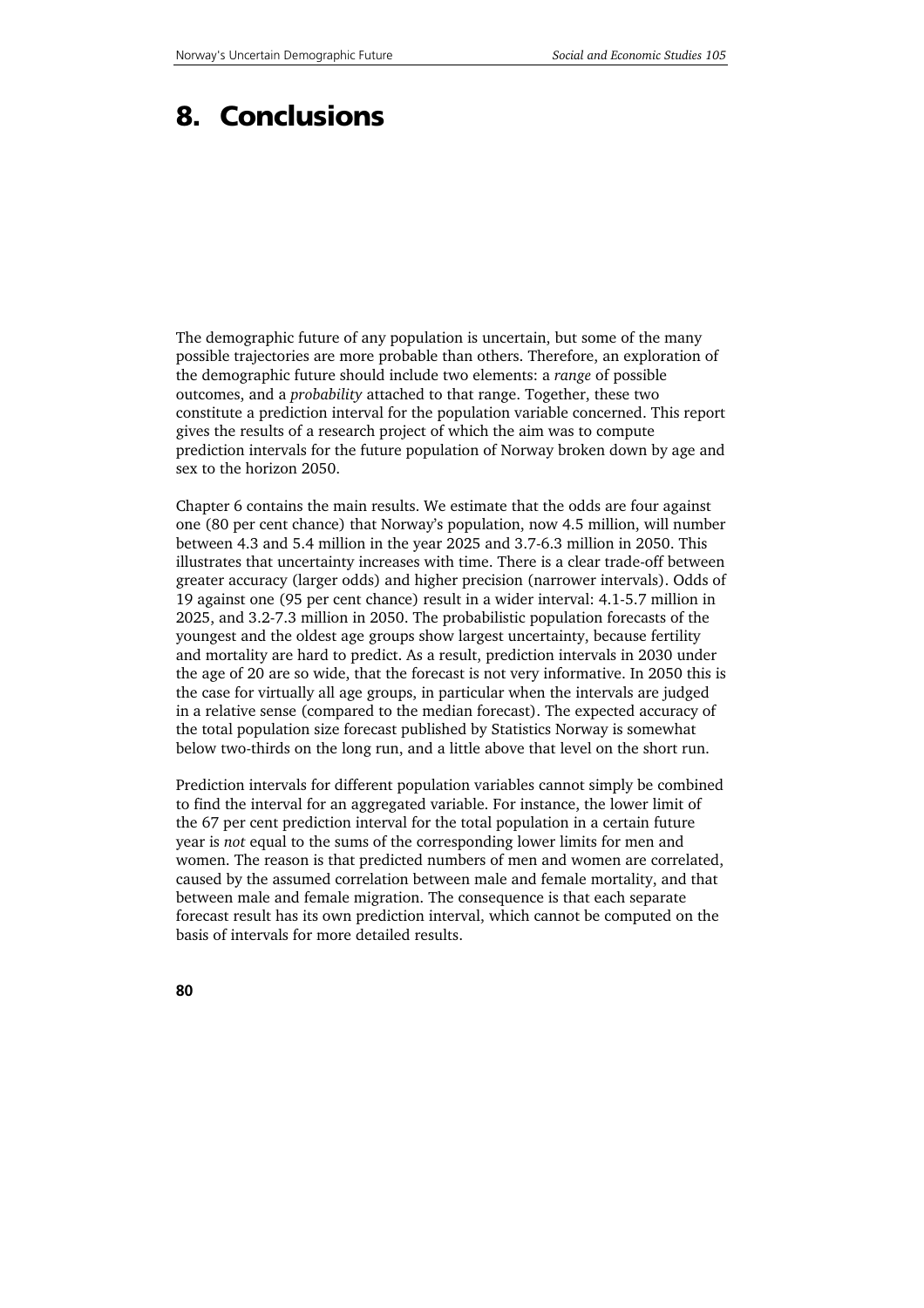The results in Chapter 6 have been obtained on the basis of stochastic simulation of each of the three components of population change, viz. fertility, mortality, and international migration. Simulation of the components relied heavily on three complementary methods:

- time series analysis for key demographic indicators, such as the TFR, the life expectancy, and numbers of immigrants and emigrants;
- an analysis of historical forecast errors, assembled on the basis of forecasts produced by Statistics Norway since 1969;
- and finally expert judgement, for instance to restrict the prediction interval for the TFR or that for the numbers of immigrants and emigrants to reasonable ranges.

Much emphasis has been given in this study to time series analysis, because the underlying statistical model facilitates an appropriate treatment of forecast uncertainty. For fertility and migration, however, the time series resulted in unrealistically wide prediction intervals. This is the reason why the intervals had to be narrowed in a subjective manner. Historical forecast errors for the TFR, the life expectancy at birth, and the age structure for men and women have been used to check the plausibility of the prediction intervals' width.

The predictions for mortality and international migration were calibrated in such a way that the median coincided with the Medium Variant value of the 1999 based official population forecast of Statistics Norway. Our time-series predictions for the TFR agreed closely with the official ones.

The time-series predictions indicated that assumptions on future TFR as employed by Statistics Norway in its official population forecasts have estimated coverage probabilities of only 46, 31, and 24 per cent in the years 2010, 2030, and 2050. The official mortality assumptions have higher expected accuracy in 2050 (just over 60 per cent for the life expectancy), but lower values in the beginning of this century (around 35 per cent in the period 2000-2010).

The prediction intervals presented in this report have been computed on the basis of certain assumptions about the stochastic nature of fertility, mortality, and international migration. Although these assumptions appear reasonable, it is not at all certain that they are entirely correct. Different assumptions will lead to different prediction intervals. Thus the intervals should not be interpreted too strictly. Rather they indicate the order of magnitude of forecast uncertainty. Careful monitoring of the forecast results may provide an answer to the question whether the prediction intervals are correct. In case a significantly higher share than two-thirds of the observed population numbers lies inside the 67 per cent prediction intervals, this signals intervals that are too wide, and vice versa.

The results apply to the national level only. Therefore the present approach ought to be extended. Regional population forecasts should also be presented in the form of prediction intervals, but an appropriate methodology to compute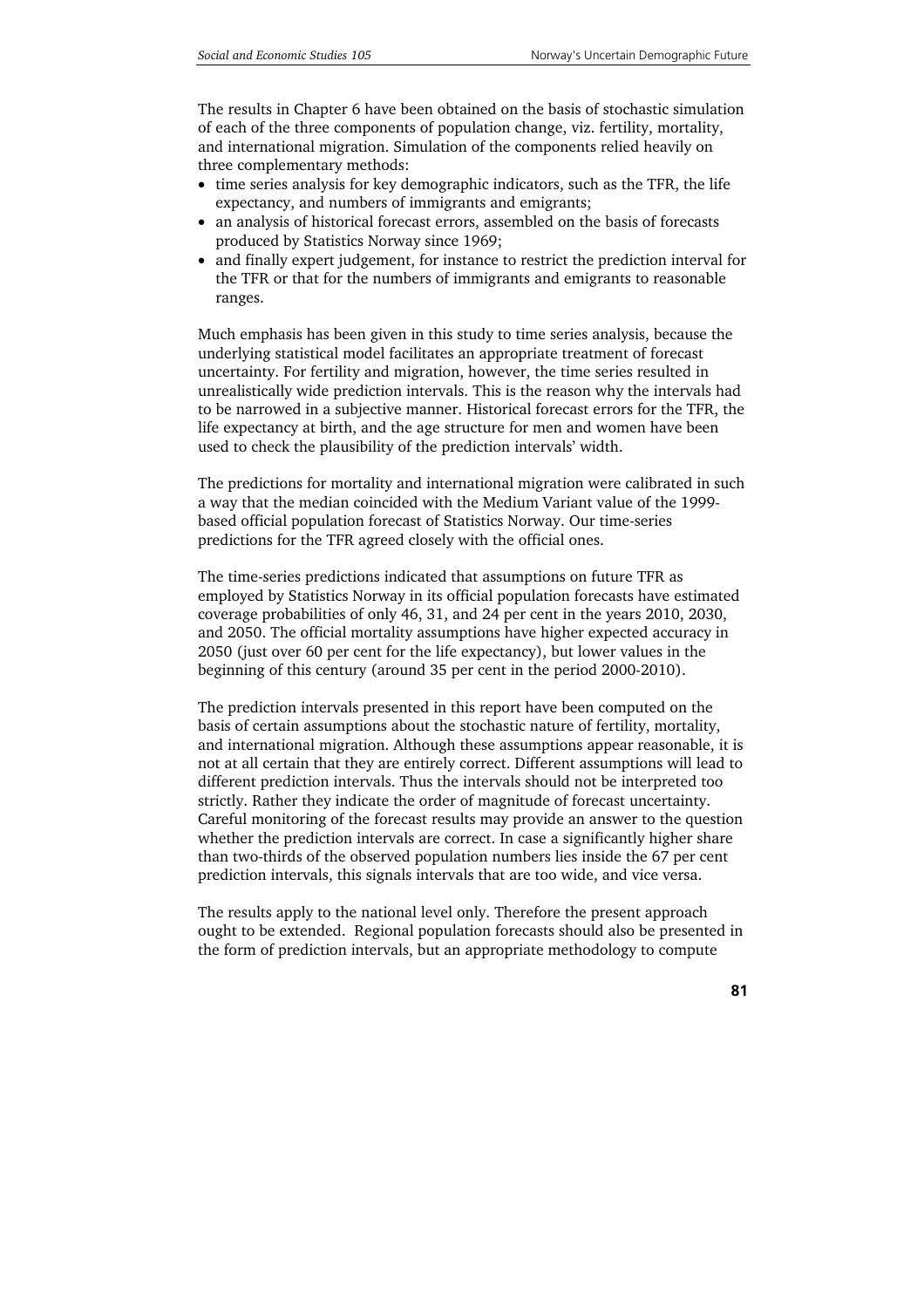such regional intervals has yet to be developed. Two major problems have to be solved in regional stochastic population forecasting: first, to specify correct regional correlation structures for fertility, mortality and migration, and second, to specify a correct statistical model for interregional migration.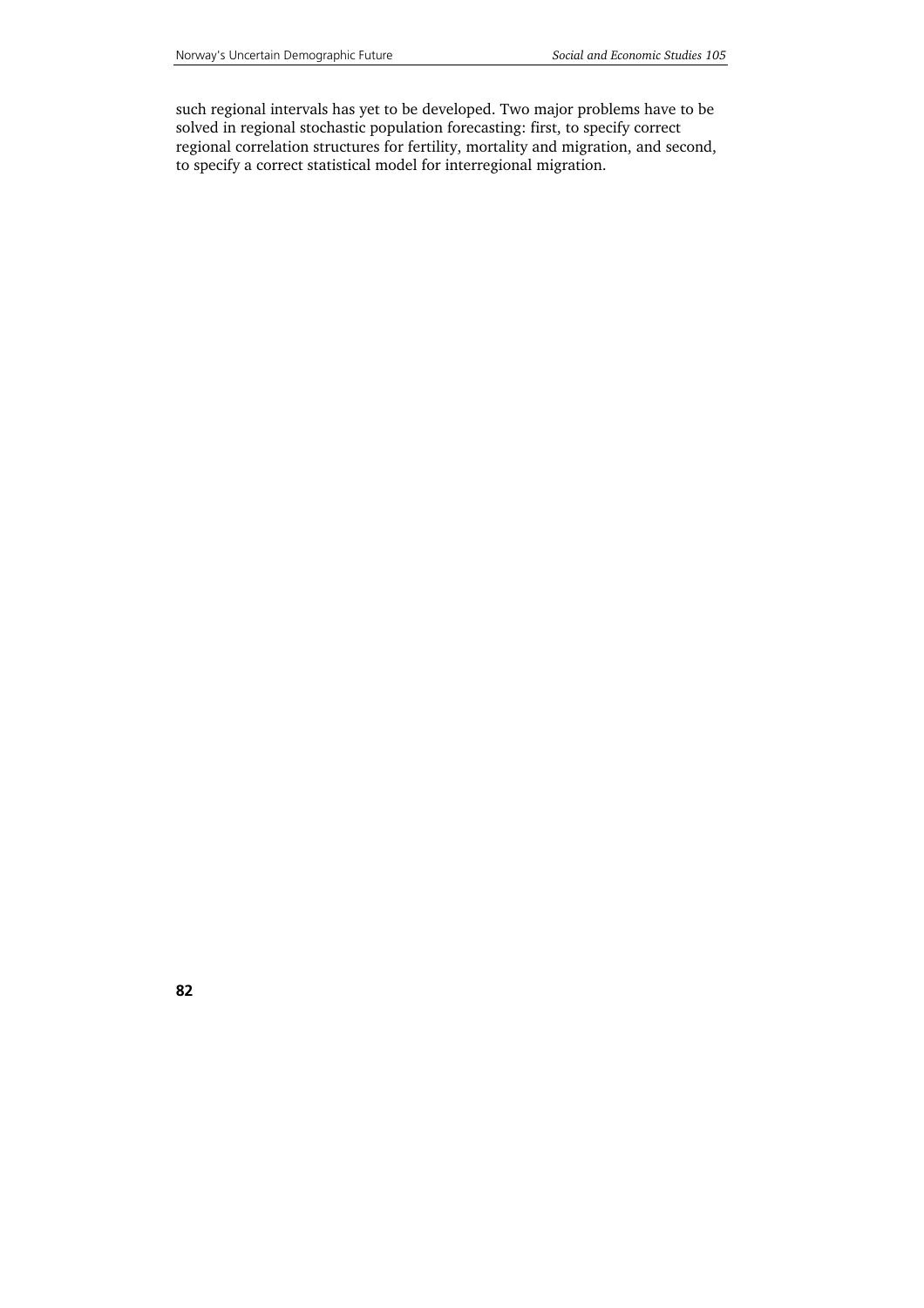# **References**

Akers, D. (1965) "Cohort fertility versus parity progression as methods of projecting births" *Demography* 2: 414-428.

Alders, M. and J. de Beer. (1998) "Kansverdeling van de bevolkingsprognose" ("Probability distribution of population forecasts") *Maandstatistiek van de Bevolking* 46: 8-11.

Alho, J. (1990) "Stochastic methods in population forecasting" *International Journal of Forecasting* 6: 521-530.

Alho, J. (1998) *A stochastic forecast of the population of Finland*. Reviews 1998/4. Helsinki: Statistics Finland.

Alho, J. and B. Spencer (1985) "Uncertain population forecasting" *Journal of the American Statistical Association* 80: 306-314.

Alho, J. and B. Spencer (1997) Statistical demography and forecasting. Unpublished manuscript.

Armstrong, J. (1985) *Long-range forecasting: From crystal ball to computer.* New York: Wiley (2nd ed.)

Beets, G. 1996. "Does the increasing age at first birth lead to increases in involuntary childlessness?" Proceedings European Population Conference Milano 4-8 September 1995, Volume 2. Milano: FrancoAngeli, 15-30.

Bell, W. (1992) "ARIMA and Principal Components models in forecasting agespecific fertility" pp. 177-200 in N. Keilman and H. Cruijsen (eds.) *National Population Forecasting in Industrialized Countries.* Amsterdam etc.: Swets & Zeitlinger.

Bell, W. (1997) "Comparing and assessing time series methods for forecasting age-specific fertility and mortality rates". *Journal of Official Statistics* 13: 279- 303.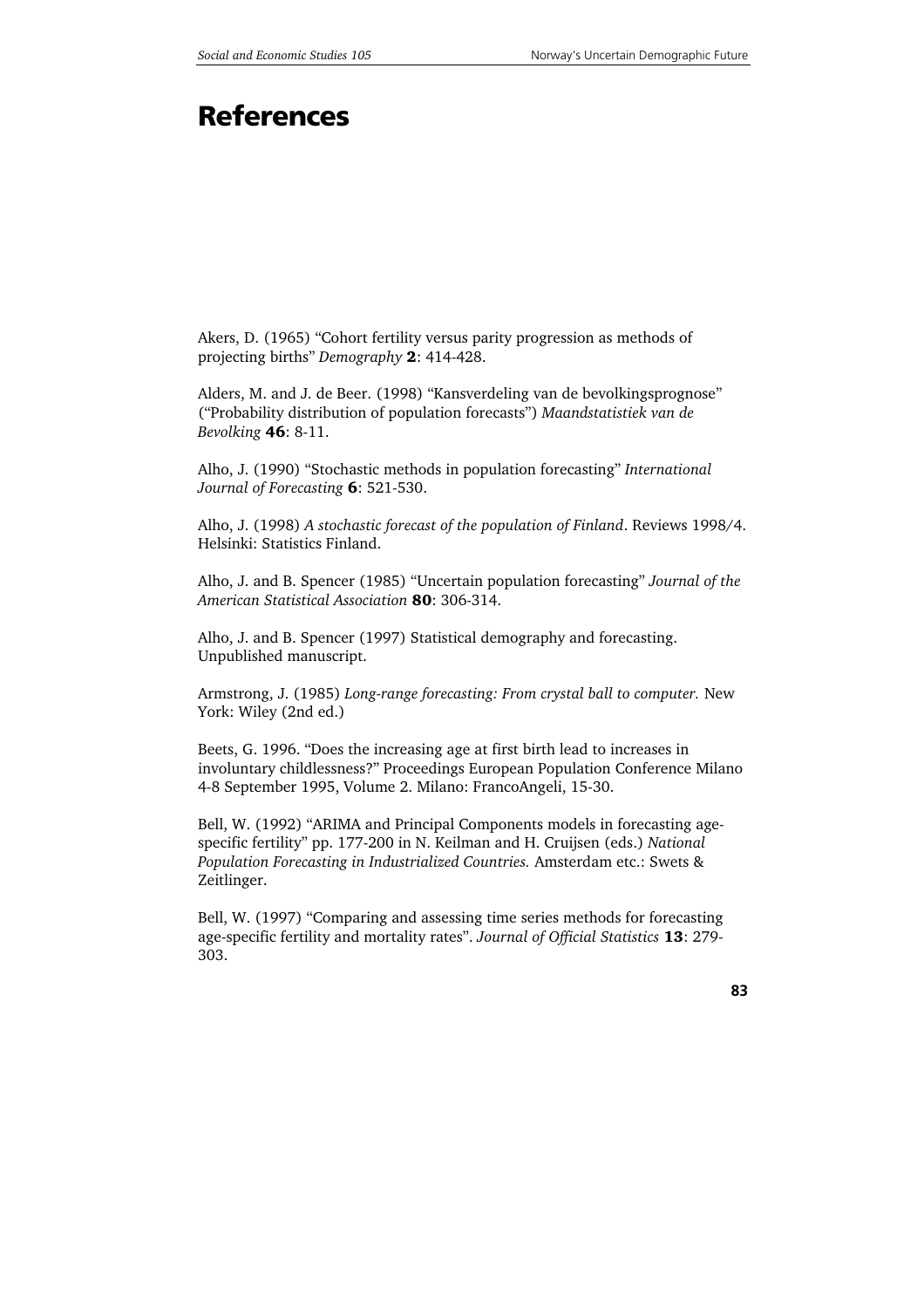Boleslawski, L. and E. Tabeau (2001) "Comparing theoretical age patterns of mortality beyond the age of 80" pp. 127-155 in Tabeau et al. (2001).

Box, G. and G. Jenkins (1970) *Time series analysis: Forecasting and control.* San Francisco: Holden Day.

Bratley, P., B. Fox, and L. Schrage (1983) *A guide to simulation*. New York: Springer-Verlag.

Brunborg, H. and S.-E. Mamelund (1994) "*Kohort- og periodefruktbarhet i Norge 1820-1993"* ("Cohort and Period Fertility for Norway 1820-1993") Report no. 94/27. Oslo: Statistics Norway.

Cohen, J. (1986) "Population forecasts and confidence intervals for Sweden: A comparison of model-based and empirical approaches" *Demography* 23: 105- 126.

De Beer, J. (1985) "A time-series model for cohort data" *Journal of the American Statistical Association* 80: 525-530.

De Beer, J. (1989) "Projecting age-specific fertility by using time-series models", *European Journal of Population* 5: 315-346.

De Beer, J. (1992) "General time-series models for forecasting fertility" pp 148- 175 in N. Keilman and H. Cruijsen (eds.) *National Population Forecasting in Industrialized Countries.* Amsterdam etc.: Swets & Zeitlinger.

De Beer, J. (1997) "The effect of uncertainty of migration on national population forecasts: The case of the Netherlands" *Journal of Official Statistics* 13: 227-243.

De Beer, J. and M. Alders (1999) "Probabilistic population and household forecasts for the Netherlands" Working Paper nr. 45, Joint ECE-Eurostat Work Session on Demographic Projections, Perugia, Italy, 3-7 May 1999. Internet www.unece.org/stats/documents/1999.05.projections.htm.

Duchêne, J. and S. Gillet-De Stefano (1974) "Ajustement analytique des courbes de fécondité générale", *Population et Famille* 32: 53-93.

Eurostat (1997a) "Latest national population forecasts for the countries of the European Economic Area and Switzerland - Reviewed by a set of tables", Background Document Meeting Working Party on Demographic Projections. Luxembourg, September 1997.

Eurostat (1997b) "Beyond the predictable: Demographic changes in the EU up to 2050", *Statistics in Focus, Population and Social Conditions* 1997/7.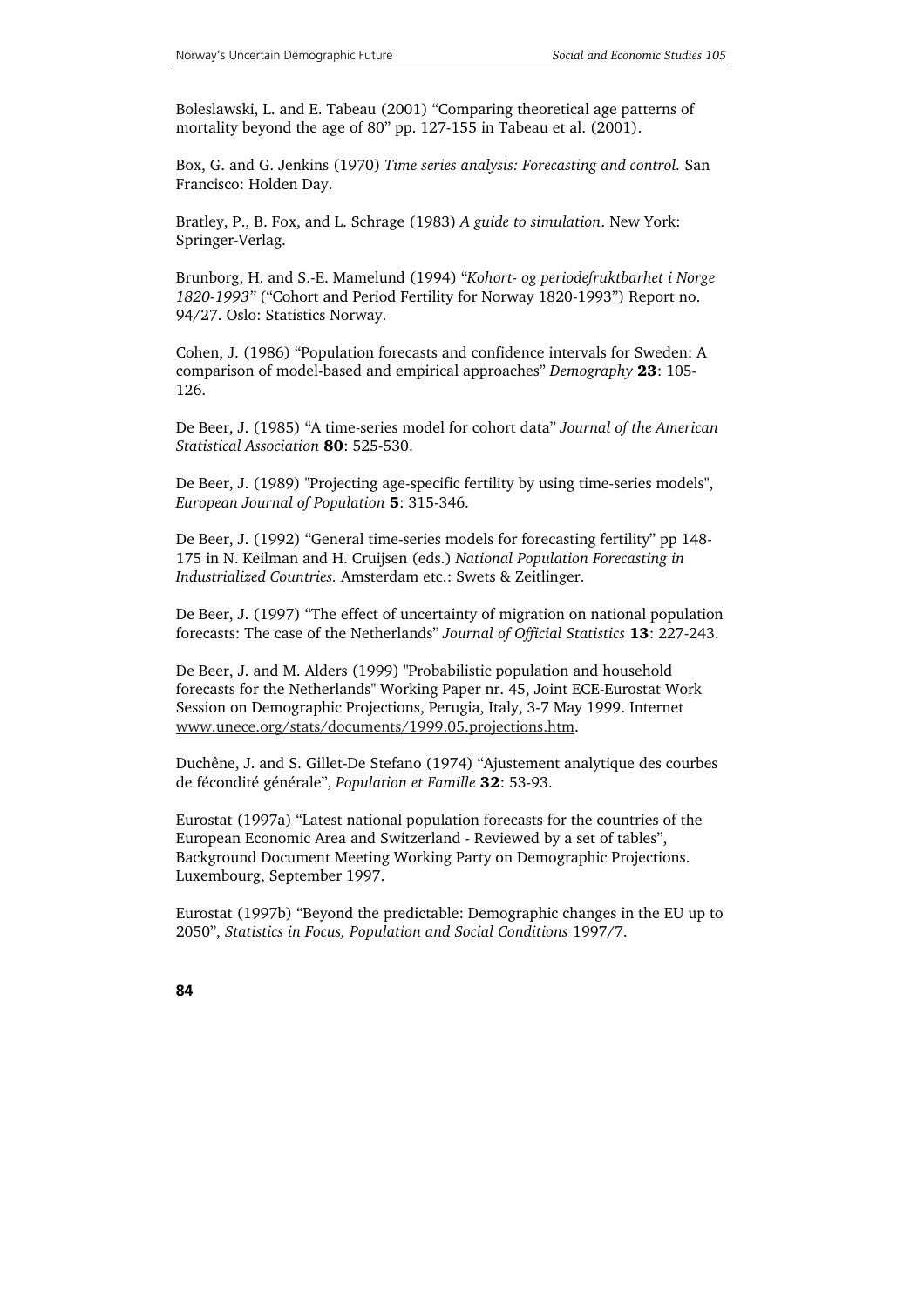Fredriksen, D. (1998) Projections of population, education, labour supply, and public pension benefits: Analyses with the dynamic microsimulation model MOSART. Social and Economic Studies 101. Oslo: Statistics Norway.

Hanika, A., W. Lutz and S. Scherbov (1997) "Ein probabilistischer Ansatz zur Bevölkerungs-vorausschätzung für Österreich", Statistische Nachrichten 12/1997: 984-988.

Hannerz, H. (2001) "Manhood trials and the law of mortality" *Demographic Research* 4. Internet http://www.demographic-research.org.

Hartmann, M. (1987) "Past and recent attempts to model mortality at all ages" *Journal of Official Statistics* 3: 19-36.

Heligman, L. and J. Pollard (1980) "The age pattern of mortality" Journal of the Institute of Actuaries 107: 49-80.

Hoem, J. (1976) "On the optimality of modified chi-square analytic graduation" Scandinavian Journal of Statistics 3: 89-92.

Hoem, J., H. O. Hansen, D. Madsen, J. Løvgreen Nielsen, E. M. Olsen, and B. Rennermalm (1981) "Experiments in modelling recent Danish fertility curves" Demography 18: 231-244.

Keilman, N. (1997) "Ex-post errors in official population forecasts in industrialized countries" Journal of Official Statistics 13: 245-277.

Keilman, N. and H. Cruijsen, eds. (1992) *National Population Forecasting in Industrialized Countries.* Amsterdam etc.: Swets & Zeitlinger.

Keilman, N. and A. Hetland (1999) "Simulated confidence intervals for future period and cohort fertility". Working Paper nr. 6, Joint ECE-Eurostat Work Session on Demographic Projections, Perugia, Italy, May 1999. Internet www.unece.org/stats/documents/1999.05.projections.htm.

Keilman, N. and D.Q. Pham (2000) "Predictive intervals for age-specific fertility". *European Journal of Population.*16(1): 41-66.

Keyfitz, N. (1981) "The limits of population forecasting" Population and Development Review 7: 579-593.

Keyfitz, N. (1982) "Can knowledge improve forecasts?" Population and Development Review 8: 729-751.

Keyfitz, N. (1985) "A probability representation of future population" *Zeitschrift für Bevölkerungswissenschaft* 11: 179-191.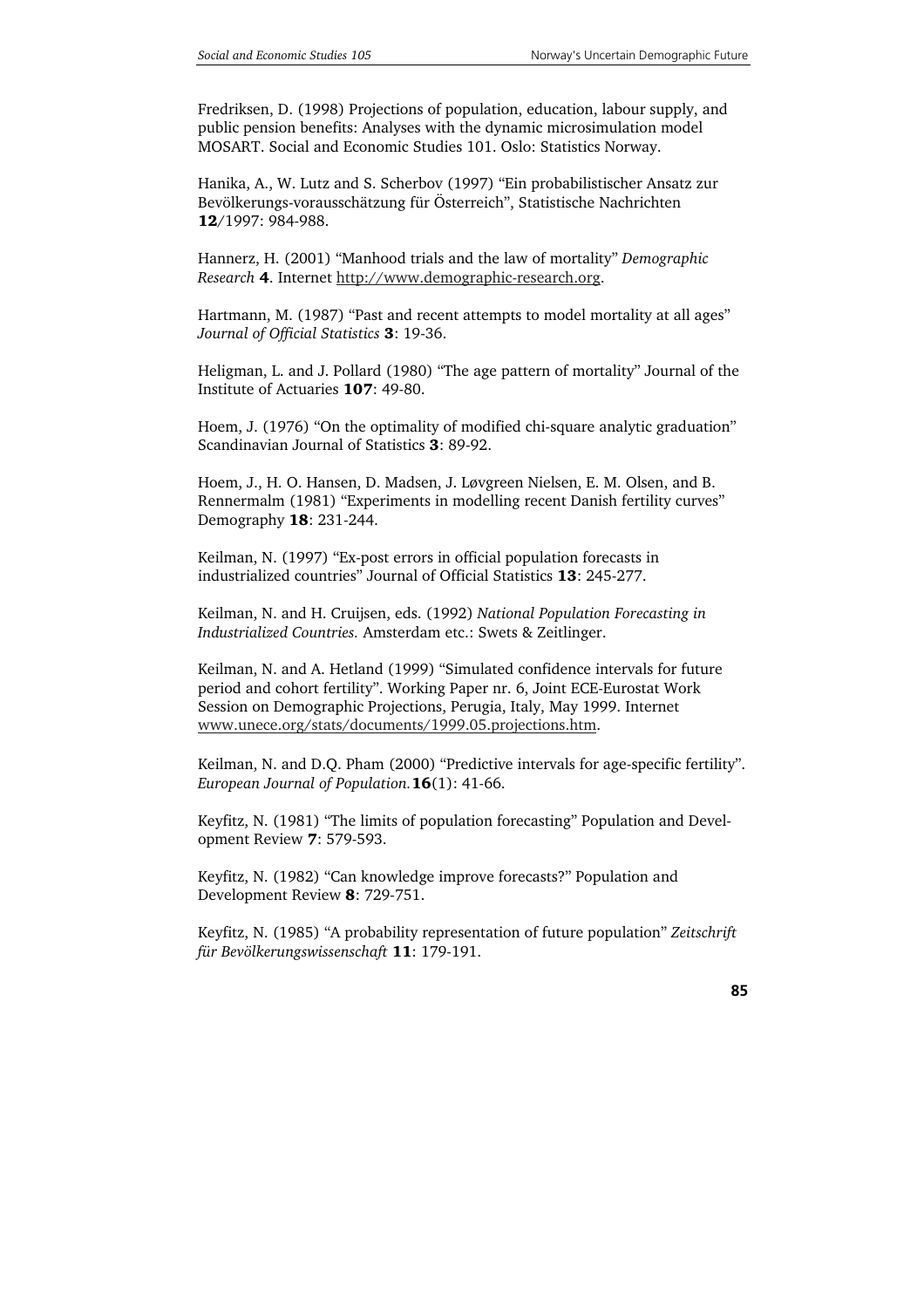Knudsen, C., R. McNown, and A. Rogers (1993) "Forecasting fertility: An application of time series methods of parameterized model schedules" *Social Science Research* 22: 1-23.

Koreisha, S. and Y. Fang (1999) "The impact of measurement errors on ARMA prediction" *Journal of Forecasting* 18: 95-109.

Kostaki, A. (1992a) *Methodology and applications of the Heligman-Pollard formula.* Lund: Department of Statistics, University of Lund.

Kostaki, A. (1992b) "A nine-parameter version of the Heligman-Pollard formula" *Mathematical Population Studies* 3: 277-288.

Kravdal, Ø. (1994) "The importance of economic activity, economic potential and economic resources for the timing of first births in Norway" *Population Studies* 48: 249-267.

Kuijsten, A. (1988) "Demografische toekomstbeelden van Nederland" *Bevolking en Gezin* 1988/2: 97-130.

Lee, R. (1993) "Modeling and forecasting the time series of US fertility: Age distribution, range, and ultimate level" *International Journal of Forecasting* 9: 187-202.

Lee, R. and S. Tuljapurkar (1994) "Stochastic population forecasts for the United States: Beyond High, Medium, and Low" *Journal of the American Statistical Association* 89: 1175-1189.

Lesthaeghe, R. and J. Surkyn (1988) "Cultural dynamics and economic theories of fertility change" *Population and Development Review* 14: 3-45.

Lütkepohl, H. (1993) *Introduction to multiple time series analysis*. Berlin etc.: Springer-Verlag (second edition).

Lutz, W., W. Sanderson, and S. Scherbov (1996) "Probabilistic population projections based on expert opinion" pp. 397-428 in W. Lutz (ed.) *The future population of the world: What can we assume today?* London: Earthscan (rev. ed.).

Lutz, W. and S. Scherbov (1998a) "An expert-based framework for probabilistic national population projections: The example of Austria" *European Journal of Population* 14: 1-17.

Lutz, W. and S. Scherbov (1998b) "Probabilistische Bevölkerungsprognosen für Deutschland" ("Probabilistic population projections for Germany") *Zeitschrift für Bevölkerungswissenschaft* 23: 83-109.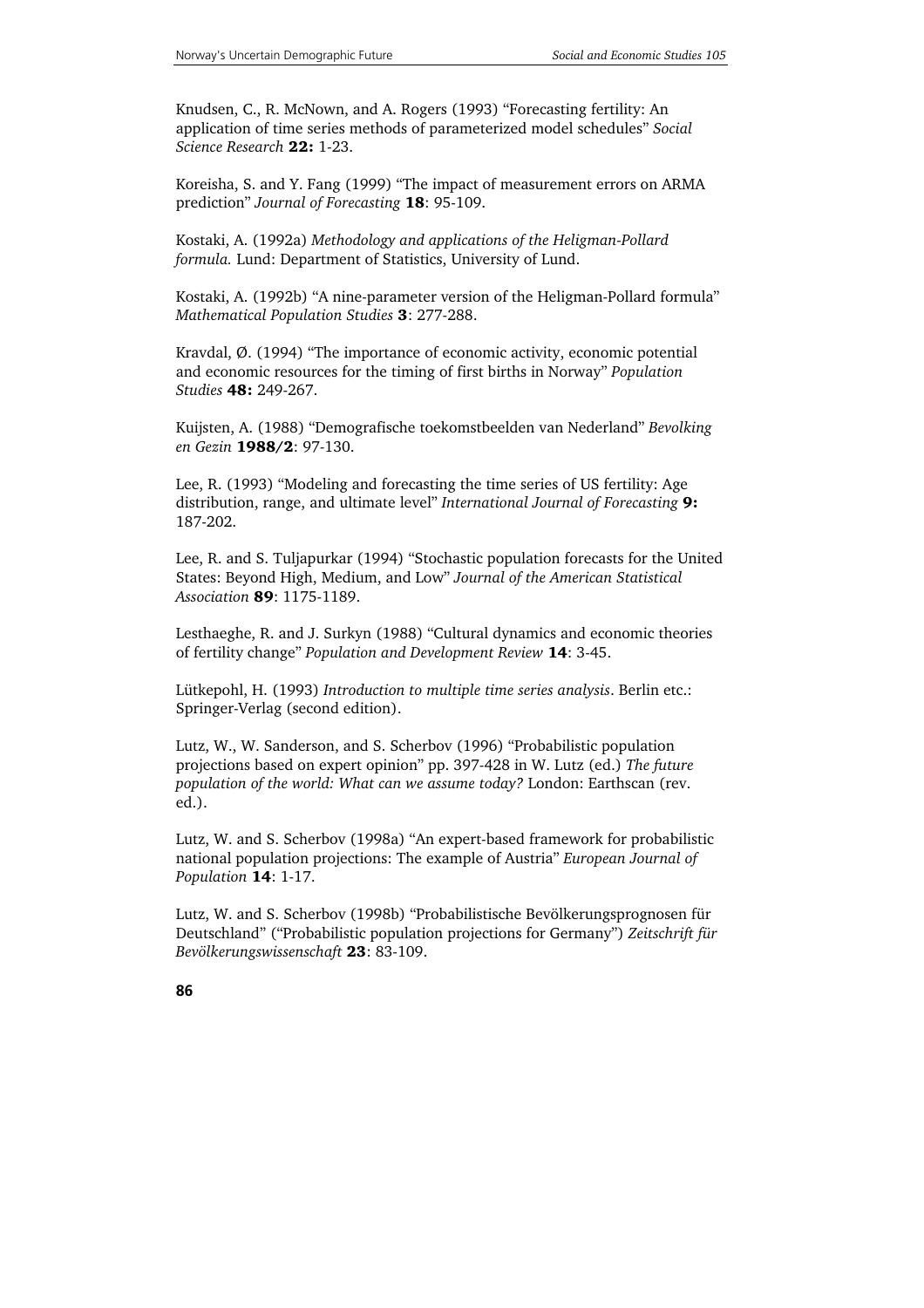McNown, R and A. Rogers (1989) Time-series analysis forecasts of a parameterised mortality schedule. Pp. 107-123 in P. Congdon and P. Batey (eds.) *Advances in regional demography: information, forecasts, models*. London: Belhaven Press.

Mamelund, S.-E. and J.-K. Borgan (1996) Kohort- og periode dødelighet I Norge 1846-1994 ("Cohort and Period Mortality in Norway 1846-1994"). Reports no. 96/9. Oslo: Statistics Norway.

National Research Council (2000) *Beyond six billion: Forecasting the world's population.* Panel on Population Projections. John Bongaarts and Rodolfo Bulatao (eds.) Committee on Population, Commission on Behavioral and Social Sciences and Education. Washington DC: National Academy Press.

Paulsen, B., B. Kalseth, and A. Karstensen (1999) "Eldres sykehusbruk på 90 tallet: 16 prosent av befolkningen – halvparten av sykehusforbruket" ("The elderly's use of hospital services in the 1990s: 16 per cent of the population – half the use of hospital services") SINTEF rapport STF78 A99527. Trondheim: SINTEF Unimed.

Pflaumer, P. (1986) "Stochastische Bevölkerungsmodelle zur Analyse der Auswirkungen demographischer Prozesse auf die Systeme der sozialen Sicherung". *Allg. Statist. Archiv* 70: 52-74.

Pflaumer, P. (1988) "Confidence intervals for population projections based on Monte Carlo methods" *International Journal of Forecasting* 4: 135-142.

Rogers, A. and L. Castro (1986) "Migration". Pp. 157-206 in A. Rogers and F. Willekens (eds.) *Migration and Settlement: A Multiregional Comparative Study.* Dordrecht: Reidel Publ. Co.

Rogers, A. and K. Gard (1991) Applications of the Heligman/Pollard model mortality schedule. *Population Bulletin of the United Nations* 30: 79-105.

Spengler, J. (1935) "Population prediction in nineteenth century America" *American Sociological Review* 1: 905-921.

Statistics Norway (1994) *Framskriving av folkemengden 1993-2050* ("Population Projections 1993-2050"). Oslo/Kongsvinger: Statistics Norway.

Statistics Norway (1997) *Framskriving av folkemengden 1996-2050* ("Population Projections 1996-2050"). Oslo/Kongsvinger: Statistics Norway.

Statistics Norway (1999) "Fortsatt befolkningsvekst. Befolkningsframskrivinger. Nasjonal og regionale tall, 1999-2050" ("Population growth continues.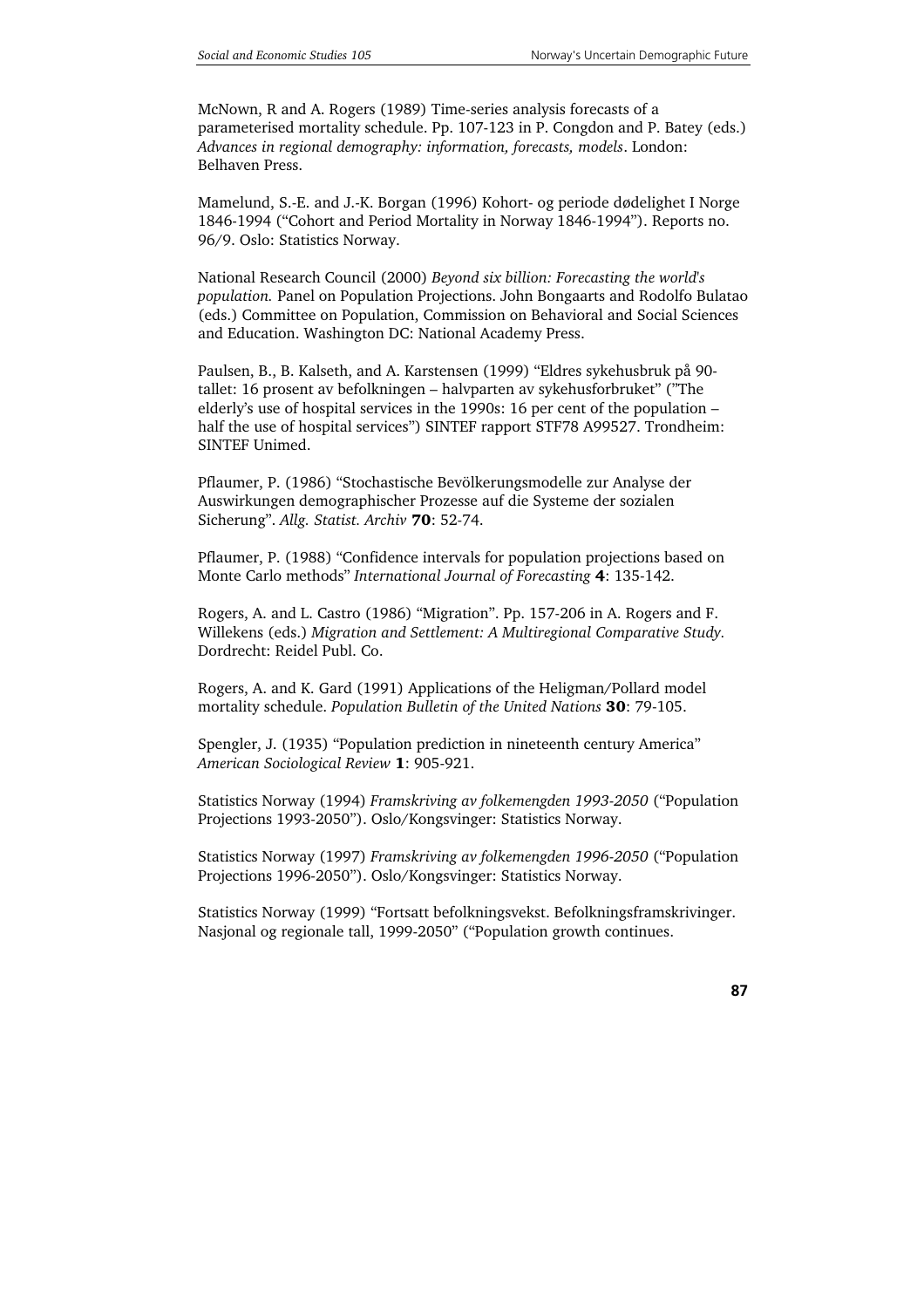Population forecasts: national and regional results 1999-2050") *Dagens statistikk*  17.11.1999. Internett http://www.ssb.no/folkfram.

Stoto, M. (1983) "The accuracy of population projections" *Journal of the American Statistical Association* 78: 13-20.

Tabeau, E., P. Ekamper, C. Huisman, and A. Bosch (1999) "Improving overall mortality forecasts by analysing cause-of-death, period and cohort effects in trends. *European Journal of Population* 15: 153-183.

Tabeau, E. (2001) "A review of demographic forecasting models for mortality" pp. 1-32 in Tabeau et al. (2001).

Tabeau, E. A. van den Berg Jets, and C. Heathcote, eds. (2001) Forecasting mortality in developed countries: Insights from a statistical, demographic and epidemiological perspective. Dordrecht: Kluwer Academic Publishers.

Texmon, I. (1992) "Norske befolkningsframskrivinger 1969-1990" ("Norwegian population projections 1969-1990") pp. 285-311 in O. Ljones, B. Moen, and L. Østby (eds.) Mennesker og Modeller. Oslo/Kongsvinger: Statistics Norway.

Thompson, P., W. Bell, J. Long, and R. Miller (1989) "Multivariate time series projections of parametrized age-specific fertility rates", *Journal of the American Statistical Associatio*n 84: 689-699.

Tuljapurkar, S. (1996) "Uncertainty in demographic projections: Methods and meanings." Paper Sixth Annual Conference on Applied and Business Demography. Bowling Green, 19-21 September 1996.

Tuljapurkar, S., N. Li, and C. Boe (2000) "A universal pattern of mortality decline in the G7 countries". *Nature* 405, 15 June 2000: 789-792.

Törnqvist, L. (1949) "Om de synspunkter, som bestämt valet av de primäre prognos-antagendena" ("On the points of view that determined the choice of the main forecast assumptions") pp. 69-75 in J. Hyppolä, A. Tunkelo, and L. Törnqvist *Beräkninger rörende Finlands befolkning, dess reproduktion och framtida utveckling* Helsinki, Statistiska Meddelanden, Utgivna av Statistiska Centralbyrån nr. 38 (in Swedish and Finnish).

Van Imhoff, E. (1991) Profile: A program for estimating the coefficients of demographic age-intensity profiles. NIDI-Report no. 15. The Hague: NIDI.

Willekens, F. and N. Baydar (1984) "Age-period-cohort models for forecasting fertility" Working Paper no. 45, The Hague: Netherlands Interuniversity Demographic Institute.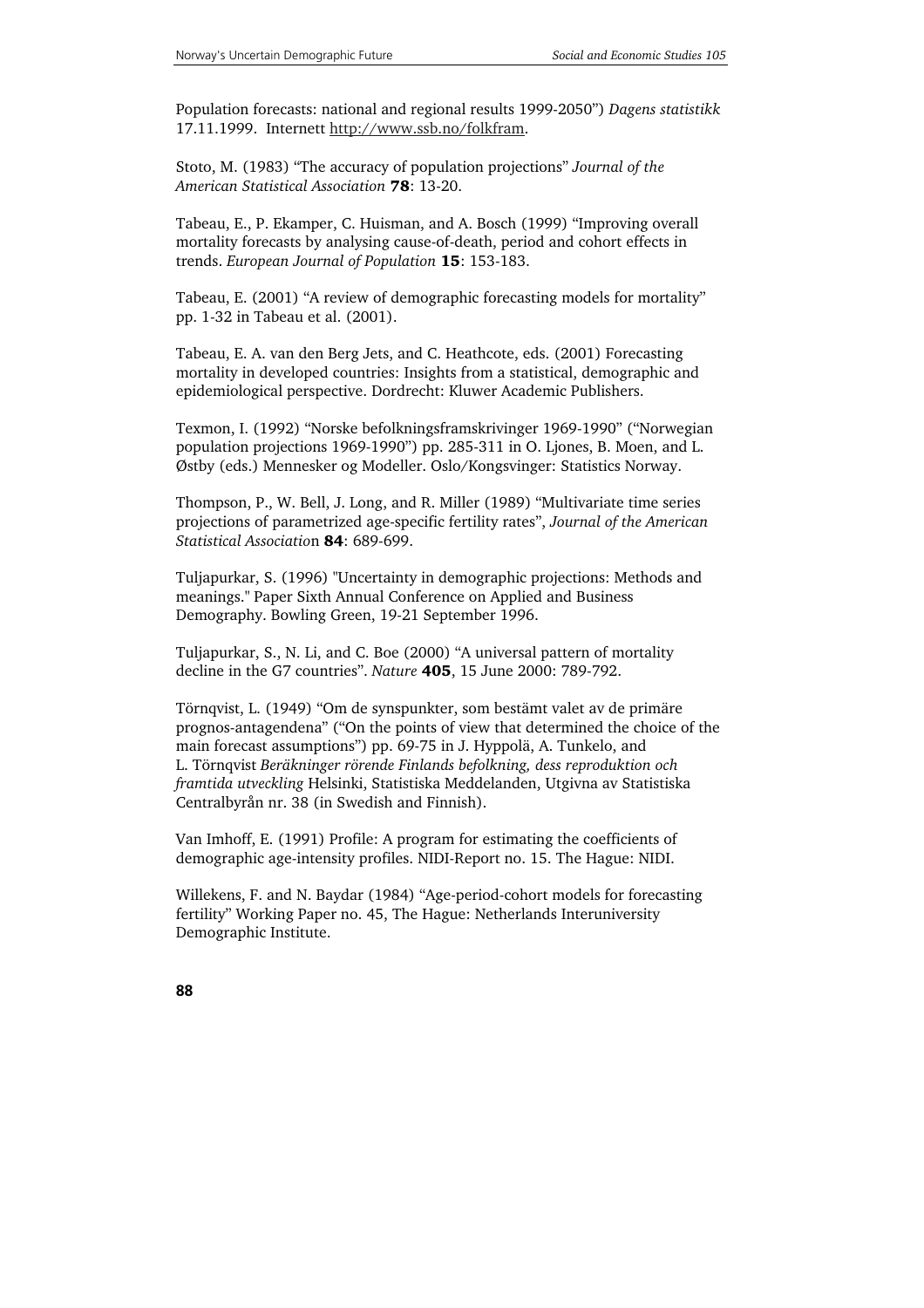#### **De sist utgitte publikasjonene i serien Sosiale og økonomiske studier**

Recent publications in the series Social and Economic Studies

- 83 Ingvild Svendsen: Empirical Tests of the Formation of Expectations – A Survey of Methods and Results. 1993- 52s. 75 kr. ISBN 82-537-3948-6
- 84 Bjørn E. Naug: En økonometrisk analyse av utviklingen i importandelene for industrivarer 1968-1990. *An Econometric Analysis of the Development of Manufacturing Import Shares 1968-1990.* 1994-78s. 95 kr. ISBN 82- 537-3955-9
- 85 Einar Bowitz og Ådne Cappelen: Prisdannelse og faktoretterspørsel i – norske næringer. *Price Formation and Factor Demand in Norwegian Industries*. 1994-177s. 125 kr. ISBN 82-537-4024-7.
- 86 Klaus Mohn: Modelling Regional Producer Behaviour − A Survey. *Modellering av regional produsentatferd* − *En litteraturoversikt*. 1994- 71s. 95 kr. ISBN 82-537-4042-5.
- 87 Knut A. Magnussen: Old-Age Pensions, Retirement Behaviour and - Personal Saving. A Discussion of the - Literature. *Alderspensjon, pensjoneringsatferd og privat sparing. En diskusjon av litteraturen.* 1994-69s. 95 kr. ISBN 82-537-4050-6.
- 88 Klaus Mohn, Lasse S. Stambøl og Knut Ø. Sørensen: Regional analyse av arbeidsmarked og demografi – Drivkrefter og utviklingstrekk belyst ved modellsystemet REGARD. *Regional Analysis of Labour Market and Demography with the Model – REGARD.*  1994-165s. 125 kr. ISBN 82-537- 4082-4.
- 89 Nils Martin Stølen: Wage Formation and the Macroeconomic Functioning of the Norwegian Labour Market. *Lønnsdannelse og den makroøkonomiske funksjonsmåten til det norske arbeidsmarkedet.* 1995-306s. 180 kr. ISBN 82-537-4141-3.
- 90 Øystein Kravdal: Sociodemographic Studies of Fertility and Divorce in Norway with Emphasis on the Importance of Economic Factors. *Sosiodemografiske studier av fruktbarhet og skilsmisse i Norge med vekt på betydningen av økonomiske faktorer.* 1994-267s. 155 kr. ISBN 82-537-4088-3.
- 91 Tom Kornstad: Empirical Life Cycle Models of Labour Supply and Consumption. *Empiriske livsløpsmodeller for arbeidstilbud og konsum.* 1995-115s. 110 kr. ISBN 82-537-4166-9.
- 92 H.C. Bjørnland: Trends, Cycles and Measures of Persistence in the Norwegian Economy *Trender, konjunktursvingninger og varighet av sjokk i norsk økonomi*. 1995. 109s. 110 kr. ISBN 82-537-4220-7
- 93 Å. Cappelen, R. Choudhury, T. Eika: Petroleumsvirksomheten og norsk økonomi 1973 1993 *The Oil Industry and the Norwegian Economy 1973 1993. 1996*. 128s. 110 kr. ISBN 82- 537-4287-8
- 94 K.O. Aarbu, B. Lian: Skattereformen og delingsmodellen: En empirisk analyse *The Norwegian tax reform and the capital income imputation method: An empirical analysis*. 1996. 94s. 95 kr. ISBN 82-537-4297-5